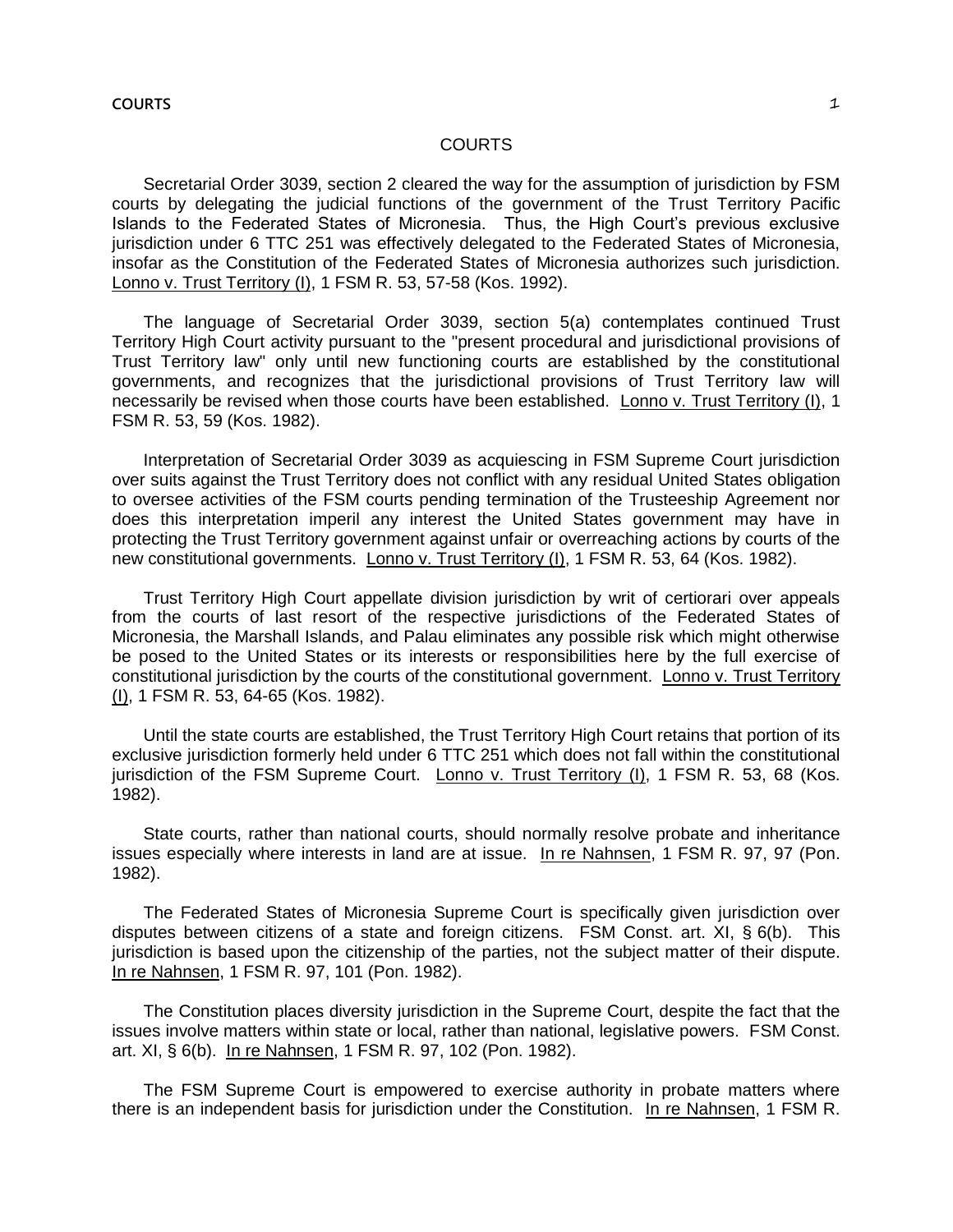#### **COURTS** 2

97, 104 (Pon. 1982).

There is no statutory limitation on the FSM Supreme Court's jurisdiction; the Judiciary Act of 1979 plainly contemplates that the FSM Supreme Court will exercise all the jurisdiction available to it under the Constitution. 4 F.S.M.C. 201-08. In re Nahnsen, 1 FSM R. 97, 106 (Pon. 1982).

It would be contrary to the desire of the framers of the Constitution that local officials retain control over local matters if the FSM Supreme Court were to relinquish jurisdiction over issues involving local and state powers to the Trust Territory High Court, which is the least local tribunal now existing in the Trust Territory. In re Nahnsen, 1 FSM R. 97, 110 (Pon. 1982).

The Constitution contemplates that decisions affecting the people of the Federated States of Micronesia will be decided by courts appointed by the constitutional governments of the Federated States of Micronesia. This in turn requires an expansive reading of the FSM Supreme Court's jurisdictional mandate while we await establishment of functioning state courts. In re Nahnsen, 1 FSM R. 97, 111 (Pon. 1982).

The FSM Supreme Court has inherent constitutional power to issue all writs; this includes the traditional common law writ of mandamus. 4 F.S.M.C. 117. Nix v. Ehmes, 1 FSM R. 114, 118 (Pon. 1982).

The FSM Supreme Court is not bound by decisions of United States courts; however, careful consideration should be given to United States decisions regarding court policies as the FSM national courts are modeled on those of the United States. Nix v. Ehmes, 1 FSM R. 114, 119 (Pon. 1982).

Any power the Trust Territory High Court, the District Courts and the Community Courts may have to exercise judicial powers within the Federated States of Micronesia is to be exercised not as that of autonomous foreign states but as integral parts of the domestic governments. Those courts continue to exercise trial court functions in Ponape only on an interim basis, until the State of Ponape establishes its own courts, either under its present state charter or under any constitution which Ponape may adopt. In re Iriarte (I), 1 FSM R. 239, 244 (Pon. 1983).

The FSM Supreme Court's constitutional jurisdiction to consider writs of habeas corpus is undiminished by the fact that the courts whose actions are under consideration, the Trust Territory High Court and a Community Court, were not contemplated by the Constitution of the Federated States of Micronesia. In re Iriarte (I), 1 FSM R. 239, 244, 246 (Pon. 1983).

The exercise of governmental powers by the Trust Territory High Court, the District Courts and the Community Courts must be carried out in a manner consistent with constitutional selfgovernment and are subject to the safeguards erected by the Constitution for citizens of the Federated States of Micronesia. In re Iriarte (I), 1 FSM R. 239, 245 (Pon.1983).

Preservation of a fair decision-making process, and even the maintenance of a democratic system of government, requires that courts and individual judges be protected against unnecessary external pressures. In re Iriarte (I), 1 FSM R. 239, 246 (Pon. 1983).

The FSM Supreme Court should not intrude unnecessarily in the efforts of the Trust Territory High Court to vindicate itself and other judges through court proceedings within the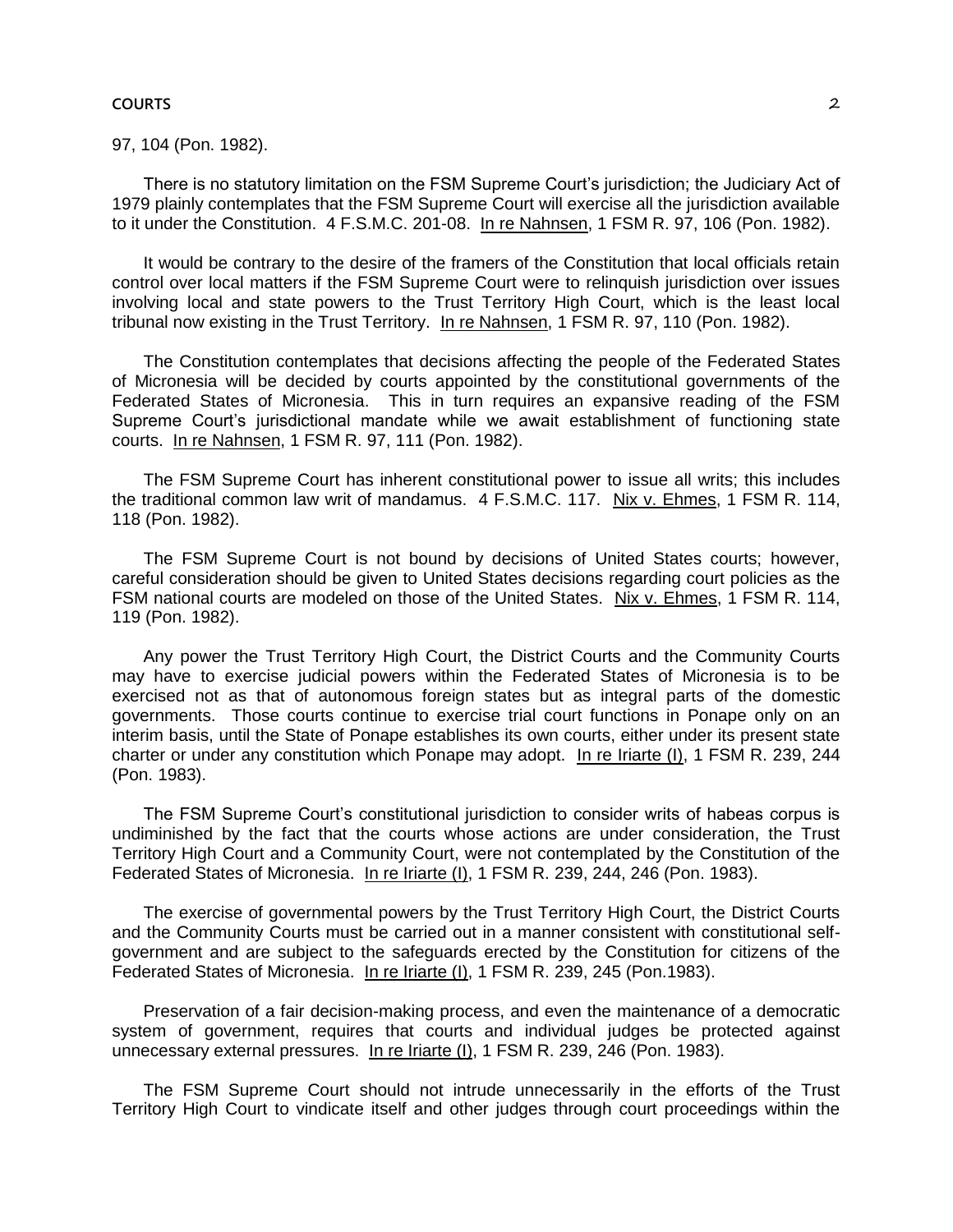#### **COURTS 2018 2018 2019 20:00 20:00 20:00 20:00 20:00 20:00 20:00 20:00 20:00 20:00 20:00 20:00 20:00 20:00 20:00 20:00 20:00 20:00 20:00 20:00 20:00 20:00 20:00 20:00 20:00 20:00 20:00 20:00 20:00 20:00 20:00 20:00 20:00 2**

Trust Territory system. In re Iriarte (I), 1 FSM R. 239, 254 (Pon. 1983).

The Trust Territory High Court is an anomalous entity operating on an interim basis adjacent to a constitutional framework and consisting of judges appointed by officials of the United States Department of Interior. These and other considerations point toward the propriety and necessity of vigilance by the FSM Supreme Court to uphold the constitutional rights of FSM citizens. In re Iriarte (II), 1 FSM R. 255, 267 (Pon. 1983).

The FSM Supreme Court is entitled and required to assure that the Trust Territory High Court, exercising governmental powers within the Federated States of Micronesia, does not violate the constitutional rights of its citizens. In re Iriarte (II), 1 FSM R. 255, 268 (Pon. 1983).

The Trust Territory High Court must promote constitutional self-government to satisfy the provisions of the Trusteeship Agreement to which it is subject. In re Iriarte (II), 1 FSM R. 255, 268 (Pon. 1983).

Transfer of a case not in active trial in the Trust Territory High Court is mandatory unless the legal rights of a party are impaired by the transfer. U.S. Dep't Int. Sec'l Order 3039, § 5(a) (1979). Actouka v. Etpison, 1 FSM R. 275, 277 (Pon. 1983).

The Trust Territory High Court should leave final interpretation of the Constitution and public laws of the Federated States of Micronesia to the Supreme Court. Jonas v. Trial Division, 1 FSM R. 322, 327 & n.1 (App. 1983).

As a general proposition, a court system resolves disputes by considering and deciding between competing claims of two or more opposing parties. In re Sproat, 2 FSM R. 1, 4 (Pon. 1985).

It is thought that the judicial power to declare the law will more likely be exercised in enlightened fashion if it is employed only where the court is exposed to the differing points of view of adversaries. Thus judicial decision-making power is typically exercised by a court which has heard competing contentions of adversaries having sufficient interests in the outcome to thoroughly consider, research and argue the points at issue. Even then, a court's declarations of law should be limited to rulings necessary to resolve the dispute before it. In re Sproat, 2 FSM R. 1, 4 (Pon. 1985).

By its terms, 1 F.S.M.C. 203 pointing to the *Restatements* as a guide for determining and applying the common law applies only to "courts of the Trust Territory." Since only courts established by the Trust Territory administration existed when the section was issued, it plainly was intended only for those courts at that time. In absence of any persuasive considerations to the contrary, it is logical to conclude that 1 F.S.M.C. 203 applies only to courts of the Trust Territory, not to courts of the Federated States of Micronesia or the various states. Rauzi v. FSM, 2 FSM R. 8, 14 (Pon. 1985).

Since the Trust Territory High Court and District Courts were still active at the time of codification, provisions in the FSM Code referring only to them quite likely were intended only to regulate those courts. Rauzi v. FSM, 2 FSM R. 8, 14 (Pon. 1985).

Statutes governing procedures or decision-making approaches for Trust Territory courts might not apply to constitutional courts. Semens v. Continental Air Lines, Inc. (II), 2 FSM R.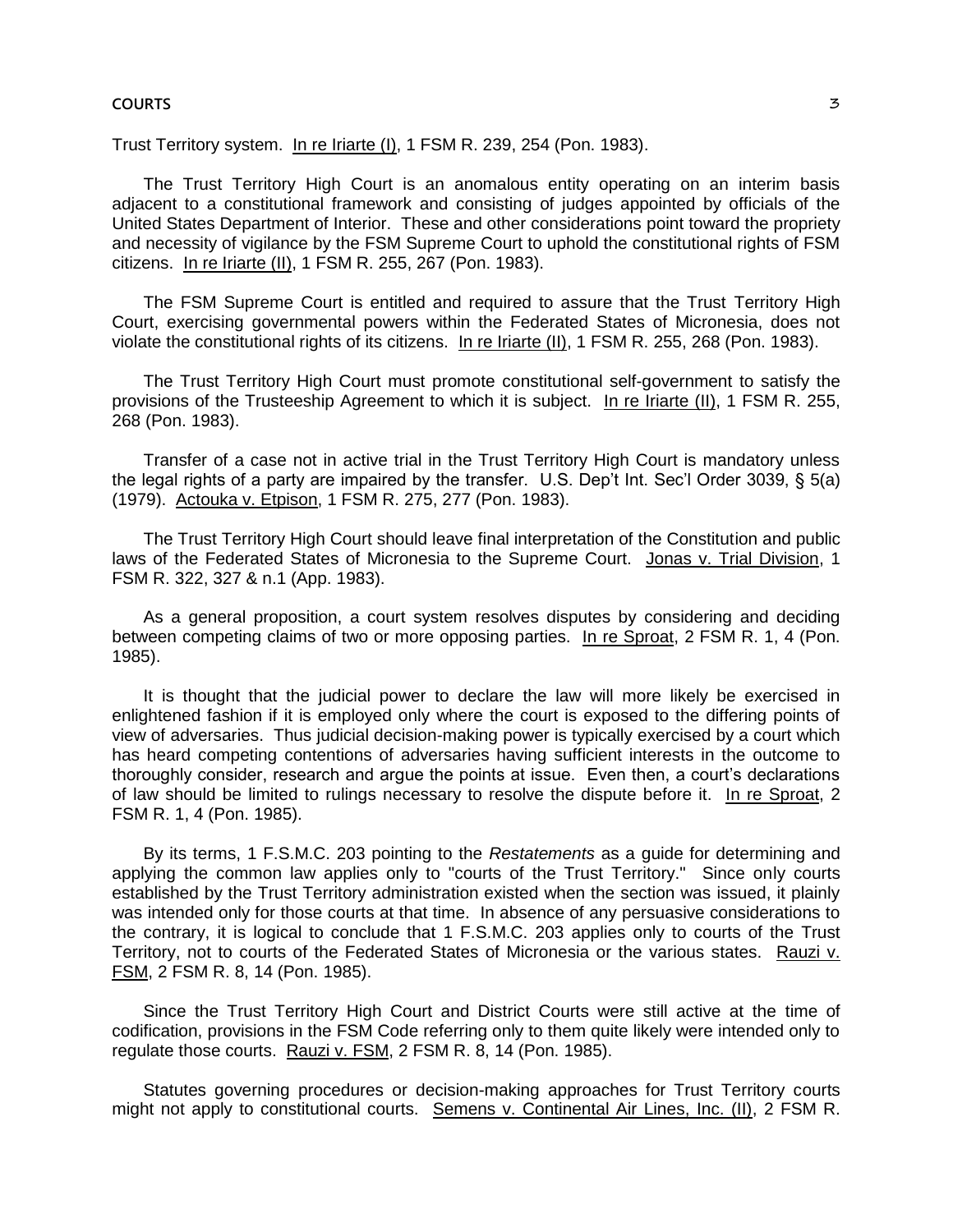#### **COURTS** 4

200, 204 (Pon. 1986).

According to Secretarial Order No. 3039, § 5(a), all cases against the Trust Territory of the Pacific Islands and the High Commissioner that were filed in the FSM at the time the Truk State Court was certified will continue to remain within the exclusive jurisdiction of the High Court. Those cases filed after certification are not within the jurisdiction of the High Court. Suda v. Trust Territory, 3 FSM R. 12, 14 (Truk S. Ct. Tr. 1985).

Courts have an affirmative obligation to avoid erroneous rulings and may not be bound by incorrect legal premises upon which even all parties rely. Michelsen v. FSM, 3 FSM R. 416, 419 (Pon. 1988).

The FSM Constitution provides no authority for any court to act within the Federated States of Micronesia, other than the FSM Supreme Court, inferior courts to be established by statute, and state or local courts. United Church of Christ v. Hamo, 4 FSM R. 95, 105 (App. 1989).

The transitional actions of the FSM Congress, intended to adopt as law of the Federated States of Micronesia those portions of Secretarial Order 3039 relating to judicial functions within the FSM and permitting the Trust Territory courts to continue functioning within the FSM pending establishment of constitutional courts, were a necessary and proper exercise of Congress' power under the Constitution to provide for a smooth and orderly transition. United Church of Christ v. Hamo, 4 FSM R. 95, 105 (App. 1989).

The provisions of the FSM Constitution spelling out jurisdiction and vesting the entire judicial power of the national government in the FSM Supreme Court are self-executing, and the judicial power of the FSM Supreme Court is not dependent upon congressional action. United Church of Christ v. Hamo, 4 FSM R. 95, 105-06 (App. 1989).

To the extent that Secretarial Order 3039 can be read as permitting the Trust Territory High Court to continue, after the FSM Supreme Court had begun functioning, to control cases assigned by the FSM Constitution to the FSM Supreme Court, that exercise by Congress of the transitional power under the Constitution could run counter to other specific provisions of the Constitution, especially the judiciary article, and to fundamental principles of the separation of powers; any extension by the Trust Territory High Court of the powers assigned to it under Secretarial Order 3039 would violate those same constitutional provisions and principles. United Church of Christ v. Hamo, 4 FSM R. 95, 106 (App. 1989).

Actions of the Trust Territory High Court taken after the establishment of functioning constitutional courts in the Federated States of Micronesia, and without a good faith determination after a full and fair hearing as to whether the "active trial" exception permitted retention of the cases, were null and void, even though the parties failed to object, because the High Court was without jurisdiction to act and its conduct constituted usurpation of power. United Church of Christ v. Hamo, 4 FSM R. 95, 122 (App. 1989).

Courts have inherent power, and an obligation, to monitor the conduct of counsel and to enforce compliance with procedural rules. Leeruw v. Yap, 4 FSM R. 145, 150 (Yap 1989).

The appellate division of the Supreme Court of the FSM may accept direct filing of a case and an expedited briefing schedule may be established where there is limited time available and prompt resolution of the issues in the case is decidedly in the national interest. Constitutional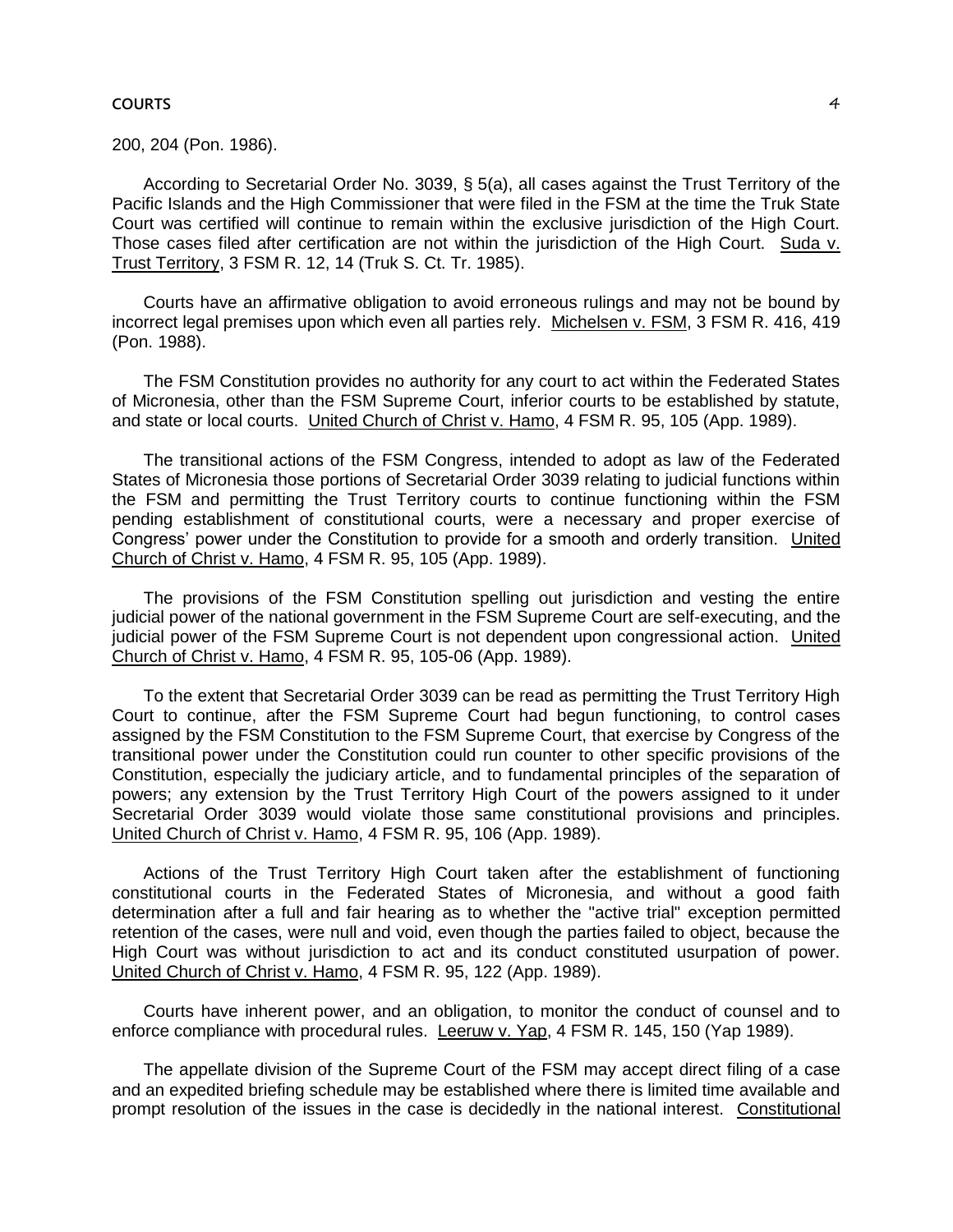#### **COURTS Example 2** and the court of the court of the court of the court of the court of the court of the court of the court of the court of the court of the court of the court of the court of the court of the court of the

# Convention 1990 v. President, 4 FSM R. 320, 324 (App. 1990).

When the remanding appellate court has not mandated a hearing on remand, it is within the sound discretion of the trial court to decide whether or not to convene a post-remand hearing. FSM v. Hartman (I), 5 FSM R. 350, 351 (Pon. 1992).

Any judicial act, that has been done pursuant to a statute that does not confer the power to do that act, is void on its face. A judgment that is void on its face may be set aside by the court on its own motion. In re Jae Joong Hwang, 6 FSM R. 331, 331-32 (Chk. S. Ct. Tr. 1994).

The Chuuk State Supreme Court is a unified court system with two constitutionally mandated divisions — the trial division and the appellate division. All justices are members of both divisions, but a justice does not serve in the appellate division until he has been designated by the Chief Justice to be the presiding justice on a specific case. The trial division is the state's court of general jurisdiction. Election Comm'r v. Petewon, 6 FSM R. 491, 497 (Chk. S. Ct. App. 1994).

All justices in the trial division have concurrent jurisdiction, but once a case has been assigned to a particular justice, that justice has exclusive jurisdiction over the parties and issues of the case until the case is terminated in the trial division. Election Comm'r v. Petewon, 6 FSM R. 491, 498 (Chk. S. Ct. App. 1994).

Even when a national court places itself in the shoes of the state court and interprets state law, the state court is always the final arbiter of the meaning of a state law. State court interpretations of state law which contradict prior rulings of the national courts are controlling. Pohnpei v. MV Hai Hsiang #36 (I), 6 FSM R. 594, 601 (Pon. 1994).

A court has an interest in insuring that its orders are heeded, and this interest exists apart from any interest the parties may have in the litigation. A court may take whatever reasonable steps are appropriate to insure compliance with its orders. It need not rely on the parties themselves to prescribe the way in which its orders will be carried out, or its judgments executed. Louis v. Kutta, 8 FSM R. 312, 318 (Chk. 1998).

One of our courts' express functions is to apply and interpret the duly enacted and promulgated laws and regulations which lie at the heart of a dispute. Our court system exists to speak to the very issues to which Pohnpeian custom and tradition are silent. In this way, the two systems complement each other. Senda v. Semes, 8 FSM R. 484, 499 (Pon. 1998).

A court has inherent powers to compel submission to its lawful mandates. Pohnpei v. M/V Miyo Maru No. 11, 9 FSM R. 150, 152 & n.1 (Pon. 1999).

Cases pending in a municipal court may be transferred to the Chuuk State Supreme Court trial division upon the request of any party and by order of the Chuuk State Supreme Court trial division. There is no authority for a municipal judge to transfer a case, sua sponte, to the Chuuk State Supreme Court without the request of any party. Phillip v. Phillip, 9 FSM R. 226, 228 (Chk. S. Ct. Tr. 1999).

Rules of court properly promulgated, and not exceeding the limitation of the court's rulemaking power, have the force of law. Kosrae v. M/V Voea Lomipeau, 9 FSM R. 366, 371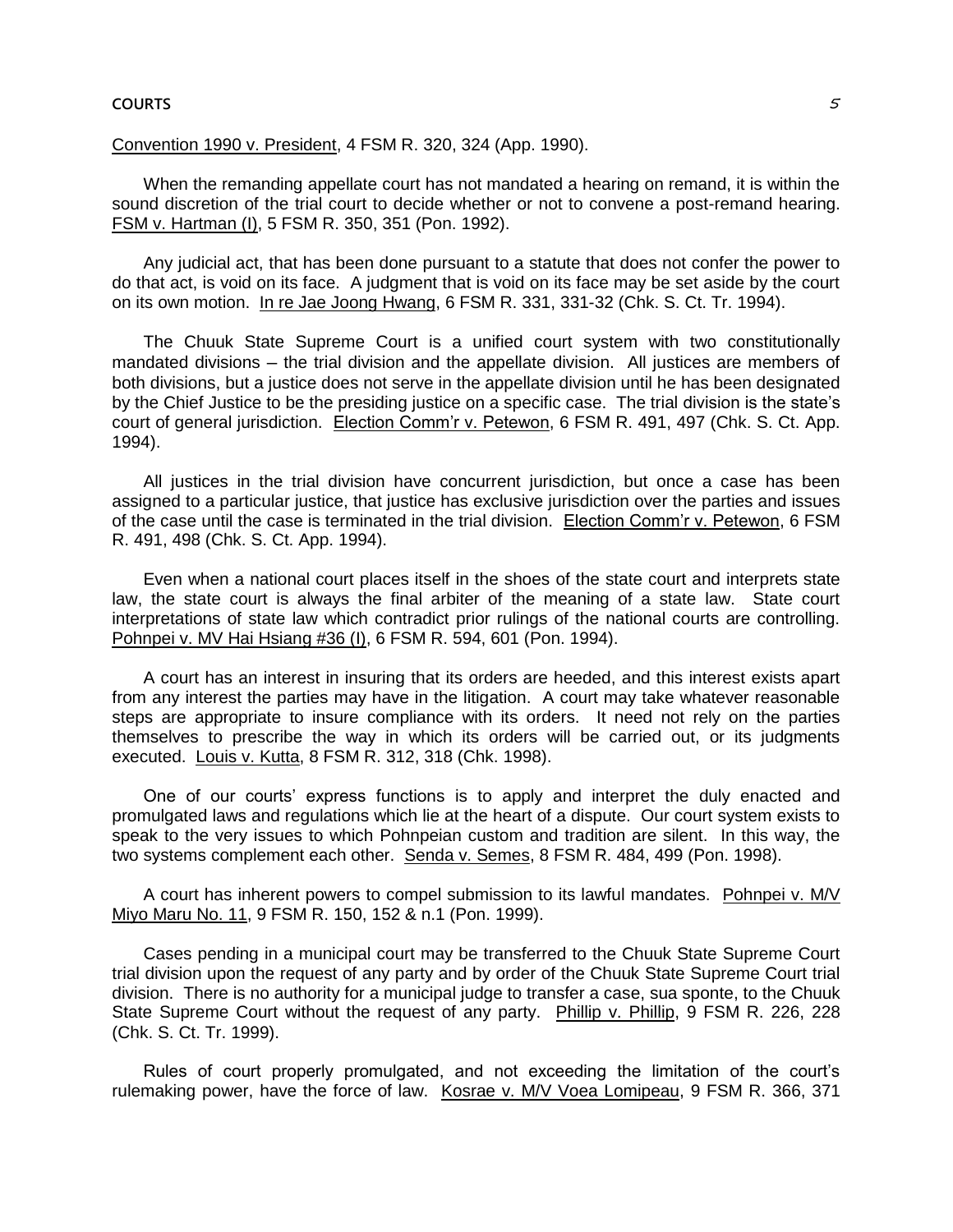### **COURTS 6**

## (Kos. 2000).

Chuuk state courts have the power to issue all writs for equitable and legal relief, except the power of attachment, execution and garnishment of public property. Kama v. Chuuk, 9 FSM R. 496, 497 (Chk. S. Ct. Tr. 1999).

Title 6, chapter 10, subchapter 1 of the FSM Code is replete with references to officials who either do not exist now or who no longer carry out the functions with which they are identified in the statute, and when confronted with such language in a section thereof, the FSM Supreme Court has generally ruled that the section applies only to the Trust Territory High Court. FSM v. Kuranaga, 9 FSM R. 584, 586 (Chk. 2000).

The witness fees in 6 F.S.M.C. 1011 apply only to the Trust Territory High Court. FSM v. Kuranaga, 9 FSM R. 584, 586 (Chk. 2000).

Only two courts have jurisdiction over the territory of Chuuk — the Chuuk State Supreme Court and the FSM Supreme Court. A mortgage foreclosure on land in Chuuk therefore could not be in any court other than those two. FSM Dev. Bank v. Ifraim, 10 FSM R. 107, 110 (Chk. 2001).

The Pohnpei Supreme Court is a court of general jurisdiction, not a court whose jurisdiction is limited and confined. Damarlane v. Pohnpei Supreme Court Appellate Division, 10 FSM R. 116, 120 (Pon. 2001).

The FSM Supreme Court trial division has no appellate or supervisory jurisdiction over either division of the Pohnpei Supreme Court, and no appeal lies from the Pohnpei Supreme Court to the FSM Supreme Court trial division. Damarlane v. Pohnpei Supreme Court Appellate Division, 10 FSM R. 116, 120 (Pon. 2001).

In our federal system of government, state courts are not inferior tribunals to the FSM Supreme Court trial division. The national and state court systems are separate systems created by and serving different sovereigns. Neither system is superior to the other. Rather the systems are parallel. Damarlane v. Pohnpei Supreme Court Appellate Division, 10 FSM R. 116, 120 (Pon. 2001).

The FSM Supreme Court trial division is not a superior tribunal to the Pohnpei Supreme Court, although in certain circumstances the FSM Supreme Court appellate division is such a superior tribunal. Damarlane v. Pohnpei Supreme Court Appellate Division, 10 FSM R. 116, 120 (Pon. 2001).

Only one Chuuk State Supreme Court justice may hear or decide an appeal in the appellate division. The other members of the appellate panel must be temporary justices appointed for the limited purpose of hearing the appeal. Cholymay v. Chuuk State Election Comm'n, 10 FSM R. 145, 150 (Chk. S. Ct. App. 2001).

The constitutional language does not require that a Chuuk State Supreme Court justice sit on an appellate panel when none is available, only that no more than one can sit under any circumstance. But if there are Chuuk State Supreme Court justices who are not disqualified, one must preside over the panel in order for it to be properly constituted. If needed, a justice,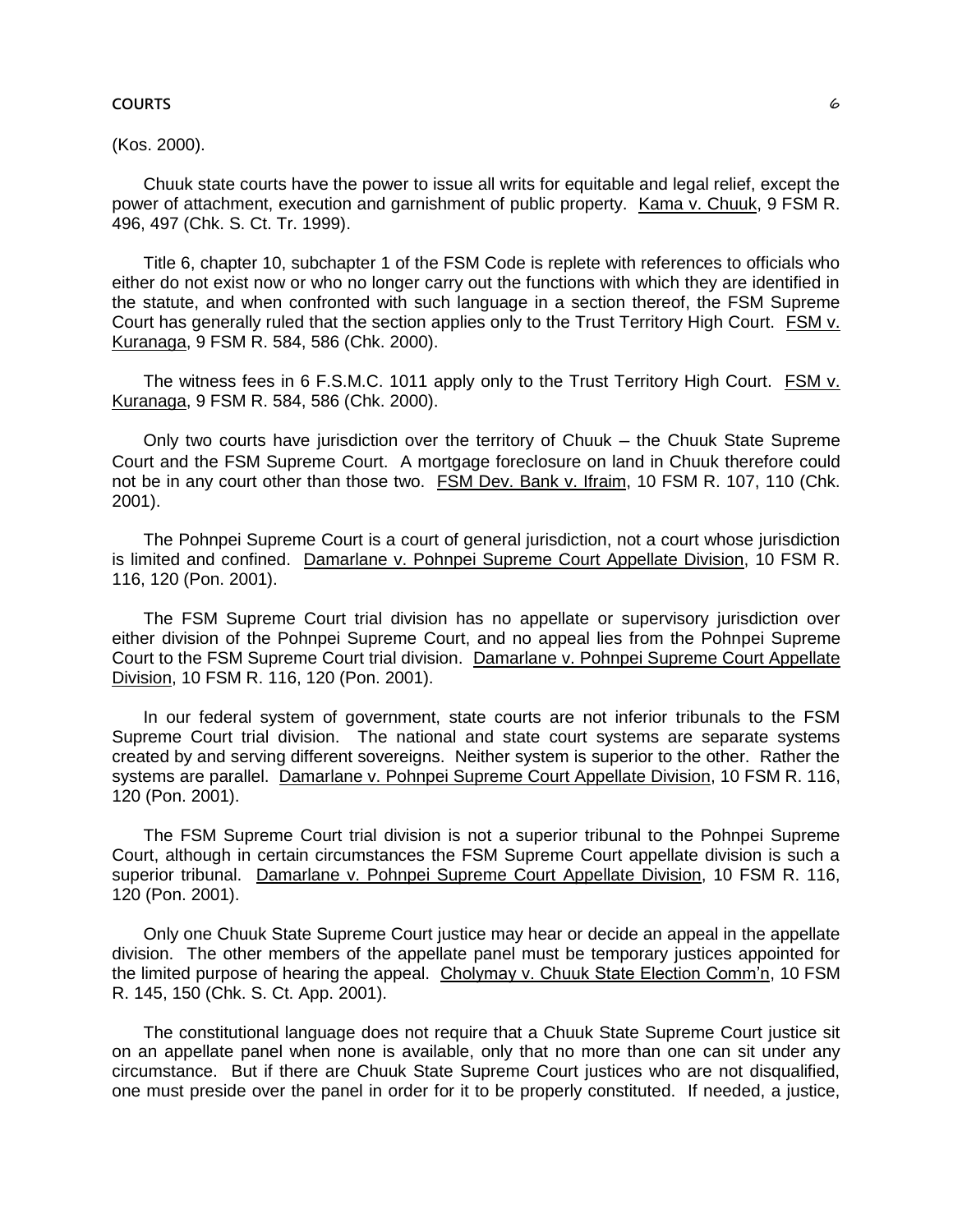who is not disqualified, has a professional and constitutional obligation to serve. Cholymay v. Chuuk State Election Comm'n, 10 FSM R. 145, 151 (Chk. S. Ct. App. 2001).

The Pohnpei Supreme Court is a court of general jurisdiction, which has subject matter jurisdiction over a landlord/tenant dispute. Pernet v. Woodruff, 10 FSM R. 239, 242 (App. 2001).

Under the Chuuk Constitution, article VII, § 3(c), the Chuuk State Supreme Court has only appellate or review jurisdiction over the Land Commission, and thus a motion for review de novo of matters not raised before the Land Commission must be denied. Enengeitaw Clan v. Shirai, 10 FSM R. 309, 311 (Chk. S. Ct. Tr. 2001).

Where a remedy exists, the FSM Supreme Court has general power under the Judiciary Act of 1979 to effect that remedy. Amayo v. MJ Co., 10 FSM R. 433, 435 (Pon. 2001).

It is the Chuuk State Supreme Court's duty to enforce the constitution and laws of the state and the state's 40 municipalities and to see that the constitutions of the several municipalities are protected against unwarranted interference by any state official, regardless of motivation. In re Oneisomw Election, 11 FSM R. 89, 93 (Chk. S. Ct. Tr. 2002).

The Kosrae State Court has jurisdiction to issue writs and other process. Sigrah v. Speaker, 11 FSM R. 258, 260 (Kos. S. Ct. Tr. 2002).

The Kosrae State Court is given rule making authority that operates only in the limited sphere of the court's inherent authority to determine an orderly process for the disposition of cases that come before it for adjudication. Sigrah v. Speaker, 11 FSM R. 258, 262 (Kos. S. Ct. Tr. 2002).

The Chuuk Chief Justice must promulgate rules of evidence and rules governing the administration of all state courts, the regulation of the judicial profession, and practice and procedure in civil and criminal matters. Kupenes v. Ungeni, 12 FSM R. 252, 257 n.3 (Chk. S. Ct. Tr. 2003).

When acting in his rule making capacity, the Chief Justice acts in a legislative capacity. Rules of court, properly promulgated, and not exceeding the limitation of the rule-making authority, have the force of law. Kupenes v. Ungeni, 12 FSM R. 252, 261 (Chk. S. Ct. Tr. 2003).

Acts in excess of a court's jurisdiction are void. Hartman v. Chuuk, 12 FSM R. 388, 399 (Chk. S. Ct. Tr. 2004).

The State of Kosrae's judicial power is vested in the State Court and such inferior courts as may be created by law. The Kosrae Land Court was established as an inferior court within the Kosrae State Court system. The State Court has jurisdiction to review all decisions of inferior courts. The Kosrae Constitution does not specify which division of the State Court is required to review decisions of inferior courts. Heirs of Palik v. Heirs of Henry, 12 FSM R. 415, 420 (Kos. S. Ct. Tr. 2004).

The term "appellate court" is defined as the FSM Supreme Court appellate division. Kosrae State Court decisions may be appealed to the FSM Supreme Court appellate division. Heirs of Palik v. Heirs of Henry, 12 FSM R. 415, 420 (Kos. S. Ct. Tr. 2004).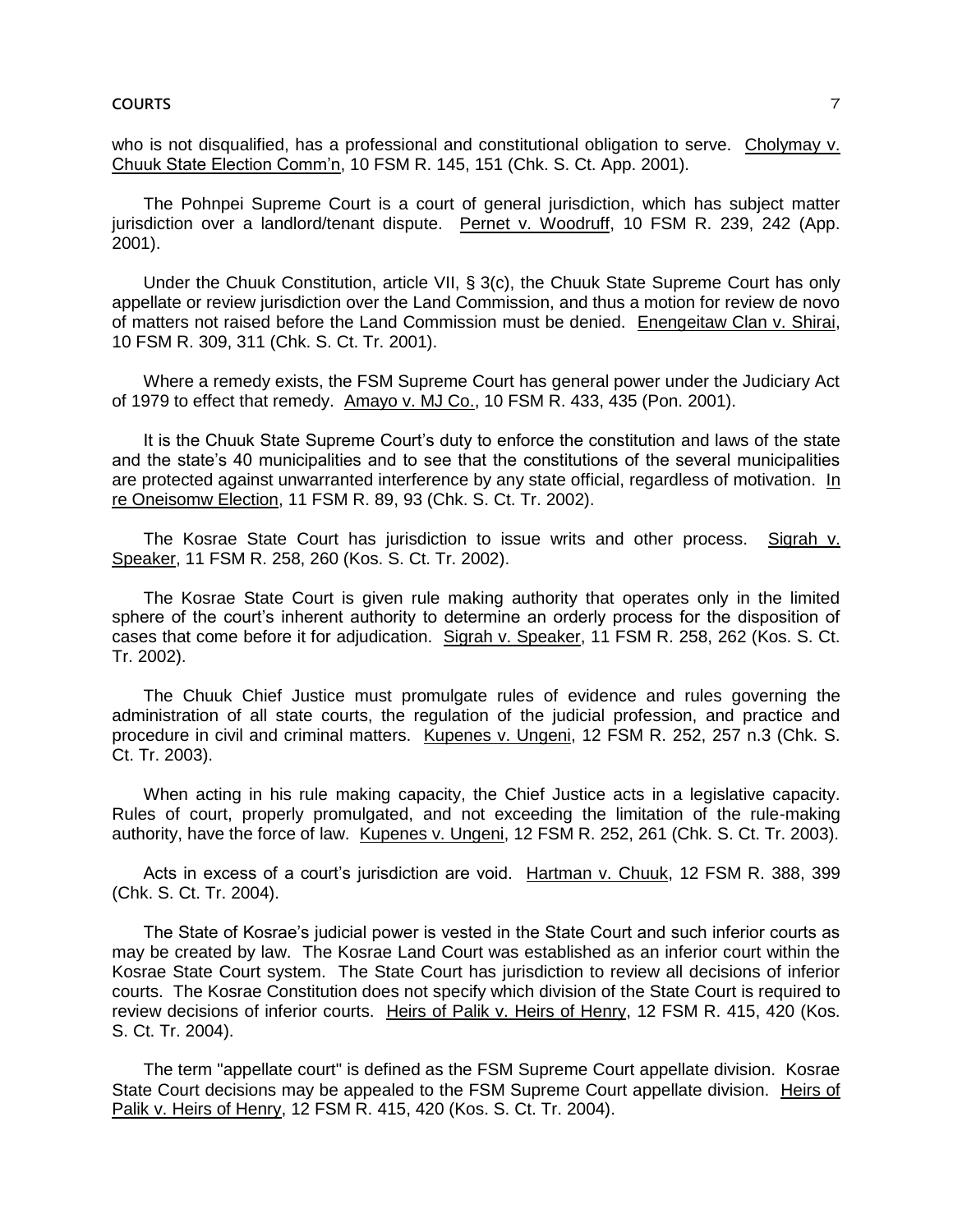#### **COURTS** 8

Since the Kosrae Constitution provides that appeals from the State Court trial division may be made to the State Court appellate division, as shall be prescribed by law, enabling legislation is required to implement appeals from the trial division to the State Court appellate division, and when no such legislation has been passed by the Legislature and signed into law, no constitutional or statutory authority exists to authorize appeals from trial division to the State Court appellate division. Heirs of Palik v. Heirs of Henry, 12 FSM R. 415, 420 (Kos. S. Ct. Tr. 2004).

The Kosrae State Court has jurisdiction to review all decisions of inferior courts. Neither the Kosrae Constitution nor state law requires that Land Court decisions be appealed to the State Court appellate division. Heirs of Palik v. Heirs of Henry, 12 FSM R. 415, 421 (Kos. S. Ct. Tr. 2004).

The State Court has the power to make rules and orders, and do all acts, not inconsistent with law or rule, required for the due administration of justice. It is specifically authorized to govern appeal procedures for appeals from the Land Court and procedures for Land Court appeals to the State Court are established in the Kosrae Rules of Appellate Procedure. Heirs of Palik v. Heirs of Henry, 12 FSM R. 415, 421 (Kos. S. Ct. Tr. 2004).

The Kosrae State Court trial division has jurisdiction to review all decisions of inferior courts, including decisions entered by the Kosrae Land Court. Heirs of Palik v. Heirs of Henry, 12 FSM R. 415, 421 (Kos. S. Ct. Tr. 2004).

A later general court order supersedes an earlier one. Goya v. Ramp, 13 FSM R. 100, 105 n.2 (App. 2005).

Any case over which the trial division has jurisdiction may be heard by any of the justices as assigned by the Chief Justice. Once a case has been assigned to a particular justice, that justice has jurisdictional priority over the parties and issues of the case to the exclusion of all other trial division justices. This exclusive jurisdiction continues until the case is terminated in the trial division. While the case is pending, the priority extends to any other case involving the same parties and issues, even if filed later before a court that could also take jurisdiction. Nikichiw v. O'Sonis, 13 FSM R. 132, 138 (Chk. S. Ct. App. 2005).

When the parties are identical in two civil actions and the plaintiffs sought the same relief in both civil actions ─ that the contents of certain ballot boxes not be counted and tabulated because of election irregularities and when the only difference in the later civil action was that the plaintiffs were contesting only two of the five boxes they contested in the first civil action and that the irregularities alleged in the later case were discovered during and in the course of the litigation of the first civil action (that is, during the counting and tabulating ordered by the judge in the first civil action), such irregularities would be expected to be brought immediately before the judge on the case in which they were discovered. When they were not, but were instead filed as a separate case, once the trial judge on the first case became available, the case should have been left to him to act upon. Therefore the second trial judge's presiding over the second civil action was in excess of his jurisdiction since the first trial division justice had jurisdictional priority over the parties and the issues in that case to the exclusion of all other trial division justices. Nikichiw v. O'Sonis, 13 FSM R. 132, 138 (Chk. S. Ct. App. 2005).

The appellate court cannot fault a judge for acting on a temporary restraining order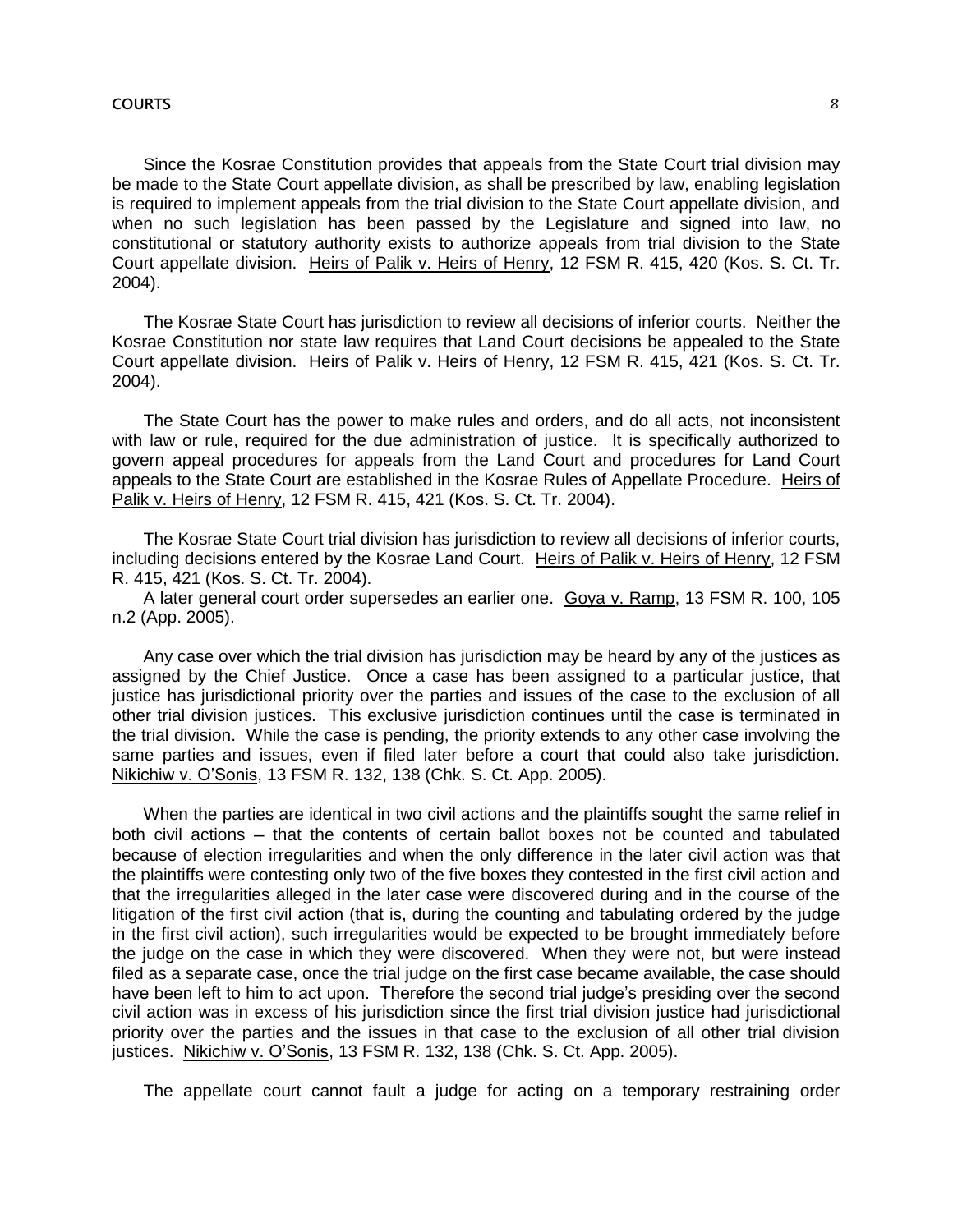application when it was filed since the assigned special trial justice was unavailable in the outer islands and the request for a temporary restraining order needed prompt action, but once the special trial justice again became available, the case should have been left to the special trial justice to act upon. Nikichiw v. O'Sonis, 13 FSM R. 132, 138 (Chk. S. Ct. App. 2005).

Under the doctrine of *stare decisis,* once a point of law has been established by a court, that point of law will be followed by all courts of lower rank in subsequent cases where the same legal issue is raised. Kosrae v. Sikain, 13 FSM R. 174, 177 (Kos. S. Ct. Tr. 2005).

When our nation's highest court, the FSM Supreme Court appellate division, interprets a constitutional provision in a case before it, that interpretation is to be given full effect in all cases still open on direct review, and as to all events, regardless of when they occurred. Once it announces a new rule of law, the integrity of judicial review requires application of the new rule to all similar cases pending on review. Kosrae v. Sikain, 13 FSM R. 174, 177 (Kos. S. Ct. Tr. 2005).

New constitutional rules affecting procedures in criminal cases apply only to those cases which are pending on direct review or which are not yet final when the new rules are announced. Thus a new constitutional rule announced in a January, 2004 decision will apply to a May 2003 case still pending at that time. Kosrae v. Sikain, 13 FSM R. 174, 177 (Kos. S. Ct. Tr. 2005).

When, contrary to the requirements of GCO 2002-13, the presiding justice questioned the claimants instead of the land assessor and the same series of questions were not asked of each unrepresented claimant, which is required by GCO 2002-13 in order to provide an equal opportunity to each claimant to present his or her claim and the reasons therefor, the noncompliance jeopardizes the fairness of the proceeding by providing one claimant better opportunity, through specified questions, to present his or her claim. Edmond v. Alik, 13 FSM R. 413, 416 (Kos. S. Ct. Tr. 2005).

Courts have inherent power and obligation to monitor the conduct of parties and to enforce compliance with procedural rules. Edmond v. Alik, 13 FSM R. 413, 416 (Kos. S. Ct. Tr. 2005).

Anyone is entitled to attend the Kosrae Land Court hearings on a parcel, whether or not they were provided personal notice for the hearing. All hearings at the Land Court are open to the public, as a basic cornerstone of the constitutional protections provided by our democratic government. Thus, even if persons had not been provided personal notice of the hearing on the parcel, and had received only public notice provided through posting or broadcast, they were still entitled to attend the hearing, and, if they were claimants they were permitted to present testimony at the hearing. Kun v. Heirs of Abraham, 13 FSM R. 558, 561 (Kos. S. Ct. Tr. 2005).

Violation of the statutory deadline to issue a Land Court decision does not affect the decision's validity. Its late issuance only serves as grounds for the issuing justice's removal or other discipline. Kun v. Heirs of Abraham, 13 FSM R. 558, 561 (Kos. S. Ct. Tr. 2005).

Enforcement of a Chuuk municipal court judgment is properly sought from that court or from the Chuuk State Supreme Court, which has supervisory powers over the municipal courts, not from the FSM Supreme Court. Puchonong v. Chuuk, 14 FSM R. 67, 69 (Chk. 2006).

The Kosrae Land Court should ensure the distribution to one or more heirs of the General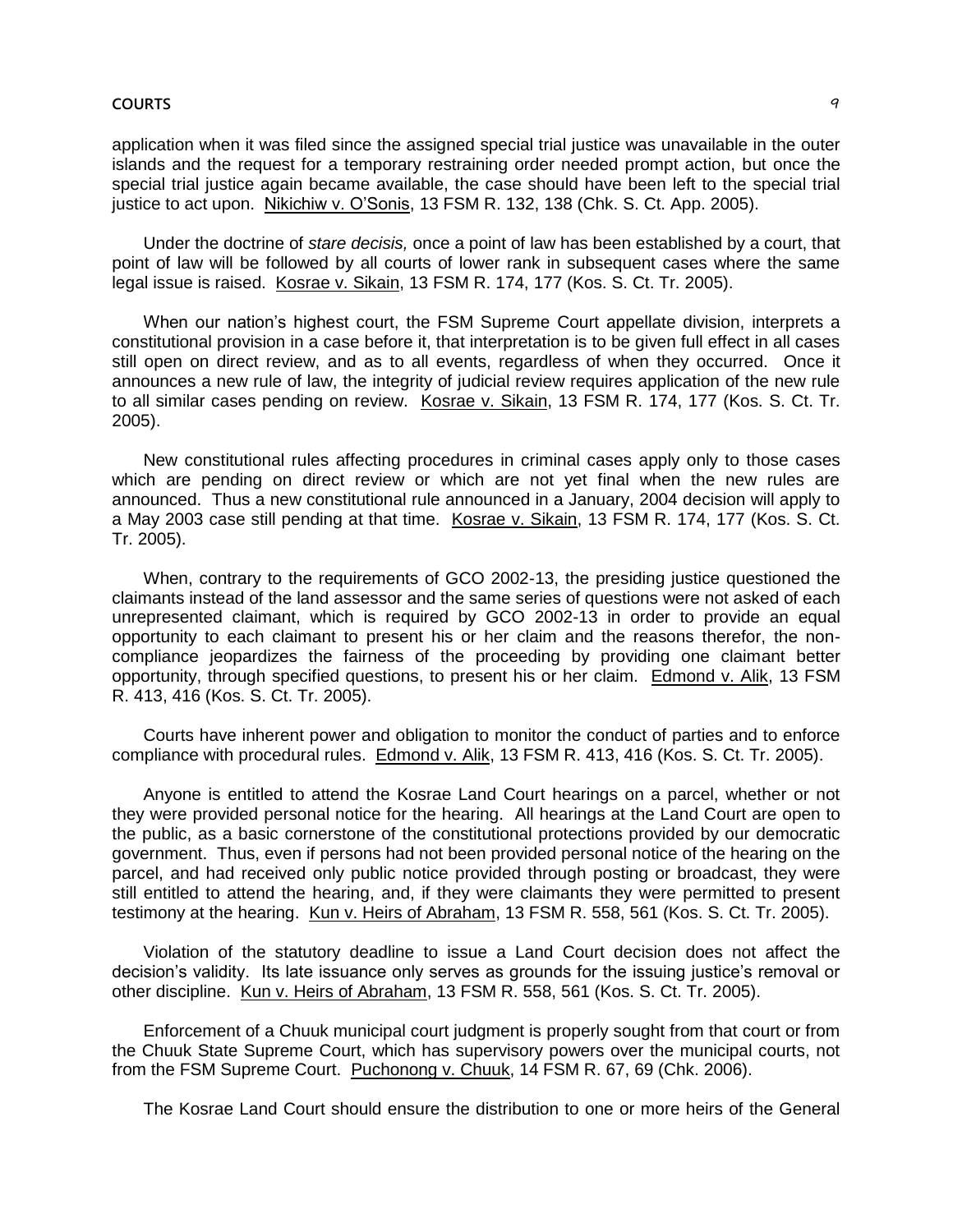#### **COURTS** 2008 **COURTS**

Court Orders that one (or more) persons represent a group of heirs if they are not represented by legal counsel, and that govern the questioning of claimants not represented by legal counsel, so that they may receive notice and comply with the requirements before the hearing date. Heirs of Weilbacher v. Heirs of Luke, 14 FSM R. 99, 101 (Kos. S. Ct. Tr. 2006).

Because the Kosrae State Court only has the authority to hear appeals from Land Court and it cannot act until the Land Court has adjudicated the matter and an appeal has been filed, a case concerning a claim of title to land filed in the Kosrae State Court will be dismissed without prejudice to allow the plaintiffs to file their claim in the Land Court, whose jurisdiction includes all matters concerning the title of land and any interests therein. Alanso v. Pridgen, 14 FSM R. 479, 480 (Kos. S. Ct. Tr. 2006).

The Land Court took over the Land Commission's responsibilities and is required by statute to give effect to determinations issued by the Land Commission. It does not have the discretion to ignore a Land Commission determination because it is handwritten or because it has not yet been served on the parties. The Land Court's duty is to take over, or "succeed" to the Land Commission's responsibilities, not re-hear matters previously decided by it. Heirs of Tara v. Heirs of Kurr, 14 FSM R. 521, 525 (Kos. S. Ct. Tr. 2007).

When creating the Land Court, the Kosrae Legislature provided for the transition of cases from the Land Commission to the Land Court and the Land Court succeeded to all Land Commission responsibilities, registers, properties and assets and Land Commission land determinations and registrations are equivalent to Land Court title determinations and registrations. Heirs of George v. Heirs of Dizon, 14 FSM R. 556, 558 (Kos. S. Ct. Tr. 2007).

Since The Land Court took over the Land Commission's responsibilities and is required by statute to give effect to Land Commission determinations, it does not have the discretion to ignore a Land Commission determination even when the Commissioners signed an adjudication to indicate their decision rather than issue a separate document. The Land Court does not have the discretion to ignore a Land Commission determination because it has not yet been served on the parties. The Land Court's duty is to take over, or "succeed" the Land Commission's responsibilities, not re-hear matters previously decided by them. Heirs of George v. Heirs of Dizon, 14 FSM R. 556, 559 (Kos. S. Ct. Tr. 2007).

That the Land Commission determination was not timely served on the parties since it was signed in 1990 and not served until the Land Court took action to complete the matter in January 2006, is not a ground to set aside the determination or to ignore the record made by the Land Commission because Kosrae Code § 11.616 requires that the Land Court treat the Land Commission's determinations as equivalent to its own determinations and there is no language setting a time restriction on this requirement. Despite the extended delay in service, the Land Court correctly gave force and effect to the Land Commission's determination. Heirs of George v. Heirs of Dizon, 14 FSM R. 556, 559 (Kos. S. Ct. Tr. 2007).

The Chuuk State Supreme Court trial division has jurisdiction to review the actions of any state administrative agency, board, or Commission, as may be provided by law and the appellate division has jurisdiction to review all decisions of the trial division, of inferior state courts, and of the municipal courts. Samuel v. Chuuk State Election Comm'n, 14 FSM R. 586, 589 (Chk. S. Ct. App. 2007).

The Kosrae Land Court is statutorily created as an inferior court within the State Court. It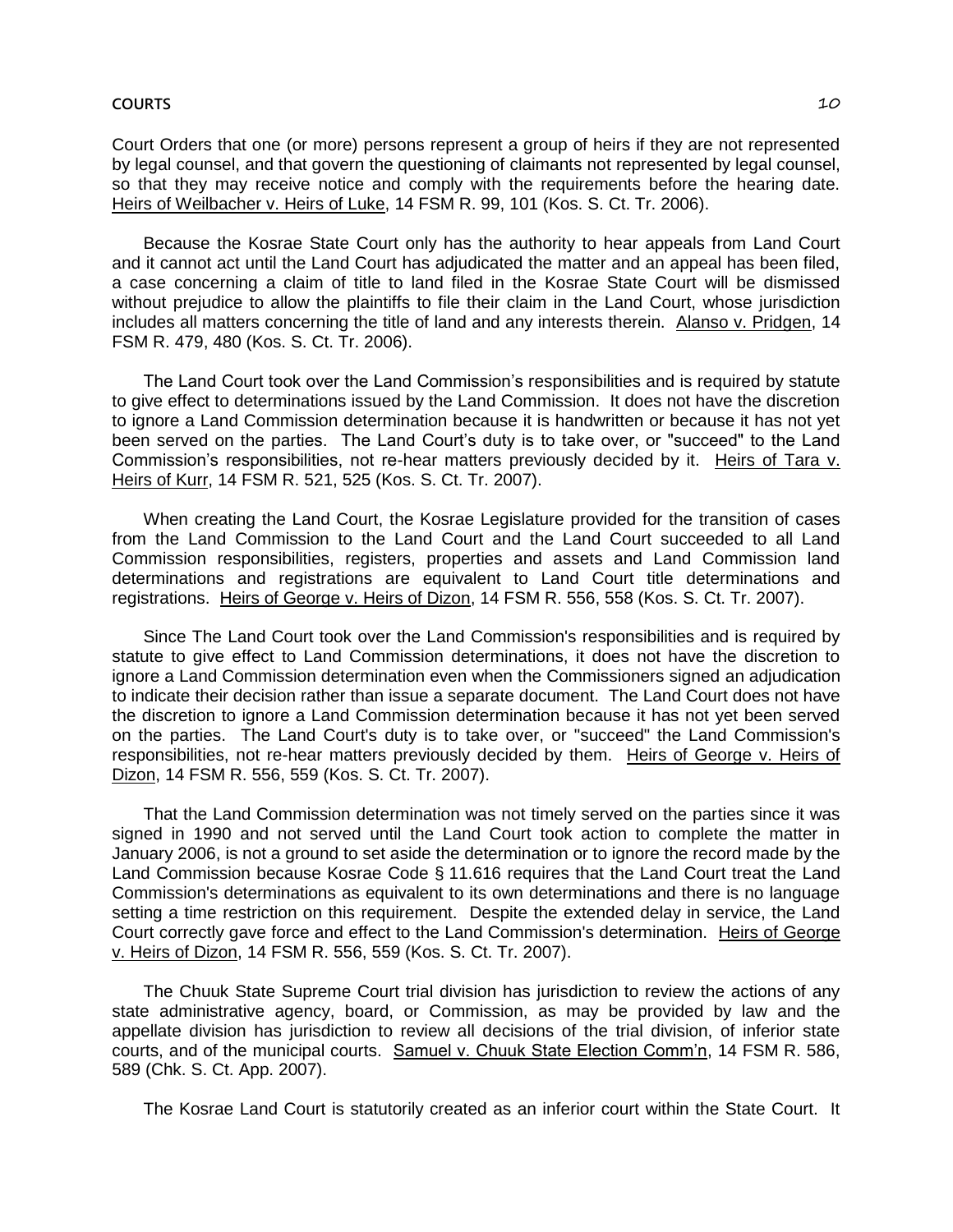was created for specific purposes - title investigation, title determination, and the registration of interests in lands within Kosrae and to provide one system of filing all recorded interests in land. Thus, it is a court granted specific, limited jurisdiction. It is not a court of general jurisdiction. Heirs of Benjamin v. Heirs of Benjamin, 15 FSM R. 657, 662 (Kos. S. Ct. Tr. 2008).

Since the Land Court's jurisdiction includes all matters concerning the title to land and any interests therein, that would necessarily include whether *kewosr* was a tradition affecting land tenure when the alleged transfer took place and whether a *kewosr* did in fact occur. Heirs of Mackwelung v. Heirs of Mongkeya, 16 FSM R. 368, 375 (Kos. S. Ct. Tr. 2009).

The general rule is that the lawsuit filed first has priority over any other case involving the same parties and issues, even if filed later before a court that could also take jurisdiction. The rule, however, is not absolute, but is a principle of sound judicial administration that the first-filed suit should have priority absent special circumstances. Mori v. Hasiguchi, 16 FSM R. 382, 384 (Chk. 2009).

The court with jurisdiction over the first-filed case may exercise its discretion to stay proceedings, under the power inherent in every court to control the disposition of the causes on its docket with economy of time and effort for itself, for counsel, and for litigants. The first-filed rule is neither absolute nor mechanically applied but advances the inherently fair concept that the party that commenced the first suit generally ought to be the party to obtain its choice of venue. Mori v. Hasiguchi, 16 FSM R. 382, 384 (Chk. 2009).

When this suit and a later-filed suit were both filed in the FSM Supreme Court trial division but in different venues, the first in Chuuk and the second in Pohnpei; when the defendants are all present in Chuuk but have adopted a position analogous to an interpleader in that they are subject to competing claims for the same property and will comply with any court determination about its ownership; when the central issue to be resolved before any final judicial order is whether a bill of sale is enforceable or should be rescinded or reformed; and when this central issue is directly joined in the Pohnpei suit where the stock transfer and the events surrounding it took place, where the transferor and transferee both reside, and where the evidence and witnesses are present, this, at least to resolve this crucial central issue, would (based on judicial economy and economy of time and effort for counsel and for the litigants) favor a Pohnpei venue if it can be resolved there without undue delay. Since, even though complete relief for all the parties in this case cannot be granted in the Pohnpei suit, the Pohnpei suit should expeditiously resolve this suit's central issue without imposing hardship on the parties and leave this court to dispose of the peripheral issues, adjudication of this first-filed action will be stayed pending the resolution of the later-filed FSM Supreme Court suit in Pohnpei. Mori v. Hasiguchi, 16 FSM R. 382, 385-86 (Chk. 2009).

The general rule is that the lawsuit filed first has priority over any other case involving the same parties and issues, even if one is filed later before a court that could also take jurisdiction. The rule, although not absolute, is a principle of sound judicial administration under which the first-filed suit should have priority absent special circumstances. This salutary principle avoids unseemly conflicts that might arise between courts if they could, at the same time, make inconsistent or contradictory decisions relating to the same dispute and it protects litigants from the expense and harassment of multiple litigation. Setik v. Pacific Int'l, Inc., 17 FSM R. 277, 280 (Chk. 2010).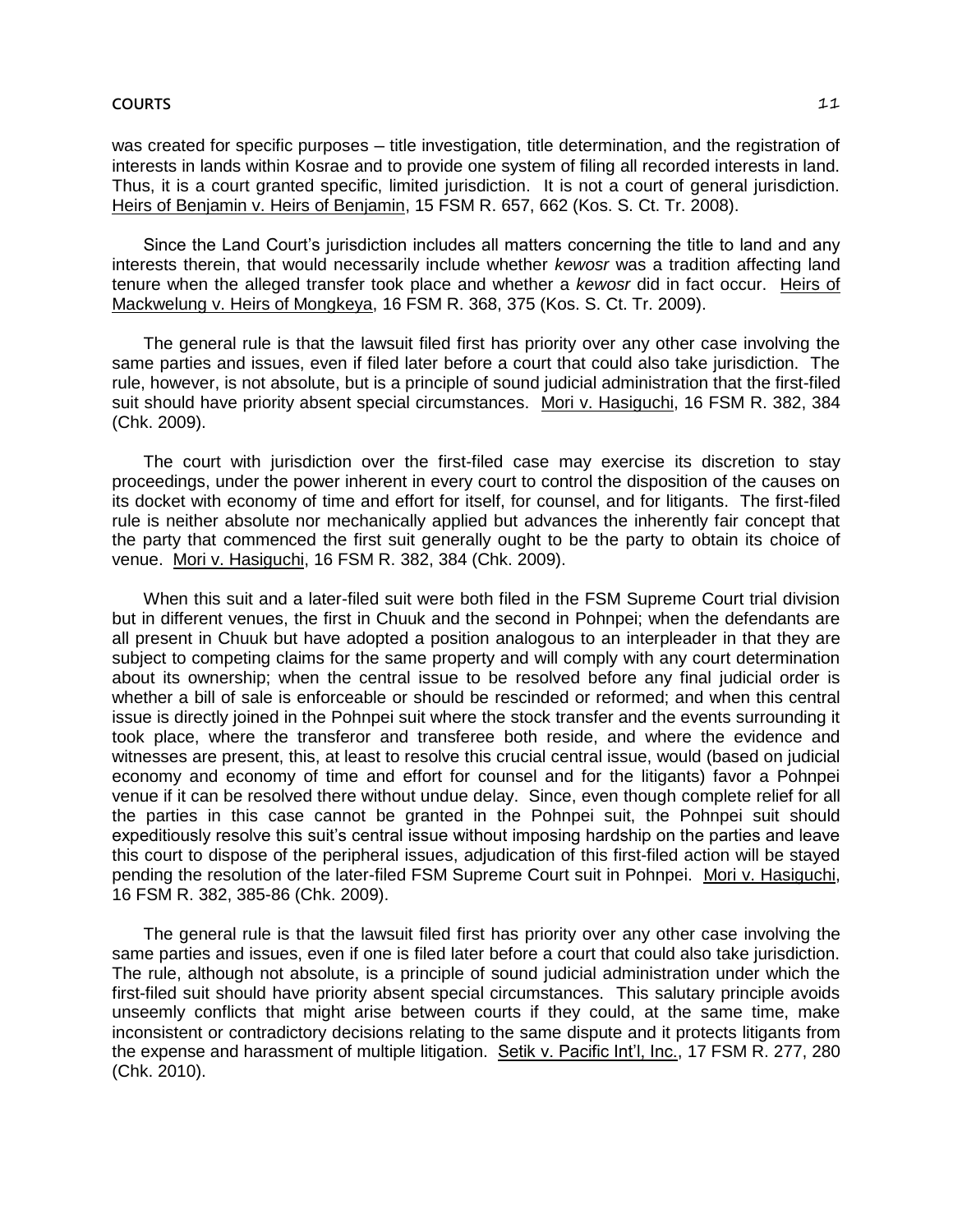#### **COURTS** 12

The FSM Supreme Court trial division has no authority to tell the Chuuk State Supreme Court whether and how it should enforce its own ruling when the case in which the ruling was made is not currently before the FSM Supreme Court. Narruhn v. Chuuk, 17 FSM R. 289, 300 (App. 2010).

The general rule is that the first-filed lawsuit has priority over any other case involving the same parties and issues, even if one is filed later before a court that could also take jurisdiction. This rule, although not absolute, is a principle of sound judicial administration under which the first-filed suit should have priority absent special circumstances. This salutary principle avoids unseemly conflicts that might arise between courts if they could, at the same time, make inconsistent or contradictory decisions relating to the same dispute and it protects litigants from the expense and harassment of multiple litigation. Setik v. Pacific Int'l, Inc., 17 FSM R. 304, 306 (Chk. 2010).

When there is a prior Chuuk State Supreme Court case that deals with the ownership issue and in which the alleged trespasser may soon be joined, and when the state court, unlike Chuuk Land Commission, has the power to issue monetary awards, the later-filed FSM Supreme Court trespass case will be dismissed without prejudice. Setik v. Pacific Int'l, Inc., 17 FSM R. 304, 307 (Chk. 2010).

The Chuuk State Supreme Court has the authority to issue a writ of mandamus in a proper case. The Chuuk Judiciary Act gives all state courts the power to issue all writs for equitable and legal relief. Narruhn v. Chuuk State Election Comm'n, 18 FSM R. 16, 20 (Chk. S. Ct. Tr. 2011).

The Chuuk State Judiciary Act gives each Chuuk court the power to issue all writs for equitable an legal relief; except the power of attachment, execution and garnishment of public property. Kama v. Chuuk, 18 FSM R. 326, 334 (Chk. S. Ct. Tr. 2012).

The Kosrae State Court has original jurisdiction in all cases except those within the exclusive and original jurisdiction of inferior courts and it has jurisdiction to review all decisions of inferior courts. Since no inferior court is assigned original jurisdiction over state employee grievances, the Kosrae State Court has jurisdiction over state employees' claims for pay once they have exhausted their administrative remedies. Kosrae v. Edwin, 18 FSM R. 507, 513 (App. 2013).

The Kosrae State Court Chief Justice is not acting in excess of his jurisdiction by appointing himself to sit as a temporary judge on a Land Court case when all the Land Court judges are disqualified when the Land Court is an inferior court within a unified state court system and since there is no constitutional impediment to a Kosrae statute authorizing a Kosrae State Court justice to sit as a temporary justice in another (inferior) court within the unified Kosrae state court system. Heirs of Tulenkun v. Aliksa, 19 FSM R. 191, 194-95 (App. 2013).

One FSM Supreme Court trial division justice does not have subject matter jurisdiction to set aside orders entered in another separate trial division case, nor does he hold subject matter jurisdiction to grant injunctive relief against another trial division justice. Ehsa v. FSM Dev. Bank, 19 FSM R. 253, 257 (Pon. 2014).

Since the Kosrae Constitution provides that appeals from the State Court trial division may be made to the State Court appellate division, as shall be prescribed by law, enabling legislation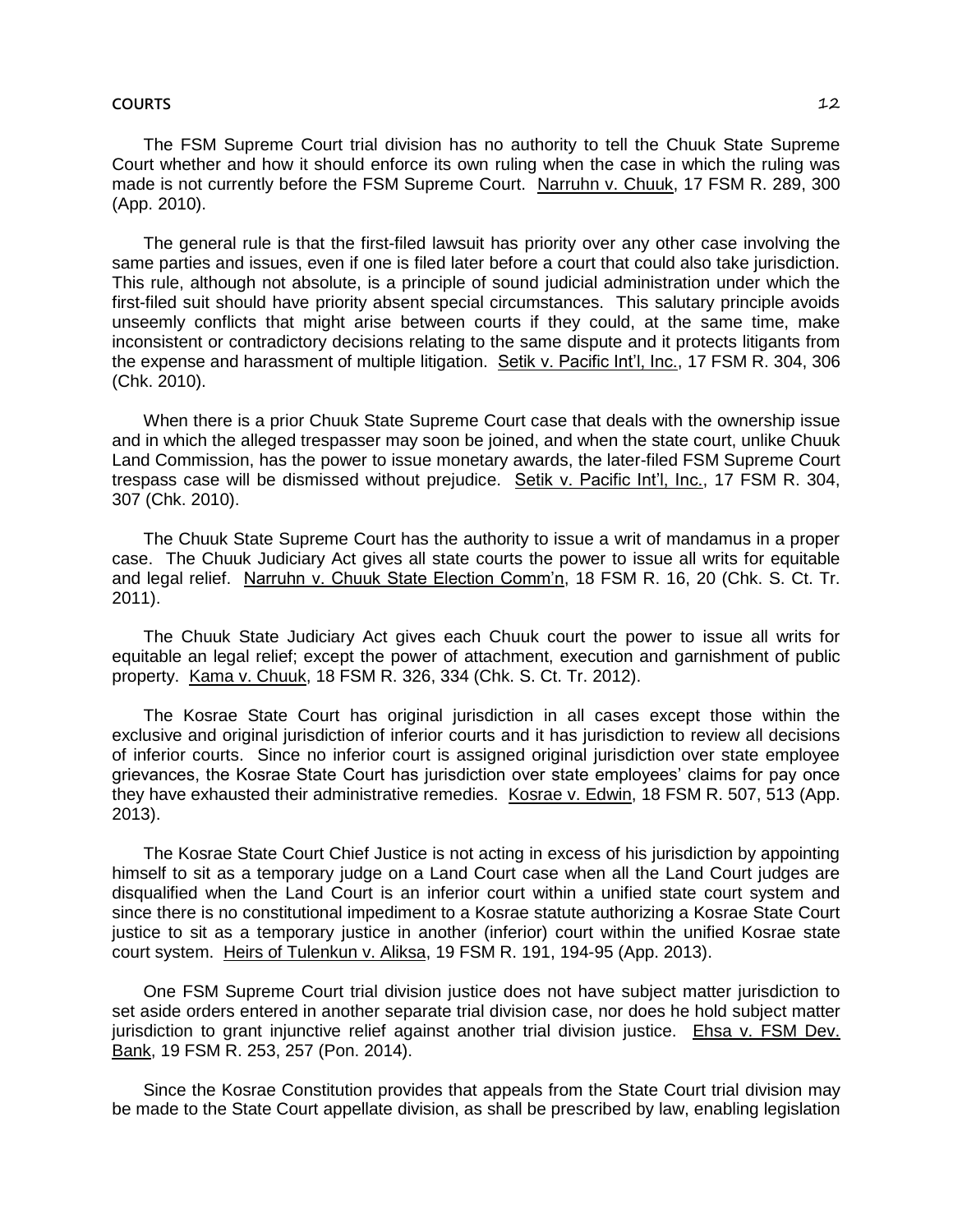is required to implement appeals from the trial division to the State Court appellate division, and when no such legislation has become law, no constitutional or statutory authority exists to authorize appeals from the Kosrae State Court trial division to the non-existent Kosrae State Court appellate division. Heirs of Henry v. Heirs of Akinaga, 19 FSM R. 296, 301 (App. 2014).

By statute, the Kosrae State Court can, if appropriate, order a rehearing in the Land Court for only a part of a case. Heirs of Henry v. Heirs of Akinaga, 19 FSM R. 296, 303 (App. 2014).

The Pohnpei Supreme Court trial division does not have appellate jurisdiction over Pohnpei municipal or local courts, and therefore the Pohnpei Supreme Court appellate division lacks jurisdiction over a petition for a writ of mandamus directed to a municipal court. Loyola ex rel. Edmund v. Hairens, 19 FSM R. 401, 402 (App. 2014).

The Chuuk Land Commission is not a court as that word is used in the Chuuk Constitution. It is an administrative agency that functions as a quasi-judicial tribunal. Aritos v. Muller, 19 FSM R. 612, 613 (Chk. S. Ct. App. 2014).

The Chuuk Legislature, by statute, has determined that a land case in a declared land registration area must first go through the Land Commission procedure before it can become a land case in the Chuuk State Supreme Court trial division. Aritos v. Muller, 19 FSM R. 612, 613 (Chk. S. Ct. App. 2014).

The constitutional grant of original court jurisdiction does not prevent the Legislature from prescribing by statute that certain land cases must first go to an administrative agency, the Chuuk Land Commission, before the trial court can exercise its original jurisdiction over them. Aritos v. Muller, 19 FSM R. 612, 613 (Chk. S. Ct. App. 2014).

The general rule is that the lawsuit filed first has priority over any other case involving the same parties and issues, even if filed later before a court that would also have jurisdiction, but when the court has already ordered that the two cases be consolidated, the issue has become moot. Salomon v. Mendiola, 20 FSM R. 138, 142 (Pon. 2015).

The general rule is that the lawsuit filed first has priority over any other case involving the same parties and issues, even if filed later before a court that could also take jurisdiction. Carius v. Johnson, 20 FSM R. 143, 146 (Pon. 2015).

While limited, the Kosrae Land Court's subject-matter jurisdiction is broad enough to encompass factual determinations of fraud and misrepresentation to the extent that they affect the validity of titles or conveyances of land. Indeed, that is the Land Court's very purpose. Waguk v. Waguk, 21 FSM R. 60, 73 (App. 2016).

When the Kosrae Land Court itself is implicated in the allegations of fraud, that court is not competent to adjudicate the subject matter. Waguk v. Waguk, 21 FSM R. 60, 74 (App. 2016).

A court has no more right to decline the exercise of jurisdiction which is given, than it does to usurp that which is not given. Waguk v. Waguk, 21 FSM R. 60, 74 (App. 2016).

The Kosrae State Court has the power to issue all writs and other process, and may entertain a petition for a writ of mandamus. Tilfas v. Kosrae, 21 FSM R. 81, 93 (App. 2016).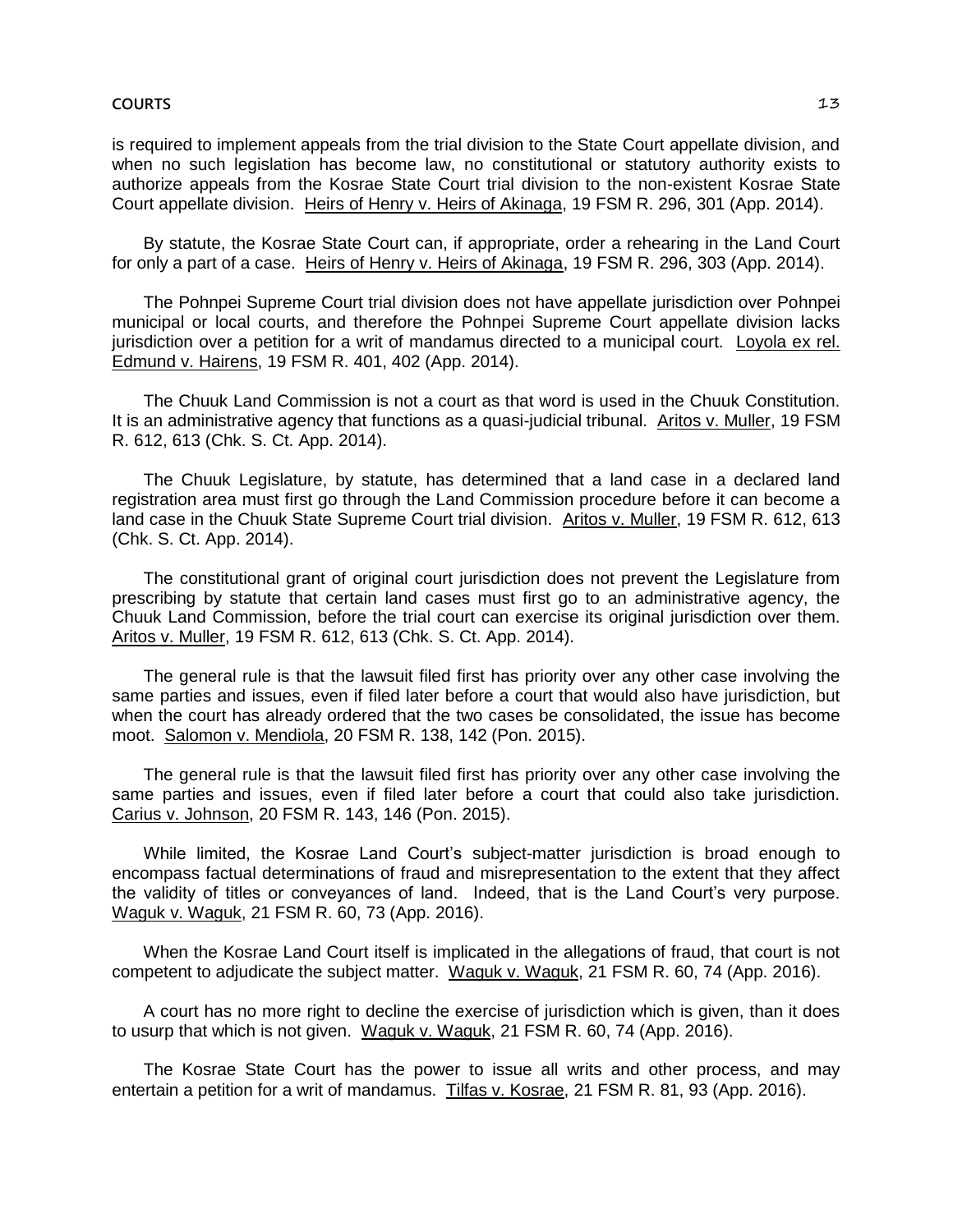#### **COURTS** 14

"Forum-shopping" is the practice of choosing the most favorable jurisdiction or court in which a claim might be heard. Forum shopping thus presupposes that more than one court could have jurisdiction over the "claim" being "forum-shopped." FSM v. Siega, 21 FSM R. 291, 299 (Chk. 2017).

A statute takes precedence over the procedural rules because, while the Chief Justice has the power to promulgate procedural rules, those rules may be amended by statute, and because the Chief Justice does not have the power to amend a statute, a Congressionally enacted procedural rule is valid. Setik v. FSM Dev. Bank, 21 FSM R. 505, 517 (App. 2018).

In order to be "controlling law," the precedent must be a binding precedent. A binding precedent is a precedent that a court must follow. For example, a lower court is bound by an applicable holding of a higher court in the same jurisdiction. Setik v. Mendiola, 21 FSM R. 537, 560-61 (App. 2018).

While trial division decisions are precedents, they are not binding precedents since they are only trial court decisions. They are thus not "controlling law." Setik v. Mendiola, 21 FSM R. 537, 561 (App. 2018).

The Kosrae Land Court's statutory jurisdiction includes all matters concerning the title of land and any interest therein. Heirs of Preston v. Heirs of Alokoa, 21 FSM R. 572, 578 (App. 2018).

Although the Kosrae Legislature did not vest exclusive jurisdiction in the Kosrae Land Court, it did create the Land Court as the court with original jurisdiction over land matters, and reserved appellate jurisdiction in the Kosrae State Court. Alik v. Heirs of Alik, 21 FSM R. 606, 623 (App. 2018).

When the proper place for a suit to have started was the Kosrae Land Court, but it was filed on the Kosrae State Court, the Kosrae State Court should have dismissed the Kosrae Land Court and the Kosrae state government as parties and, since it is the superior court in a unified court system, transferred the case from its docket to the Land Court's docket. Alik v. Heirs of Alik, 21 FSM R. 606, 623 (App. 2018).

It is a well established principle of law that a court's jurisdiction does not extend beyond the boundaries of the state of its creation. This is because the authority of every tribunal is necessarily restricted by the territorial limits of the state in which it is established, and any attempt to exercise authority beyond those limits would be deemed in every other forum an illegitimate assumption of power. Setik v. Mendiola, 21 FSM R. 624, 626 (App. 2018).

In the interest of judicial economy, efficiency, and past precedent, the FSM Supreme Court can, in appropriate cases, request that parties submit a draft order for its consideration. The court may or may not, at its discretion, adopt the contents, or parts of the contents, of the draft order, in order to formulate a decision with a legal basis, based on legal reasoning. FSM Dev. Bank v. Carl, 21 FSM R. 640, 642 (Pon. 2018).

An order is not void simply because it was prepared by a litigant and signed by the court rather than drafted by the court itself. FSM Dev. Bank v. Carl, 21 FSM R. 640, 642 (Pon. 2018).

Fraud upon the court is the most egregious misconduct directed to the court itself, such as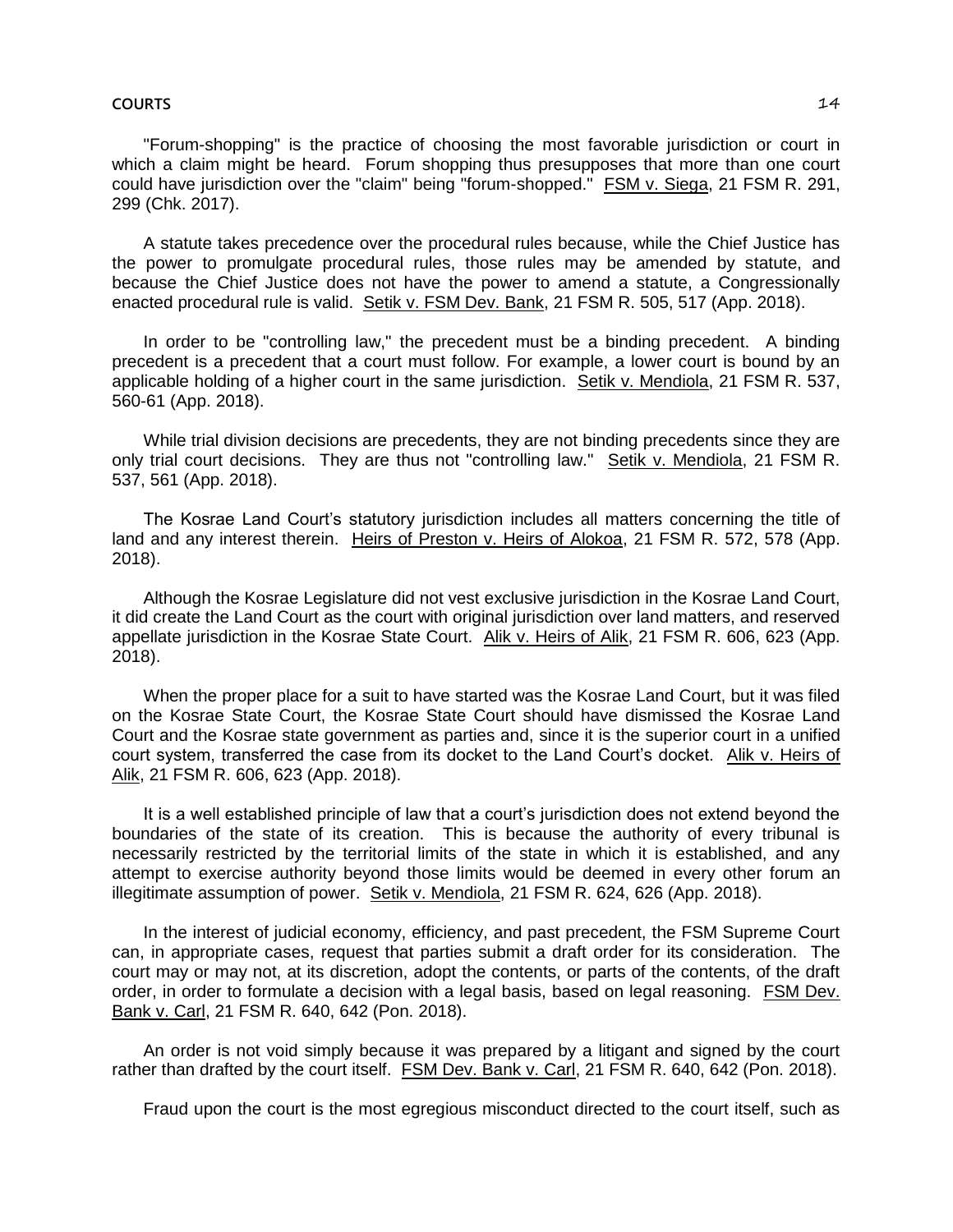bribery of a judge or fabrication of evidence by counsel, which must be supported by clear, unequivocal and convincing evidence. Helgenberger v. Ramp & Mida Law Firm, 22 FSM R. 4, 12 (Pon. 2018).

The general rule is that the lawsuit filed first has priority over any other case involving the same parties and issues, even if filed later before a court that could also take jurisdiction. Helgenberger v. Ramp & Mida Law Firm, 22 FSM R. 4, 12 (Pon. 2018).

When the Pohnpei state probate case was the first filed lawsuit and that case can afford a complete resolution of the issues between the parties; when the later-filed FSM Supreme Court case could, at best, afford only a partial resolution and certainly lacks jurisdiction to enforce a state court interlocutory order; and when the Pohnpei Supreme Court is perfectly competent to enforce its own orders and judgments and to take any further needed steps in the probate case pending before it, it is appropriate that that forum resolve the issues. Helgenberger v. Ramp & Mida Law Firm, 22 FSM R. 4, 13 (Pon. 2018).

A court may abuse its judicial discretion by an unexplained, lengthy delay or by the failure to exercise its discretion within a reasonable time because the failure to exercise discretion is an abuse of the discretion. Higgins v. Pohnpei Supreme Court App. Div., 22 FSM R. 63, 67 (Pon. 2018).

A court may take judicial notice of its own files in related cases. Setik v. Perman, 22 FSM R. 105, 117 (App. 2018).

Upon the filing of a registration area with the court, courts cannot entertain any action with regard to interests in land within that registration area without a showing of special cause why action by a court is desirable before it is likely that the land commission can determine the matter. Chuuk State Land Mgt. v. Jesse, 22 FSM R. 573, 576 (Chk. S. Ct. App. 2020).

─ Judges

Preservation of a fair decision-making process, and even the maintenance of a democratic system of government, requires that courts and individual judges be protected against unnecessary external pressures. In re Iriarte (I), 1 FSM R. 239, 247 (Pon. 1983).

Judges on the FSM Supreme Court are bound by the American Bar Association Code of Judicial Conduct incorporated into law by 4 F.S.M.C. 122. Andohn v. FSM, 1 FSM R. 433, 444 (App. 1984).

The Judiciary Act of 1979, in Title 4 of the FSM Code, and the Judiciary Article, article XI of the Constitution of the Federated States of Micronesia govern the structure and powers of the FSM Supreme Court, and make no provision for appointment of special judges to sit with a justice of the FSM Supreme Court trial division. 5 F.S.M.C. 514 has no application to proceedings before the FSM Supreme Court. In re Raitoun, 1 FSM R. 561, 564-65 (App. 1984).

Where an appellate court has held that a trial judge is under a clear and non-discretionary duty to step aside from presiding over a case and the petitioner has a constitutional right to obtain compliance with that duty, all documents issued after the date of the appellate decision are null and void and shall be expunged from the record and the judge shall be enjoined from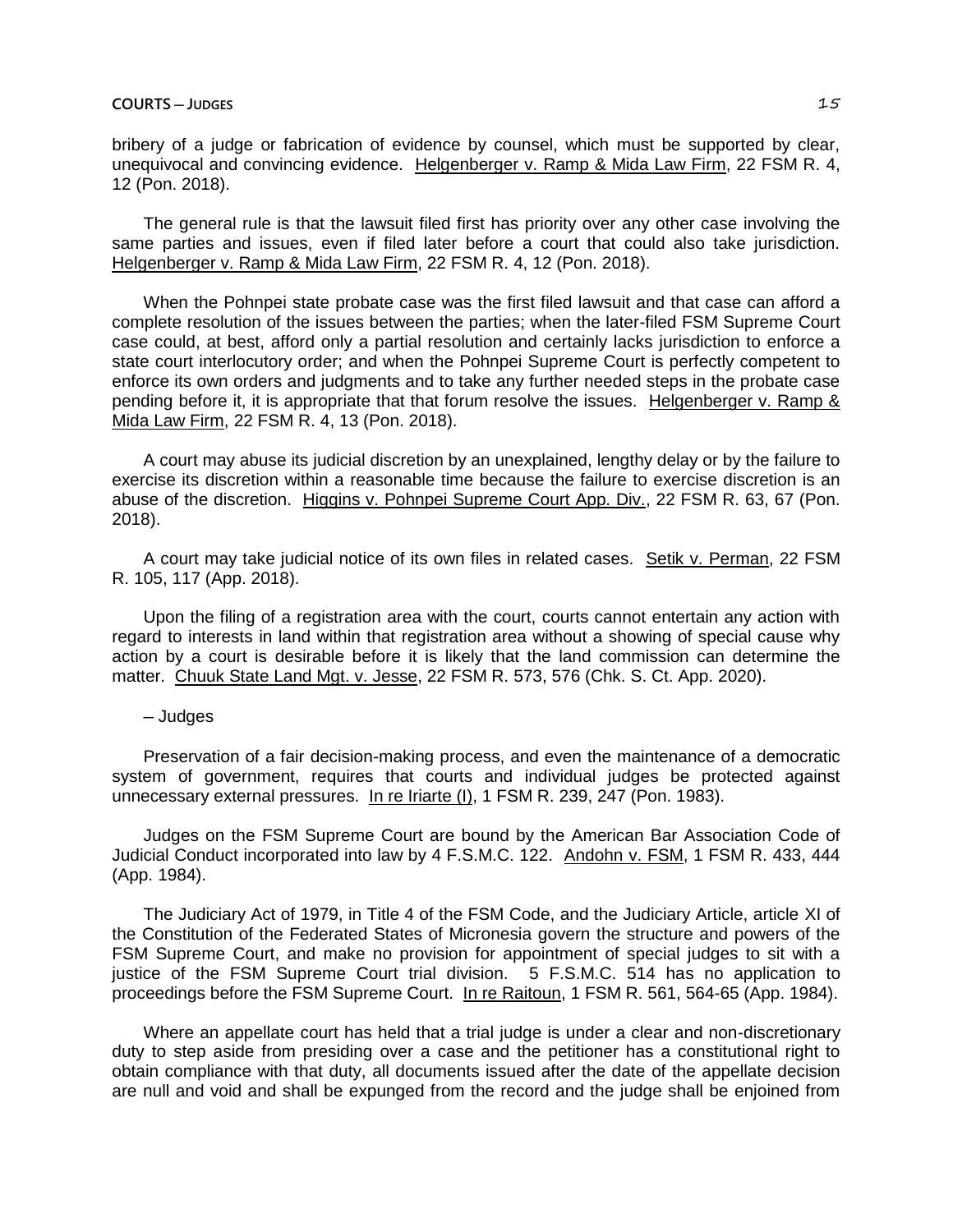taking any further action as a judge in the case. Etscheit v. Santos, 5 FSM R. 111, 113 (App. 1991).

The Chief Justice may appoint an acting chief justice if he is unable to perform his duties. "Unable to perform his duties" refers to a physical or mental disability of some duration, not to the legal inability to act on one particular case. Jano v. King, 5 FSM R. 326, 331 (App. 1992).

In order for a Congressional statute to give the court valid authority in those areas which the Constitution grants the Chief Justice rule-making powers the Chief Justice does not first have to promulgate a rule before Congress may legislate on the same subject. Hartman v. FSM, 6 FSM R. 293, 297 (App. 1993).

Pursuant to the Chuuk Judiciary Act judges in Chuuk are required to adhere to the standards of the Code of Judicial Conduct of the American Bar Association which require judges to resign from judicial office upon becoming a candidate for a non-judicial office. In re Failure of Justice to Resign, 7 FSM R. 105, 108 (Chk. S. Ct. App. 1995).

Pursuant to the Chuuk Judiciary Act judges in Chuuk have a clear ministerial, nondiscretionary duty to resign from judicial office upon becoming a candidate for a non-judicial office. A writ of mandamus is the specific remedy to compel the performance of such a legally required ministerial act. In re Failure of Justice to Resign, 7 FSM R. 105, 110 (Chk. S. Ct. App. 1995).

Judges, faithful to their oath of office, should approach every aspect of each case with a neutral and objective disposition and understand their duty to render decisions upon a proper record and to disregard earlier judicial contacts with a case or party. Ting Hong Oceanic Enterprises v. Supreme Court, 8 FSM R. 1, 9 (App. 1997).

Compensation of Kosrae State Court justices is prescribed by law. Compensation may not be increased or decreased during their terms of office, except by general law applying to all state government employees. Cornelius v. Kosrae, 8 FSM R. 345, 348 (Kos. S. Ct. Tr. 1998).

The phrase "all State Government employees" means employees whose compensation is determined by statute, and does not include those employees who have individual contracts with Kosrae. Therefore a state law reducing state public service system employees' pay can constitutionally be applied to a Kosrae State Court justice's pay. Cornelius v. Kosrae, 8 FSM R. 345, 352 (Kos. S. Ct. Tr. 1998).

Trial judges are expected to suggest the desirability of possible settlement. That is a normal part of their job. Bualuay v. Rano, 11 FSM R. 139, 148 (App. 2002).

The prohibition against compelling a judge's testimony is reflected in a long-standing principle that a court speaks only through its orders. This ban on judges testifying has limits. Those limits are that a judge must be acting as a judge, and that it is information regarding his or her role as a judge that is sought. FSM v. Wainit, 11 FSM R. 424, 430 (Chk. 2003).

No one is eligible to serve as the Chuuk Chief Justice or as an associate justice unless at least 35 years of age, was a born Chuukese, has been a resident of the State of Chuuk for at least 25 years, is an FSM citizen, and has never been convicted of a felony. Other qualifications may be prescribed by statute. Kupenes v. Ungeni, 12 FSM R. 252, 256 n.1 (Chk.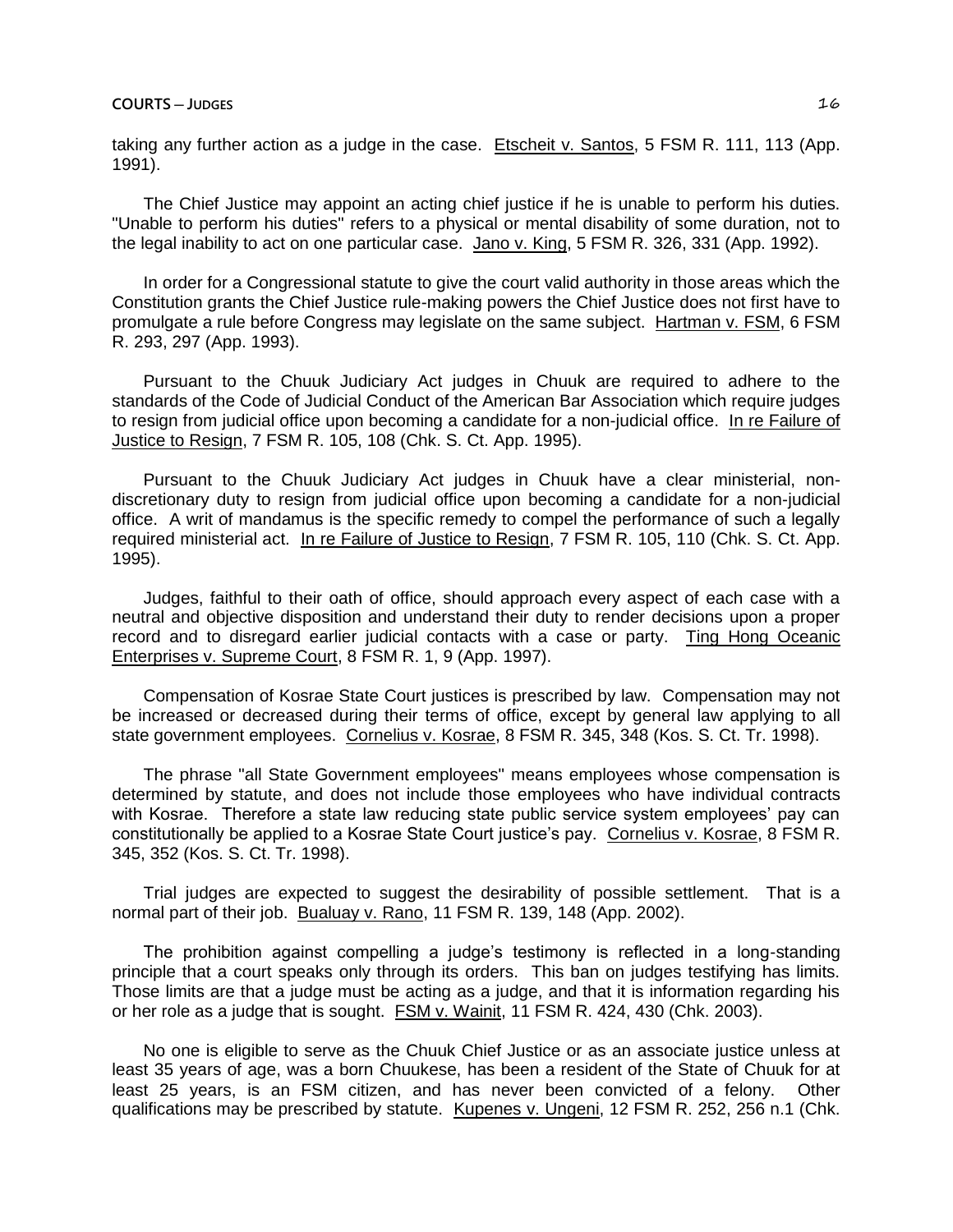## **COURTS** — **JUDGES** 27

# S. Ct. Tr. 2003).

The Chief Justice of the Chuuk State Supreme Court is the administrative head of the state judicial system, and he may appoint and prescribe duties of other officers and employees of the state judicial system. He is also obligated to promulgate rules governing the administration of all state courts, the regulation of the judicial profession, and practice and procedure in civil matters. Kupenes v. Ungeni, 12 FSM R. 252, 261 (Chk. S. Ct. Tr. 2003).

When acting in his rule making capacity, the Chief Justice acts in a legislative capacity. Rules of court, properly promulgated, and not exceeding the limitation of the rule-making authority, have the force of law. Kupenes v. Ungeni, 12 FSM R. 252, 261 (Chk. S. Ct. Tr. 2003).

The ABA Code of Judicial Conduct (1984 ed.) is the judicial ethics provision in effect in Kosrae today. Anton v. Cornelius, 12 FSM R. 280, 285-86 (App. 2003).

The Constitution provides that a Supreme Court justice may be removed from office for treason, bribery, or conduct involving corruption in office by a vote of the members of Congress. When a justice of the Supreme Court is removed, the decision must be reviewed by a special tribunal composed of one state court judge from each state appointed by the state chief executive. The Constitution draws no distinction between permanent justices or specially assigned justices for purposes of removal. Urusemal v. Capelle, 12 FSM R. 577, 586 (App. 2004).

No Chuuk state justice may hear or decide an appeal of a matter heard by the justice in the trial division, but the issuance of a stay is a procedural matter that does not require the justice issuing it to hear or decide the appeal. Ruben v. Petewon, 13 FSM R. 383, 389 (Chk. 2005).

A judge's failure to rule, that is, his failure to exercise his discretion is itself an abuse of the judge's discretion because a court may abuse its discretion by an unexplained, lengthy delay or by failure to exercise its discretion within a reasonable time. Ruben v. Petewon, 13 FSM R. 383, 390 n.2 (Chk. 2005).

When an oral motion to disqualify one of the panel members was made, the other two members constitute the deciding majority in an appellate case and can decide a motion to disqualify the third member. Ruben v. Petewon, 14 FSM R. 141, 143-44 & n.1 (Chk. S. Ct. App. 2006).

A writ of prohibition directed to a Chuuk State Supreme Court trial division justice is not a matter that the justice is barred from hearing when it was not heard by such justice in the Chuuk State Supreme Court trial division, and in an FSM Supreme Court case, the justice was careful not to decide anything on the merits. Not having expressed an opinion on the merits or done more than issue a preliminary injunction, a justice is not precluded from sitting on a panel considering a petition for writ of prohibition. Ruben v. Petewon, 14 FSM R. 141, 145 (Chk. S. Ct. App. 2006).

If the Chief Justice is removed or disqualified, then the most senior associate justice who has not been removed or disqualified from the case will appoint the temporary justices, but if all Chuuk State Supreme Court justices are disqualified and there is no associate justice that could appoint a panel in the Chief Justice's stead and there is no provision for the Chief Justice to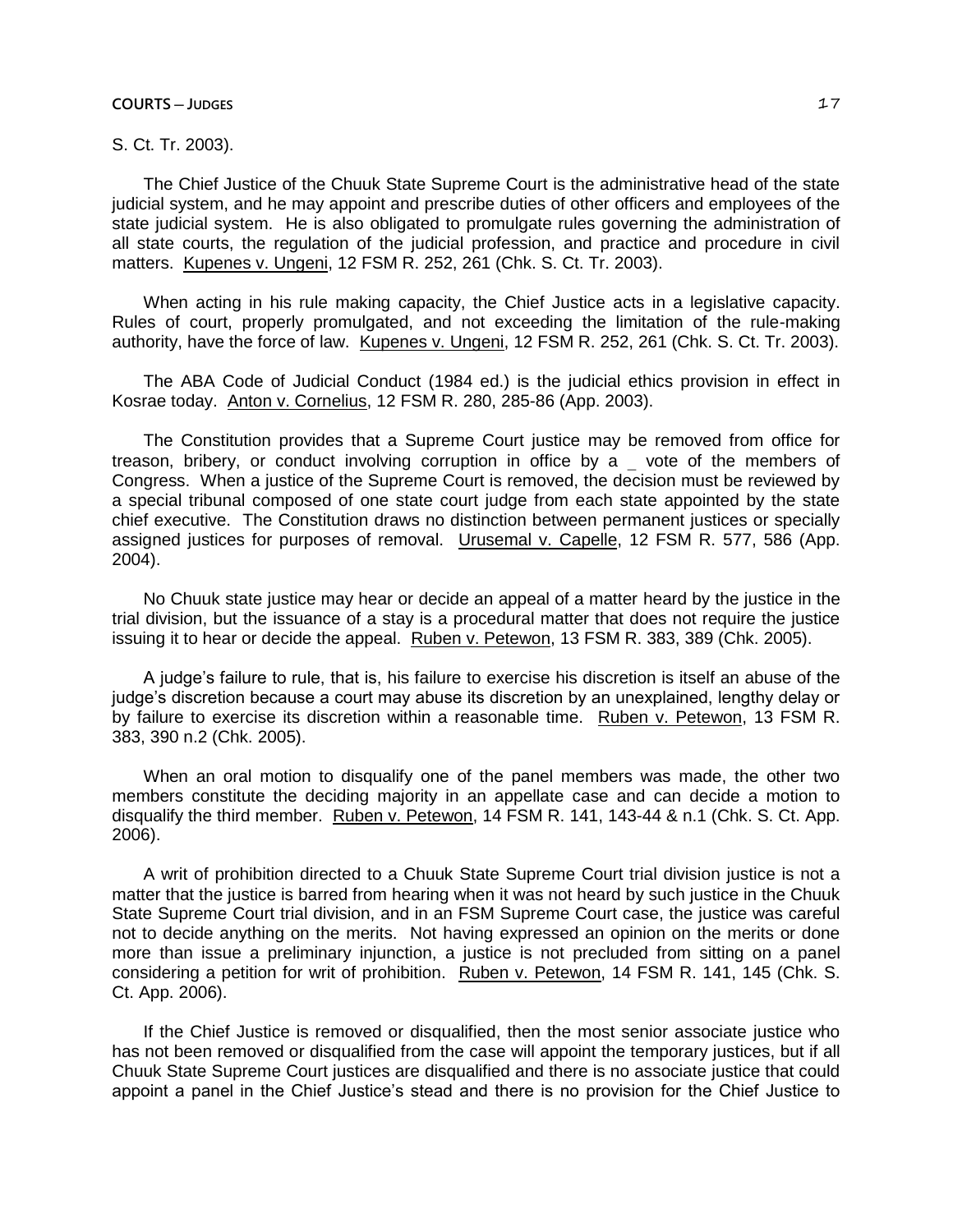appoint a temporary justice to make the appointments, then the rule of necessity, in this limited circumstance, allows the Chief Justice to make the panel appointments. Ruben v. Petewon, 14 FSM R. 146, 148 (Chk. S. Ct. App. 2006).

When the trial judge's original appointment as chief justice established his qualifications for the office and the trial judge physically possessed the office of chief justice on February 28, 2006 and on that day discharged the duties of the office and when the trial judge's color of authority stems from his original appointment as chief justice, the dispute relates not to the fact of the trial judge's appointment to the bench but rather concerns the exact length of the trial judge's appointment as chief justice. Tulensru v. Kosrae, 15 FSM R. 122, 129 (App. 2007).

When the only relevant evidence in the record on appeal supports the conclusion that the judge's appointment extended through the day of February 28, 2006, as he was clearly acting under the color of authority vested with him by his original appointment as chief justice and not as an unknown usurper attempting to wrestle authority from its appropriate guardian, and when an additional source for the trial judge's color of authority is derived from the fact that he presided over the trial in this matter and twice scheduled the sentencing hearing to take place before February 28, 2006, all acts which he undertook without protest from any party, this is the type of situation contemplated by the de facto principle as a safeguard against the unnecessary interruption of public governance. Thus, even if it were true that the trial judge's tenure with the court officially ended before February 28, 2006, the sentencing order of February 28, 2006 would remain valid as the act of a judge de facto. Tulensru v. Kosrae, 15 FSM R. 122, 129 (App. 2007).

A party may seek the addition of supplemental findings to a judgment within ten days of the judgment being entered. Such action should only be taken by the judge who presided over the proceedings and who entered the judgment and while the facts underlying the proceedings are fresh within the presiding judge's mind. A motion for amended judgment or supplemental findings under Rule 52(b), nearly two decades after entry of judgment and with a new presiding judge, is untimely and inappropriate. Salik v. U Corp., 15 FSM R. 534, 539 (Pon. 2008).

If by reason of the disability of the judge before whom an action was been tried, the judge is unable to perform the court's duties after findings of fact and conclusions of law are filed, then any other judge regularly sitting in or assigned to the court in which the action was tried may perform those duties unless the other judge is satisfied that such other judge cannot perform those duties because such other judge did not preside at the trial or for any other reason the other judge may in his or her discretion grant a new trial. Salik v. U Corp., 15 FSM R. 534, 539 (Pon. 2008).

When interpreting FSM Civil Rule 63 and applying it to a matter, it is appropriate to consider the treatment of similar rules of procedure as they are found in American jurisdictions. Salik v. U Corp., 15 FSM R. 534, 539 (Pon. 2008).

A successor judge may not make findings of fact and conclusions of law and enter judgment solely upon the record developed by his predecessor except upon agreement of the parties, and a second judge is prohibited from making factual determinations as to a first judge's intent when he interprets an order issued by the first judge. Salik v. U Corp., 15 FSM R. 534, 539 (Pon. 2008).

Kosrae state judges are subject to the 2000 version of the American Bar Association Code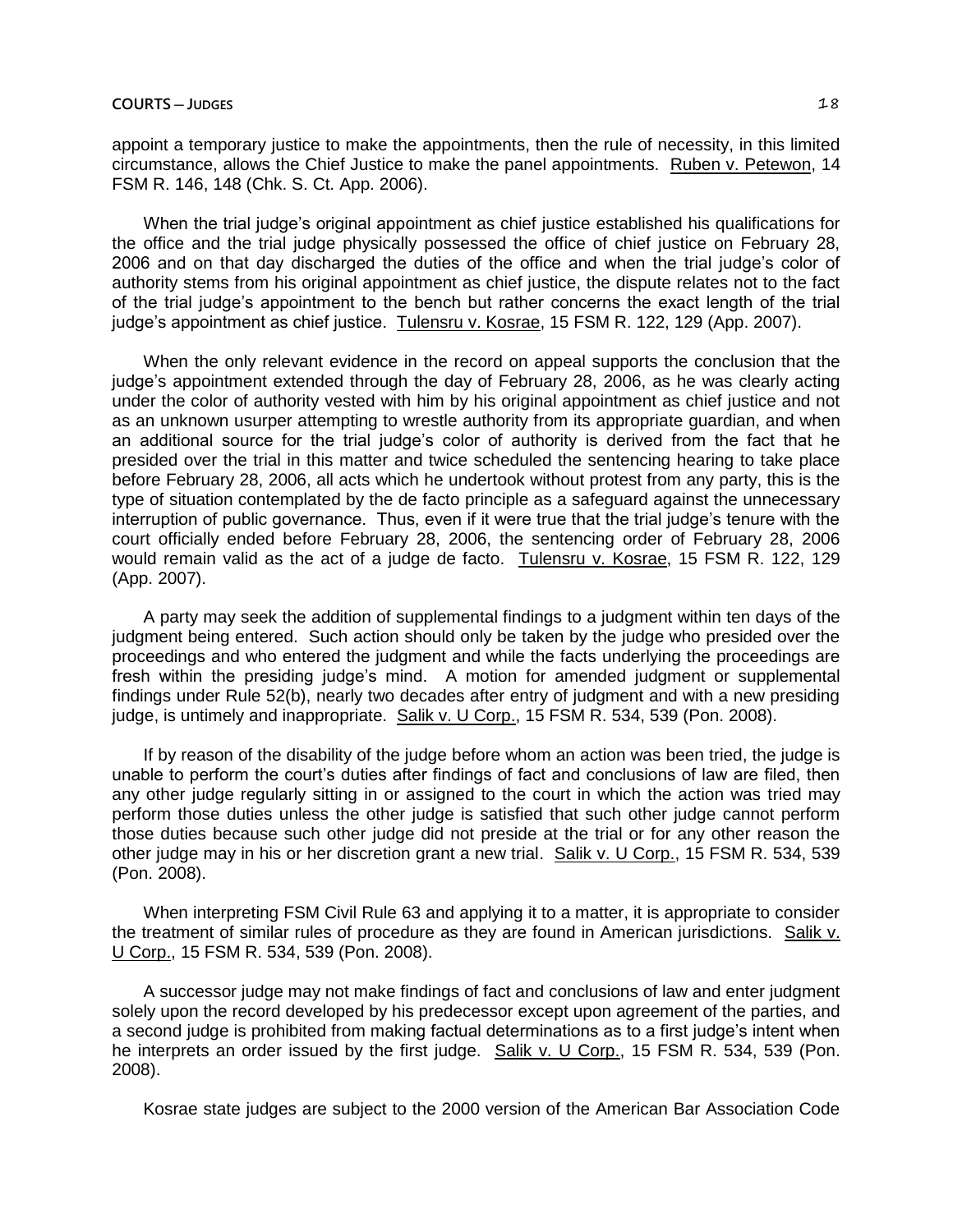of Judicial Conduct as the basis for judicial ethics and disqualification because the State Code adopted by reference and applied to Kosrae judges the 1984 edition of the ABA Code of Judicial Conduct but allowed the Kosrae Chief Justice, by rule, to make the judicial conduct requirements stricter or to establish other standards consistent with the Code of Judicial Conduct, which was done through Kosrae General Court Order 2003-02 adopting the 2000 version of the ABA Code of Judicial Conduct. Heirs of Mackwelung v. Heirs of Mackwelung, 17 FSM R. 500, 503 & n.1 (App. 2011).

If the Kosrae Chief Justice sits on a case in the Land Court and his decision is later appealed to the Kosrae State Court, the Chief Justice must then have no involvement in the case in the Kosrae State Court and the Kosrae State Court appeal would necessarily be handled by another justice. Heirs of Tulenkun v. Aliksa, 19 FSM R. 191, 195 (App. 2013).

The only procedure available to seek restraint of or injunctive relief against an FSM Supreme Court Trial Division justice is to be found in Rule 21 of the FSM Rules of Appellate Procedure. It is established in this jurisdiction that a writ of prohibition must be directed to a court or tribunal inferior in rank to the one issuing the writ. Ehsa v. FSM Dev. Bank, 19 FSM R. 253, 257 (Pon. 2014).

The structure of the FSM Court system dictates that as a practical matter a writ against a trial division court may only be issued by the appellate division. Therefore, a writ of mandamus or prohibition, even if characterized as an "injunction" or "setting aside an order" may not be issued by one trial division justice against another FSM Supreme Court trial division justice. Appellate Rule 21 writs of prohibition are the sole procedure available for seeking restraint of a trial court judge's actions in a pending case. Ehsa v. FSM Dev. Bank, 19 FSM R. 253, 257-58 (Pon. 2014).

FSM Supreme Court justices, even temporary justices, should be guided by permissible considerations rather than by one party's unsupported supposition that other justices would have ruled differently on a question of first impression. FSM v. Halbert, 20 FSM R. 49, 52 (Pon. 2015).

While it is appropriate for a Chief Justice to engage with all the relevant stake-holders in the process of promulgating a general court order, the decision making process is quite different for a justice called upon to render an evidentiary ruling in a criminal case. Even when a party raises a question of first impression, a judge presiding over a criminal case has a responsibility to apply the law to the case's facts, and it would be an abuse of judicial discretion to delay an evidentiary ruling in order to solicit advice from non-parties suggesting what the law should be. This judicial power is curtailed by the process of appellate review. FSM v. Halbert, 20 FSM R. 49, 53 (Pon. 2015).

A signature affixed by a judge by rubber stamp is valid because a signature is a person's name or mark written by that person or at the person's direction, or any name, mark, or writing used with the intent of authenticating a document  $-$  also termed a legal signature. George  $v$ . Palsis, 20 FSM R. 157, 159 (Kos. 2015).

In the absence of any provision in the FSM Code, Rules of Civil Procedure, or General Court Order, mandating a handwritten signature on an order issued by a justice, an argument that a judge's signature is deficient because it appears to be "rubber-stamped," is devoid of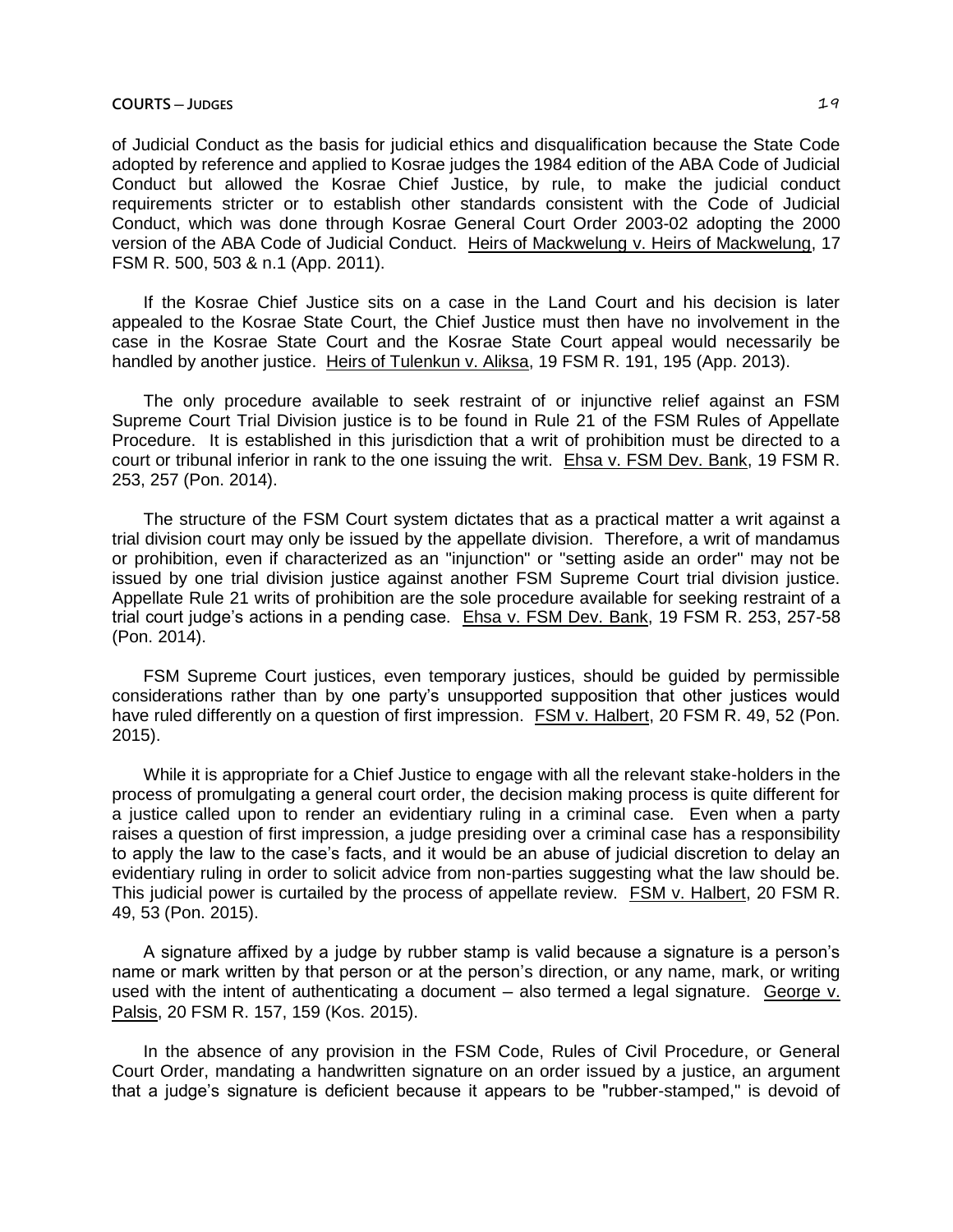## **COURTS ─ JUDGES** 20

merit. FSM Dev. Bank v. Christopher Corp., 20 FSM R. 225, 228 (Chk. 2015).

Kosrae State Court judges are constitutionally required to retire upon attaining the age of sixty-five years. Andrew v. Heirs of Seymour, 20 FSM R. 629, 631 & n.2 (App. 2016).

In the absence of any provision in the FSM Code, Civil Procedure Rules, or General Court Order, mandating a handwritten signature on an order issued by a justice, arguments that a judge's signature is deficient because it is "rubber-stamped," are devoid of merit. FSM Dev. Bank v. Ehsa, 21 FSM R. 148, 149 (Pon. 2017).

A judge's rubber-stamped signatures are marks used to authenticate the judge's written orders, and are thus valid, original signatures. Contentions that they are fake, or invalid, or not legal signatures, are without merit. FSM Dev. Bank v. Ehsa, 21 FSM R. 148, 150 (Pon. 2017).

All Chuukese judges are required to adhere to the American Bar Association's Code of Judicial Conduct. Selifis v. Robert, 21 FSM R. 344, 346 (Chk. S. Ct. App. 2017).

The Chief Justice is required by statute to give notice to the President and the Congress upon the appointment of any temporary Justice. While the concurrent issuance of a separate order of assignment, filed in the relevant case, is undoubtedly the better practice, no law or rule requires it. Setik v. FSM Dev. Bank, 21 FSM R. 505, 517 (App. 2018).

Often a litigant will not know which judge has been assigned the case until that judge either issues his or her first written order or appears on the bench at the case's first hearing. That is when, if there are grounds for the motion, a litigant would usually move to disqualify the judge. Setik v. FSM Dev. Bank, 21 FSM R. 505, 517 (App. 2018).

A ministerial act is an act performed without the independent exercise of discretion or judgment. Ministerial means of or relating to an act that involves obedience to instructions or laws instead of discretion, judgment, or skill. Setik v. FSM Dev. Bank, 21 FSM R. 505, 521 (App. 2018).

Litigants are not entitled to a judge of their own choosing; they are only entitled to an unbiased judge. Setik v. Mendiola, 21 FSM R. 537, 550 (App. 2018).

Often a litigant will not know which judge will be assigned a case until that judge either issues his or her first written order or appears on the bench for the case's first hearing. Setik v. Mendiola, 21 FSM R. 537, 551 (App. 2018).

Kosrae state judges are bound by the 2000 version of the American Bar Association Code of Judicial Conduct, which forms the basis for judicial ethics and disqualification. Heirs of Sigrah v. George, 22 FSM R. 211, 219 (App. 2019).

─ Judges ─ Judges De Facto

If someone constitutionally ineligible for appointment, is appointed a judge then his status is that of a de facto judge. A de facto judge is one who exercises the duties of the judicial office under the color of an appointment thereto. Where there is an office to be filled, and one, acting under color of authority, fills the office and discharges its duties, his actions are those of an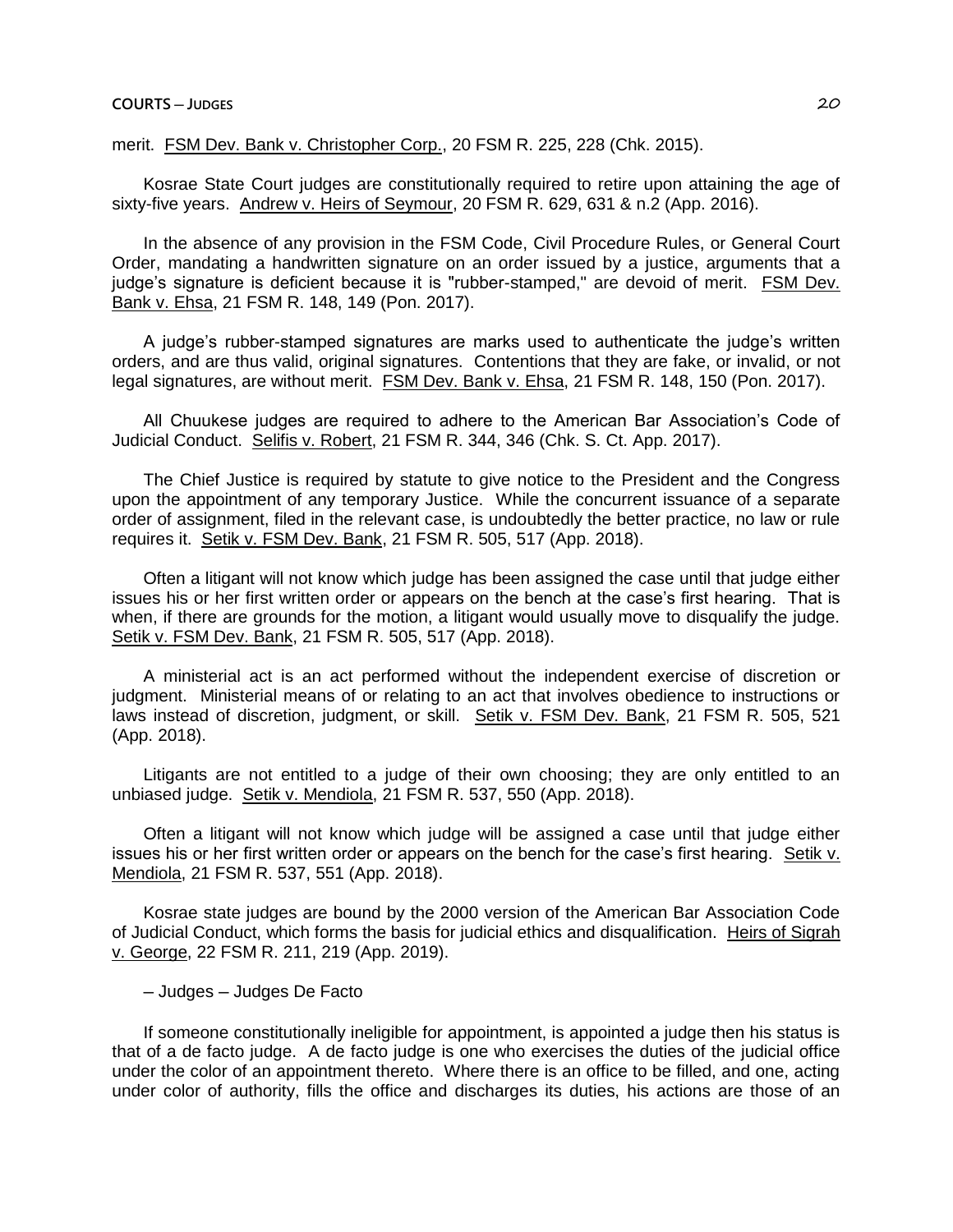officer de facto, and binding on the public. Hartman v. FSM, 6 FSM R. 293, 298-99 (App. 1993).

Since the acts of a de facto judge are valid against all except the sovereign and generally not subject to collateral attack, the proper method to question a de facto judge's authority is through a quo warranto proceeding brought by the sovereign. Hartman v. FSM, 6 FSM R. 293, 299 (App. 1993).

The view that the de facto doctrine, where applicable, should operate to prevent challenges to the authority of special judges, acting under color of right, by private litigants, in the proceedings before them is better suited for the social and geographical configuration of Micronesia. Hartman v. FSM, 6 FSM R. 293, 299 (App. 1993).

The acts of a judge de facto are generally valid and not subject to collateral attack. Alafanso v. Suda, 10 FSM R. 553, 556 (Chk. S. Ct. Tr. 2002).

The Chuuk State Supreme Court prefers to adopt the majority rule in the United States that a temporary judge cannot be a judge *de facto*, because a temporary judge merely serves for a particular case, whereas a judge *de facto* makes claim to a judicial office under color of authority. This majority rule, in defining a judge *de facto*, requires that a judge *de facto* have all of the qualifications to hold the office which he claims under color of authority, a requirement which cannot, as a matter of definition, apply to temporary judges, who have no claim to the office of judge *de jure*, but rather occupy it on a temporary basis, case by case. Kupenes v. Ungeni, 12 FSM R. 252, 260 (Chk. S. Ct. Tr. 2003).

A judge *de facto* occupies the position under "color of authority," which has been defined in this context as follows: "A de facto officer is one who is in possession of an office, and discharging its duties, under color of authority. By color of authority is meant authority derived from an election or appointment, however irregular or informal, so that the incumbent be not a mere volunteer. Kupenes v. Ungeni, 12 FSM R. 252, 260 (Chk. S. Ct. Tr. 2003).

Even if a special trial justice were not a lawfully appointed judicial officer, that is, a judge de jure, he was a de facto judicial officer since a de facto judge is one who exercises the duties of the judicial office under the color of an appointment thereto. A judge de facto's acts are generally valid and not subject to collateral attack. Ruben v. Hartman, 15 FSM R. 100, 114 (Chk. S. Ct. App. 2007).

A judge de facto must have all the qualifications to hold the office which he claims under color of authority. A de facto officer is one who is in possession of an office, and discharging its duties, under color of authority. By color of authority is meant authority derived from an election or appointment, however irregular or informal, so that the incumbent be not a mere volunteer. Tulensru v. Kosrae, 15 FSM R. 122, 129 (App. 2007).

When the only relevant evidence in the record on appeal supports the conclusion that the judge's appointment extended through the day of February 28, 2006, as he was clearly acting under the color of authority vested with him by his original appointment as chief justice and not as an unknown usurper attempting to wrestle authority from its appropriate guardian, and when an additional source for the trial judge's color of authority is derived from the fact that he presided over the trial in this matter and twice scheduled the sentencing hearing to take place before February 28, 2006, all acts which he undertook without protest from any party, this is the type of situation contemplated by the de facto principle as a safeguard against the unnecessary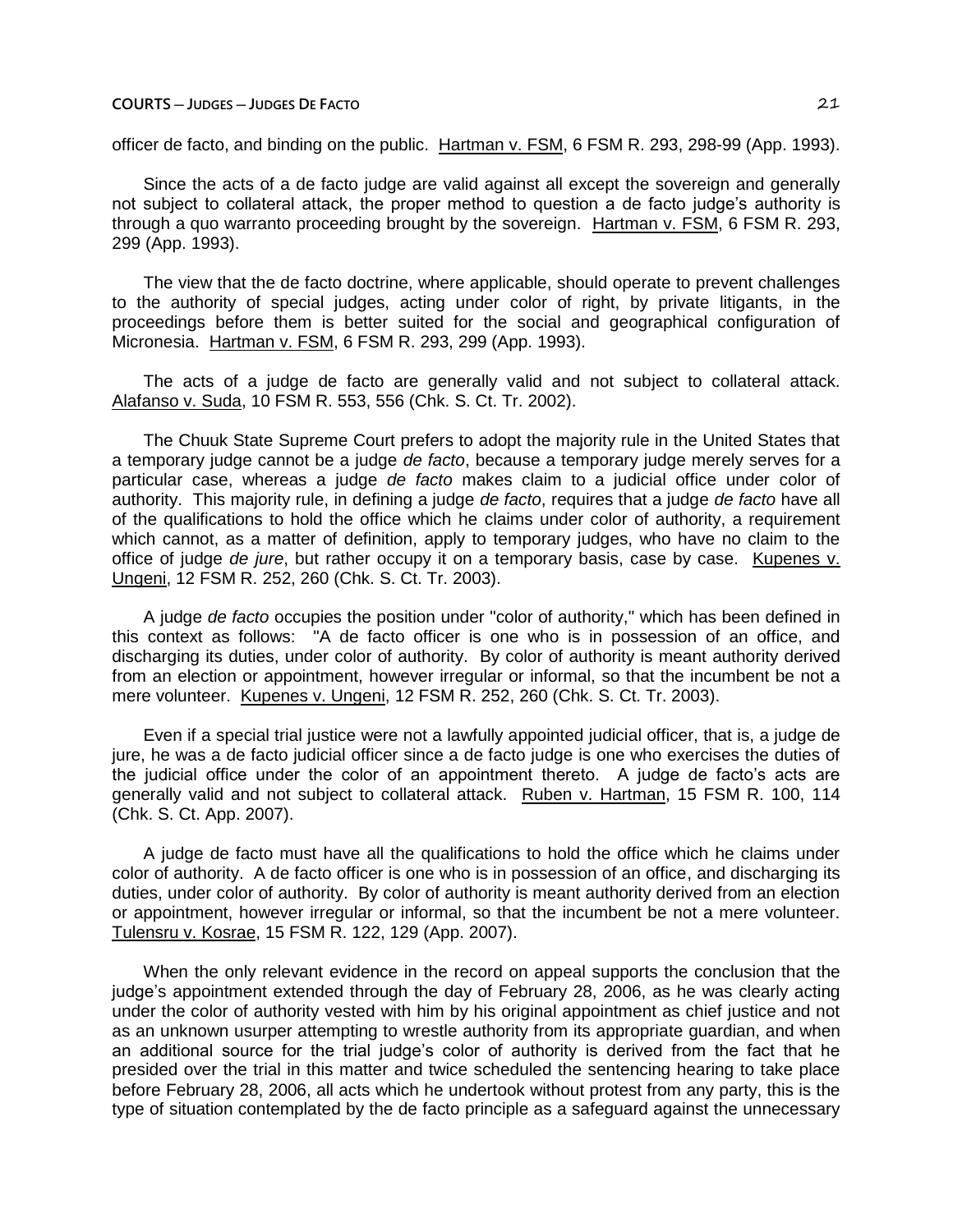### **COURTS ─ JUDGES ─ TEMPORARY JUDGES** 22

interruption of public governance. Thus, even if it were true that the trial judge's tenure with the court officially ended before February 28, 2006, the sentencing order of February 28, 2006 would remain valid as the act of a judge de facto. Tulensru v. Kosrae, 15 FSM R. 122, 129 (App. 2007).

─ Judges ─ Temporary Judges

The Chief Justice has the constitutional authority to make rules for the appointment of special judges, and Congress has the constitutional authority to amend them. Congress has provided the Chief Justice with the statutory authority to appoint temporary justices. Where Congress has acted pursuant to its constitutional authority to provide statutory authority to the court, the court need not have exercised its concurrent rule-making authority. Jano v. King, 5 FSM R. 326, 331 (App. 1992).

The constitutional language does not require that a Chuuk State Supreme Court justice sit on an appellate panel when none is available, only that no more than one can sit under any circumstance. But if there are Chuuk State Supreme Court justices who are not disqualified, one must preside over the panel in order for it to be properly constituted. If needed, a justice, who is not disqualified, has a professional and constitutional obligation to serve. Cholymay v. Chuuk State Election Comm'n, 10 FSM R. 145, 151 (Chk. S. Ct. App. 2001).

Temporary Chuuk State Supreme Court justices, appointed for the limited purpose of hearing the appeal, may be a justice of the FSM Supreme Court, a judge of a court of another FSM state, or a qualified attorney in the State of Chuuk. FSM citizenship is not a constitutional requirement to be a temporary Chuuk State Supreme Court appellate justice and the Legislature cannot add it by statute. Cholymay v. Chuuk State Election Comm'n, 10 FSM R. 145, 152 (Chk. S. Ct. App. 2001).

When a special trial division justice was appointed by the Chief Justice pursuant to the procedure contained in two 1994 general court orders, the special trial division justice appeared to be a properly installed judicial officer, and even if the special trial division justice were not a lawfully appointed judicial officer, that is, a judge de jure, he was a de facto judicial officer. Alafanso v. Suda, 10 FSM R. 553, 556 (Chk. S. Ct. Tr. 2002).

Where the Chuuk Constitution specifically authorizes the appointment of qualified attorneys in Chuuk as temporary appellate justices on a per case basis and the Constitution's framers therefore must have contemplated that counsel in one appeal may well be a temporary justice on a different appeal, the presence of qualified attorneys on an appellate panel is not a ground to grant a rehearing. Rosokow v. Bob, 11 FSM R. 454, 457 (Chk. S. Ct. App. 2003).

An appellate panel's composition of three temporary justices is proper in the sudden absence of the presiding Chuuk State Supreme Court justice when the other Chuuk State Supreme Court justices were disqualified and the matter could not wait for the original presiding justice's recovery from illness because the court was required by statute to decide on the contested election prior to April 15, 2003 and therefore a third temporary justice had to be appointed immediately. In re Mid-Mortlocks Interim Election, 11 FSM R. 470, 473 (Chk. S. Ct. App. 2003).

By general court order, when the other justices are disqualified or have been recused or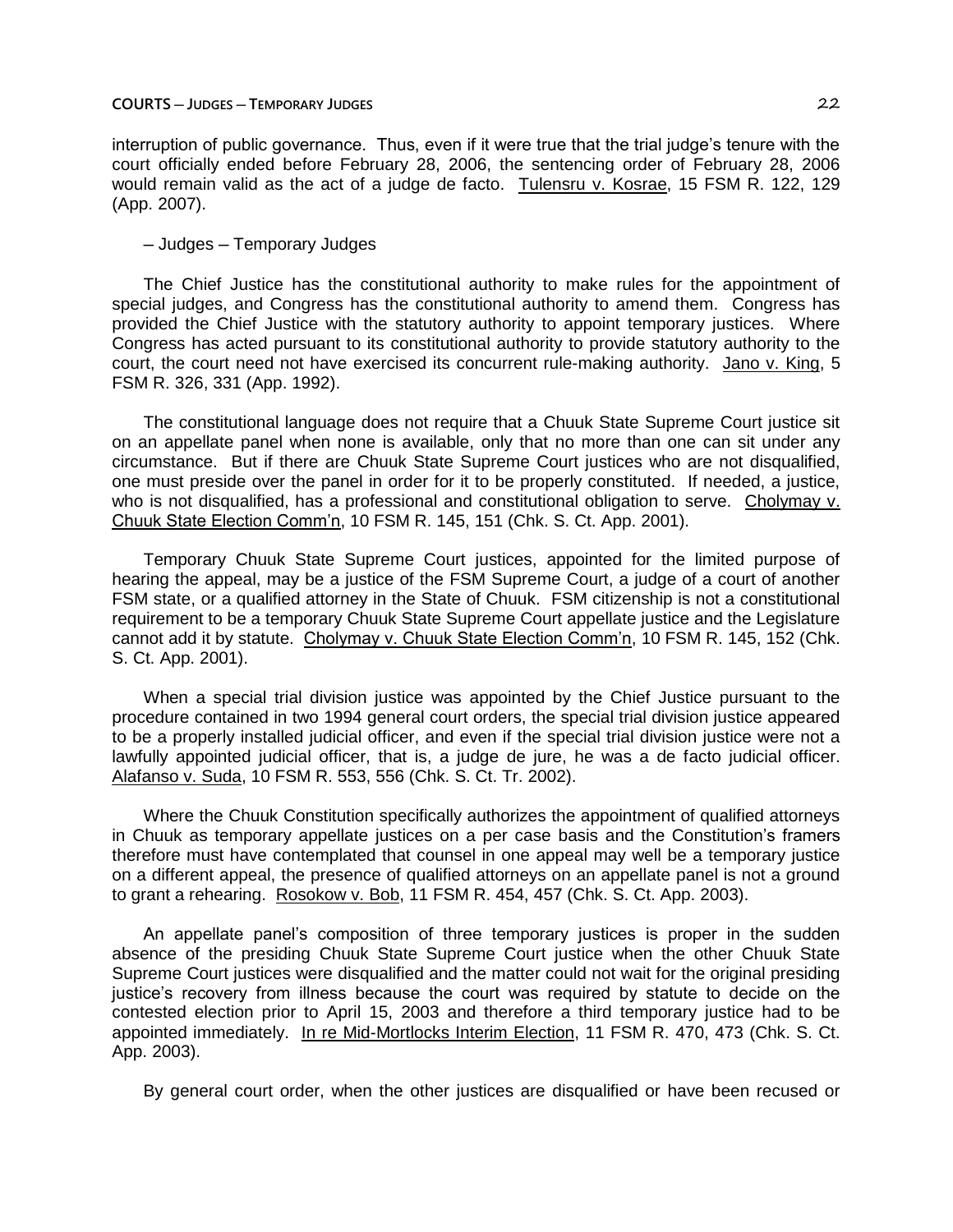there is a special need to have a special justice from outside the court to hear a case to avoid the appearance of impropriety, the Chuuk Chief Justice may appoint special justices (who meet the same requirements for the appointment of an appellate division temporary justice) and assign cases to him. Kupenes v. Ungeni, 12 FSM R. 252, 256 n.2 (Chk. S. Ct. Tr. 2003).

The Chuuk State Supreme Court prefers to adopt the majority rule in the United States that a temporary judge cannot be a judge *de facto*, because a temporary judge merely serves for a particular case, whereas a judge *de facto* makes claim to a judicial office under color of authority. This majority rule, in defining a judge *de facto*, requires that a judge *de facto* have all of the qualifications to hold the office which he claims under color of authority, a requirement which cannot, as a matter of definition, apply to temporary judges, who have no claim to the office of judge *de jure*, but rather occupy it on a temporary basis, case by case. Kupenes v. Ungeni, 12 FSM R. 252, 260 (Chk. S. Ct. Tr. 2003).

The Chuuk State Supreme Court adopts the U.S. majority rule that an special trial justice appointed pursuant to Chuuk GCO 2-94 is a temporary judge, a *judge pro hac vice de jure*, and that if the promulgation of GCO 2-94 is unconstitutional, then all acts of the special trial justice in the cases to which he has been assigned, are void and a nullity. Kupenes v. Ungeni, 12 FSM R. 252, 261 (Chk. S. Ct. Tr. 2003).

Chuuk GCO 2-94 authorizing the appointment of special trial justices is a constitutional exercise of the Chief Justice's rule-making authority since there are no express constitutional limitations on that authority other than that permitting the Legislature to amend rules promulgated by the Chief Justice. Kupenes v. Ungeni, 12 FSM R. 252, 263 & n.10 (Chk. S. Ct. Tr. 2003).

In order to qualify as a temporary justice on a Chuuk State Supreme Court appellate division panel, the temporary justice must be either 1) a justice of the FSM Supreme Court, 2) a judge of a court of another FSM state, or 3) a qualified attorney in the State of Chuuk. Judges of other courts and qualified attorneys, are sufficiently competent in the law to sit as members of a Chuuk State Supreme Court appellate panel, regardless of their nationality or citizenship. Kupenes v. Ungeni, 12 FSM R. 252, 264 (Chk. S. Ct. Tr. 2003).

The Chuuk Constitution provides no guidance, positively or negatively, regarding whether special trial justices are permissible, and if so, what their minimum qualifications must be. Absent any words of limitation in the constitution, the Chief Justice has and should maintain vigorously all the inherent and implied powers necessary to permit the judiciary to function properly and effectively as a separate department in the scheme of government. These inherent and implied powers include the power to adopt general court orders for the appointment of special trial justices and to establish minimum qualifications for those special justices which equal the qualifications for temporary appellate justices under the constitution. Kupenes v. Ungeni, 12 FSM R. 252, 265 (Chk. S. Ct. Tr. 2003).

In appointing a special trial justice, the Chuuk Chief Justice is not appointing a temporary associate justice. A special trial justice, does not make any claim to the office of associate justice. Kupenes v. Ungeni, 12 FSM R. 252, 265 (Chk. S. Ct. Tr. 2003).

Litigants in a case presided over by a specially assigned justice are entitled to a justice who is no less independent than a permanent justice. Urusemal v. Capelle, 12 FSM R. 577, 586 (App. 2004).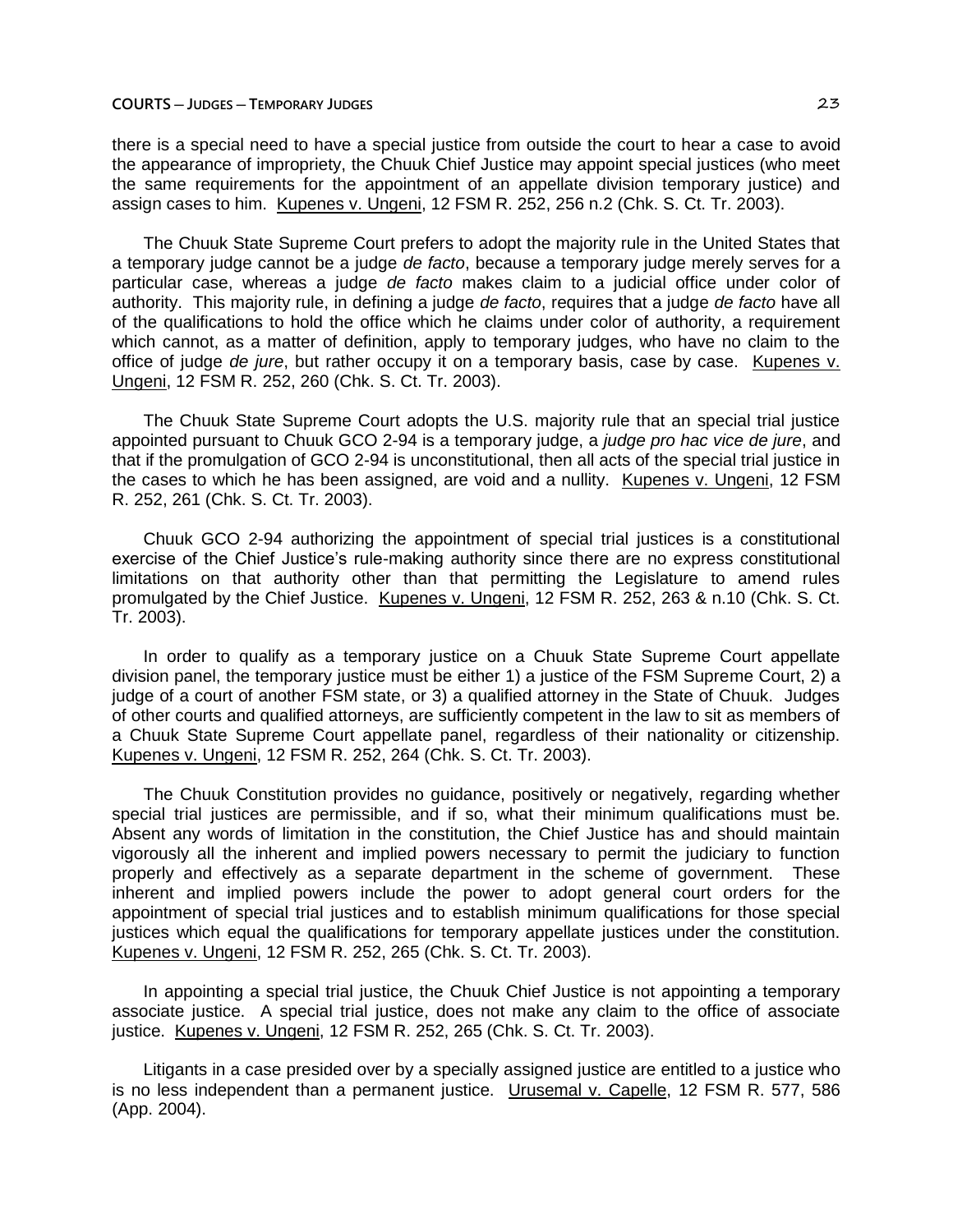If a specially assigned justice may be removed for any reason at Congress's discretion after serving 90 days of service in a case, then the justice is not independent. His rulings are subject to the legislative branch's supervision. The Constitution's framers intended to prevent this result by providing that a justice may only be removed for cause under the procedures set out in Article IX, Section 7. Urusemal v. Capelle, 12 FSM R. 577, 587 (App. 2004).

Congress may not remove at its discretion a justice temporarily assigned to a case any time after that justice has served 90 days because any such resolution and the statute upon which it is based, 4 F.S.M.C. 104(2) violate Article IX, Section 7 of the Constitution. Urusemal v. Capelle, 12 FSM R. 577, 587 (App. 2004).

A trial justice specially assigned to a case by the Chief Justice has no authority to assign that (or any case) to the Chief Justice even if he were not disqualified. FSM v. Kansou, 12 FSM R. 637, 640 (Chk. 2004).

The Chuuk Constitution does not include a provision allowing the Legislature to add further qualifications to those required for temporary appellate justices. FSM citizenship is not a constitutional requirement to be a temporary Chuuk State Supreme Court appellate justice. The Legislature thus cannot add it by statute. When the Constitution sets forth the requirements for office and does not authorize the Legislature to add further requirements, it is barred from doing so. Ruben v. Petewon, 14 FSM R. 141, 144, 145 (Chk. S. Ct. App. 2006).

The Legislature cannot add qualifications for appellate division justices to those found in the Chuuk Constitution, article VII, section 5(b). Thus the statutory requirements that a temporary appellate justice be either a graduate of an accredited law school in that jurisdiction or have at least twenty years experience practicing law, is contrary to the Chuuk Constitution and cannot be enforced. Ruben v. Petewon, 14 FSM R. 141, 145 (Chk. S. Ct. App. 2006).

When all Chuuk State Supreme Court justices have been disqualified from presiding, an appellate panel will have to be constituted without a Chuuk State Supreme Court justice and with a temporarily-appointed justice to preside. Ruben v. Petewon, 14 FSM R. 146, 149 (Chk. S. Ct. App. 2006).

There is no authority that would require the justice making the appointment of temporary Chuuk State Supreme Court appellate division justices to make the appointments of temporary appellate justices in the order of seniority. Ruben v. Petewon, 14 FSM R. 146, 149 (Chk. S. Ct. App. 2006).

It is proper for temporary justices, otherwise meeting the requirements of Chuuk Constitution Article VII, section 5(b), to constitute the full appellate panel and to preside over Chuuk State Supreme Court appeals if Chuuk State Supreme Court justices are disqualified or not readily available. Mori v. Haruo, 16 FSM R. 556, 557 (Chk. S. Ct. App. 2009).

4 F.S.M.C. 124(2) by its own terms serves to disqualify a temporary justice only when the Congress taken an affirmative act of adopting a resolution after the justice has served at least three months, but 4 F.S.M.C. 124(2) cannot serve as a basis for disqualification of a temporary justice because the appellate division has ruled it to be in conflict with the FSM Constitution. FSM v. Halbert, 20 FSM R. 49, 51 (Pon. 2015).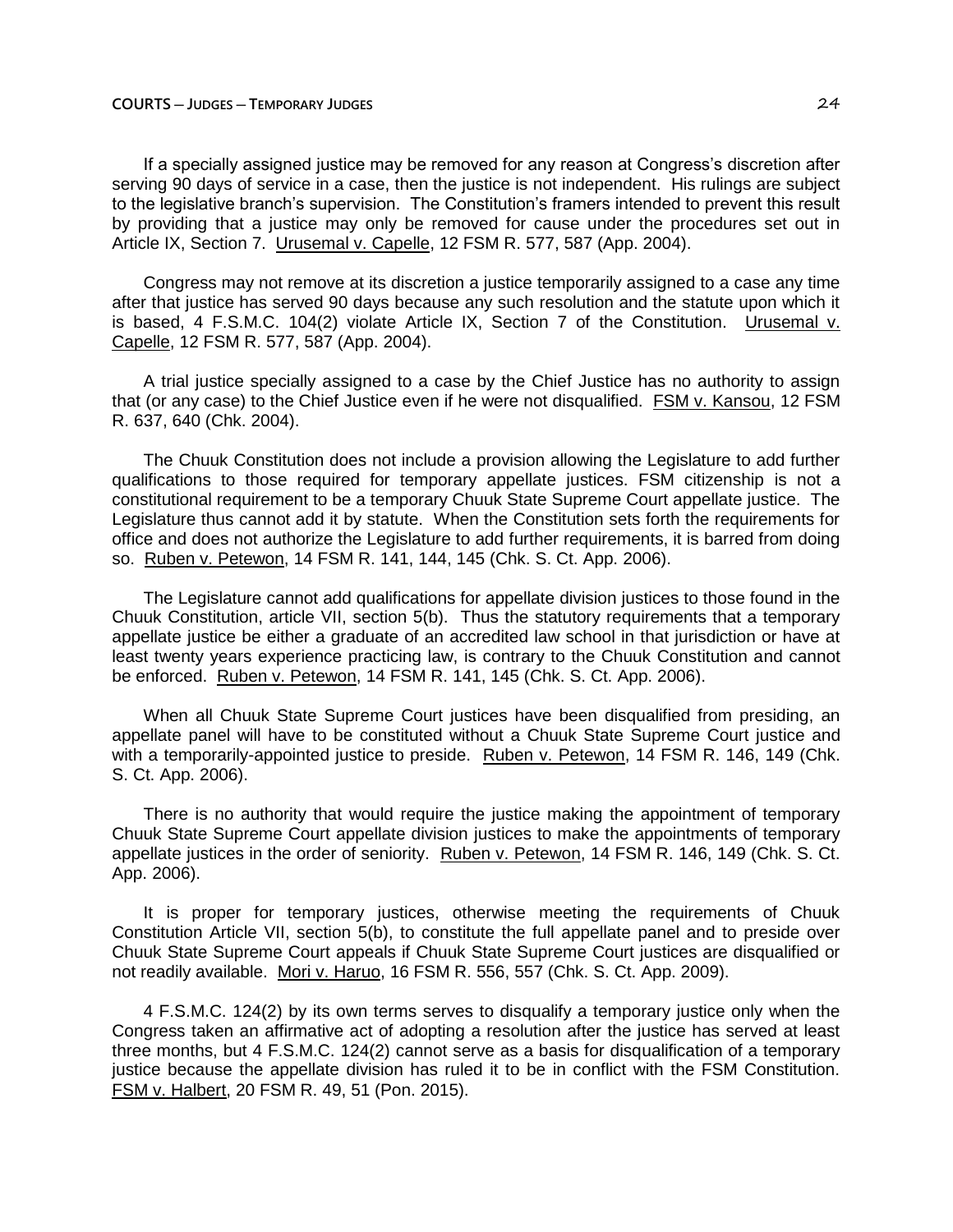### **COURTS ─ JUDGES ─ TEMPORARY JUDGES** 25

Because the basis for the Urusemal v. Capelle court decision was its concern for safeguarding the independence of judicial decision making as envisioned in the FSM Constitution, the decision's reasoning is equally valid regardless of whether a temporary justice had previously sat on the FSM Supreme Court or is currently a judge of another court. FSM v. Halbert, 20 FSM R. 49, 51-52 (Pon. 2015).

FSM Supreme Court justices, even temporary justices, should be guided by permissible considerations rather than by one party's unsupported supposition that other justices would have ruled differently on a question of first impression. FSM v. Halbert, 20 FSM R. 49, 52 (Pon. 2015).

Since the Chief Justice is statutorily required to give notice to the President and the Congress upon the appointment of any temporary justice, the absence of an "order of assignment" is not improper when a missive from the Acting Chief Justice was duly dispatched to Congress, apprizing that body of his designation of a judge to preside over the matter because Congress has provided the Chief Justice with the statutory authority to appoint temporary justices and Congress acted under its Constitutional authority to provide this statutory authority to the judiciary, the court need not exercise its concurrent rule-making authority; and because there is no pertinent rule which mandates issuance of a separate "order of assignment." FSM Dev. Bank v. Christopher Corp., 20 FSM R. 225, 227-28 (Chk. 2015).

Since the Chief Justice by rule may give special assignments to retired Supreme Court justices and judges of state and other courts; since judicial rules may be amended by statute; and since a statute already exists setting out the procedure for giving special assignments to retired Supreme Court justices and judges of state and other courts, the Chief Justice must follow that procedure. Setik v. FSM Dev. Bank, 21 FSM R. 505, 517 (App. 2018).

Since the Chief Justice by rule may give special assignments to retired Supreme Court justices and judges of state and other courts; since judicial rules may be amended by statute; and since a statute already exists setting out a procedure for giving special assignments to retired Supreme Court justices and judges of state and other courts, the Chief Justice must follow that procedure. Setik v. Mendiola, 21 FSM R. 537, 550 (App. 2018).

The Chief Justice is required by statute to give notice to the President and the Congress upon the appointment of any temporary justice. While the concurrent issuance of a separate order of assignment, filed in the relevant case, may undoubtedly be the better practice, no law or rule requires it when the Chief Justice has appointed a temporary justice. Setik v. Mendiola, 21 FSM R. 537, 550-51 (App. 2018).

## ─ Judicial Immunity

The FSM Supreme Court is immune from an award of damages, pursuant to 11 F.S.M.C. 701(3), arising from the performance by the Chief Justice of his constitutionally granted rulemaking powers. Berman v. FSM Supreme Court (II), 5 FSM R. 371, 374 (Pon. 1992).

The Chief Justice, in making rules, is performing a legislative function and is immune from an action for damages. Berman v. FSM Supreme Court (II), 5 FSM R. 371, 374 (Pon. 1992).

The grant of immunity to the Chief Justice while performing his rule-making authority is to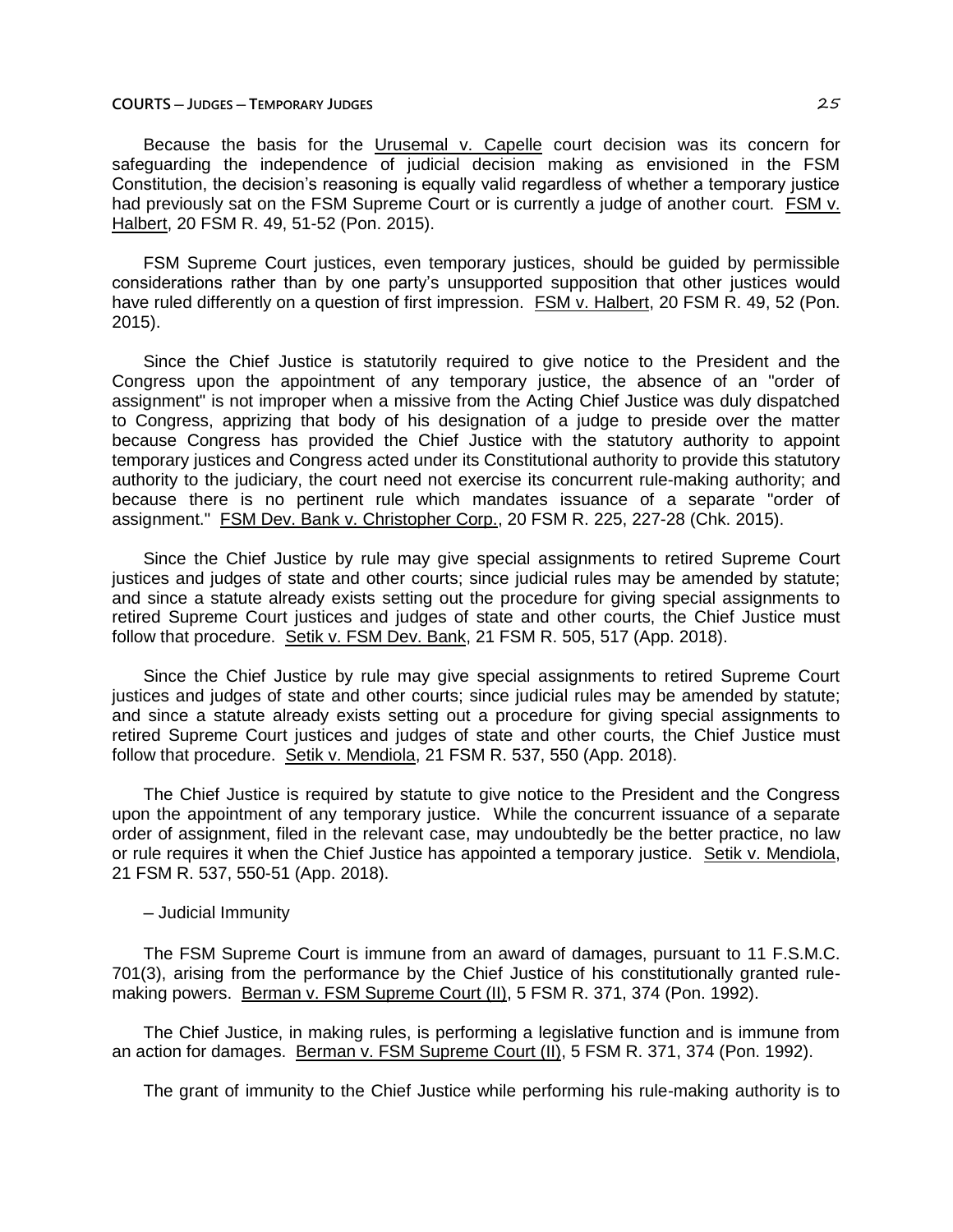protect the independence of one exercising a constitutionally granted legislative power. Berman v. FSM Supreme Court (II), 5 FSM R. 371, 374 (Pon. 1992).

A judge is generally granted absolute civil immunity from civil liability for acts done in the exercise of a judicial function. Jano v. King, 5 FSM R. 388, 391 (Pon. 1992).

A judge loses the cloak of judicial immunity in only two instances. A judge is not immune for actions not taken in the judge's judicial capacity, and a judge is not immune for actions, though judicial in nature, taken in the absence of all jurisdiction. Jano v. King, 5 FSM R. 388, 391 (Pon. 1992).

An act performed by a judge does not have to be an adjudicatory act in order for it to be a judicial act. Judges and justices of the courts of the Federated States of Micronesia are protected by the cloak of judicial absolute immunity for judicial functions performed unless they are in complete absence of jurisdiction. Jano v. King, 5 FSM R. 388, 392-93 (Pon. 1992).

Judges and justices of the FSM are protected by the cloak of absolute immunity for judicial functions performed, unless the functions were performed in the complete absence of jurisdiction. Issuance of a search warrant is within the jurisdiction of FSM courts. Therefore it is a judicial act to which immunity attaches. Liwi v. Finn, 5 FSM R. 398, 400-01 (Pon. 1992).

A chief justice's actions in reviewing an attorney's application for admission is a judicial function that is entitled to absolute immunity from suit for damages. Berman v. Santos, 7 FSM R. 231, 240 (Pon. 1995).

A judge is generally granted absolute immunity from civil liability for acts done in the exercise of a judicial function. A judge loses the cloak of judicial immunity in only two events: First, a judge is not immune from non-judicial actions, i.e. actions not taken in the judge's judicial capacity. Second, a judge is not immune for actions, though judicial in nature, taken in the complete absence of all jurisdiction. Bank of Guam v. O'Sonis, 9 FSM R. 106, 112 (Chk. 1999).

The factors determining whether an act by a judge is a judicial one relate to the nature of act itself, *i.e.*, whether it is a function normally performed by a judge, and to the expectations of the parties, *i.e.*, whether they dealt with the judge in his judicial capacity. The second question in deciding whether immunity exists is whether the judge acted in complete absence of all jurisdiction. Bank of Guam v. O'Sonis, 9 FSM R. 106, 112 (Chk. 1999).

Judges of courts of superior or general jurisdiction are not liable to civil actions for their judicial acts, even when such acts are in excess of their jurisdiction, and are alleged to have been done maliciously or corruptly. A judge is absolutely immune from liability for his judicial acts even if his exercise of authority is flawed by the commission of grave procedural errors. Bank of Guam v. O'Sonis, 9 FSM R. 106, 112 (Chk. 1999).

Judicial immunity does not apply against the imposition of prospective injunctive relief. The right to attorney's fees applies when prospective relief is granted against a judge pursuant to the civil rights statute. Bank of Guam v. O'Sonis, 9 FSM R. 106, 113 (Chk. 1999).

Judicial immunity protects from liability for punitive damages. Bank of Guam v. O'Sonis, 9 FSM R. 106, 113 (Chk. 1999).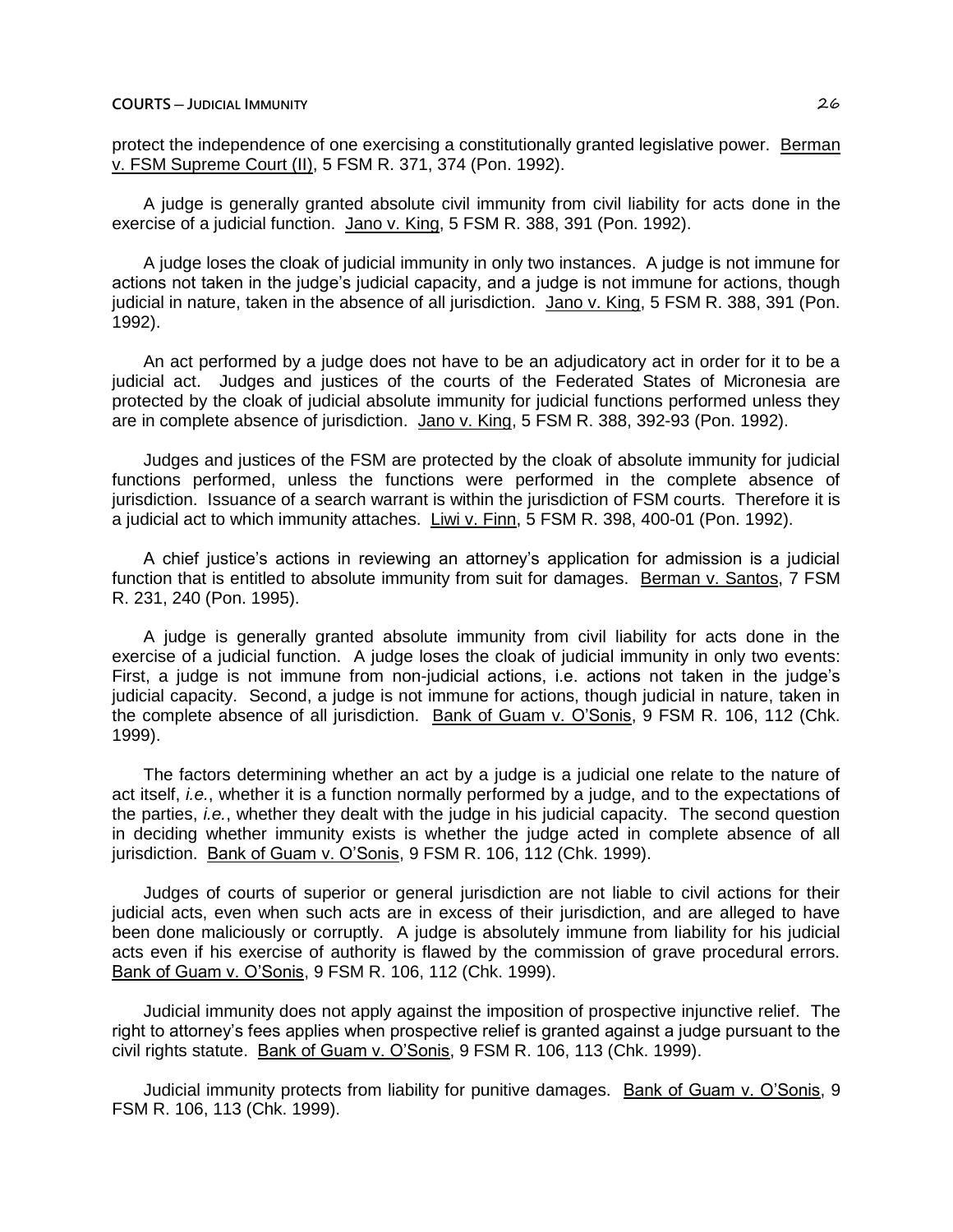A judge is generally granted absolute immunity from civil liability for acts done in the exercise of a judicial function. Few doctrines were more solidly established at common law than the immunity of judges for damages for acts committed within their judicial jurisdiction. Damarlane v. Pohnpei Supreme Court Appellate Division, 10 FSM R. 116, 121 (Pon. 2001).

Judges lose their judicial immunity only for non-judicial actions (actions not taken in the judge's judicial capacity), or for actions, though judicial in nature, taken in the complete absence of all jurisdiction. Damarlane v. Pohnpei Supreme Court Appellate Division, 10 FSM R. 116, 121 (Pon. 2001).

Two factors, both relating to the nature of act itself, determine whether an act by a judge is a judicial one: whether it is a function normally performed by a judge, and whether the parties dealt with the judge in his judicial capacity. The second question in deciding whether immunity exists is whether the judge acted in complete absence of all jurisdiction. Damarlane v. Pohnpei Supreme Court Appellate Division, 10 FSM R. 116, 121 (Pon. 2001).

Issuance of appellate opinions is a function normally performed by judges, and the timing of a decision is normally, if not always, a judicial decision. Damarlane v. Pohnpei Supreme Court Appellate Division, 10 FSM R. 116, 121 (Pon. 2001).

In order to determine whether a judge is liable for damages for his actions, the court asks whether the judge was performing judicial acts and whether his court had jurisdiction. When the answer to both questions is yes, the judge was not acting in complete absence of all jurisdiction, even when he had clearly acted in excess of his jurisdiction, and the judge was therefore immune from any suit for compensatory or punitive damages for his actions, but that does not end the inquiry. When the plaintiff had obtained permanent prospective injunctive relief against the judge under the civil rights act, it was entitled to the attorney's fees and costs incurred in obtaining that relief in that case, but not for any expenses incurred in the state court case in which the judge had exceeded his jurisdiction even though the FSM Supreme Court had to enjoin him from conducting any further proceedings in it. Ruben v. Petewon, 15 FSM R. 605, 608 (Chk. 2008).

When the defendant state court judge's actions upon which the plaintiffs base this suit were judicial in nature and the state court is a court of general jurisdiction, which would have had the jurisdiction to consider a motion for relief of judgment if one had been filed, the judge did not act in complete absence of jurisdiction. But when he did clearly act grossly in excess of his jurisdiction and when the plaintiffs obtained permanent prospective relief against him in this case, they are entitled to their expenses including attorney's fees and costs under 11 F.S.M.C. 701(3) for bringing this action and are thus entitled to judgment as a matter of law on their civil rights claim for attorney's fees and costs. The costs and fees allowed will be for work in this case and not that for work in the related state court cases. Ruben v. Petewon, 15 FSM R. 605, 608-09 (Chk. 2008).

A judge is generally granted absolute immunity from civil liability for acts done in the exercise of a judicial function. A judge loses the cloak of judicial immunity in only two events: First, a judge is not immune from non-judicial actions, i.e. actions not taken in the judge's judicial capacity. Second, a judge is not immune for actions, though judicial in nature, taken in the complete absence of all jurisdiction. Jacob v. Johnny, 18 FSM R. 226, 232 (Pon. 2012).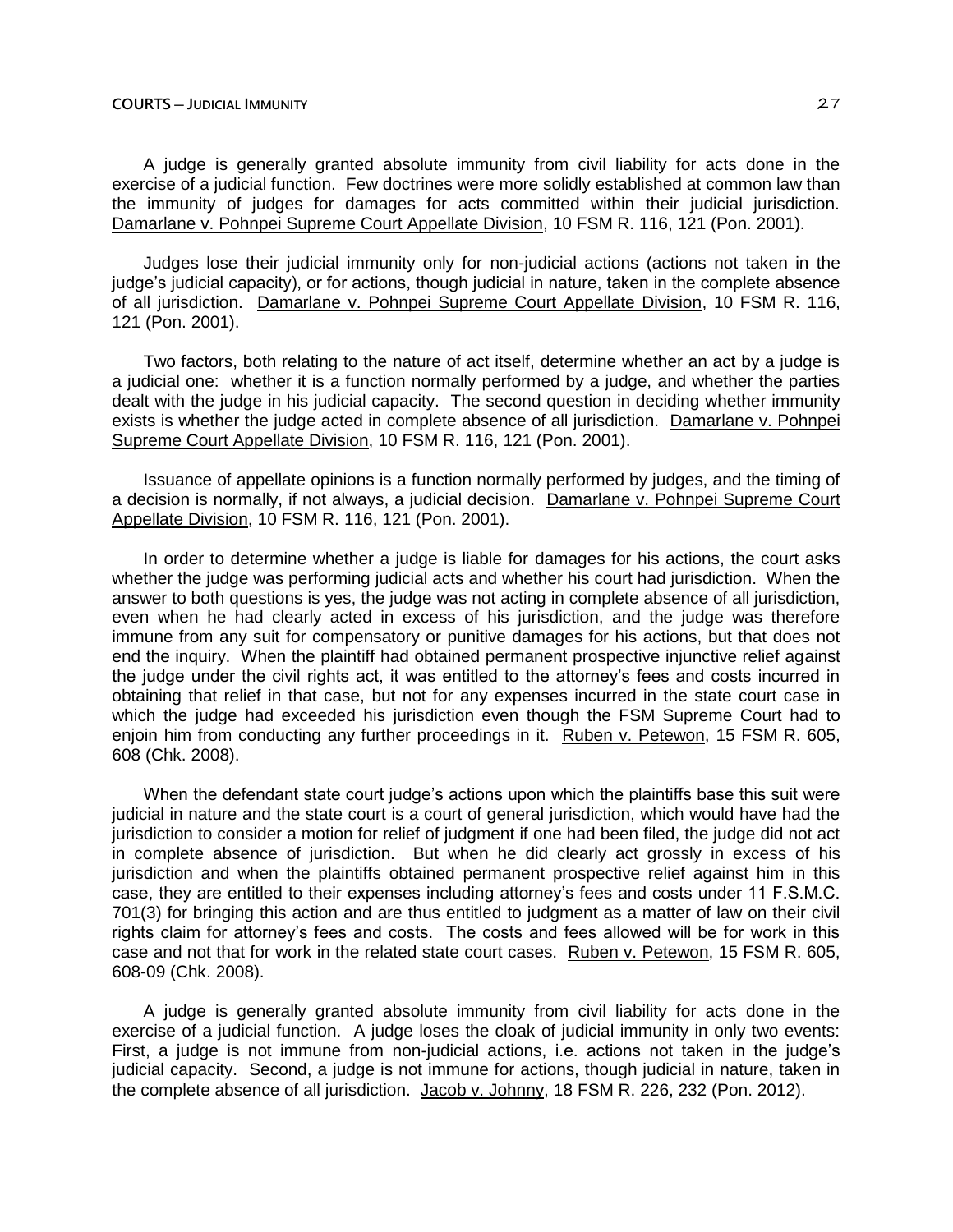Few doctrines were more solidly established at common law than the immunity of judges for damages for acts committed within their judicial jurisdiction. Jacob v. Johnny, 18 FSM R. 226, 232 (Pon. 2012).

When analyzing whether a judge was performing judicial acts, the factors determining whether an act by a judge is a "judicial" one relate to the nature of act itself (whether it is a function normally performed by a judge) and to the expectations of the parties (whether they dealt with the judge in his judicial capacity). Issuing eviction orders, denying motions, and the like are all acts or functions normally performed by a judge. Jacob v. Johnny, 18 FSM R. 226, 232 (Pon. 2012).

When the Pohnpei Supreme Court is a court of general jurisdiction and when it is undisputed that the Pohnpei Supreme Court has jurisdiction over cases that the plaintiff filed there since she filed those cases there for the very reason that that court had jurisdiction, the plaintiff cannot allege that a Pohnpei justice acted in complete absence of jurisdiction when he issued orders in her cases even though she clearly alleges that he acted in excess of his jurisdiction. Jacob v. Johnny, 18 FSM R. 226, 232 (Pon. 2012).

Judges of courts of superior or general jurisdiction are not liable to civil actions for their judicial acts, even when such acts are in excess of their jurisdiction and are alleged to have been done maliciously or corruptly, and a judge is absolutely immune from liability for his judicial acts even if his exercise of authority is flawed by the commission of grave procedural errors. Jacob v. Johnny, 18 FSM R. 226, 232 (Pon. 2012).

Since a judge is absolutely immune from liability for his judicial acts even if those acts were done maliciously or corruptly or in excess of his jurisdiction or if his exercise of authority was flawed by the commission of grave procedural errors, he is thus immune from a plaintiff's compensatory damages claims. Jacob v. Johnny, 18 FSM R. 226, 233 (Pon. 2012).

Judicial immunity does not prevent a judge from being subject to prospective injunctive relief when the judge has acted, not in complete absence of jurisdiction, but in excess of jurisdiction. Judicial immunity does not apply against the imposition of prospective injunctive relief because no common law precedent ever granted such immunity. Jacob v. Johnny, 18 FSM R. 226, 233 (Pon. 2012).

When a Pohnpei Supreme Court judge is immune from suit and thus from the imposition of compensatory damages, the compensatory damages claims against him must be dismissed. But when the plaintiff's factual allegations against the judge, viewed in the light most favorable to the plaintiff, are claims that the judge acted in excess of his jurisdiction and violated the plaintiff's civil rights in doing so, the court will not dismiss her claims against the judge for injunctive relief and for 11 F.S.M.C. 701(3) reasonable attorney's fees and costs incurred in obtaining that relief, since she alleges sufficient facts which, if proven that the judge acted in excess of his jurisdiction, state a claim for which the FSM Supreme Court can grant her some relief. Jacob v. Johnny, 18 FSM R. 226, 233-34 (Pon. 2012).

Judges are generally granted absolute immunity from civil liability for acts done in the exercise of a judicial function. Few common law doctrines were more solidly established than a judge's immunity for damages for acts committed within his judicial jurisdiction. Helgenberger v. U Mun. Court, 18 FSM R. 274, 283 (Pon. 2012).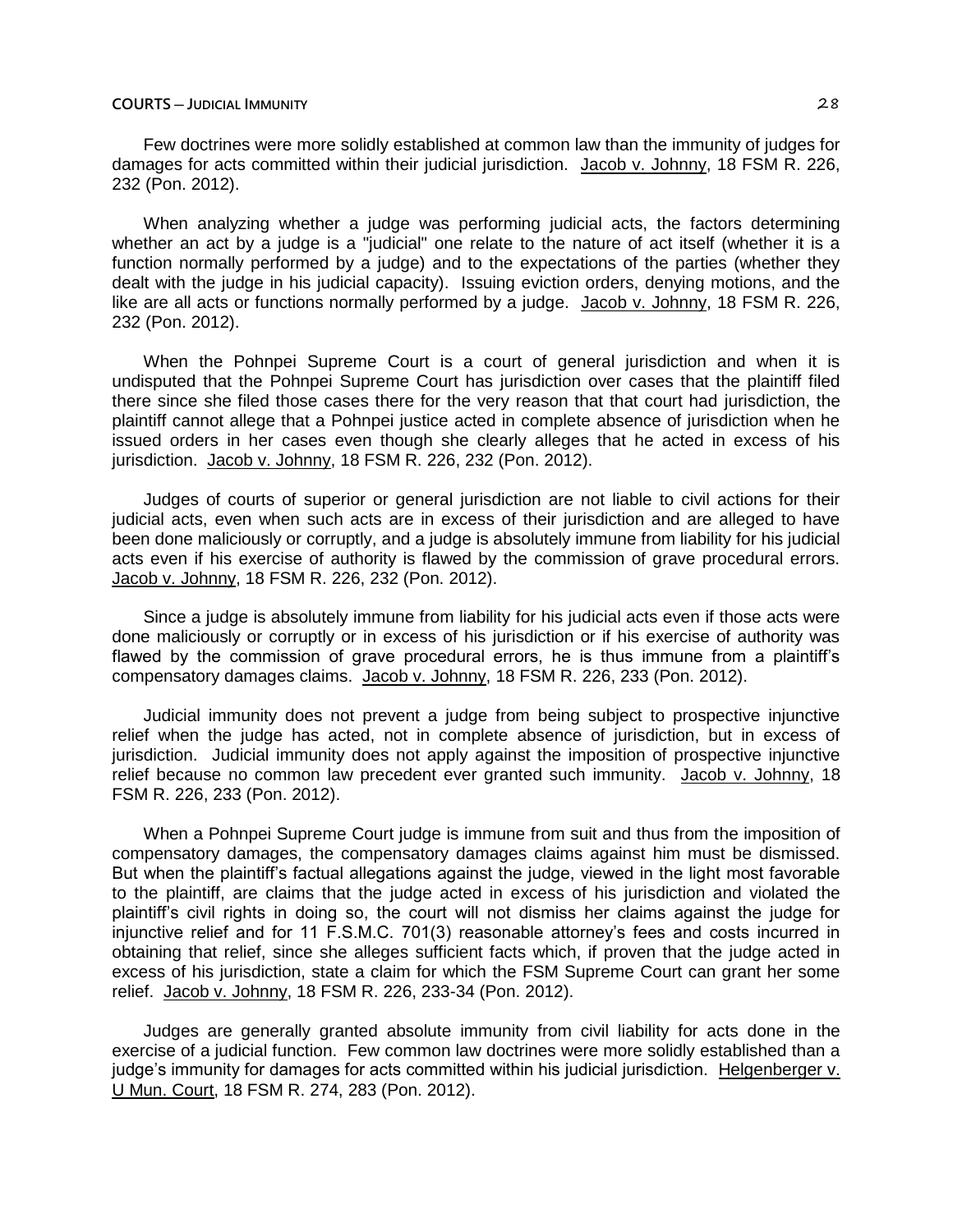A judge loses the cloak of judicial immunity in only two events: first, a judge is not immune from non-judicial actions, i.e. actions not taken in the judge's judicial capacity; and second, a judge is not immune for actions, though judicial in nature, taken in the complete absence of all jurisdiction. The first question is whether the acts were judicial. Helgenberger v. U Mun. Court, 18 FSM R. 274, 283 (Pon. 2012).

The factors determining whether an act by a judge is a "judicial" one and therefore one for which the judge is immune from civil liability relate to the nature of act itself, *i.e.*, whether it is a function normally performed by a judge, and to the expectations of the parties, *i.e.*, whether they dealt with the judge in his judicial capacity. The issuance of a bench warrant; the contempt finding; and, under U's constitutional setup, the impeachment trial, the conviction, the denial of the substitution of counsel, and the defendant's removal from office were all judicial acts, taken in a judicial capacity. Helgenberger v. U Mun. Court, 18 FSM R. 274, 283 (Pon. 2012).

The second question in deciding whether judicial immunity exists is whether the judge acted in complete absence of all jurisdiction because judges cannot be held civilly liable for their judicial acts, even when those acts were in excess of their jurisdiction, or are alleged to have been done maliciously or corruptly, and judges are also absolutely immune from civil liability when they committed grave procedural errors in their exercise of authority. Helgenberger v. U Mun. Court, 18 FSM R. 274, 283 (Pon. 2012).

A Pohnpei Supreme Court justice is generally immune from suit and from the imposition of money damages. Higgins v. Pohnpei Supreme Court App. Div., 22 FSM R. 63, 67 (Pon. 2018).

Judges are generally granted absolute immunity from civil liability for acts done in the exercise of a judicial function. Higgins v. Pohnpei Supreme Court App. Div., 22 FSM R. 63, 67 (Pon. 2018).

A judge loses the cloak of judicial immunity in only two events: 1) a judge is not immune from non-judicial actions,  $-$  actions not taken in the judge's judicial capacity, and 2) a judge is not immune for actions, though judicial in nature, taken in the complete absence of all jurisdiction. Higgins v. Pohnpei Supreme Court App. Div., 22 FSM R. 63, 67-68 (Pon. 2018).

A Pohnpei Supreme Court appellate division single justice's failure to rule on a motion for a stay of sentence is an act of a judicial nature and the grant or denial of a stay is an act wholly within the Pohnpei Supreme Court appellate division's jurisdiction. Thus, if the plaintiff were suing the single justice who failed to rule on his motion to stay, that justice would be immune from this suit for money damages, regardless of whether those damages were compensatory, nominal, or punitive. Higgins v. Pohnpei Supreme Court App. Div., 22 FSM R. 63, 68 (Pon. 2018).

A plaintiff, no matter how worthy, cannot avoid the cloak of judicial immunity by suing the court where the judge sits instead of suing the immune judge. Higgins v. Pohnpei Supreme Court App. Div., 22 FSM R. 63, 68 (Pon. 2018).

The FSM Supreme Court would look upon a true negligence suit against the Pohnpei Court of Land Tenure with great disfavor because, when a defendant is found negligent, the remedy is money damages, and because the Pohnpei Court of Land Tenure is a court, and, as a court, it is immune from a suit for money damages for its judicial acts. Setik v. Perman, 22 FSM R. 105, 119 n.12 (App. 2018).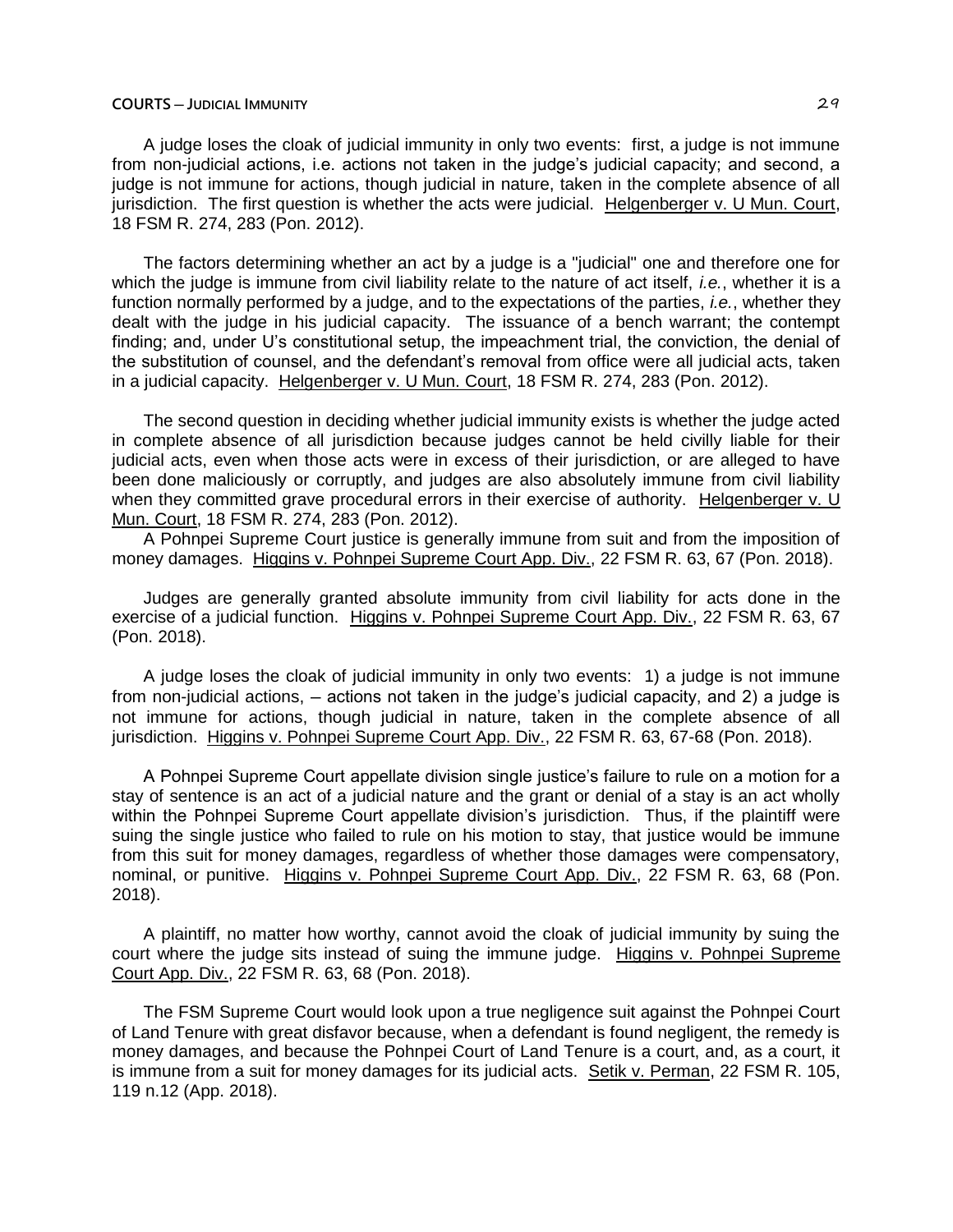# ─ Records

A court's inherent supervisory power over its own records includes the discretion to seal those records if it determines that the public's right to access is outweighed by legitimate competing needs for privacy and confidentiality. In re Property of Doe, 6 FSM R. 606, 607 (Pon. 1994).

A court will use a three step process designed to protect the public's interest in access to the its files to determine whether the records should be sealed: 1) the court will give the public adequate notice that the judicial records in question may be sealed; 2) the court will give all interested persons an opportunity to object; and 3) if, after considering all objections, the court decides that the records should be sealed, it will seal those records and state on the record the reasons supporting its decision. In re Property of Doe, 6 FSM R. 606, 607 (Pon. 1994).

When the court has posted public notices throughout the state and no member of the public, nor any interested party, objected, and the court has found good cause shown, the records in a case may be sealed. In re Property of Doe, 6 FSM R. 606, 607 (Pon. 1994).

Just as the courts in the judiciary confirm their role in society by adjudicating claims in civil matters, so to must the land commission. When a court fails to provide an adequate record of its proceedings, the role of the judiciary fails. Because claims over land are of no lesser importance than claims in civil matters, the requirement of a full and complete record applies to the land commission. In re Lot No. 014-A-21, 9 FSM R. 484, 493 (Chk. S. Ct. Tr. 1999).

It is the Kosrae State Court's statutory duty to certify Certificates of Live Birth and when the court has information that items on the certificate are incorrect, it will refuse to certify the certificate. In re Phillip, 11 FSM R. 243, 244 (Kos. S. Ct. Tr. 2002).

The subject himself cannot provide the factual basis for the date of his birth, as his knowledge of this information is based upon hearsay only. A person does not have personal knowledge of his date of birth. In re Phillip, 11 FSM R. 243, 245 (Kos. S. Ct. Tr. 2002).

Notarization of a document does not establish truth to the statements made in the document: notarization only verifies the identity and signature of the person who signed the document. Consequently, notarization of a document by a court employee does not represent any court endorsement or certification of the statements made in the document. In re Phillip, 11 FSM R. 243, 245 (Kos. S. Ct. Tr. 2002).

The Certificate of Live Birth is a document with critical legal importance. It forms the foundation upon which other important legal documents are issued. Therefore, the Certificate of Live Birth must be issued in accordance with a procedure, based upon credible factual information supporting the person's date of birth and other information entered on the certificate. In re Phillip, 11 FSM R. 301, 302-03 (Kos. S. Ct. Tr. 2002).

In order to protect the validity and reliability of birth certificates issued by the Kosrae state hospital, the hospital is ordered to issue a Certificate of Live Birth when the necessary information is properly authenticated and verified. The subject person of the certificate may not provide the only information that is relied upon by the hospital. The hospital shall review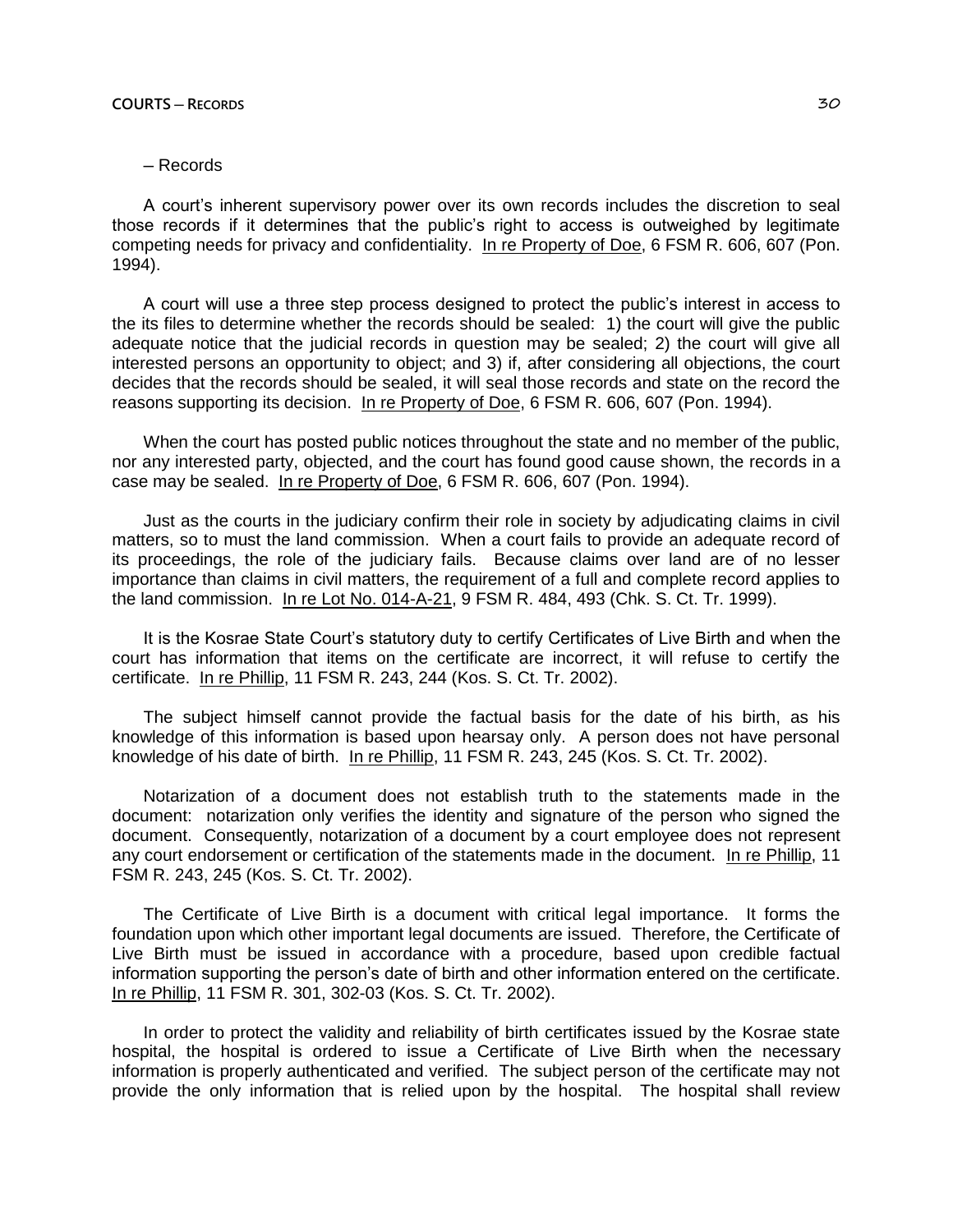existing hospital records, other government records and other reliable records to establish the accuracy of information entered into each Certificate of Live Birth. Certificates which do not contain accurate information shall not be certified by the Kosrae State Court. In re Phillip, 11 FSM R. 301, 303 (Kos. S. Ct. Tr. 2002).

In Kosrae small claims, a docket card is kept showing the pleadings, actions of the court, payments, or other reports and this docket card ordinarily constitutes the entire record. The plaintiff may state the nature and amount of the claim to the clerk who notes this on the docket card and the plaintiff signs this which, under the Small Claims Rules, constitutes the complaint. No other written pleading is required unless the court orders otherwise. Heirs of Tulenkun v. Simon, 16 FSM R. 636, 641 (Kos. S. Ct. Tr. 2009).

## ─ Recusal

No judge should sit in a case in which he is personally involved. In re Iriarte (II), 1 FSM R. 255, 262 (Pon. 1983).

Canon 3C of the ABA Code of Judicial Conduct applies in the FSM by virtue of 4 F.S.M.C. 122. There is no hint that Canon 3C as incorporated by the Judiciary Act of 1979, and 4 F.S.M.C. 124, were intended by Congress to have different meanings here. FSM v. Skilling, 1 FSM R. 464, 471 n.2 (Kos. 1984).

One guide to the kinds of facts which could lead a disinterested reasonable observer to harbor doubts about a judge's impartiality is 4 F.S.M.C. 124(2). FSM v. Skilling, 1 FSM R. 464, 475 (Kos. 1984).

4 F.S.M.C. 124(2) prescribes a subjective test under which a judge must disqualify himself if he subjectively concludes that he falls within the statutory provisions. Section 124(1), on the other hand provides an objective standard designed to guard against the appearance of impartiality. FSM v. Skilling, 1 FSM R. 464, 476 (Kos. 1984).

The bar against "public comment" by a judge regarding a case in trial, contained in 4 F.S.M.C. 122 and Canon 3A(6) of the American Bar Association Code of Judicial Conduct, is not violated by a trial court judge's encouraging a representative of the national official newspaper to publish his opinion on a motion for recusal, and such encouragement does not demonstrate partiality requiring recusal. Skilling v. FSM, 2 FSM R. 209, 215 (App. 1986).

The trial judge is justified in denying a motion for recusal on the basis of failure of the moving party to file an affidavit explaining the factual basis for the motion. Skilling v. FSM, 2 FSM R. 209, 216-17 (App. 1986).

The trial court judge's act of encouraging publication of his opinion on a motion for recusal in a national official newspaper, taken together with 1) the fining of defense counsel for tardiness, 2) the length of the sentence imposed, 3) the judge's comments about community support for defendant, explaining how that factor was taken into account in sentencing, and 4) the accelerated pace of sentencing proceedings, which was not contemporaneously objected to by defense counsel, do not indicate an abuse of discretion by the judge in denying the motion for recusal. Skilling v. FSM, 2 FSM R. 209, 217 (App. 1986).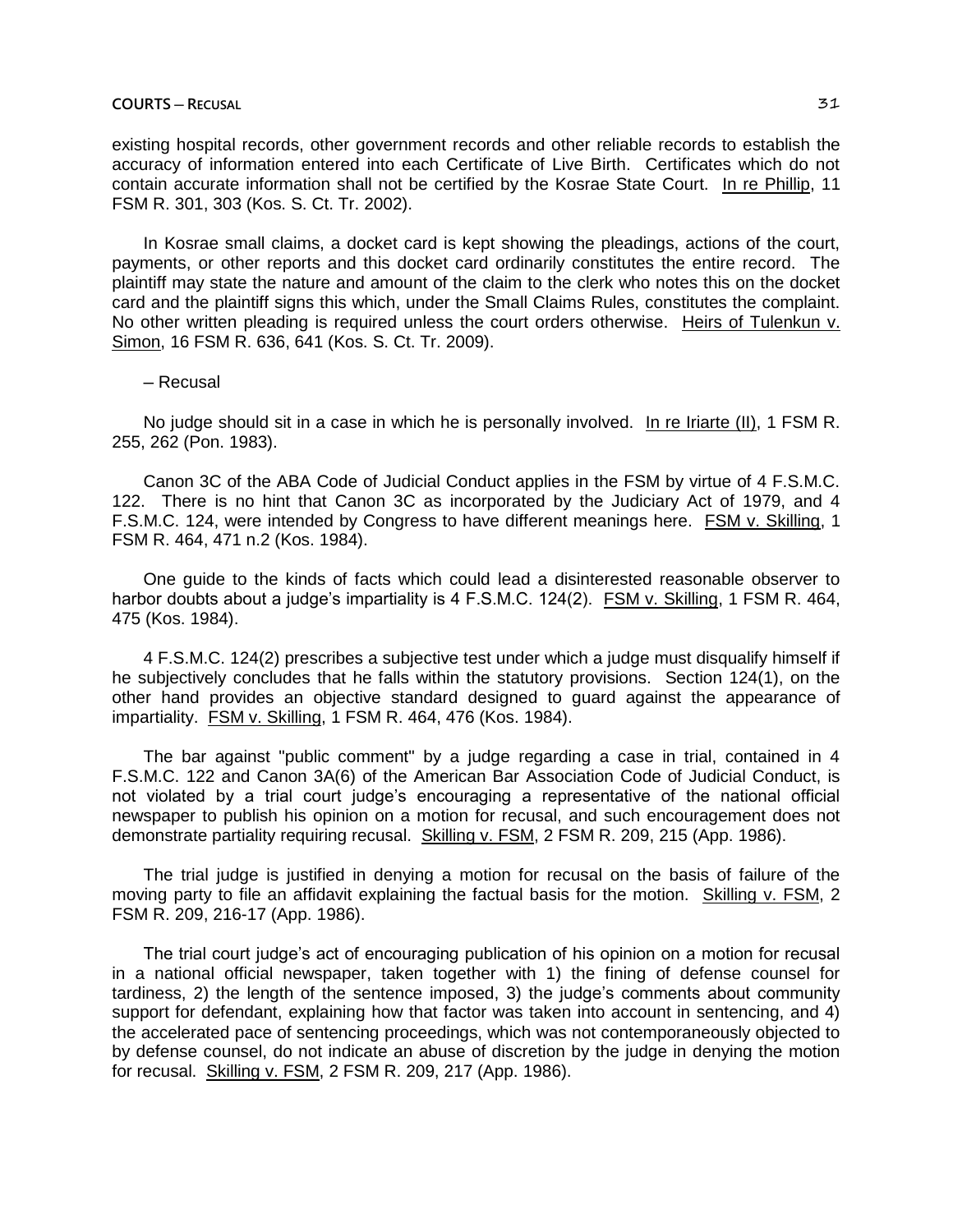## **COURTS ─ RECUSAL** 32

The normal situation in which recusal may be required is when a judge's extrajudicial knowledge, relationship or dealings with a party or the judge's own personal or financial interests, might be such as to cause a reasonable person to question whether the judge could preside over and decide a particular case impartially. In re Main, 4 FSM R. 255, 260 (App. 1990).

If a judge has participated as an advocate in related litigation touching upon the same parties, and in the course of that previous activity has taken a position concerning the issue now before him as a judge, the appearance of justice, as guaranteed by Due Process Clause, requires recusal. Etscheit v. Santos, 5 FSM R. 35, 43 (App. 1991).

To prevent the "probability of unfairness," a former trial counselor or attorney must refrain from presiding as a trial judge over litigation involving his former client, and many of the same issues, and the same interests and the same land, with which the trial judge has been intimately involved as a trial counselor or attorney. Etscheit v. Santos, 5 FSM R. 35, 45 (App. 1991).

Even when sufficient allegations have not been made, a judge may disqualify himself if he believes sufficient grounds exist. Jano v. King, 5 FSM R. 266, 271 (Pon. 1992).

In order to overturn the trial judge's denial of a motion to recuse, the appellant must show an abuse of discretion by the trial judge. The appellate court will not merely substitute its judgment for that of the trial judge. Jano v. King, 5 FSM R. 326, 330 (App. 1992).

Even if neither party alleges or moves for disqualification a judge may disqualify himself if he believes sufficient grounds exist. Youngstrom v. Youngstrom, 5 FSM R. 385, 387 (Pon. 1992).

Before a judge disqualifies himself from a case he should also consider whether his disqualification will cause considerable delay, require substantial expense and effort, and cause undue disruption in the advancement of the matter. Youngstrom v. Youngstrom, 5 FSM R. 385, 387 (Pon. 1992).

Pursuant to Kosrae statute, judges of the Kosrae State Court are subject to the standards of the Code of Judicial Conduct approved by the American Bar Association. A trial judge who owns one or two shares in the plaintiff credit union must follow these standards in deciding whether to recuse himself. Waguk v. Kosrae Island Credit Union, 6 FSM R. 14, 16-17 (App. 1993).

A justice who was a member of a body that negotiated the Compact and related agreements and who was the one member that signed the Compact and Extradition Agreement is not disqualified from presiding over an extradition proceeding by the circumstance of that participation on the ground that his impartiality might reasonably be questioned. In re Extradition of Jano, 6 FSM R. 93, 97-98 (App. 1993).

In order for a justice to be recused for an interest in the subject matter in controversy not only must the justice have an interest, but also it must be such that the interest could be substantially affected by the outcome of the proceeding. Nahnken of Nett v. United States (I), 6 FSM R. 318, 321 (Pon. 1994).

A litigant's unsupported allegations that the trial judge may have subconscious misgivings is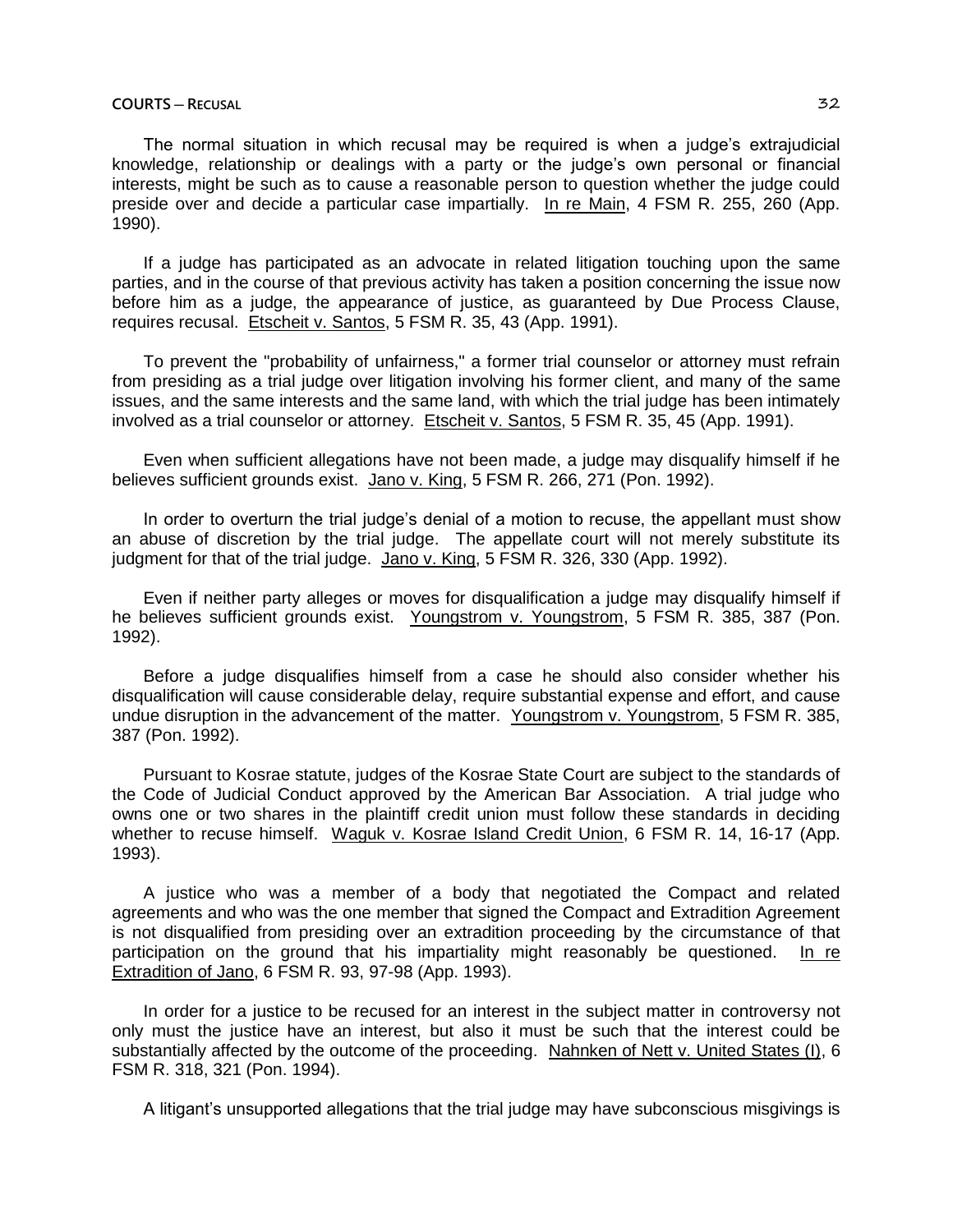speculation and is insufficient to support the judge's disqualification. Nahnken of Nett v. United States (I), 6 FSM R. 318, 322 (Pon. 1994).

In order for a writ of prohibition to issue to require a judge to recuse himself it must be an abuse of discretion for the judge not to recuse himself. Where it is not apparent what interest of the judge could be substantially affected by the outcome of the proceeding or that the judge is biased or prejudiced the writ will not issue. Berman v. FSM Supreme Court (I), 7 FSM R. 8, 10 (App. 1995).

Normally a judge will not be disqualified when after the case has been submitted for decision a party files an unrelated lawsuit against the judge. Damarlane v. United States, 7 FSM R. 52, 55 (Pon. S. Ct. App. 1995).

A judge shall disqualify himself where he has served in governmental employment and in such capacity participated as counsel, adviser, or material witness concerning the proceeding or expressed an opinion concerning the merits of the particular case in controversy. Fu Zhou Fuyan Pelagic Fishery Co. v. Wang Shun Ren, 7 FSM R. 601, 604 (Pon. 1996).

A judge whose governmental employment ended before the facts arose that gave rise to the case in front of him is not disqualified from the case because he did not act as an adviser to or was a material witness to the agreement at issue. Fu Zhou Fuyan Pelagic Fishery Co. v. Wang Shun Ren, 7 FSM R. 601, 604 (Pon. 1996).

The standard to be applied in reviewing a request for disqualification under 4 F.S.M.C. 124(1) is whether a disinterested reasonable observer who knows all the circumstances would harbor doubts about the judge's impartiality. A motion for disqualification must be supported by an affidavit which clearly sets forth the factual basis for the belief that grounds for disqualification exist. Fu Zhou Fuyan Pelagic Fishery Co. v. Wang Shun Ren, 7 FSM R. 601, 605 (Pon. 1996).

The power of a justice to recuse himself must be exercised conscientiously, and should not be employed merely to accommodate or placate nervous litigants or counsel. A party's speculation about the justice's unconscious frame of mind is insufficient to create a basis for disqualification. Fu Zhou Fuyan Pelagic Fishery Co. v. Wang Shun Ren, 7 FSM R. 601, 605 (Pon. 1996).

A due process challenge to a criminal contempt charge on the ground of the court's or its personnel's actions may be resolved by the judge's recusal and reassignment of the case to a judge whose impartiality has not been questioned. FSM v. Cheida, 7 FSM R. 633, 638-39 (Chk. 1996).

Because a judge has a ministerial, non-discretionary duty to state on the record his reasons for denying a motion to disqualify himself a writ of prohibition may issue to prevent him from proceeding further on a case until he has done so. Ting Hong Oceanic Enterprises v. Trial Division, 7 FSM R. 642, 643 (App. 1996).

A judge whose governmental employment ended before the events occurred that gave rise to the criminal case in front of him is not disqualified from the case because he did not act as an adviser to or was a material witness to the agreement at issue. FSM v. Ting Hong Oceanic Enterprises, 7 FSM R. 644, 649-51 (Pon. 1996).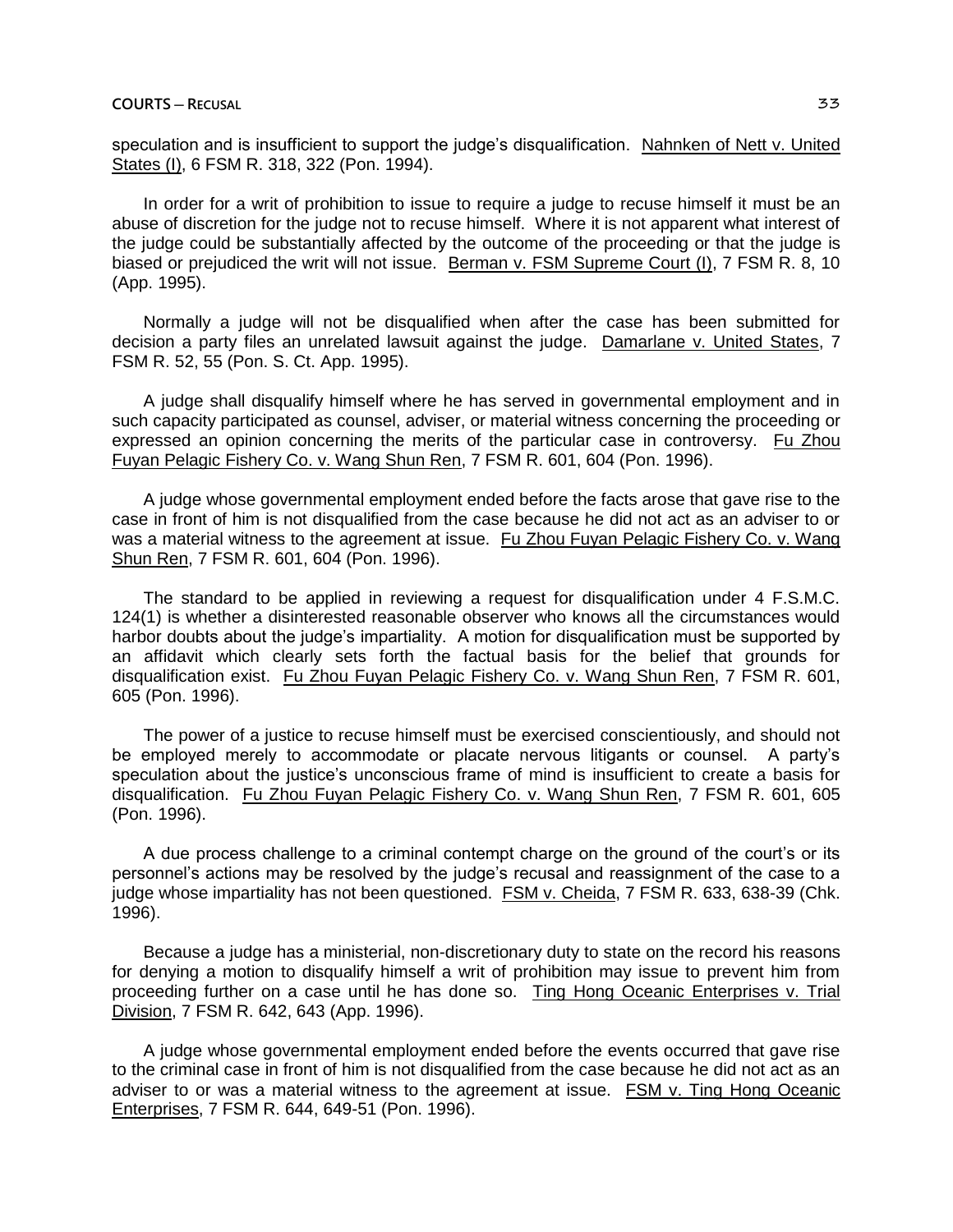A trial judge's discretion is limited by the disqualification statute, 4 F.S.M.C. 124, which prescribes under what circumstances he "shall disqualify himself." Ting Hong Oceanic Enterprises v. Supreme Court, 8 FSM R. 1, 4 (App. 1997).

A judge who sat on an appellate panel that reversed a criminal conviction on the ground of ineffective assistance of counsel is not necessarily disqualified from presiding over the retrial or a later appeal. Ting Hong Oceanic Enterprises v. Supreme Court, 8 FSM R. 1, 5 (App. 1997).

Merely because the trial judge was once the sole official whose responsibility it was to sign a fishing agreement that contained similar and identical terms to a later agreement at issue in a case now before him is insufficient ground to disqualify him from trying this case. Ting Hong Oceanic Enterprises v. Supreme Court, 8 FSM R. 1, 7 (App. 1997).

The general rule is that the disqualifying factors must be from an extrajudicial source. The normal situation in which recusal may be required is when a judge's extrajudicial knowledge, relationship or dealings with a party, or the judge's own personal or financial interests, might be such as to cause a reasonable person to question whether the judge could preside over and decide a particular case impartially. Even so, the judge may be disqualified from presiding further after a reversal if actual bias or prejudice or an appearance of partiality exists. Ting Hong Oceanic Enterprises v. Supreme Court, 8 FSM R. 1, 7 (App. 1997).

A judge is not required to recuse himself from a retrial of convictions reversed because of ineffective assistance of counsel where one of his factual findings from the first trial relied upon an independent ground as well as arguably inadmissible evidence when the appellate court never ruled that the finding was clearly erroneous. Ting Hong Oceanic Enterprises v. Supreme Court, 8 FSM R. 1, 8 (App. 1997).

A trial judge's view which the appellate court cannot be said to have been determined to be erroneous or based on evidence that must be rejected will not require his recusal from the retrial. Ting Hong Oceanic Enterprises v. Supreme Court, 8 FSM R. 1, 9 (App. 1997).

When disqualification is not required in order to insure retrial before an impartial judge the fact that reassignment would entail minor waste and inconvenience would not change the result. Ting Hong Oceanic Enterprises v. Supreme Court, 8 FSM R. 1, 9 (App. 1997).

A judge who represented a party in an earlier action involving the identical claim is required to recuse himself from the case. Bank of Guam v. O'Sonis, 8 FSM R. 301, 305 (Chk. 1998).

It is a due process violation for a former trial counselor or attorney to preside as a trial judge over litigation involving the same issues and interests he had been intimately involved with as a trial counselor or attorney, particularly where he had represented one of the litigants. Bank of Guam v. O'Sonis, 8 FSM R. 301, 305 (Chk. 1998).

A party has a due process right to a hearing before an unbiased judge and a judge without an interest in the case's outcome. Bank of Guam v. O'Sonis, 8 FSM R. 301, 305 (Chk. 1998).

When all Chuuk State Supreme Court justices have been disqualified from presiding, an appellate panel will have to be constituted without a Chuuk State Supreme Court justice and with a temporarily-appointed justice to preside. Cholymay v. Chuuk State Election Comm'n, 10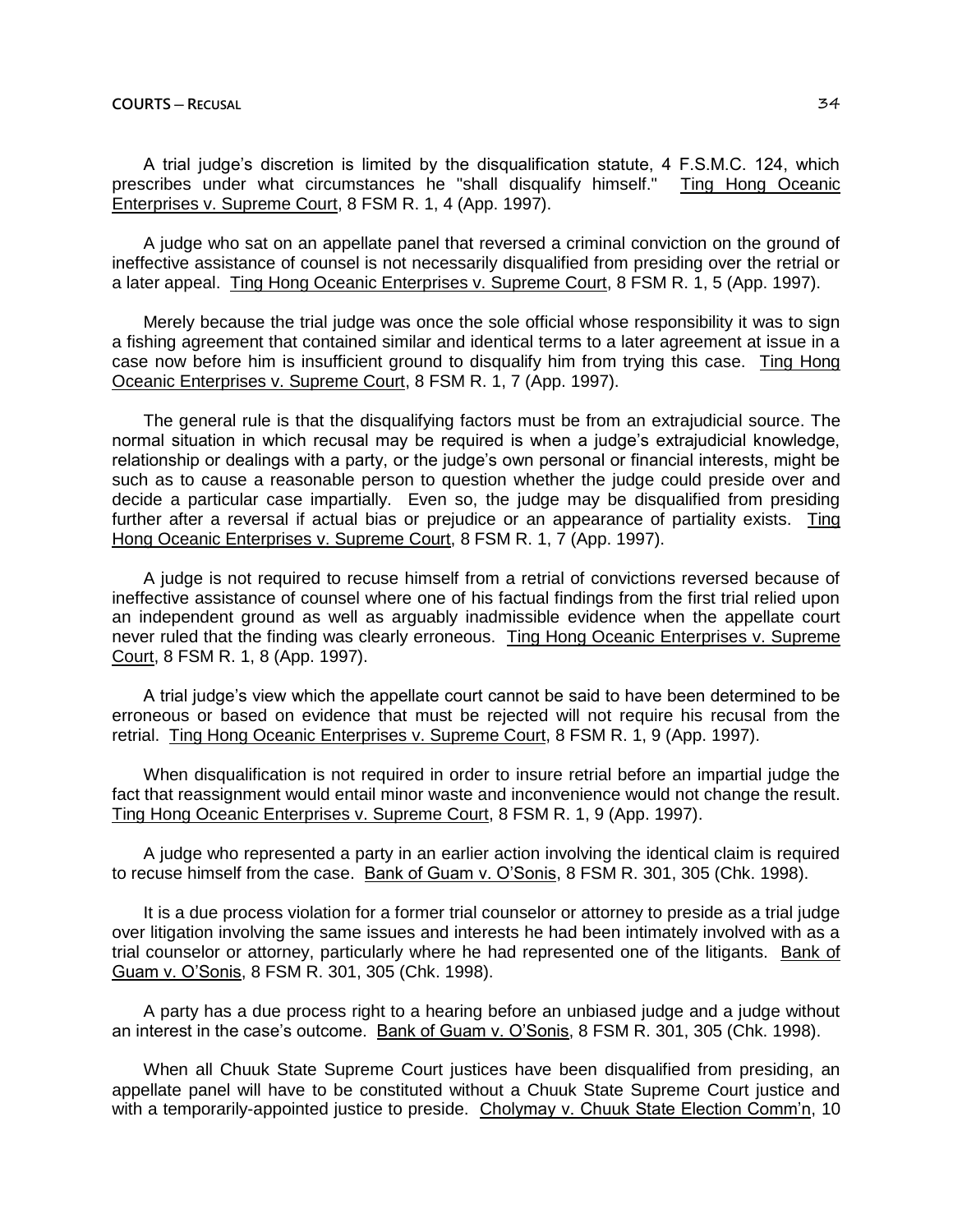**COURTS ─ RECUSAL** 35

FSM R. 145, 151 (Chk. S. Ct. App. 2001).

A justice's power to recuse himself must be exercised concientiously, and should not be used merely to accommodate nervous litigants or counsel. Kosrae State Code, § 6.1202 establishes the standards of conduct for Kosrae state justices, which includes the Code of Judicial Conduct of the American Bar Association. Kosrae v. Sigrah, 10 FSM R. 654, 657 (Kos. S. Ct. Tr. 2002).

Even if a judge has commented on certain issues of law when he was a government employee, the judge is not disqualified, so long as he has not prejudged the particular case before him. Kosrae v. Sigrah, 10 FSM R. 654, 657 (Kos. S. Ct. Tr. 2002).

The power of a justice to recuse himself must be exercised conscientiously, and should not be used merely to accommodate nervous litigants or counsel. Jackson v. Kosrae State Election Comm'n, 11 FSM R. 133, 136 (Kos. S. Ct. Tr. 2002).

A justice is not required to recuse himself due to his former position as governor at the time that the plaintiff was moved into the teacher position in question. Tolenoa v. Kosrae, 11 FSM R. 179, 184-85 (Kos. S. Ct. Tr. 2002).

When a motion is included with an alternative motion to recuse the judge it is proper to consider the motion to recuse first even though the motion to recuse is termed an "alternative" because, except for purely procedural or housekeeping matters, once a motion to recuse has been filed, it must be ruled on and reasons given before the judge may proceed further. FSM v. Wainit, 11 FSM R. 424, 429 (Chk. 2003).

Generally, neither counsel nor a party may seek recusal of a judge by announcing that they intend to call the judge as a witness. The general rule is that since a court speaks only through its journal, a judge cannot testify about the meaning or intent of his decision in a case or explain aspects of the decision further. Nor can a judge be called to testify as to secret or unexplained reasons which led him to decide a case in a certain manner. FSM v. Wainit, 11 FSM R. 424, 429 (Chk. 2003).

Attempts to disqualify judges by indicating that the judge will be called as a witness are not favored and are rarely granted. Such an easy method of disqualifying a judge should not be encouraged or allowed. FSM v. Wainit, 11 FSM R. 424, 430 (Chk. 2003).

The prohibition against compelling a judge's testimony is reflected in a long-standing principle that a court speaks only through its orders. This ban on judges testifying has limits. Those limits are that a judge must be acting as a judge, and that it is information regarding his or her role as a judge that is sought. **FSM v. Wainit, 11 FSM R. 424, 430 (Chk. 2003).** 

When it is the judge's actions as a judge issuing a search warrant that a party would have the judge testify about, the judge is not a potential witness concerning his issuance of a search warrant, and thus this cannot be a ground to grant the recusal motion. FSM v. Wainit, 11 FSM R. 424, 430 (Chk. 2003).

A Kosrae State Court judge's failure to disqualify himself, even though he was not asked to, does not constitute plain error requiring the appellate court to vacate and remand the matter to the Kosrae State Court when the case was not the same controversy as the case in which the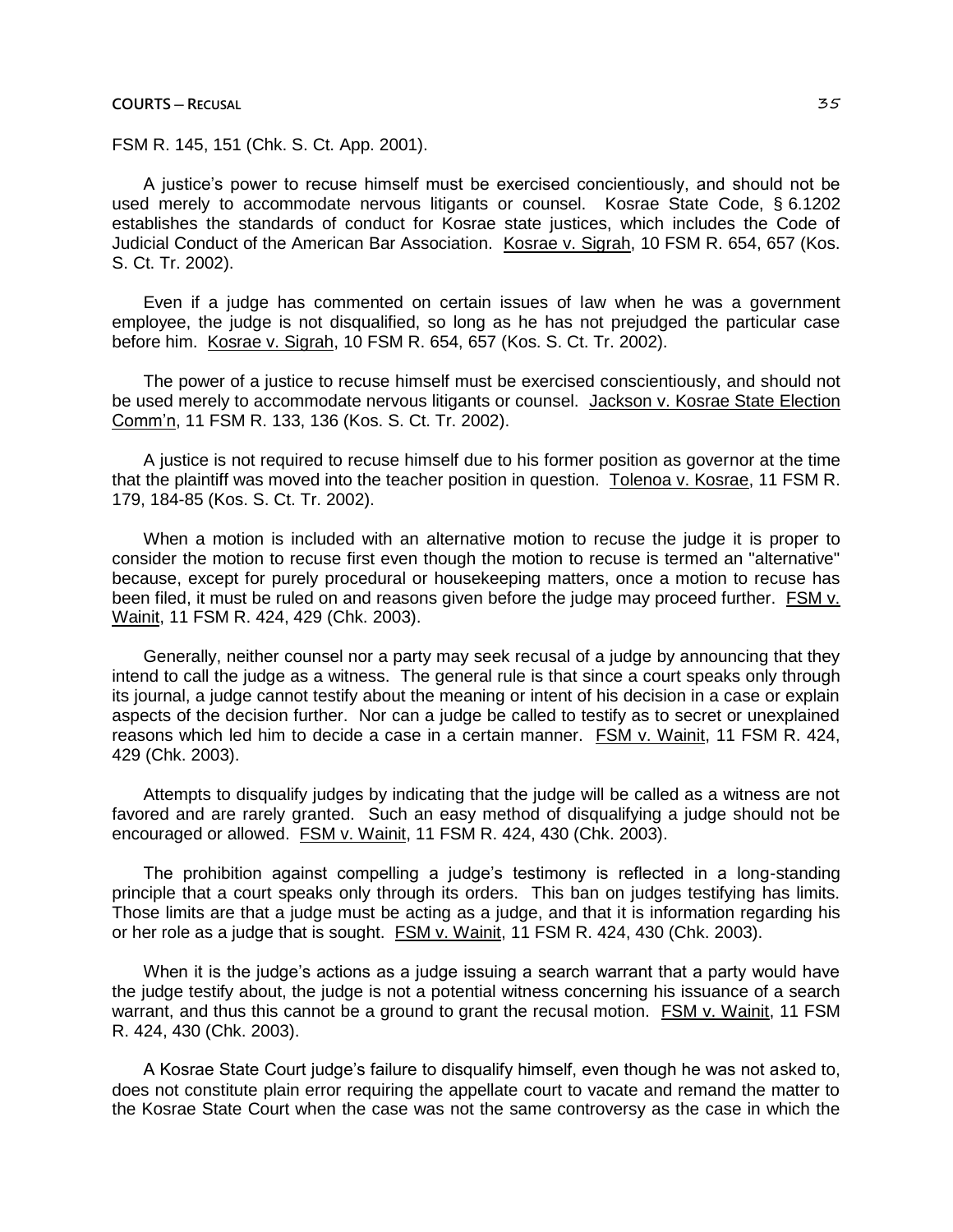## **COURTS ─ RECUSAL** 36

judge had earlier acted as counsel because that case involved different land and different parties and its only apparent connection with this case was a will, but that will is inapplicable in this case and the prior case was dismissed on res judicata grounds without ever reaching any issues concerning the will. Anton v. Cornelius, 12 FSM R. 280, 286 (App. 2003).

Unsolicited letters from the public, expressing their views or requests on matters pending before the court, without anything more, cannot form the basis for disqualification of the justice to whom the letter was addressed. Unsupported allegations that the presiding judge may be influenced by an unsolicited letter is speculation and is insufficient to support the judge's disqualification. Allen v. Kosrae, 13 FSM R. 55, 59 (Kos. S. Ct. Tr. 2004).

When the trial judge is an unnamed member of a plaintiff class in another case, represented by the same counsel as the plaintiff in this case and defendant's counsel had notice of that more than one year before making a motion to recuse under 4 F.S.M.C. 124(1), and since a basis for a motion brought under section 124(1) is subject to waiver under section 4 F.S.M.C. 124(5), the basis for the judge's recusal was waived. Amayo v. MJ Co., 13 FSM R. 242, 248-49 (Pon. 2005).

Kosrae Land Court justices are required to adhere to the provisions of the Code of Judicial Conduct of the American Bar Association, which specifies that a justice is required to disqualify himself in all proceedings in which the justice's impartiality might reasonably be questioned. Isaac v. Saimon, 14 FSM R. 33, 35 (Kos. S. Ct. Tr. 2006).

That the judge has other criminal cases pending which he has not completed, and has granted continuances in other cases are meritless grounds to recuse the judge from sentencing the defendant on his final day as a judge when those matters are unrelated to this case and trial had been completed and the only action left is the imposition of sentence. Kosrae v. Tulensru, 14 FSM R. 115, 126-27 (Kos. S. Ct. Tr. 2006).

For the purpose of a recusal motion, a temporary justice is considered an FSM justice to whom 4 F.S.M.C. 124 applies. Goya v. Ramp, 14 FSM R. 303, 304 n.1 (App. 2006).

For the purpose of a recusal motion, a temporary justice is considered an FSM justice to which 4 F.S.M.C. 124 applies. Goya v. Ramp, 14 FSM R. 305, 308 n.3 (App. 2006).

Kosrae state judges are subject to the 2000 version of the American Bar Association Code of Judicial Conduct as the basis for judicial ethics and disqualification because the State Code adopted by reference and applied to Kosrae judges the 1984 edition of the ABA Code of Judicial Conduct but allowed the Kosrae Chief Justice, by rule, to make the judicial conduct requirements stricter or to establish other standards consistent with the Code of Judicial Conduct, which was done through Kosrae General Court Order 2003-02 adopting the 2000 version of the ABA Code of Judicial Conduct. Heirs of Mackwelung v. Heirs of Mackwelung, 17 FSM R. 500, 503 & n.1 (App. 2011).

If a presiding Land Court judge fails to recuse himself when he is required to, it is a due process violation and the matter must be remanded to the Kosrae Land Court with instructions and guidance for re-hearing the matter. Heirs of Mackwelung v. Heirs of Mackwelung, 17 FSM R. 500, 503-04 (App. 2011).

If the Kosrae Chief Justice sits on a case in the Land Court and his decision is later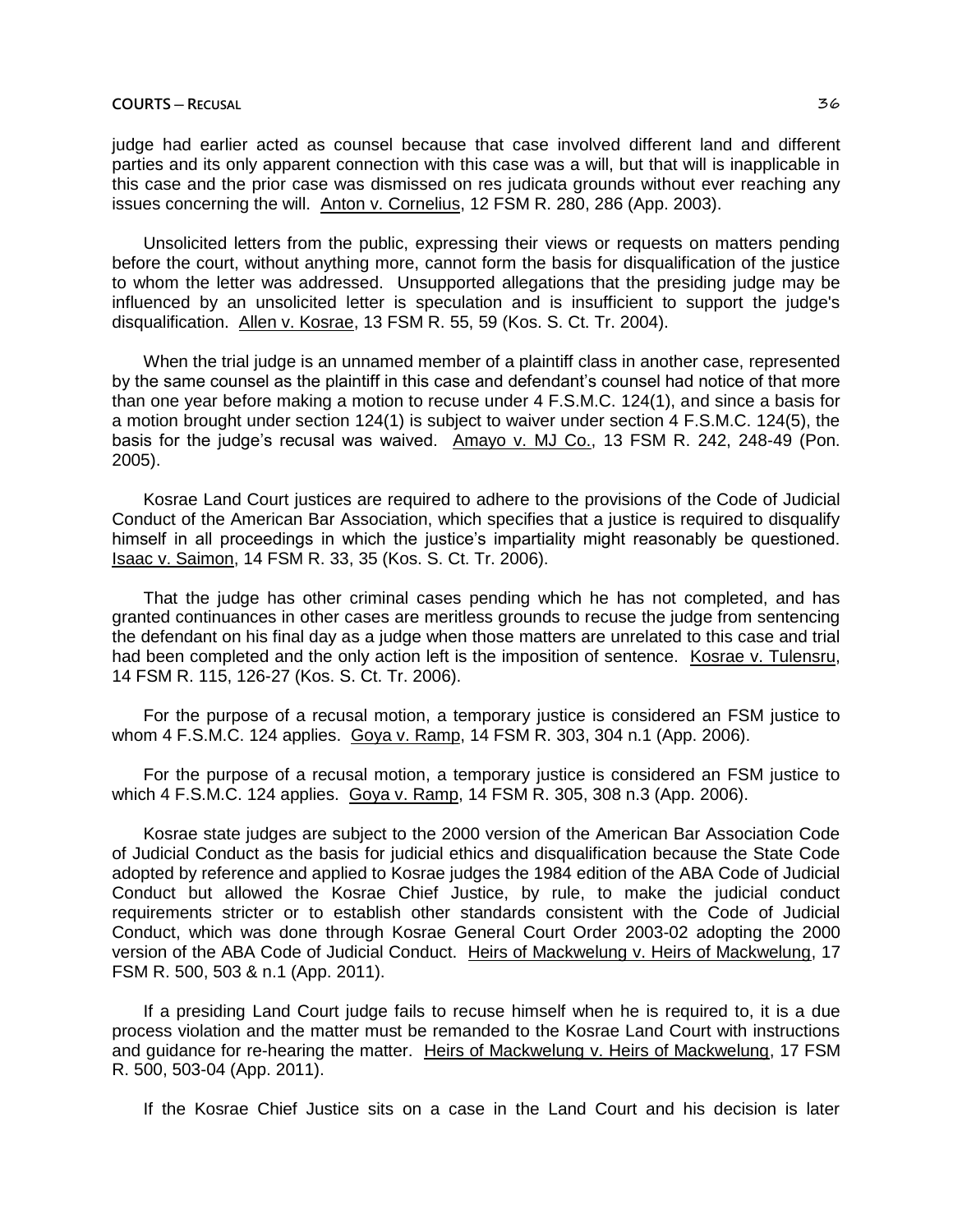appealed to the Kosrae State Court, the Chief Justice must then have no involvement in the case in the Kosrae State Court and the Kosrae State Court appeal would necessarily be handled by another justice. Heirs of Tulenkun v. Aliksa, 19 FSM R. 191, 195 (App. 2013).

The general rule is that the disqualifying factors must be from an extrajudicial source, and the normal situation in which a judge's disqualification may be required is when a judge's extrajudicial knowledge, relationship or dealings with a party, or the judge's own personal or financial interests, might be such as to cause a reasonable person to question whether the judge could preside over and decide a particular case impartially. Heirs of Tulenkun v. Aliksa, 19 FSM R. 191, 195 (App. 2013).

A motion to disqualify a judge based on the judge's health is not a motion based on any of the grounds for disqualification listed in 4 F.S.M.C. 124, the FSM disqualification statute. George v. Palsis, 20 FSM R. 157, 159 (Kos. 2015).

All motions to disqualify a judge under 4 F.S.M.C. 124 must be filed before the trial or hearing unless good cause is shown for filing it at a later time. George v. Palsis, 20 FSM R. 157, 159 (Kos. 2015).

When a judge's health issues and physical limitations have been widely known or apparent for some time, including to the movant's counsel, a motion to disqualify a judge made only after an adverse final judgment has been rendered must be denied. George v. Palsis, 20 FSM R. 157, 159-60 (Kos. 2015).

A reasonable disinterested observer would require more evidence than that the judge and staff stayed at the same hotel as a defendant and his counsel and speculation concerning the defendant's activities. George v. Palsis, 20 FSM R. 174, 177 (Kos. 2015).

The mere fact that a presiding justice happens to be a "Palau Justice," ruling on a matter in the FSM, is inconsequential, and an unsupported allegation that the jurist may not be privy to supposed peculiar nuances of FSM law, constitutes rank speculation and is insufficient to support the justice's disqualification. FSM Dev. Bank v. Christopher Corp., 20 FSM R. 225, 229 (Chk. 2015).

When the movants have not shown a factual basis for an appearance of impropriety, in terms of the judge overseeing two separate cases involving the same party or shown a lack of competency to rule on FSM matters and as a result, the motion to disqualify the judge will be denied. FSM Dev. Bank v. Christopher Corp., 20 FSM R. 225, 229 (Chk. 2015).

Disqualification of a Supreme Court trial division justice is governed by 4 F.S.M.C. 124, which in § 124(1) requires disqualification if the justice's impartiality could reasonably be questioned, and in § 124(2) requires a justice's disqualification if the justice concludes that he falls within the statutory provisions, and in  $\S$  124(2)(a) requires disqualification when the justice has a personal bias or prejudice concerning a party or his counsel, or personal knowledge of disputed evidentiary facts concerning the proceeding. Halbert v. Manmaw, 20 FSM R. 245, 248 (App. 2015).

In order for the Supreme Court to issue an extraordinary writ of prohibition overruling a trial judge's denial of a motion to disqualify, the trial judge's ruling must be an abuse of discretion. Halbert v. Manmaw, 20 FSM R. 245, 248, 250 (App. 2015).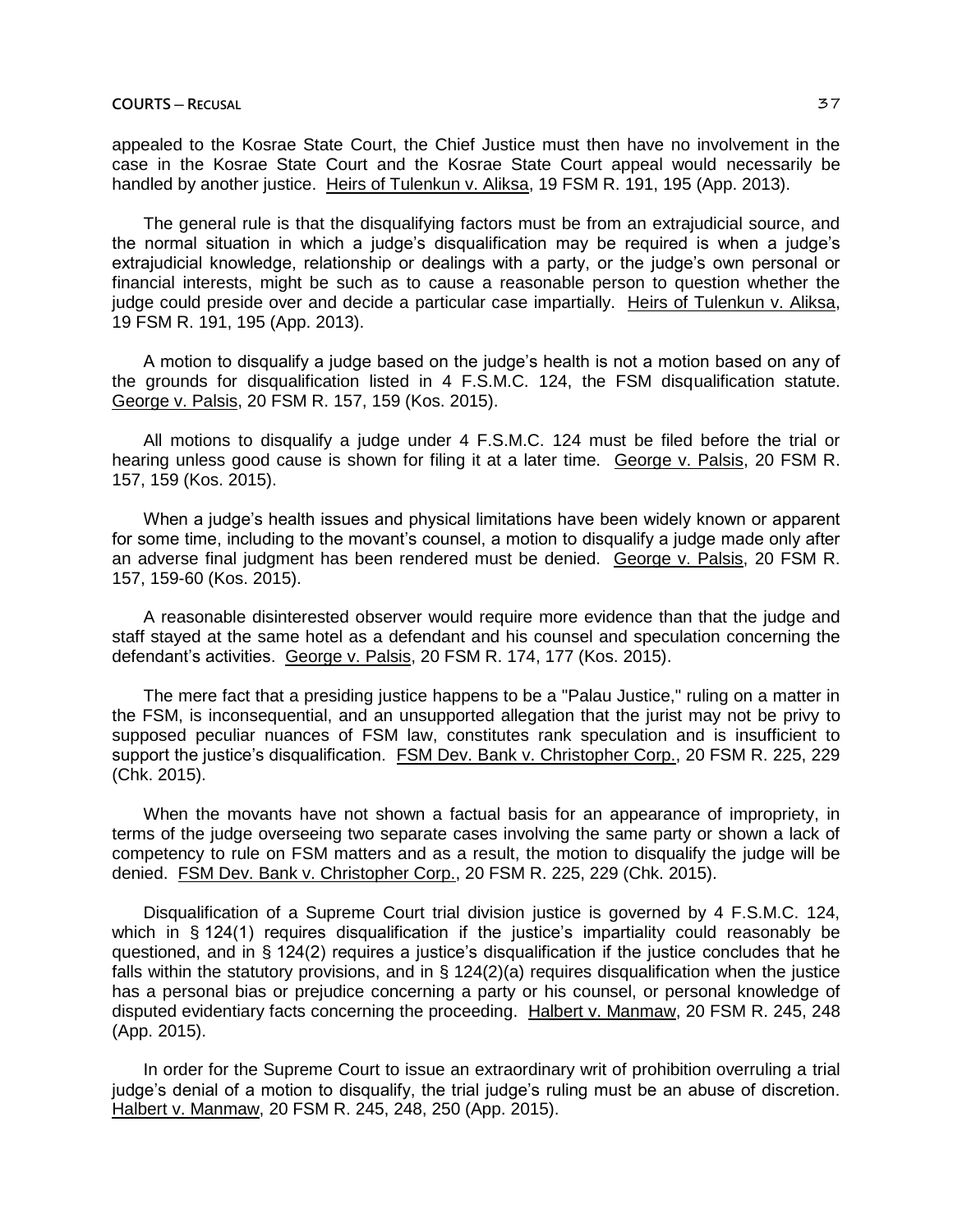When a party moves to disqualify a trial judge, the party is attacking that judge's perceived bias or conflict of interest. Halbert v. Manmaw, 20 FSM R. 245, 249 (App. 2015).

A petitioner seeking a writ of prohibition to disqualify a trial judge must show an abuse of discretion, as the appellate court will not merely substitute its judgment for that of the trial judge. Halbert v. Manmaw, 20 FSM R. 245, 250 (App. 2015).

A petition for a writ of prohibition to disqualify a trial judge will be denied when it neither meets the burden of showing the that the judge harbors bias or prejudice nor shows that any disqualifying knowledge was derived from an extrajudicial source since the mere fact that the judge made an adverse evidentiary ruling and declared a mistrial does not mean the judge's impartiality might reasonably be questioned. Halbert v. Manmaw, 20 FSM R. 245, 251 (App. 2015).

A defendant whose trial ended in a mistrial is entitled to a new trial, but not a new judge. Halbert v. Manmaw, 20 FSM R. 245, 251 (App. 2015).

The applicable recusal statute requires that a Supreme Court justice disqualify himself in any proceeding in which his impartiality might reasonably be questioned. In re Estate of Setik, 20 FSM R. 604, 606 (Chk. S. Ct. Tr. 2016).

The standard for disqualification in a proceeding is whether a disinterested reasonable person, knowing all the circumstances, would harbor doubts about a judge's impartiality. There is a presumption that judicial officers are unbiased and the burden of proof rests with the party asserting an unconstitutional bias to demonstrate otherwise. In re Estate of Setik, 20 FSM R. 604, 606 (Chk. S. Ct. Tr. 2016).

A typical situation where recusal may be required is when a sitting judge's extrajudicial knowledge, relationship, or dealings with a party or the judge's own personal or financial interests might be such as to cause a reasonable person to question whether the judge could impartially preside over and decide a particular case. In re Estate of Setik, 20 FSM R. 604, 606 (Chk. S. Ct. Tr. 2016).

In an issue of first impression, U.S. court decisions about judicial disqualification can be used for guidance. In re Estate of Setik, 20 FSM R. 604, 607 (Chk. S. Ct. Tr. 2016).

A writ of prohibition clearly should not be granted based on a judge's adverse ruling that did not even remain adverse when the justice changed her mind and on factors that arose as part of the give and take during a contentious oral hearing on a controversial topic. Peterson v. Anson, 20 FSM R. 657, 659 (App. 2016).

Under 4 F.S.M.C. 124(1), a Supreme Court justice must disqualify himself in any proceeding where his impartiality might reasonably be questioned. The standard for disqualification is whether a disinterested reasonable person, knowing all the circumstances, would harbor doubts about a judge's impartiality. Christopher Corp. v. FSM Dev. Bank, 21 FSM R. 42, 45 (App. 2016).

Accepting a loan from a lending institution in its regular course of business on the same terms available to the general public, is fully consistent with a judge's obligation to conduct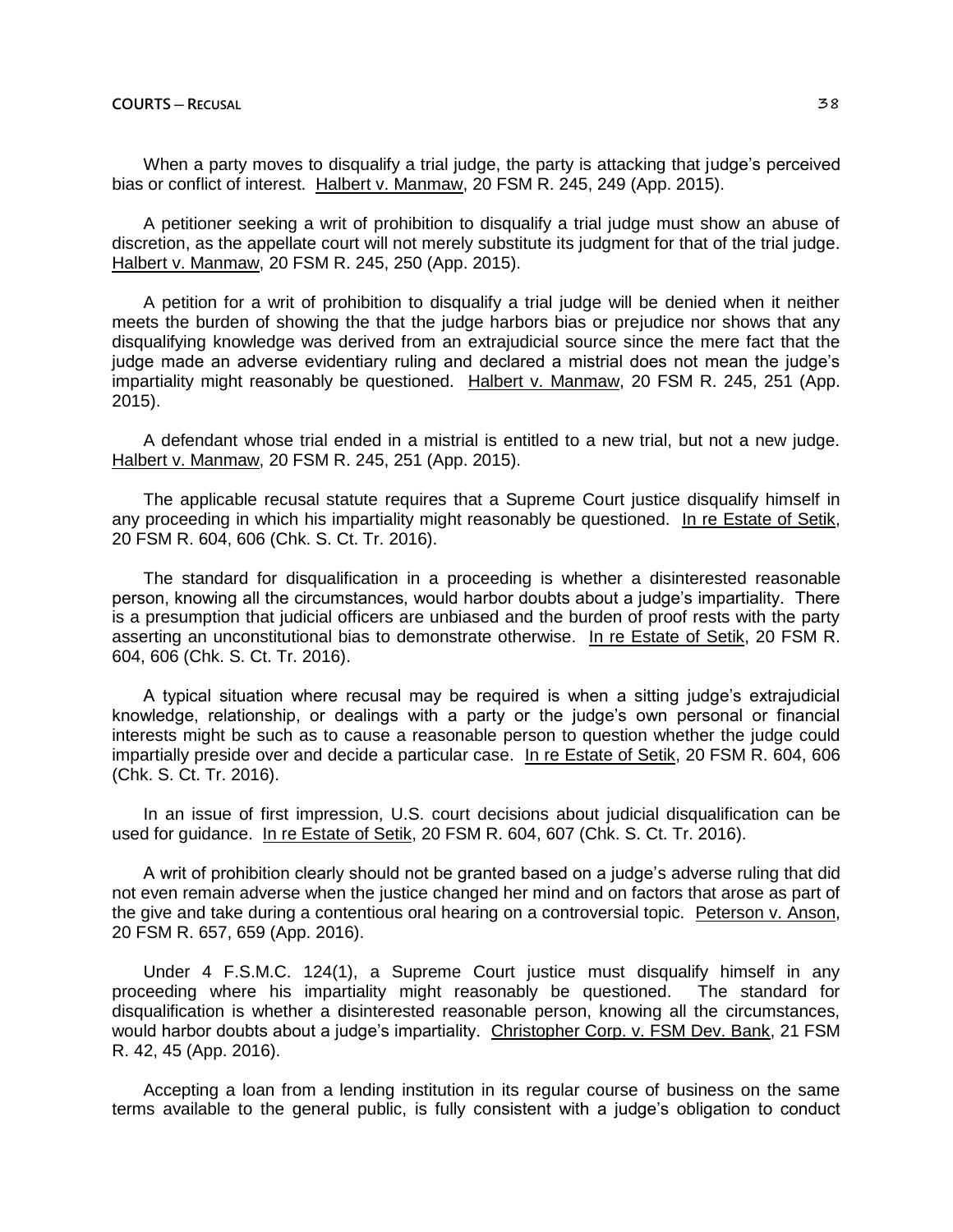personal activities so as to minimize the risk of conflicts that would result in frequent disqualifications. Christopher Corp. v. FSM Dev. Bank, 21 FSM R. 42, 49 (App. 2016).

When a consumer loan was issued to the judge well before he was appointed to the appellate panel; when the bank does not aver any special circumstances necessitating the judge's disqualification since the loan was issued on standard terms available to the general public and were negotiated before his designation to the panel; and when the loan is current and not in default or delinquent nor at risk thereof, and is not currently being negotiated for extension, restructuring, or refinancing, the bank has not overcome the presumption that a judicial official is unbiased. Without more, a judge's consumer loan and the mere relationship between the bank and the judge as creditor-debtor, is insufficient to require the judge's disqualification. Christopher Corp. v. FSM Dev. Bank, 21 FSM R. 42, 50 (App. 2016).

The Chuuk State Judiciary Act prohibits justices from presiding over matters when there is a general concern that his or her impartiality might reasonably be questioned, and it also sets forth more specific disqualifying circumstances including where the justice has a personal bias or prejudice concerning a party, or his counsel, or personal knowledge of dispute evidentiary facts concerning the proceeding. Selifis v. Robert, 21 FSM R. 344, 346 (Chk. S. Ct. App. 2017).

Often a litigant will not know which judge has been assigned the case until that judge either issues his or her first written order or appears on the bench at the case's first hearing. That is when, if there are grounds for the motion, a litigant would usually move to disqualify the judge. Setik v. FSM Dev. Bank, 21 FSM R. 505, 517 (App. 2018).

Although 4 F.S.M.C. 124 and the ABA Code of Judicial Conduct as made applicable to the FSM Supreme Court by 4 F.S.M.C. 122 define the circumstances that mandate the disqualification of FSM Supreme Court justices, those provisions neither prescribe nor prohibit any particular remedy for a violation of that duty. Setik v. FSM Dev. Bank, 21 FSM R. 505, 521 (App. 2018).

A conclusion that a violation of the recusal statute occurred does not end the inquiry. As in other areas of the law, there is surely room for harmless error, and there need not be a draconian remedy for every violation. Setik v. FSM Dev. Bank, 21 FSM R. 505, 521 (App. 2018).

A disqualified judge may perform purely ministerial tasks. An act is ministerial when the law requires that a duty be performed and leaves nothing to the exercise of discretion or judgment. Discretionary acts are those in which one has the right to determine between two or more courses of action. Simply put, an act which one must perform is ministerial, while an act which one may perform is discretionary. Setik v. FSM Dev. Bank, 21 FSM R. 505, 521 (App. 2018).

A disqualified judge is not prevented from making orders that are purely formal in character and may also issue housekeeping orders. Setik v. FSM Dev. Bank, 21 FSM R. 505, 521 (App. 2018).

When an order transferring title was in the nature of a ministerial or a housekeeping act because the justice did not have the discretion not to issue it since its prompt issuance once the successful qualified bidder had paid in full was mandated by an earlier order in aid of judgment that an order issue to transfer title so that the Pohnpei Court of Land Tenure could then perform its duties; and when, if another judge had been presented with the motion, the resulting order would not differ, the disqualified justice's order will not be vacated. Setik v. FSM Dev. Bank, 21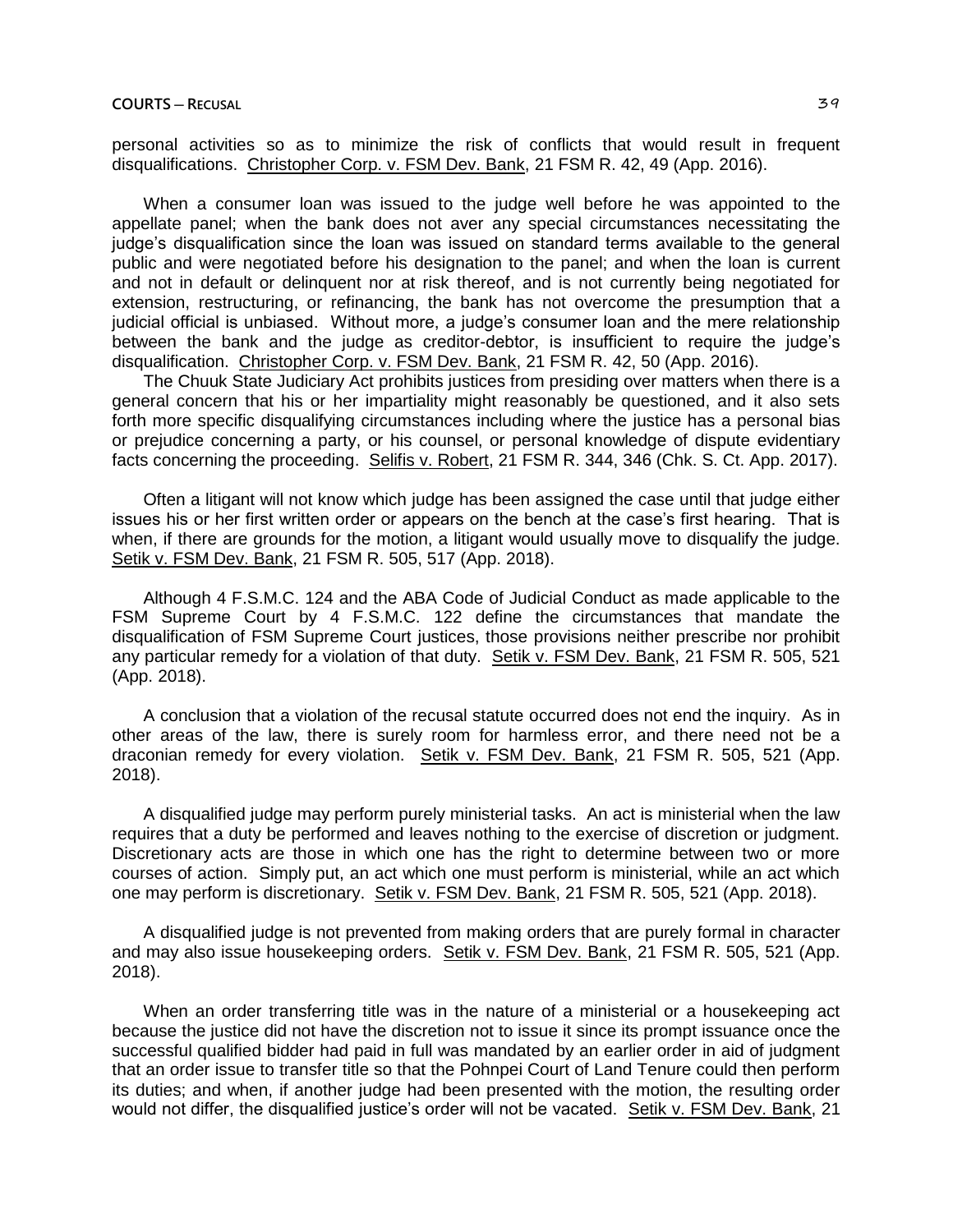# **COURTS ─ RECUSAL** 40

FSM R. 505, 521-22 (App. 2018).

A disqualified judge may perform purely ministerial tasks. An act is ministerial when the law requires that a duty be performed and leaves nothing to the exercise of discretion or judgment. Discretionary acts are those in which one has the right to determine between two or more courses of action. Simply put, an act which one must perform is ministerial, while an act which one may perform is discretionary. Setik v. Mendiola, 21 FSM R. 537, 559 (App. 2018).

A disqualified judge is not thereby prevented from making orders that are purely formal in character, including issuing housekeeping orders. Setik v. Mendiola, 21 FSM R. 537, 559 (App. 2018).

When a judge has sat in violation of an express statutory standard for disqualification, the usual remedy is that the disqualified judge's rulings are, on appeal, to be vacated. Setik v. Mendiola, 21 FSM R. 537, 560 (App. 2018).

A party's delay cannot, by itself, create a ground for that party to move for judicial disqualification. Setik v. Perman, 22 FSM R. 105, 111 n.3 (App. 2018).

The appellate court will disregard a contention that the appellants believe that the same FSM Supreme Court law clerk, who worked on their other trial court cases, worked on this case in the trial court when they do not explain how this would entitle them to any relief and when they do not point to any reason that disqualified this particular law clerk from assisting the FSM Supreme Court trial judge in this case. Setik v. Perman, 22 FSM R. 105, 118 (App. 2018).

A motion to disqualify the judge should be addressed first. FSM Dev. Bank v. Salomon, 22 FSM R. 175, 180 (Pon. 2019).

A statement that something is "likely" is speculation. Allegations, that are purely speculative, are insufficient to support a judge's disqualification. Macayon v. FSM, 22 FSM R. 317, 320 n.1 (Chk. 2019).

Law clerks are generally bound by the same ethical rules as the judges they serve. The clerk is forbidden to do all that is prohibited to the judge. Panuelo v. Sigrah, 22 FSM R. 341, 363 (Pon. 2019).

─ Recusal ─ Bias or Partiality

Determination of a judge's bias, prejudice or partiality should be made on the basis of conduct or information which is extrajudicial in nature. FSM v. Jonas (II), 1 FSM R. 306, 317-18 (Pon. 1983).

The fact that answers given by the victim-witness in response to questions posed by the judge happened to strengthen the government's case did not, by itself, indicate that the judge was impermissibly helping the prosecution, or that he was biased against the defendant. Andohn v. FSM, 1 FSM R. 433, 446 (App. 1984).

Due process demands impartiality on the part of adjudicators. Suldan v. FSM (II), 1 FSM R. 339, 362 (Pon. 1983).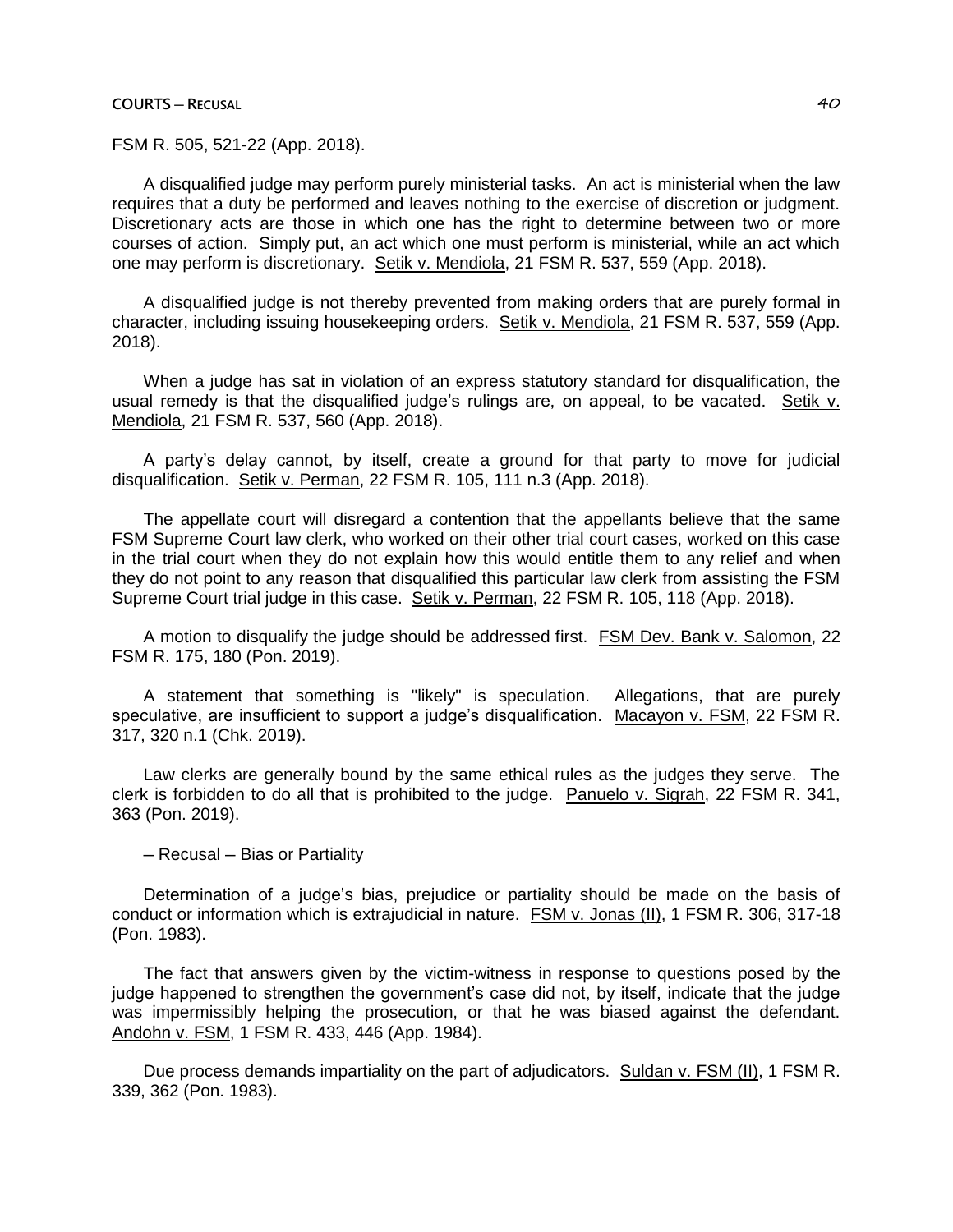There is a presumption that a judicial or quasi-judicial official is unbiased. The burden is placed on the party asserting the unconstitutional bias. The presumption of neutrality can be rebutted by a showing of conflict of interest or some other specific reason for disqualification. When disqualification occurs, it is usually because the adjudicator has a pecuniary interest in the outcome or has been the target of personal abuse or criticism from the party before him. Suldan v. FSM (II), 1 FSM R. 339, 362-63 (Pon. 1983).

A judge has a duty to disqualify himself from presiding in a proceeding in which he entertains a bias or prejudice against a party. Andohn v. FSM, 1 FSM R. 433, 444 (App. 1984).

Questioning a judge's impartiality, under 4 F.S.M.C. 124(1), brings into issue possible favoritism, bias or some other interest of the judge for or against a party. This affords no basis, however, for disqualifying a judge because of his general attitudes, beliefs, or philosophy, even where it is apparent that those do not augur well for a particular litigant. FSM v. Skilling, 1 FSM R. 464, 472-73 (Kos. 1984).

In order that a judge's impartiality might reasonably be questioned there must be facts or reasons which furnish a rational basis for doubting the judge's impartiality. Reasonableness is to be considered from the perspective of a disinterested reasonable person. FSM v. Skilling, 1 FSM R. 464, 475 (Kos. 1984).

The test for determining if a judge's impartiality in a proceeding might reasonably be questioned is whether a disinterested reasonable person, knowing all the circumstances, would harbor doubts about the judge's impartiality. **FSM v. Skilling, 1 FSM R. 464, 475 (Kos. 1984).** 

4 F.S.M.C. 124(2) prescribes a subjective test under which a judge must disqualify himself if he subjectively concludes that he falls within the statutory provisions. Section 124(1), on the other hand provides an objective standard designed to guard against the appearance of impartiality. FSM v. Skilling, 1 FSM R. 464, 476 (Kos. 1984).

4 F.S.M.C. 124(1) was designed to cover contingencies not foreseen by the draftsmen who set out specific grounds for disqualification in section 124(2). Despite its "catch all" nature, however, it remains necessary to show a factual basis, not just wide-ranging speculation or conclusions, for questioning a judge's impartiality. FSM v. Skilling, 1 FSM R. 464, 476-77 (Kos. 1984).

Courts normally adhere to the rule that any alleged judicial bias and prejudice, to be disqualifying, must stem from an extrajudicial source. FSM v. Skilling, 1 FSM R. 464, 483 (Kos. 1984).

Where a trial justice is asked to recuse himself rather than continue to sit on remaining counts after receiving testimony concerning stricken counts, the issue presented is whether there exists either actual bias, or prejudice, or appearance of partiality. Jonas v. FSM, 2 FSM R. 238, 239 (App. 1986).

To apply a standard of judicial ethics established by statute in 1982 to prevent a judge in 1989 from presiding over a case because his conduct prior to 1982 suggests that he now may be biased against the party seeking recusal would be inappropriate, in the nature of an ex post facto violation, and would be contrary to "the policy favoring prospective application of court decisions [which] also applies to statutes." Adams v. Etscheit, 4 FSM R. 237, 240 (Pon. S. Ct.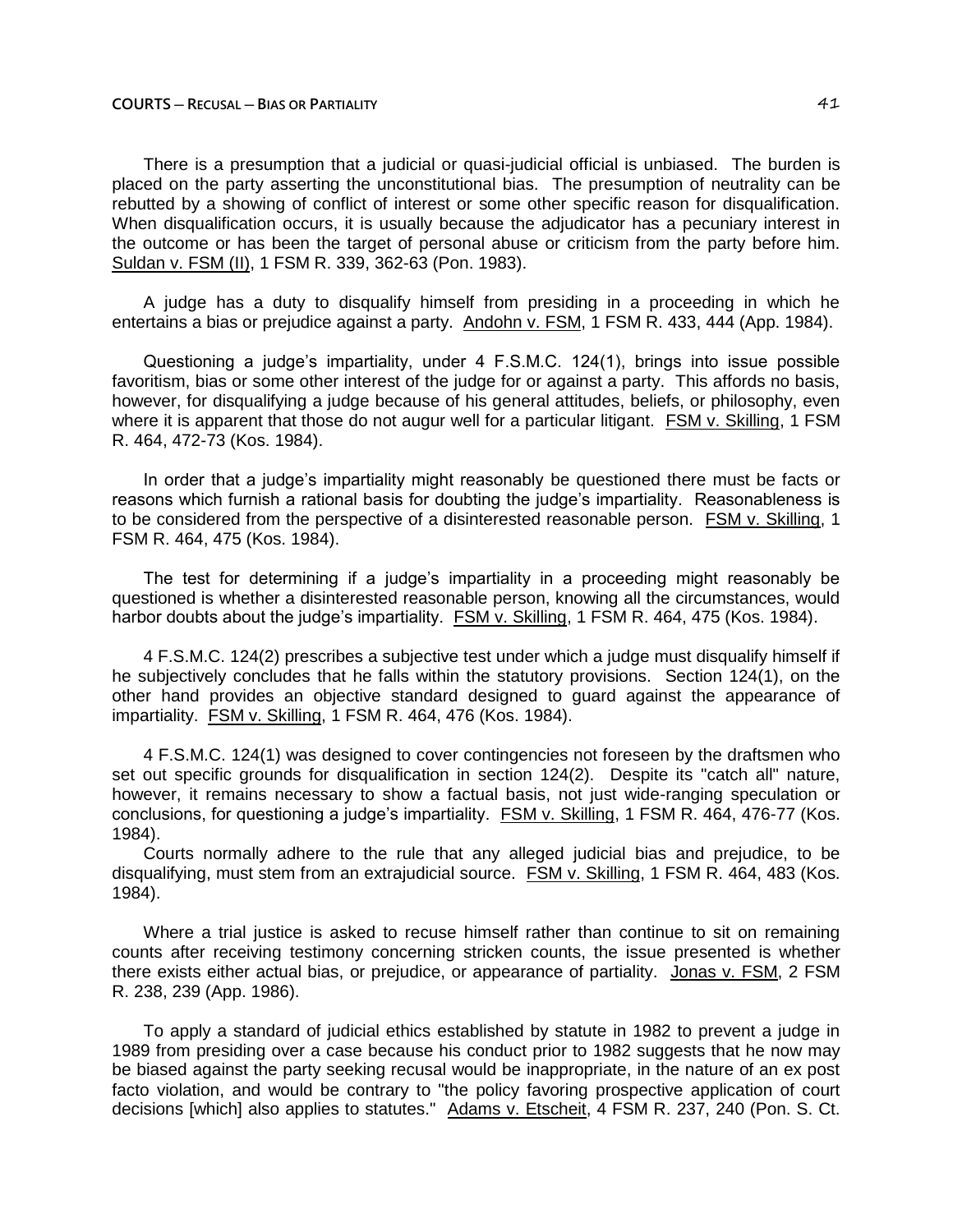# Tr. 1989).

Recusal of a trial judge from presiding over a criminal trial, because he has presided over a failed effort to end the case through a guilty plea, is not automatic, since bias, to be disqualifving, generally must stem from an extrajudicial source. In re Main, 4 FSM R. 255, 260 (App. 1990).

In determining whether a judge's impartiality might reasonably be questioned, the test is whether a disinterested reasonable person who knows all the circumstances would harbor doubts about the judge's impartiality. A reasonable disinterested observer would require more evidence than that one of the parties was seen at hotel where the judge had checked in. Jano v. King, 5 FSM R. 266, 270 (Pon. 1992).

In order for a judge's personal bias or prejudice to be disqualifying it must stem from an extrajudicial source or conduct, not from information learned or events occurring during the course of a trial. Youngstrom v. Youngstrom, 5 FSM R. 385, 387 (Pon. 1992).

Even where the circumstance does not give rise to a reasonable person questioning the justice's impartiality, if there is evidence of actual partiality disqualification would follow. In re Extradition of Jano, 6 FSM R. 93, 98 (App. 1993).

Where trial justice resides in housing rented by the national government and assigned to the trial justice as a statutory part of his compensation and the party before the court only seeks a monetary award for the alleged loss of the land upon which the trial justice resides the trial justice has no interest which might be substantially affected by any of the relief requested. It is therefore not an abuse of the trial justice's discretion to deny a motion to recuse for interest or bias. Nahnken of Nett v. Trial Division, 6 FSM R. 339, 340 (App. 1994).

For the questioning of a judge's impartiality to be reasonable it must be grounded upon facts or reasons which furnish a rational basis for doubting the judge's impartiality, and such reasonableness is not to be considered from the perspective of the litigant or of the judge, but of the disinterested reasonable observer. Damarlane v. United States, 7 FSM R. 52, 54 (Pon. S. Ct. App. 1995).

A judge's impartiality cannot reasonably be questioned when the judge had been chairman of an agency while it concluded an agreement with a party to a case now before him where only a later agreement is at issue and he had no part in negotiating the first agreement. Fu Zhou Fuyan Pelagic Fishery Co. v. Wang Shun Ren, 7 FSM R. 601, 605 (Pon. 1996).

Statements and rulings made by a judge in the course of judicial proceedings do not provide grounds for disqualification under 4 F.S.M.C. 124(1). There is a presumption that judicial officials are unbiased, and the burden of proof is on the party asserting an unconstitutional bias to demonstrate otherwise. A party requesting recusal on retrial must establish that actual bias or prejudice exists that comes from an extrajudicial source. FSM v. Ting Hong Oceanic Enterprises, 7 FSM R. 644, 649 (Pon. 1996).

Because a judicial official is presumed to be unbiased, a judge will not be required to recuse himself where the party seeking his recusal relies on presumptions and has not established a sufficient factual basis. Ting Hong Oceanic Enterprises v. Supreme Court, 8 FSM R. 1, 6 (App. 1997).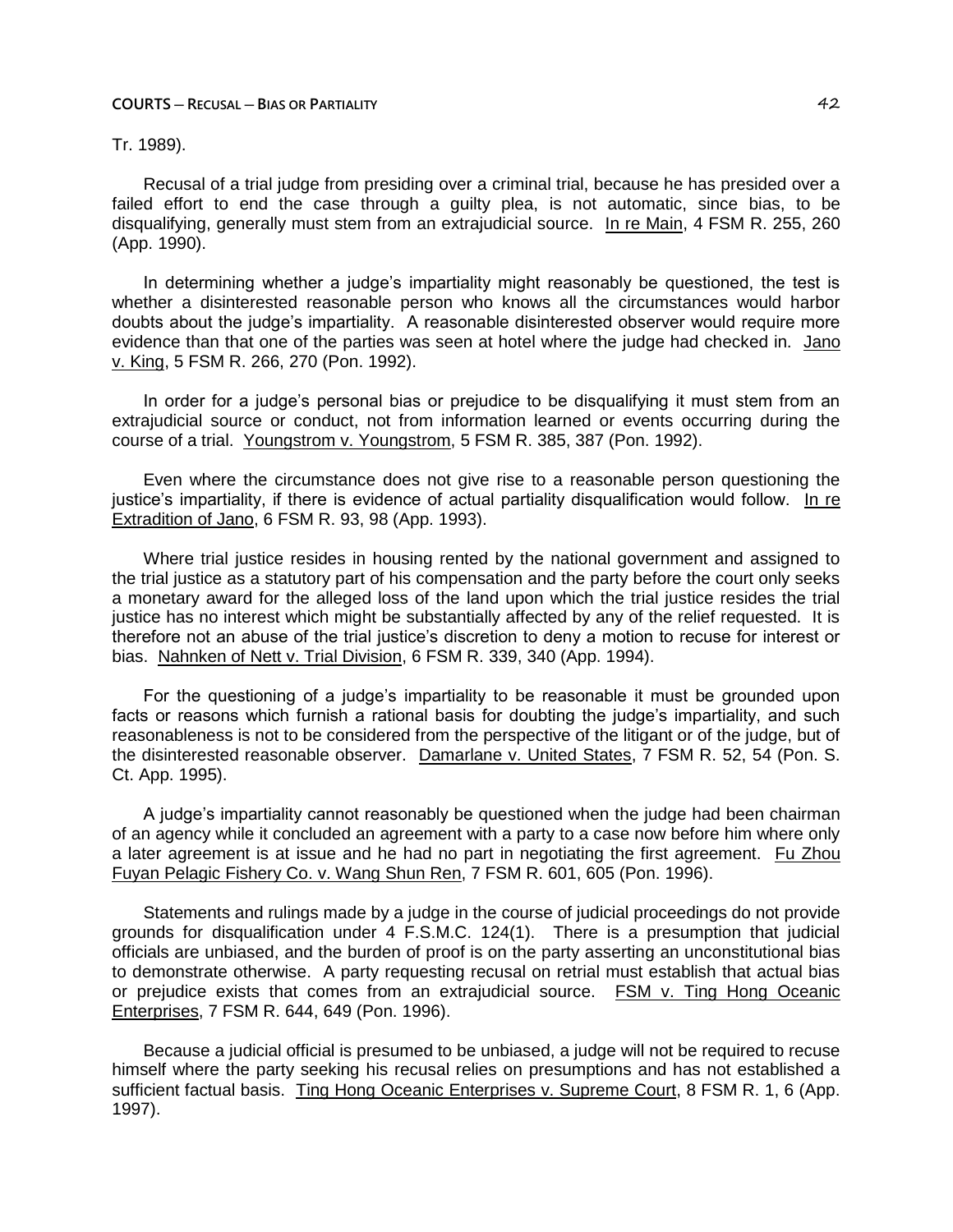A charge of appearance of partiality must first have a factual basis. Recusal is then appropriate only if a disinterested reasonable person who knows all the circumstances would harbor doubts about the judge's impartiality. The facts must provide what an objective, knowledgeable member of the public would find to be a reasonable basis for doubting the judge's impartiality. The trial judge has a range of discretion in making this determination. But a trial judge is not to use the standard of mere suspicion. Ting Hong Oceanic Enterprises v. Supreme Court, 8 FSM R. 1, 6-7 (App. 1997).

There may be times when each of the grounds raised are insufficient to reasonably question the trial judge's impartiality, but the combination of all would cause a reasonable, disinterested person to harbor doubts about the judge's impartiality. Ting Hong Oceanic Enterprises v. Supreme Court, 8 FSM R. 1, 10 (App. 1997).

A justice whose extrajudicial statements exhibit a bias towards a party's counsel must disqualify himself under Pohnpei statute, and failure to do so is a denial of due process. Damarlane v. Pohnpei Legislature, 8 FSM R. 23, 27-28 (App. 1997).

The type of partiality at which 4 F.S.M.C. 124(1) is aimed is extrajudicial bias, or bias resulting from information received by the judge outside of the judicial proceeding or proceedings in which the judge has participated. Hartman v. Bank of Guam, 10 FSM R. 89, 96 (App. 2001).

It is not unusual for the same judge to hear interrelated matters involving one or more parties in common, and the fact that the same judge hears different cases involving the same party or parties and related issues does not automatically result in an appearance of partiality under 4 F.S.M.C. 124(1). Hartman v. Bank of Guam, 10 FSM R. 89, 97 & n.5 (App. 2001).

In the absence of a showing of any actual partiality or extrajudicial bias under 4 F.S.M.C. 124(1), a judge properly meets his obligation to hear the case. Hartman v. Bank of Guam, 10 FSM R. 89, 98 (App. 2001).

Claims that a trial justice has shown disfavor toward intervenors' counsel, or bias in rulings in the instant case or other cases can be dismissed as failing to provide valid grounds for disqualification. Kristoph v. Emin, 10 FSM R. 650, 654 (Chk. S. Ct. Tr. 2002).

A party is entitled to an unbiased judge, not to a judge of their choosing. A party is not permitted to use a motion to disqualify a judge as a means of forum shopping. Kosrae v. Sigrah, 10 FSM R. 654, 657 (Kos. S. Ct. Tr. 2002).

The Code of Judicial Conduct requires that a judge disqualify himself in a proceeding in which the judge's impartiality might reasonably be questioned. Kosrae v. Sigrah, 10 FSM R. 654, 658 (Kos. S. Ct. Tr. 2002).

In the absence of a showing of any actual partiality or extrajudicial bias, a judge properly meets his obligation to hear the case. Kosrae v. Sigrah, 10 FSM R. 654, 658-59 (Kos. S. Ct. Tr. 2002).

A party is entitled to an unbiased judge, not to a judge of their choosing. A party is not permitted to use a motion to disqualify a judge as a means of judge shopping. Jackson v.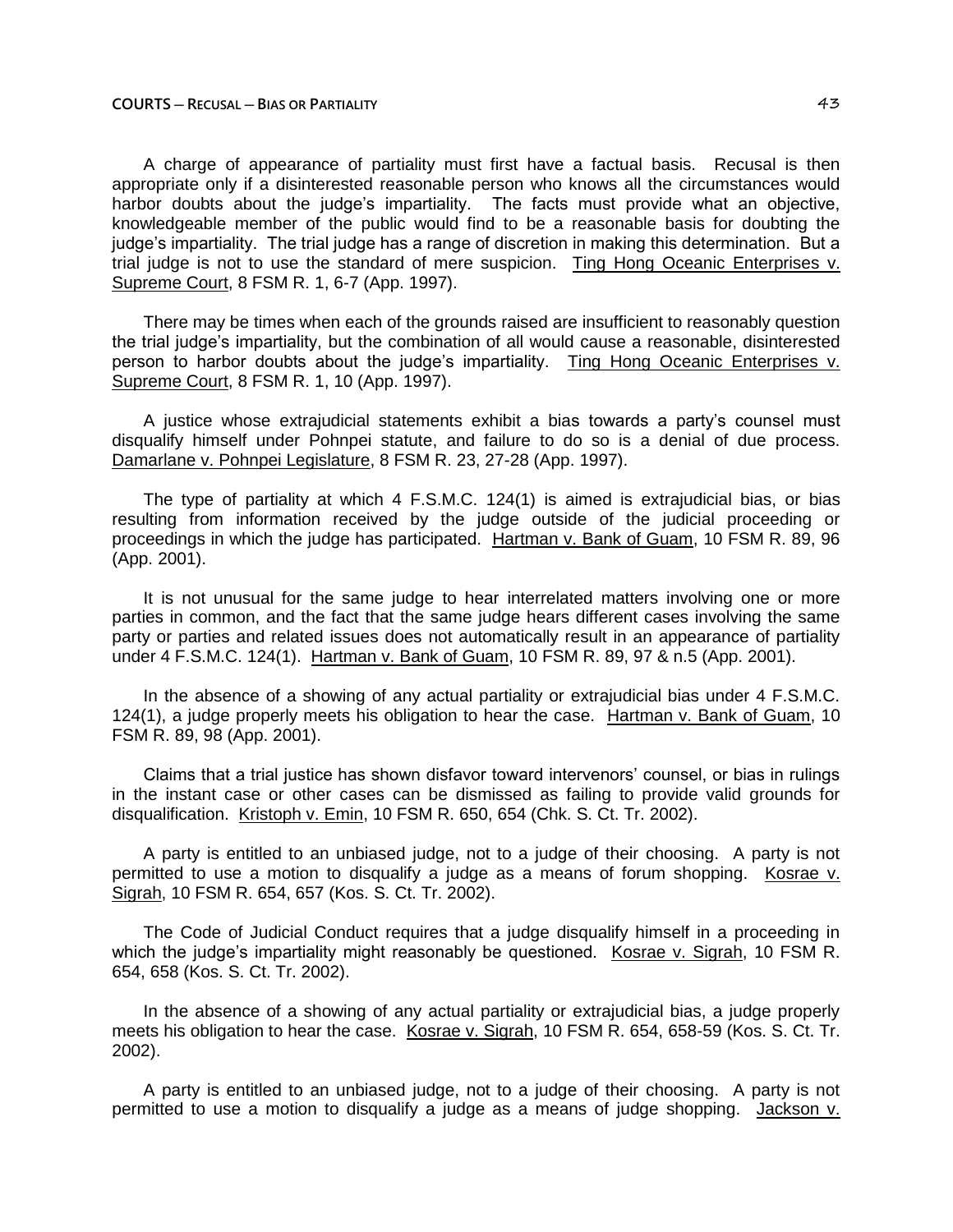Kosrae State Election Comm'n, 11 FSM R. 133, 135-36 (Kos. S. Ct. Tr. 2002).

The Code of Judicial Conduct requires that a judge disqualify himself in a proceeding in which the judge's impartiality must reasonably be questioned. Jackson v. Kosrae State Election Comm'n, 11 FSM R. 133, 136 (Kos. S. Ct. Tr. 2002).

Even when a judge has had prior opinions regarding a legal issue, this alone does not disqualify a judge, and even if a judge has commented on certain issues of law when he was a government employee, the judge is not disqualified so long as he has not prejudged the particular case before him. Jackson v. Kosrae State Election Comm'n, 11 FSM R. 133, 137 (Kos. S. Ct. Tr. 2002).

In the absence of a showing of any actual partiality or extrajudicial bias, a judge properly meets his obligation to hear the case. Jackson v. Kosrae State Election Comm'n, 11 FSM R. 133, 137 (Kos. S. Ct. Tr. 2002).

The applicable recusal statute requires that a Supreme Court justice disqualify himself in any proceeding in which his impartiality might reasonably be questioned. FSM v. Wainit, 11 FSM R. 424, 430 (Chk. 2003).

*Ex parte* applications are allowed (and are usual) for warrant applications or motions to file under seal. No inference of a judge's partiality may be drawn from them. FSM v. Wainit, 11 FSM R. 424, 431 (Chk. 2003).

The type of partiality at which 4 F.S.M.C. 124(1) is aimed is extrajudicial, that is, resulting from information received by the judge outside of the judicial proceeding or proceedings in which the judge has participated. FSM v. Wainit, 11 FSM R. 424, 431 (Chk. 2003).

When the communications in question were not extrajudicial, the court's impartiality cannot be reasonably questioned because the government made *ex parte* applications it is allowed to make under the applicable law. This therefore cannot be a ground for recusal. FSM v. Wainit, 11 FSM R. 424, 431-32 (Chk. 2003).

A charge of appearance of partiality must first have a factual basis and recusal is then appropriate only if a disinterested reasonable person who knows all the circumstances would harbor doubts about the judge's impartiality. The facts must provide what an objective, knowledgeable member of the public would find to be a reasonable basis for doubting the judge's impartiality. While the trial judge has a range of discretion in making this determination, he cannot use a standard of mere suspicion. FSM v. Wainit, 11 FSM R. 424, 432 (Chk. 2003).

When a party has not shown a factual basis to reasonably question the judge's impartiality, but only raised a mere suspicion, and when he has not shown a factual basis for a claim of bias or prejudice; and when he cannot call the current judge as a witness to testify about his judicial acts; and when even the combination of these would not cause a reasonable, disinterested person to harbor doubts about the judge's impartiality, the court can find no basis upon which to grant the motion to recuse. FSM v. Wainit, 11 FSM R. 424, 432 (Chk. 2003).

The fact that the same judge hears different cases involving the same party or parties or related issues does not automatically result in an appearance of partiality under 4 F.S.M.C. 124(1). FSM v. Wainit, 11 FSM R. 424, 432 (Chk. 2003).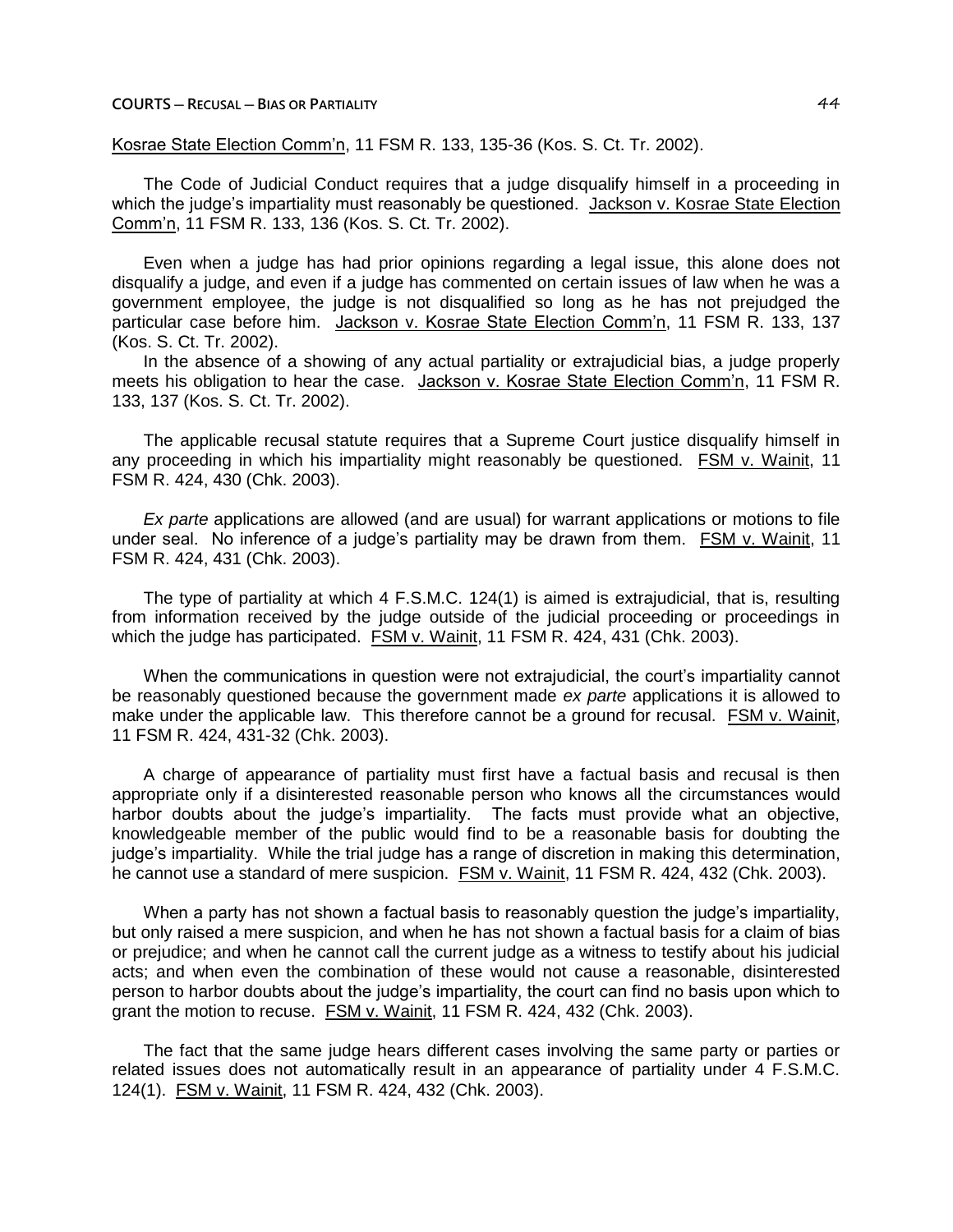In the absence of a showing of any actual partiality or extrajudicial bias under 4 F.S.M.C. 124(1), a judge properly meets his obligation to hear the case. FSM v. Wainit, 11 FSM R. 424, 432 (Chk. 2003).

The standard to be applied when a judge's recusal is sought on the ground a judge's impartiality might reasonably be questioned is whether a disinterested reasonable observer who knows all the circumstances would question the judge's impartiality. Adams v. Island Homes Constr., Inc., 12 FSM R. 181, 183 (Pon. 2003).

Litigants are not entitled to a judge of their own choosing; they are only entitled to an unbiased judge. FSM v. Kansou, 12 FSM R. 637, 640 (Chk. 2004).

A charge of appearance of partiality must first have a factual basis. The standard to be applied is whether an objective, knowledgeable member of the public would find to be a reasonable basis for doubting the judge's impartiality. The standard of "mere suspicion" is inadequate to support disqualification. Allen v. Kosrae, 13 FSM R. 55, 59 (Kos. S. Ct. Tr. 2004).

The applicable statute requires that a Supreme Court justice must disqualify himself in any proceeding in which his impartiality might reasonably be questioned. FSM v. Wainit, 13 FSM R. 293, 294 (Chk. 2005).

Disqualification of a Land Court Justice is required when the justice's impartiality might reasonably be questioned. One specific basis for disqualification is where the justice has a personal bias or prejudice concerning a party, or has personal knowledge of disputed evidentiary facts concerning the proceeding. Edmond v. Alik, 13 FSM R. 413, 416 (Kos. S. Ct. Tr. 2005).

Adjudicatory decisions affecting property rights, such as ownership, are subject to due process requirements of the state constitution. Due process demands impartiality on the part of the adjudicators, including a Land Court Presiding Justice. Edmond v. Alik, 13 FSM R. 413, 416 (Kos. S. Ct. Tr. 2005).

The test for determining if a judge's impartiality in a proceeding might by reasonably be questioned is whether a disinterested reasonable person, knowing all the circumstances, would harbor doubts about the judge's impartiality. There may be a time when each of the actions is insufficient to reasonably question the judge's impartiality, but the combination of all would cause a reasonable disinterested person to harbor doubts about the judge's impartiality. Edmond v. Alik, 13 FSM R. 413, 417 (Kos. S. Ct. Tr. 2005).

Since a judge must disqualify himself in a proceeding in which the judge's impartiality might reasonably be questioned, when the presiding justice's failure to recuse himself from the proceeding resulted in a violation of the appellant's due process rights, the decision determining ownership must be vacated and the matter remanded for further proceedings. Edmond v. Alik, 13 FSM R. 413, 417 (Kos. S. Ct. Tr. 2005).

The test for determining whether a justice's impartiality in a proceeding might reasonably be questioned is whether a reasonable disinterested person, who knows all the circumstances, would have doubts about the justice's impartiality, and the general rule is that the disqualifying factors must be from an extrajudicial source. Isaac v. Saimon, 14 FSM R. 33, 35 (Kos. S. Ct. Tr. 2006).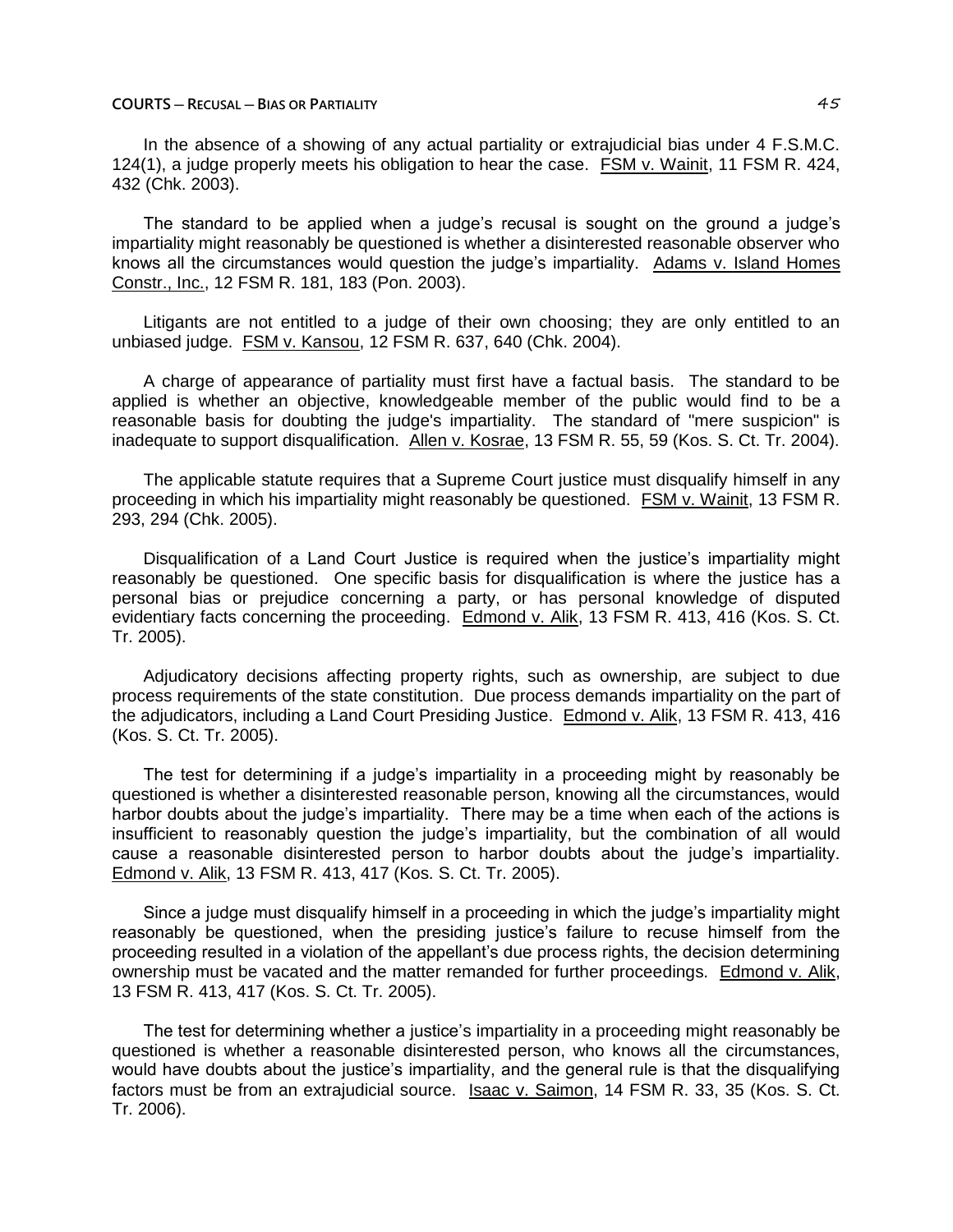When a justice excluded counsel from a chambers conference in a Pohnpei Supreme Court case where counsel was trying to appear to represent a different client, her exclusion from that conference is inadequate to, and cannot, show personal bias by that justice toward counsel since, typically, only the judge and court personnel, the parties, and their counsel are permitted to attend a chambers conference and that counsel was not admitted to practice before the Pohnpei Supreme Court and her motion to appear pro hac vice in that case had not been granted. A petition for writ of prohibition will therefore be denied. Goya v. Ramp, 14 FSM R. 303, 304-05 (App. 2006).

An "incident" involving a justice's exclusion of counsel from a chambers conference in a Pohnpei Supreme Court case where counsel was trying to appear to represent a different client is inadequate to, and cannot, show personal bias toward counsel by that justice because typically, only the judge and court personnel, the parties, and their counsel are permitted to attend a chambers conference and since counsel is not admitted to practice before the Pohnpei Supreme Court and her motion to appear pro hac vice in that case had not been granted, her exclusion from that chambers conference is not a ground to disqualify the justice. Goya v. Ramp, 14 FSM R. 305, 308 (App. 2006).

In the absence of a showing of any actual partiality or extrajudicial bias under 4 F.S.M.C. 124(1), a judge properly meets his obligation to hear the case. The type of partiality at which 4 F.S.M.C. 124(1) is aimed is extrajudicial bias, or bias resulting from information received by the judge outside of the judicial proceeding or proceedings in which the judge has participated. Damarlane v. Pohnpei Legislature, 14 FSM R. 582, 584 (App. 2007).

A justice whose extrajudicial statements exhibit a bias towards a party's counsel must disqualify himself. Damarlane v. Pohnpei Legislature, 14 FSM R. 582, 584 (App. 2007).

While a trial judge has a range of discretion in making his determination about whether he will disqualify himself, he cannot use a standard of mere suspicion. A charge of appearance of partiality must first have a factual basis. Disqualification is then appropriate only if a disinterested reasonable person who knows all the circumstances would harbor doubts about the judge's impartiality. The facts must provide what an objective, knowledgeable member of the public would find to be a reasonable basis for doubting the judge's impartiality. Damarlane v. Pohnpei Legislature, 14 FSM R. 582, 584-85 (App. 2007).

A party requesting disqualification must establish that actual bias or prejudice exists that comes from an extrajudicial source. A litigant's unsupported allegations that the trial judge may have subconscious misgivings is purely speculation, and is insufficient to support the judge's disqualification. Damarlane v. Pohnpei Legislature, 14 FSM R. 582, 585 (App. 2007).

When there is simply no evidence  $-$  beyond mere speculation  $-$  that a justice might harbor some element of partiality towards the appellant or his counsel, as such, and without any evidence beyond mere speculation as to my purported partiality, the justice must deny the appellant's request under 4 F.S.M.C. 124(1) to disqualify himself from participating in the matter, but recusal may be granted on other grounds. Damarlane v. Pohnpei Legislature, 14 FSM R. 582, 585 (App. 2007).

A Supreme Court Justice must disqualify himself in any proceeding in which his impartiality might reasonably be questioned. Berman v. Rosario, 15 FSM R. 337, 340, 341 (Pon. 2007).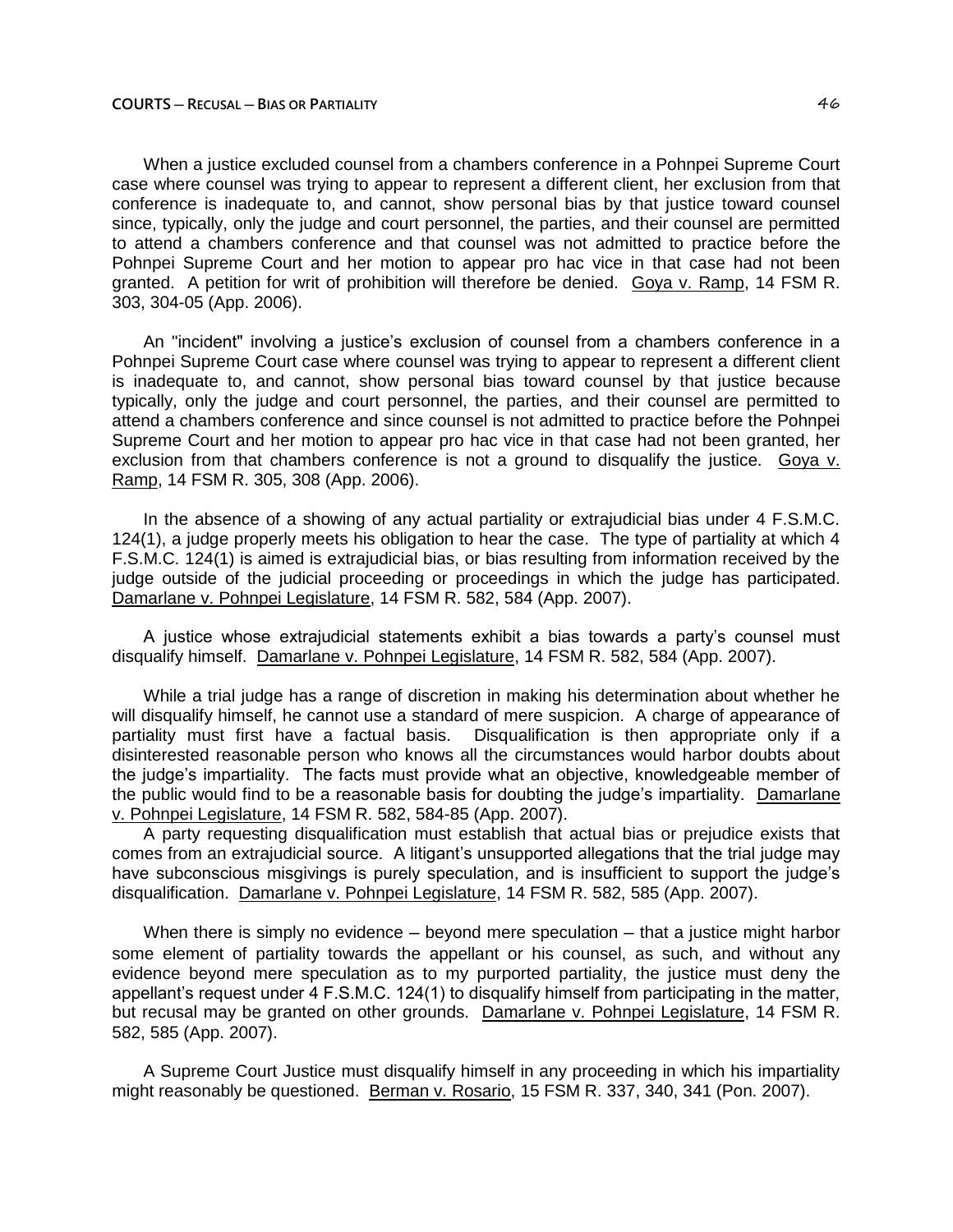In the absence of a showing of any actual partiality or extrajudicial bias under 4 F.S.M.C. 124(1), a judge properly meets his obligation to hear the case. Berman v. Rosario, 15 FSM R. 337, 341 (Pon. 2007).

The type of partiality at which 4 F.S.M.C. 124(1) is aimed is extrajudicial bias, or bias resulting from information received by the judge outside of the judicial proceeding or proceedings in which the judge has participated. A justice whose extrajudicial statements exhibit a bias towards a party's counsel must disqualify himself. On the other hand, while a trial judge has a range of discretion in making his determination about whether he will disqualify himself, he cannot use a standard of mere suspicion. Berman v. Rosario, 15 FSM R. 337, 341 (Pon. 2007).

A charge of appearance of partiality must first have a factual basis. Disqualification is then appropriate only if a disinterested reasonable person who knows all the circumstances would harbor doubts about the judge's impartiality. The facts must provide what an objective, knowledgeable member of the public would find to be a reasonable basis for doubting the judge's impartiality. Berman v. Rosario, 15 FSM R. 337, 341 (Pon. 2007).

A party requesting disqualification must establish that actual bias or prejudice exists that comes from an extrajudicial source. A litigant's unsupported allegations that the trial judge may have subconscious misgivings is purely speculation, and is insufficient to support the judge's disqualification. Berman v. Rosario, 15 FSM R. 337, 341 (Pon. 2007).

A determination of a judge's bias should be made on the basis of conduct or information which is extrajudicial in nature. FSM v. Halbert, 20 FSM R. 49, 52 (Pon. 2015).

Since it is in the very nature of our system of justice that judges must rule in favor of one party and against another, a judge does not engage in extrajudicial behavior merely by ruling in favor of one party and against another. FSM v. Halbert, 20 FSM R. 49, 52 (Pon. 2015).

The thesis that an adverse ruling from the bench can constitute extrajudicial behavior that warrants disqualification must be rejected. FSM v. Halbert, 20 FSM R. 49, 52 (Pon. 2015).

Courts adhere to the rule that any alleged judicial bias and prejudice, to be disqualifying, must stem from an extrajudicial source, and that a judge's adverse rulings in a case do not create grounds for disqualification from that case. George v. Palsis, 20 FSM R. 174, 177 (Kos. 2015).

The fact that the same judge hears different cases involving the same party or parties or related issues, does not automatically result in an appearance of partiality under 4 F.S.M.C. 124(1). FSM Dev. Bank v. Christopher Corp., 20 FSM R. 225, 229 (Chk. 2015).

Information that a judge learned or events that occurred during the course of a judicial proceeding cannot disqualify the judge on the grounds that the events or information now cause him to be biased or prejudiced or create an appearance of impropriety. Halbert v. Manmaw, 20 FSM R. 245, 250 (App. 2015).

In determining whether a judge's impartiality might reasonably be questioned, the test is whether a disinterested reasonable person who knows all the circumstances would harbor doubts about the judge's impartiality. Pohnpei Transfer & Storage, Inc. v. Shoniber, 20 FSM R.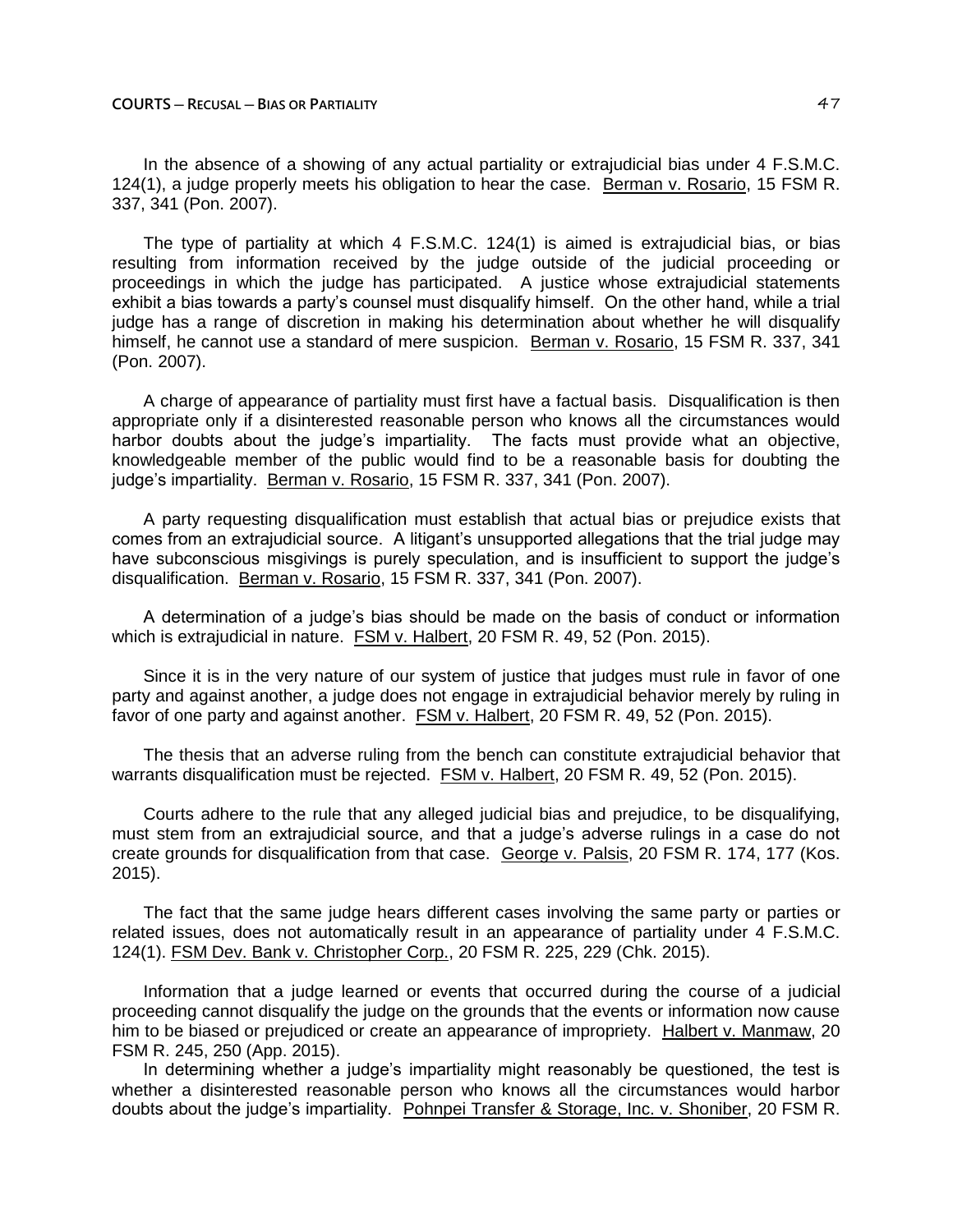492, 495 (Pon. 2016).

The normal situation in which recusal may be required is when a judge's extrajudicial knowledge, relationship, or dealings with a party or the judge's own personal or financial interests, might be such as to cause a reasonable person to question whether the judge could preside over and decide a particular case impartially. Pohnpei Transfer & Storage, Inc. v. Shoniber, 20 FSM R. 492, 495 (Pon. 2016).

A justice with an outstanding bank loan can also decide for himself whether to recuse himself if the issue of impartiality arises. In re Estate of Setik, 20 FSM R. 604, 608 (Chk. S. Ct. Tr. 2016).

Factors disqualifying a justice for bias or prejudice generally must be established as coming from an extrajudicial source. Peterson v. Anson, 20 FSM R. 657, 659 (App. 2016).

Judicial officers are presumed to be unbiased and the burden of proof rests with the party asserting an unconstitutional bias to demonstrate otherwise. Christopher Corp. v. FSM Dev. Bank, 21 FSM R. 42, 45 (App. 2016).

When unusual circumstances exist, questions about impartiality may arise. For example, if a judge were presently appealing to the bank for a loan or an extension for or restructuring of a loan, or if the loan is currently in default and is presently or soon will be litigated, there would exist a real question about the appearance of impropriety. Christopher Corp. v. FSM Dev. Bank, 21 FSM R. 42, 49 (App. 2016).

The mere fact of a relationship between a judge and a financial institution as borrower/lender or mortgagor/mortgagee does not give rise to an inference that the judge's impartiality might reasonably be questioned. Something more than an ordinary financial transaction between the judge and financial institution must be present for disqualification to be necessary as when the financial relationship affords the judge services and benefits not generally available to the public. Christopher Corp. v. FSM Dev. Bank, 21 FSM R. 42, 49 (App. 2016).

Merely because a justice presided over a different case, involving the same parties or related issues, does not, *ipso facto*, reflect an appearance of partiality, which would necessitate recusal. Heirs of Henry v. Heirs of Akinaga, 21 FSM R. 310, 314 (App. 2017).

In order to objectively determine whether a judge may be impartial, the effective test requires the court to determine whether a disinterested reasonable person, knowing all the circumstances, would harbor doubts about the judge's impartiality. Selifis v. Robert, 21 FSM R. 344, 346 (Chk. S. Ct. App. 2017).

When, given the loose familial ties between counsel and the justice, it is hard to find a sufficient familial or political connection between the justice and appellee's counsel that would warrant a disinterested, reasonable individual to doubt the justice's impartiality. Selifis v. Robert, 21 FSM R. 344, 347 (Chk. S. Ct. App. 2017).

When the Attorney General's affidavit did not provide any basis for the belief that the justice and his family did not like his promotion to Chuuk State Supreme Court Associate Justice; when neither the motion nor its accompanying affidavit consider that being a Chuuk State Supreme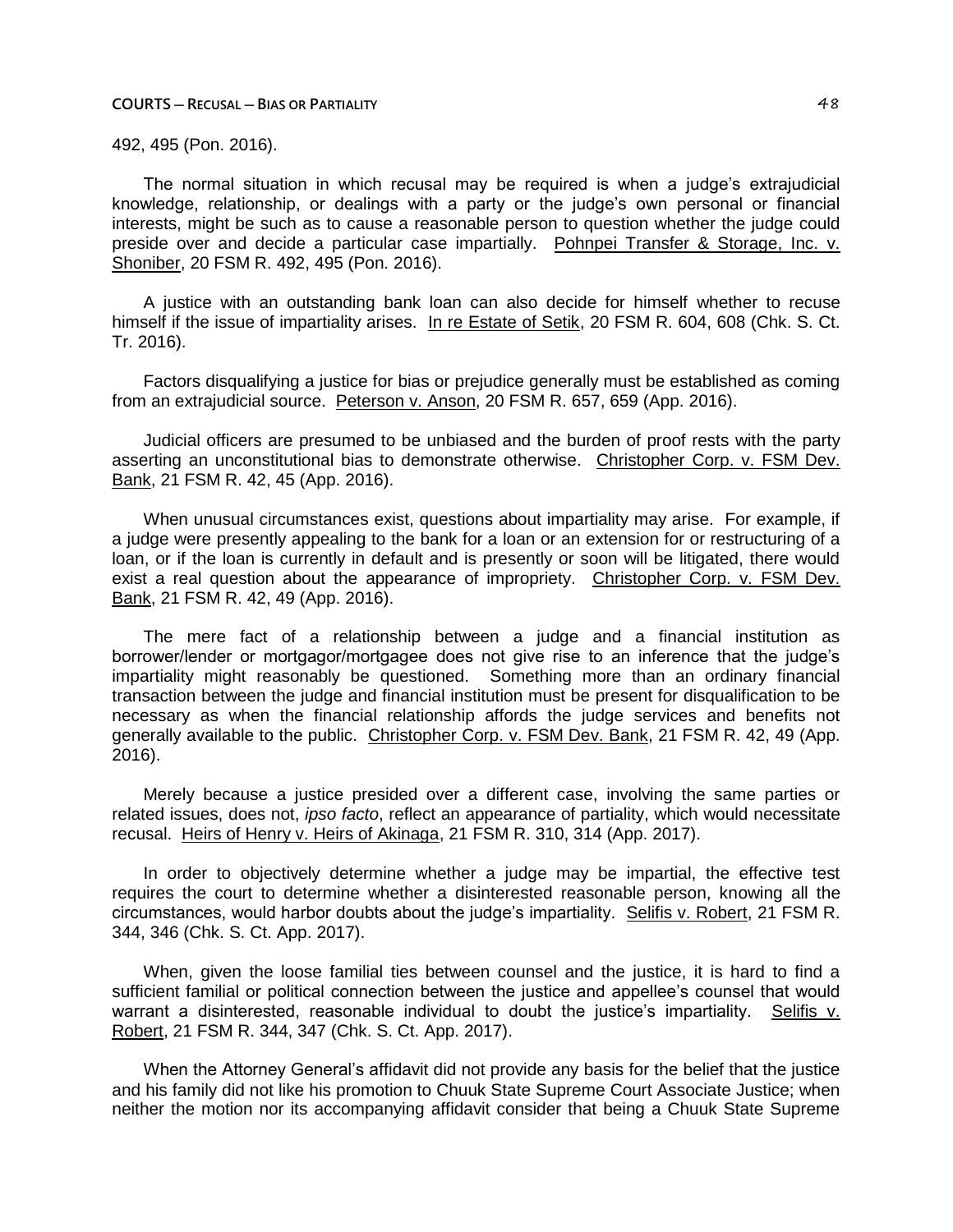Court justice has the effect of prohibiting the justice from having anything to do with the Attorney General outside of the courtroom for fear of the appearance of impropriety; when nothing in the arguments or affidavit shows that any specific transgressions occurred between the two; and when, based on the arguments, the justice would be wholly prohibited from presiding over any matter in which Chuuk was a party for the remainder of the Attorney General's tenure (a dangerous precedent to set on so little evidence), there was not a sufficient showing of personal bias between the justice and the Attorney General that would warrant a disinterested, reasonable individual to doubt the justice's impartiality. Selifis v. Robert, 21 FSM R. 344, 347- 48 (Chk. S. Ct. App. 2017).

When the trial court justice should have known that her uncle had a substantial interest that might be affected by future rulings; and when she should also have realized that by then her impartiality might reasonably be questioned, she should have recused herself and not ruled on a motion to reconsider, and when she did not, that order will be vacated. Setik v. FSM Dev. Bank, 21 FSM R. 505, 522 (App. 2018).

Litigants are not entitled to a judge of their own choosing; they are only entitled to an unbiased judge. Setik v. Mendiola, 21 FSM R. 537, 550 (App. 2018).

When the justice would, or should, have first known — had actual knowledge — that a person in close relationship to her, her uncle, could be substantially affected by further substantive proceedings involving the property, there was now a conflict. Only then did her disqualification become an issue. It was also when her impartiality might first reasonably be questioned. Setik v. Mendiola, 21 FSM R. 537, 559 (App. 2018).

A disqualified justice should recuse herself rather than rule on a Rule 11 motion because it is neither a housekeeping nor a ministerial matter, and because her impartiality might reasonably be questioned even though the Rule 11 motion could not substantially affect her uncle's interest. Setik v. Mendiola, 21 FSM R. 537, 560 (App. 2018).

Merely because a justice presided over a different case, involving the same parties or related issues, does not, by itself, create an appearance of partiality that would necessitate the justice's recusal under 4 F.S.M.C. 124(1). Setik v. Perman, 22 FSM R. 105, 111 (App. 2018).

A judge must disqualify himself from a proceeding in which the judge's impartiality might reasonably be questioned. The disqualifying factors must be from an extrajudicial source. Heirs of Sigrah v. George, 22 FSM R. 211, 218 (App. 2019).

A charge of appearance of partiality must first have a factual basis. The standard to be applied is whether an objective, knowledgeable member of the public would find to be a reasonable basis for doubting the judge's impartiality. Heirs of Sigrah v. George, 22 FSM R. 211, 218 (App. 2019).

Generally, an affidavit is required to provide a factual basis for questioning a judge's impartiality, but other admissible evidence may be used to support a motion to recuse. When the presiding justice's own statements about his own knowledge of facts relating to the incident and the defendant's alleged conduct, were made on the record in the courtroom hearings, these statements may be used to question a justice's impartiality and be a basis for disqualification. Under such facts, the affidavit requirement is satisfied by other admissible evidence: the record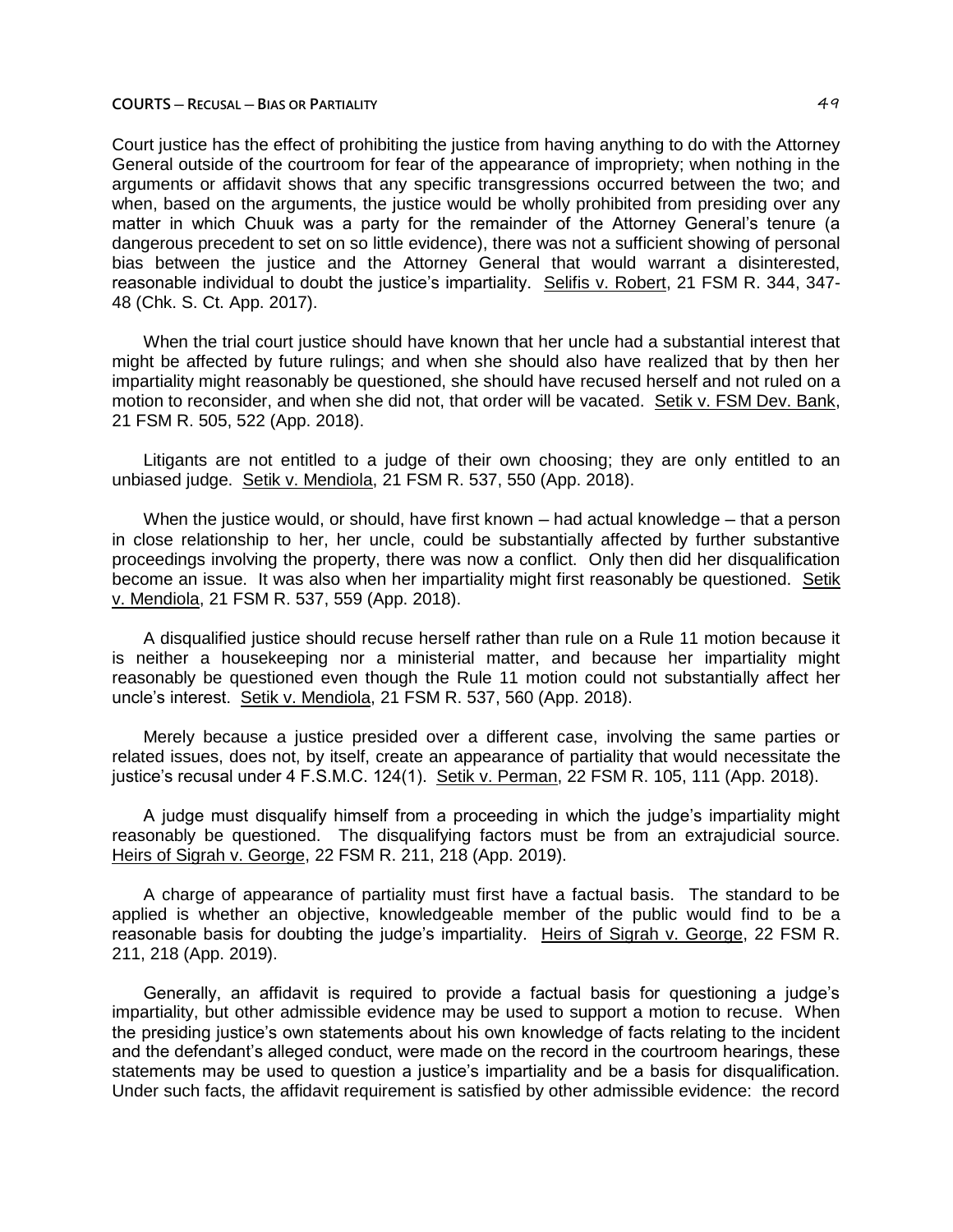# of the hearings. Heirs of Sigrah v. George, 22 FSM R. 211, 218 (App. 2019).

Generally, an affidavit is required to provide a factual basis for questioning a judge's impartiality, but other admissible evidence may be used to support a motion to recuse. When the presiding justice's own statements about his own knowledge of facts relating to the incident and the defendant's alleged conduct, were made on the record in the courtroom hearings, these statements may be used to question a justice's impartiality and be a basis for disqualification. Under such facts, the affidavit requirement is satisfied by other admissible evidence: the record of the hearings. Heirs of Sigrah v. George, 22 FSM R. 211, 218 (App. 2019).

It is not unusual for the same judge to hear interrelated matters involving one or more parties in common, and the fact that the same judge hears different cases involving the same party or parties, and related issues does not automatically result in an appearance of partiality. Heirs of Sigrah v. George, 22 FSM R. 211, 218 (App. 2019).

A judge's disqualification is required when the judge's impartiality might reasonably be questioned, and one specific basis for disqualification is when the justice has personal knowledge of disputed evidentiary facts concerning the proceeding. Heirs of Sigrah v. George, 22 FSM R. 211, 218-19 (App. 2019).

A judge should disqualify himself or herself in a proceeding in which the judge's impartiality might reasonably be questioned. A judge's disqualification is required when the judge or the judge's spouse, or a person within the third degree of relationship to either of them, is a party to the proceeding. An uncle is within the third degree relationship. Relatives within the third degree of relationship are great-grandparent, grandparent, parent, uncle, aunt, brother, sister, child, grandchild, great-grandchild, nephew, or niece. Heirs of Sigrah v. George, 22 FSM R. 211, 219 & n.2 (App. 2019).

A Supreme Court justice must disqualify himself in any proceeding in which his impartiality might reasonably be questioned. Macayon v. FSM, 22 FSM R. 317, 320 (Chk. 2019).

The type of partiality at which 4 F.S.M.C. 124(1) is aimed is extrajudicial bias, or bias resulting from information received by the judge outside of the judicial proceeding or proceedings in which the judge has participated. Macayon v. FSM, 22 FSM R. 317, 320 (Chk. 2019).

A movant has not shown that a judge's impartiality might reasonably be questioned when it has not shown that a disinterested reasonable person, who knows all the circumstances, would harbor doubts about the judge's impartiality. A judge then is unable to disqualify himself under 4 F.S.M.C. 124(1). Macayon v. FSM, 22 FSM R. 317, 320 (Chk. 2019).

Absent a showing that the judge is disqualified under 4 F.S.M.C. 124, a judge is obligated to hear the cases assigned to that judge. This is because a judge must exercise the power to recuse himself conscientiously and cannot use it to avoid difficult or controversial cases or to merely accommodate nervous litigants or counsel. Macayon v. FSM, 22 FSM R. 317, 321 (Chk. 2019).

When it is not the judge's duty to disqualify himself from a case to which he has been assigned, it is the judge's duty to serve. Macayon v. FSM, 22 FSM R. 317, 321 (Chk. 2019).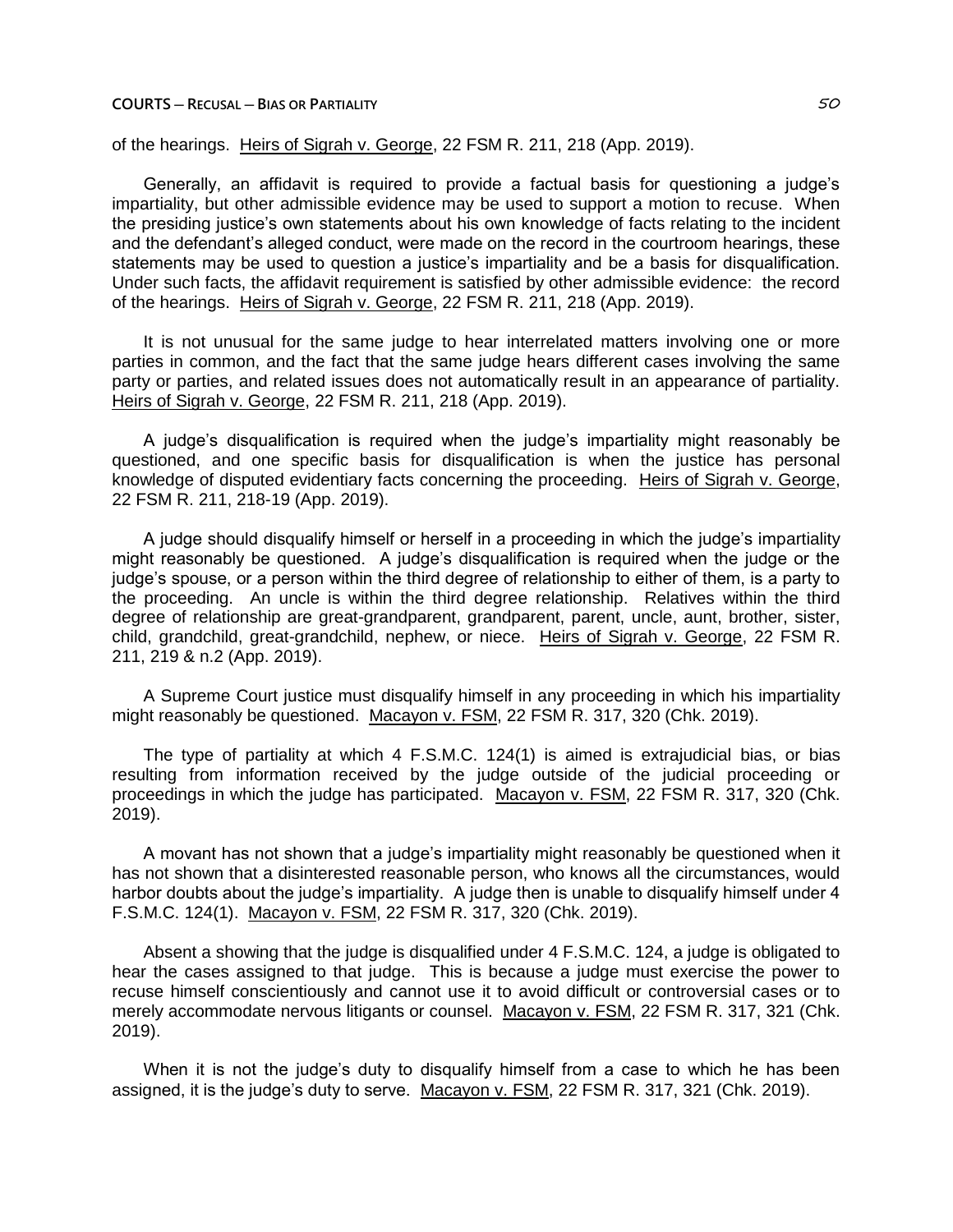#### **COURTS ─ RECUSAL ─ CLOSE RELATIONSHIP** 51

When the movant has not shown that the judge is disqualified from hearing the case, and the judge is not aware of other grounds that would disqualify him, the judge is obligated to hear the case, and must deny the disqualification motion. Macayon v. FSM, 22 FSM R. 317, 321 (Chk. 2019).

The type of partiality at which 4 F.S.M.C. 124(1) is aimed is extrajudicial bias, or bias resulting from information received by the judge outside of the judicial proceeding or proceedings in which the judge has participated. Panuelo v. Sigrah, 22 FSM R. 341, 363-64 (Pon. 2019).

# ─ Recusal ─ Close Relationship

Canon 3E(1) of the Code of Judicial Conduct, as adopted by Kosrae State Code, section 6.201, requires that a justice be disqualified in certain cases, including those cases where the judge is within the third degree relationship to one of the parties. The term "third degree relationship" is defined in the Code of Judicial Conduct and does not include cousin. Sigrah v. Kosrae State Land Comm'n, 9 FSM R. 89, 92 (Kos. S. Ct. Tr. 1999).

Disqualification under the Code of Judicial Conduct based upon the justice's family relationship to a party is not mandatory when the party is a cousin because the third degree relationship does not include cousin. So when there are no specific allegations of the justice's partiality and the justice has no personal interest in the outcome, a motion to recuse in a matter involving a cousin may be denied. Sigrah v. Kosrae State Land Comm'n, 9 FSM R. 89, 92 (Kos. S. Ct. Tr. 1999).

A justice is required to disqualify himself in a proceeding in which a person within the third degree of relationship to the justice is to the justice's knowledge likely to be a material witness in the proceeding. Shrew v. Kosrae, 10 FSM R. 533, 535 (Kos. S. Ct. Tr. 2002).

When the justice's brother has been named as a witness for trial the justice, pursuant to Canon 3.E(l)(d)(iv), is now disqualified from the proceeding. Shrew v. Kosrae, 10 FSM R. 533, 535 (Kos. S. Ct. Tr. 2002).

A Chuuk State Supreme Court trial justice must be disqualified when the justice's impartiality might reasonably be questioned where he or his spouse, or a person within a close relationship to either of them, or the spouse of such person is a party to the proceeding. Kristoph v. Emin, 10 FSM R. 650, 652 (Chk. S. Ct. Tr. 2002).

The ABA Code of Judicial Conduct provides that a judge shall disqualify himself or herself in a proceeding in which the judge's impartiality might reasonably be questioned, including when the judge or the judge's spouse, or a person related to either within the third degree of relationship, or the spouse of such a person is a party to the proceeding. Kristoph v. Emin, 10 FSM R. 650, 652-53 (Chk. S. Ct. Tr. 2002).

In order to obtain a justice's disqualification based upon Chk. S.L. No. 190-08, section  $22(2)(d)(i)$ , the moving party must establish by admissible evidence that the alleged relationship is within the third degree of relationship. It is not sufficient for disqualification that a party show that a justice is related to a party or a party's spouse solely by virtue of their membership in the same clan. Kristoph v. Emin, 10 FSM R. 650, 653 (Chk. S. Ct. Tr. 2002).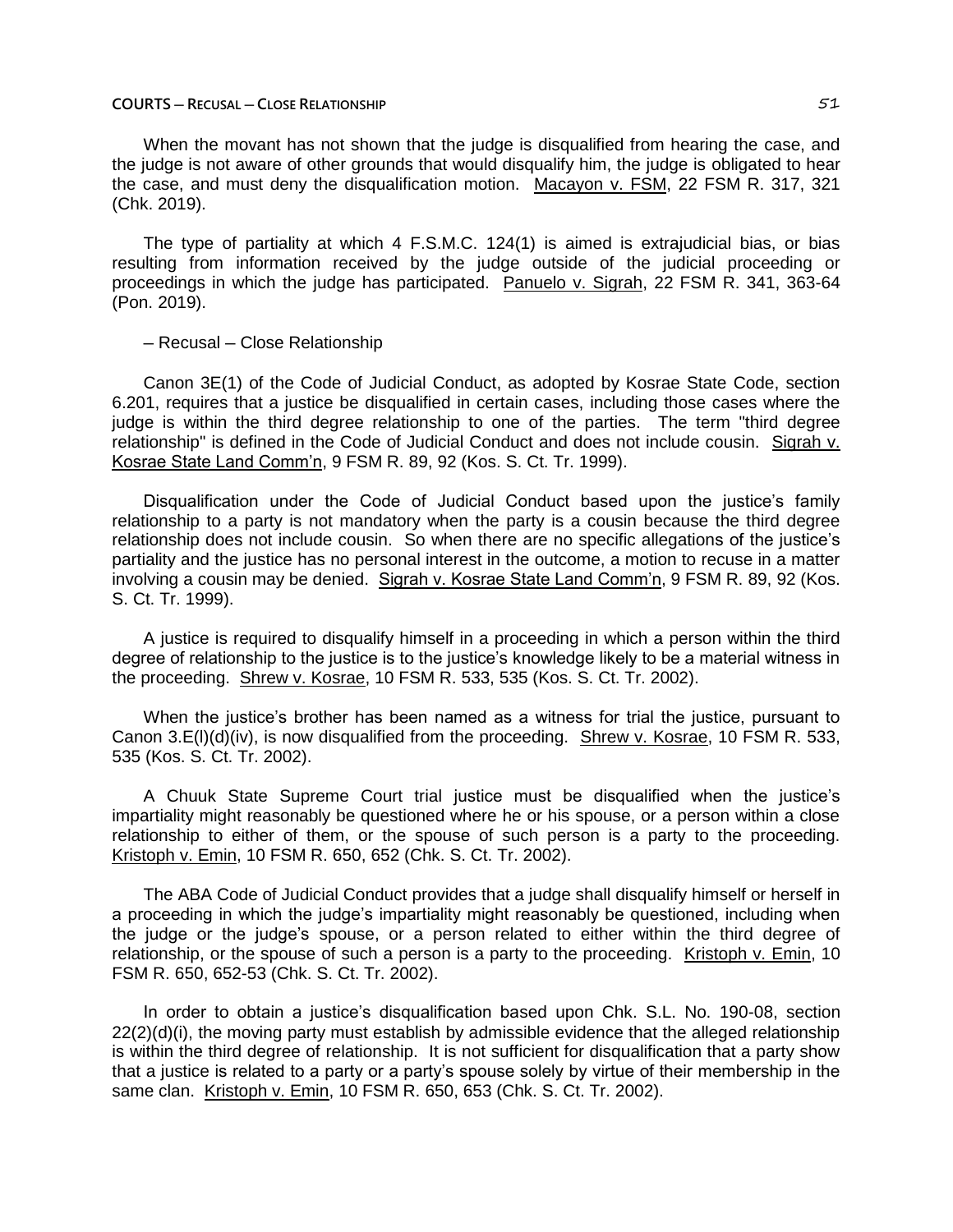When counsel's affidavit in support of a recusal motion fails to demonstrate in any way how he has personal knowledge of the relationships contained in his affidavit, rather than knowledge based upon statements made to him by others, his affidavit is deficient, and must be disregarded. Kristoph v. Emin, 10 FSM R. 650, 654 (Chk. S. Ct. Tr. 2002).

When it is impossible to determine from an affidavit whether the degree of relationship is within the third degree of consanguinity, a motion to disqualify will be denied because failure to establish the degree of relationship by admissible evidence is fatal to a motion to disqualify. Kristoph v. Emin, 10 FSM R. 650, 654 (Chk. S. Ct. Tr. 2002).

A justice is required to disqualify himself in a proceeding in which a person within the third degree of relationship to the justice is, to the justice's knowledge, likely to be a material witness in the proceeding, but when the justice's brother was never a witness in the case, was not named as a witness by either party, and did not testify at the trial, he was not a person likely to be a material witness in the proceeding and the justice's disqualification was not required on this basis. Tolenoa v. Kosrae, 11 FSM R. 179, 183 (Kos. S. Ct. Tr. 2002).

The Code of Judicial Conduct requires a judge's disqualification when the judge or judge's spouse, or a person within the third degree of relationship to either of them, or the spouse of such a person is a party to the proceeding, or an officer, director or trustee of a party. But the phrase "director of a party" in the Code of Judicial Conduct is limited to corporations and business entities, and does not include directors in state government. Tolenoa v. Kosrae, 11 FSM R. 179, 183-84 (Kos. S. Ct. Tr. 2002).

A Supreme Court justice must disqualify himself when a person within a close relationship to him is a director of a party and also in any proceeding in which his impartiality might reasonably be questioned. Adams v. Island Homes Constr., Inc., 12 FSM R. 181, 182-83 (Pon. 2003).

The recusal statute provides that a justice shall disqualify himself if a closely related person is a director of a party, not has been or was at some point in the past. Therefore when the judge's brother's board membership and the judge's assignment to the case was never concurrent, there was not a time when  $4$  F.S.M.C.  $124(2)(e)(i)$  was applicable, especially when the judge was not aware that his brother had been a member of party's board until so notified by the party's advice to the court. Adams v. Island Homes Constr., Inc., 12 FSM R. 181, 183 (Pon. 2003).

When it has now been just over three and a half years since the judge's brother was last a party's board member, and more than six and a half years since he first became one, and when the judge was not aware that his brother had been a board member until so advised by the party, the judge's thinking in the course of the case could not have been influenced by a fact of which he was not aware, and the court cannot conclude that a disinterested reasonable observer who knows all of these circumstances would question the judge's impartiality. Adams v. Island Homes Constr., Inc., 12 FSM R. 181, 183 (Pon. 2003).

Under Mortlockese custom, a person would be considered related to his relative's stepson, but the added generation that results from his relative being another's step-grandmother  $-$  as opposed to his step-mother ─ cuts off the relationship under Mortlockese custom so that in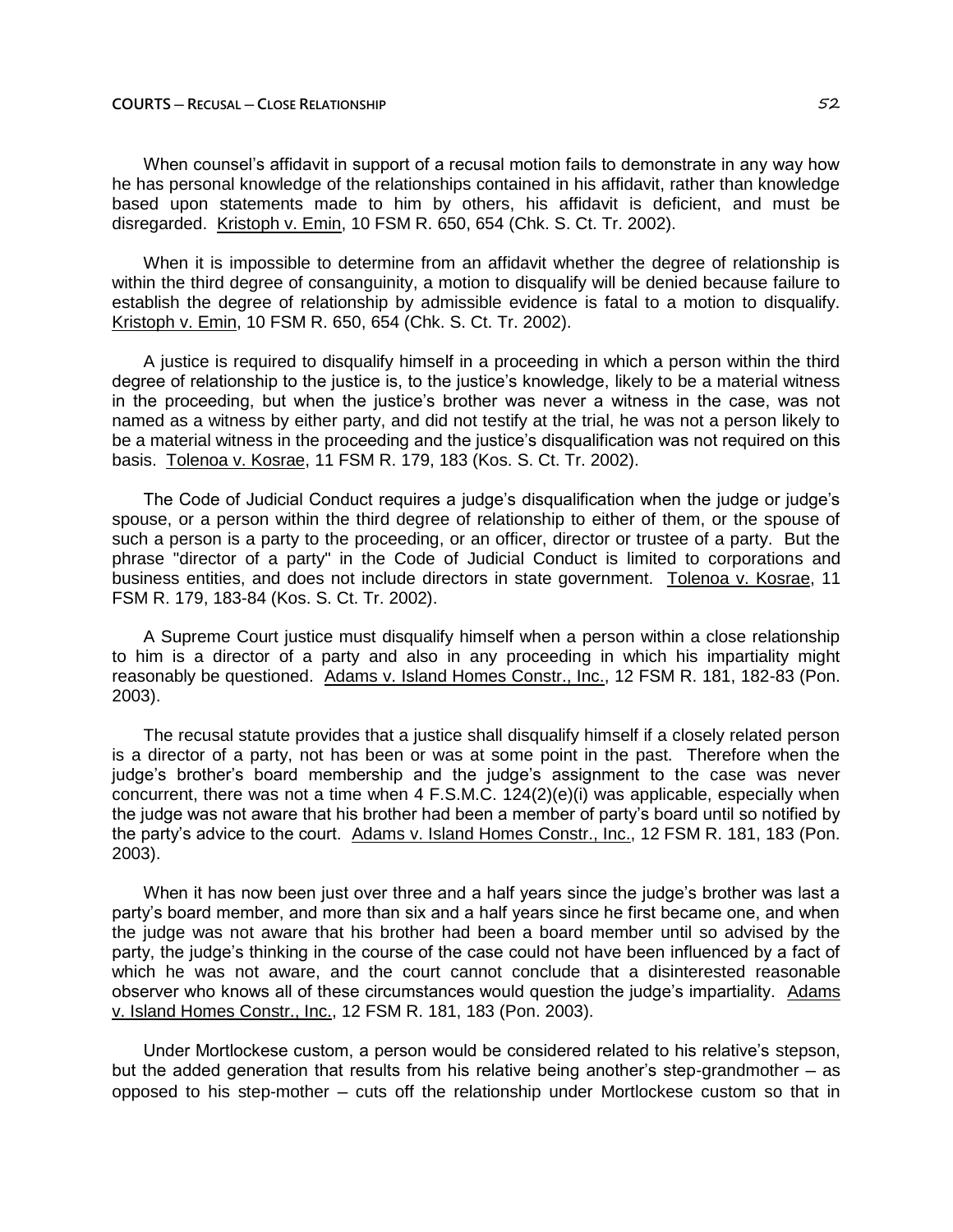actual fact a person is not considered related to the other. In such circumstances, a judge would not need to disqualify himself since he lacks a relationship to the other. Berman v. Rosario, 15 FSM R. 337, 339 n.1 (Pon. 2007).

When the judge disqualified himself in another case because of his mistaken belief at the time that his relative was a party's step-mother; when, although the plaintiff in a second matter moved to disqualify the judge from presiding over that matter, he did not disqualify himself and would not have disqualified himself if he had ruled on the motion, but ultimately reassigned that case for administrative reasons; and when the judge had no relationship of any type with the parties in either case and thus there was no reasonable basis for anyone to question his impartiality in presiding over the case at bar, in which counsel in the other two cases is plaintiff; and when there is no evidence, beyond mere speculation, that the judge might harbor some element of impartiality towards the plaintiff, the judge will deny a request that he disqualify himself. Berman v. Rosario, 15 FSM R. 337, 341-42 (Pon. 2007).

A Chuuk State Supreme Court trial justice must be disqualified when the justice's impartiality might reasonably be questioned including when he or his spouse, or a person within a close relationship to either of them, or the spouse of such person, is a party to the proceeding. A close relationship means a person within the third degree of relationship. Nakamura v. Sharivy, 15 FSM R. 409, 413 (Chk. S. Ct. Tr. 2007).

In order to obtain a justice's disqualification based upon Chk. S.L. No. 190-08, section 22(2)(d)(i), the moving party must establish by admissible evidence that the alleged relationship is within the third degree of relationship. It is not sufficient for disqualification that a party show that a justice is related to a party or a party's spouse solely by virtue of their membership in the same clan. Nakamura v. Sharivy, 15 FSM R. 409, 413 (Chk. S. Ct. Tr. 2007).

A judge is disqualified to sit on a lawsuit when a party's counsel is the judge's sister-in-law. Loyola ex rel. Edmund v. Hairens, 19 FSM R. 603, 606 (App. 2014).

The Code of Judicial Conduct requires that a justice be disqualified when the judge is within the third degree relationship to one of the parties. The term third degree relationship as defined in the Code does not include cousin. Pohnpei Transfer & Storage, Inc. v. Shoniber, 20 FSM R. 492, 495 (Pon. 2016).

There are various degrees of familial relationships and not every family relationship requires disqualification. The FSM Judiciary Act of 1979 requires disqualification of a justice on the basis of "close relationship," not just any relationship, to a person involved in litigation. Pohnpei Transfer & Storage, Inc. v. Shoniber, 20 FSM R. 492, 495 (Pon. 2016).

When the familial relationship relied upon by the movant is too remote to cause any conflict of interest, the motion to recuse will be denied. Pohnpei Transfer & Storage, Inc. v. Shoniber, 20 FSM R. 492, 496 (Pon. 2016).

When counsel is the judge's wife's sister, it creates a non-waivable conflict of interest requiring the judge's recusal. Mwoalen Wahu Ileile en Pohnpei v. Peterson, 20 FSM R. 546, 549 (Pon. 2016).

Recusal is not required when counsel was the judge's former Pohnpei Supreme Court law clerk but the judge has had no relationship with him since his law clerk employment ended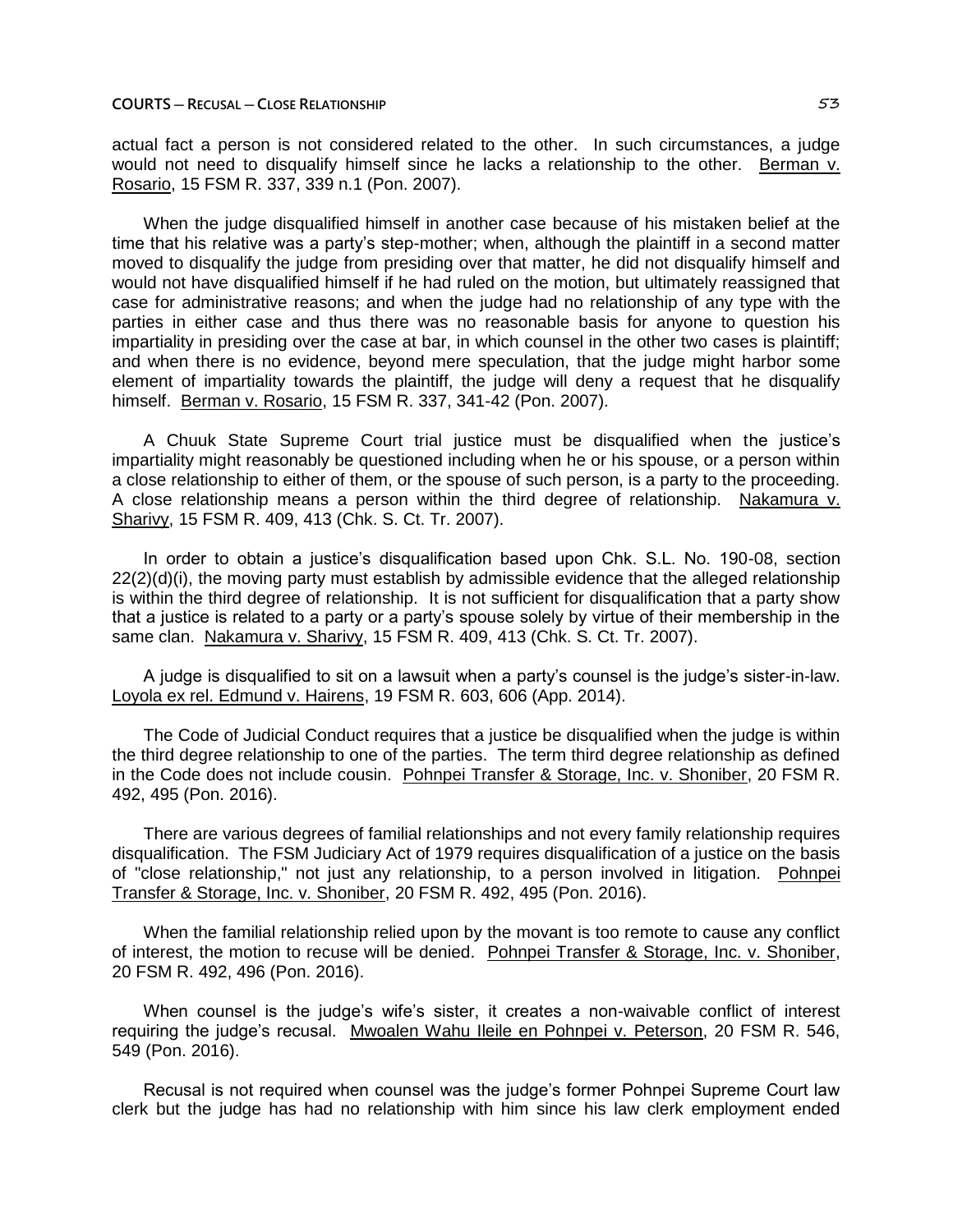# **COURTS ─ RECUSAL ─ CLOSE RELATIONSHIP** 54

several years ago and has never worked on this particular matter with him because there is no actual or potential conflict of interest, notwithstanding that the State also waived any potential conflict. Mwoalen Wahu Ileile en Pohnpei v. Peterson, 20 FSM R. 546, 549 (Pon. 2016).

All FSM Supreme Court justices, including temporary justices while they sit, are subject to the FSM Judiciary Act, under which, an FSM Supreme Court justice must disqualify herself where she or her spouse, or a person within a close relationship to either of them, or the spouse of such a person, is known by the justice to have an interest that could be substantially affected by the outcome of the proceeding. Setik v. FSM Dev. Bank, 21 FSM R. 505, 520 (App. 2018).

The Judiciary Act requires Supreme Court justices to adhere to the standards of the Code of Judicial Conduct of the American Bar Association, and that Code defines close relationship as someone within the third degree of relationship. An uncle is within the third degree of relationship. Setik v. FSM Dev. Bank, 21 FSM R. 505, 520-21 (App. 2018).

When the trial court justice should have known that her uncle had a substantial interest that might be affected by future rulings; and when she should also have realized that by then her impartiality might reasonably be questioned, she should have recused herself and not ruled on a motion to reconsider, and when she did not, that order will be vacated. Setik v. FSM Dev. Bank, 21 FSM R. 505, 522 (App. 2018).

All FSM Supreme Court justices, including temporary justices while they sit, are subject to the FSM Judiciary Act, and, under that Act, an FSM Supreme Court justice must disqualify herself where she or her spouse, or a person within a close relationship to either of them, or the spouse of such a person is known by the justice to have an interest that could be substantially affected by the outcome of the proceeding. Setik v. Mendiola, 21 FSM R. 537, 558-59 (App. 2018).

The Judiciary Act requires Supreme Court justices to adhere to the standards of the Code of Judicial Conduct of the American Bar Association, and that Code defines close relationship as someone within the third degree of relationship. An uncle is within the third degree. Setik v. Mendiola, 21 FSM R. 537, 559 (App. 2018).

When the justice's uncle became the winning bidder of a court-ordered sale, a potential conflict emerged, although if virtually anyone else had been the winning bidder, no conflict would have arisen. Setik v. Mendiola, 21 FSM R. 537, 559 (App. 2018).

When the justice would, or should, have first known — had actual knowledge — that a person in close relationship to her, her uncle, could be substantially affected by further substantive proceedings involving the property, there was now a conflict. Only then did her disqualification become an issue. It was also when her impartiality might first reasonably be questioned. Setik v. Mendiola, 21 FSM R. 537, 559 (App. 2018).

Disqualifying circumstances do not have retroactive effect when they could not have affected the justice's orders beforehand because until her uncle became the winning bidder, the justice would not have known that her uncle had an interest that the litigation could substantially affect. Setik v. Mendiola, 21 FSM R. 537, 559 (App. 2018).

A disqualified justice should recuse herself rather than rule on a Rule 11 motion because it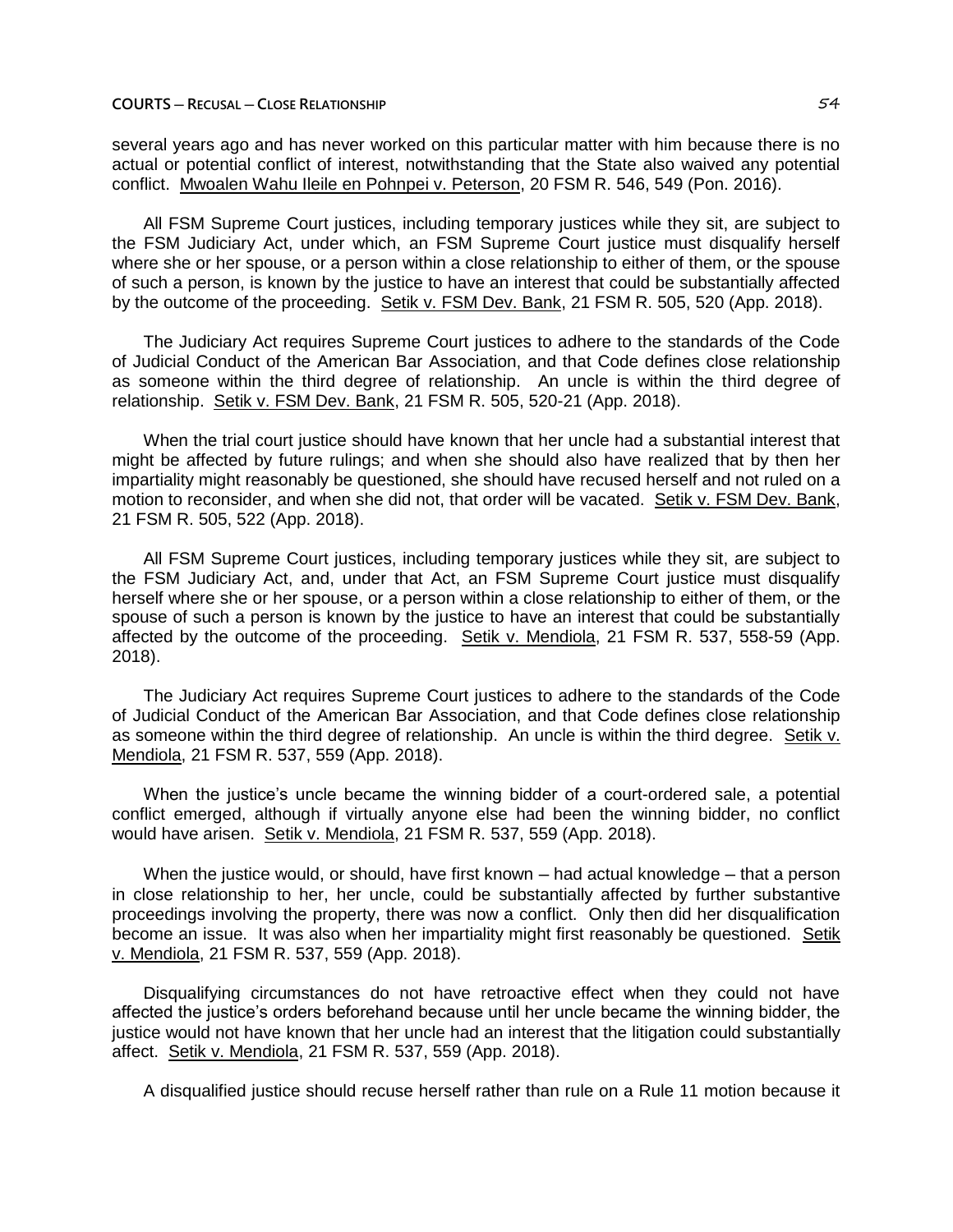# **COURTS ─ RECUSAL ─ CLOSE RELATIONSHIP** 55

is neither a housekeeping nor a ministerial matter, and because her impartiality might reasonably be questioned even though the Rule 11 motion could not substantially affect her uncle's interest. Setik v. Mendiola, 21 FSM R. 537, 560 (App. 2018).

Sufficient cause for a party to seek the presiding judge's disqualification after he has made his decision is shown when the presiding judge disclosed his uncle-nephew relationship with the parties while rendering his decision and further discussed a different, related case wherein he indicated that, because a party in that case lost, it was rightful that he also lose this case. Heirs of Sigrah v. George, 22 FSM R. 211, 217 (App. 2019).

The movants have met the standard for showing a factual basis for the judge's disqualification when they have provided an affidavit from a disinterested observer who has pointed to the close familial ties and friendship that the judge has with the case's parties. Heirs of Sigrah v. George, 22 FSM R. 211, 218 (App. 2019).

A judge should disqualify himself or herself in a proceeding in which the judge's impartiality might reasonably be questioned. A judge's disqualification is required when the judge or the judge's spouse, or a person within the third degree of relationship to either of them, is a party to the proceeding. An uncle is within the third degree relationship. Relatives within the third degree of relationship are great-grandparent, grandparent, parent, uncle, aunt, brother, sister, child, grandchild, great-grandchild, nephew, or niece. Heirs of Sigrah v. George, 22 FSM R. 211, 219 & n.2 (App. 2019).

# ─ Recusal ─ Extrajudicial Knowledge

A judge who, at the beginning of a trial, is so influenced by other information that he knows he will not be capable of basing his decision solely on the properly admitted evidence in the case is under an ethical obligation to disqualify himself or herself from the litigation. FSM v. Jonas (II), 1 FSM R. 306, 320 n.1 (Pon. 1983).

The normal situation in which recusal may be required is when a judge's extrajudicial knowledge, relationship or dealings with a party or the judge's own personal or financial interests, might be such as to cause a reasonable person to question whether the judge could preside over and decide a particular case impartially. In re Main, 4 FSM R. 255, 260 (App. 1990).

The term "disputed evidentiary facts concerning the proceeding" does not apply to disputed legal issues in the case. Even where a judge may have had prior opinions regarding a legal issue, this alone does not disqualify a judge. Kosrae v. Sigrah, 10 FSM R. 654, 657 (Kos. S. Ct. Tr. 2002).

A judge's participation in a constitutional convention does not require his recusal for having personal knowledge of disputed evidentiary facts concerning a provision adopted in that convention because any knowledge gained during the convention is not a disputed evidentiary fact. Kosrae v. Sigrah, 10 FSM R. 654, 659 (Kos. S. Ct. Tr. 2002).

When the justice does not have personal knowledge of disputed evidentiary facts concerning the proceeding; when he has not prejudged any legal issues in this case; and when a disinterested reasonable observer, knowing all the facts and circumstances, would not have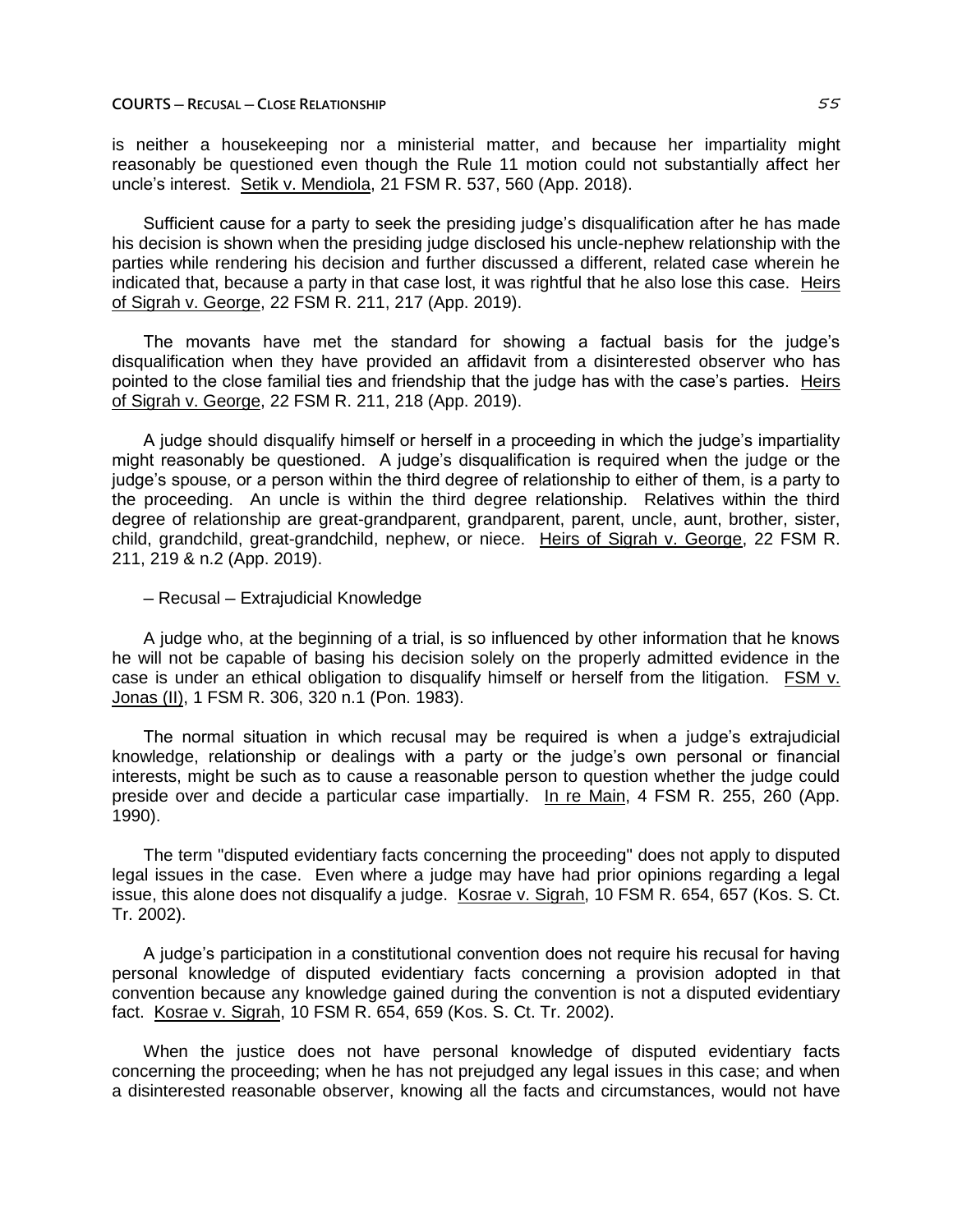#### **COURTS ─ RECUSAL ─ EXTRAJUDICIAL KNOWLEDGE** 56

doubts regarding his impartiality in this case based upon his participation as a Constitutional Convention delegate nearly twenty years ago, the justice's disqualification is not required under the Code of Judicial Conduct. Kosrae v. Sigrah, 10 FSM R. 654, 659 (Kos. S. Ct. Tr. 2002).

The Code of Judicial Conduct requires a justice to disqualify himself in a proceeding where the judge has personal bias or knowledge of disputed evidentiary facts concerning the proceeding. The term "disputed evidentiary facts concerning the proceeding" has been interpreted to mean facts involved in the actions or conduct of persons in a case. The term does not apply to the legal issues presented in the case. Jackson v. Kosrae State Election Comm'n, 11 FSM R. 133, 136 (Kos. S. Ct. Tr. 2002).

When a justice does not have personal knowledge of disputed evidentiary facts concerning a case involving the interpretation of constitutional provisions because any knowledge gained during a constitutional convention is not personal knowledge of disputed evidentiary facts concerning the case, and when the justice has not prejudged any legal issues in the case, a disinterested reasonable observer, knowing all the facts and circumstances, would not have doubts regarding the justice's impartiality in the case, based upon his participation as a constitutional convention delegate. The justice's disqualification is therefore not required. Jackson v. Kosrae State Election Comm'n, 11 FSM R. 133, 137 (Kos. S. Ct. Tr. 2002).

There is no need to remand a matter for a new trial judge to consider the summary judgment motions when the knowledge that the defendants lived on part of the land was in the record and did not stem from an extrajudicial source; when there was no extrajudicial conduct because the trial judge received information from the former special master when both counsel were present; when trial counsel as well as the judge engaged in appeals to divine aid at the motion hearing; and when the judge encouraged settlement. Bualuay v. Rano, 11 FSM R. 139, 148-49 (App. 2002).

Generally, an affidavit is required to provide a factual basis for questioning a judge's impartiality, but other admissible evidence may also by used to support a motion to recuse. When statements made by the presiding justice himself, regarding his own extrajudicial knowledge of facts relating to the subject incident and the defendant's alleged conduct, were made on the record in the courtroom at hearings, these statements can be used for questioning the justice's impartiality and a basis for recusal. Under these specific facts and in this case, the requirement for an affidavit is satisfied by other admissible evidence: the record of the hearings. Kosrae v. Langu, 13 FSM R. 269, 272 (Kos. S. Ct. Tr. 2005).

Disqualification of a the justice is required when the justice has personal knowledge of disputed evidentiary facts concerning the proceeding. The term "disputed evidentiary facts concerning the proceeding" has been interpreted to mean facts involved in the actions or conduct of persons in a case. Kosrae v. Langu, 13 FSM R. 269, 272 (Kos. S. Ct. Tr. 2005).

Since at trial, the defendant may defend the malicious mischief charge through disputing the elements of the offense, including the alleged damage to the glass at the school, and since the presiding justice's hearing glass being broken on the subject night at the school may be considered circumstantial evidence of defendant's conduct, the presiding justice's hearing glass being broken on the subject night at the school may be facts involved in the defendant's actions or conduct in this case and therefore disputed evidentiary facts concerning the proceeding. Accordingly, the trial justice recused himself. Kosrae v. Langu, 13 FSM R. 269, 272-73 (Kos. S. Ct. Tr. 2005).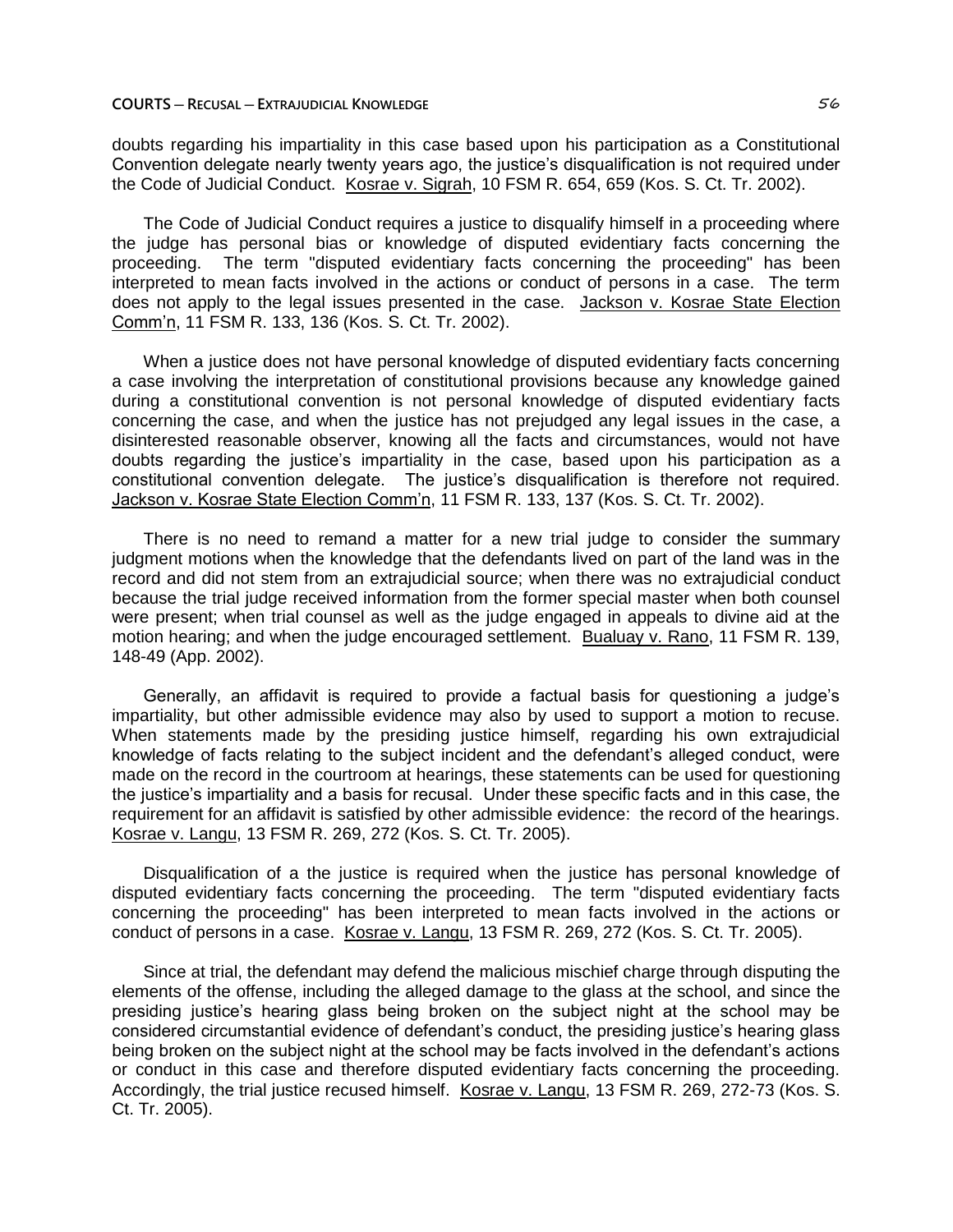Disqualifying factors must be from an extrajudicial source. When the only example a party gives of the court's supposed "extrajudicial knowledge" is the court's statement of its intention when it issued the search warrant that lead to the events in the case, it is a novel interpretation of the word "extrajudicial." Knowledge gained through the application for and issuance of a search warrant, by its nature, cannot be deemed extrajudicial knowledge. FSM v. Wainit, 13 FSM R. 293, 294-95 (Chk. 2005).

A judge's disqualification must be made on the basis of conduct which is extrajudicial in nature that is, on some basis other than what the judge learned from his participation in the case. Information learned, or events occurring during the course of a judicial proceeding cannot be used to recuse a judge on the grounds that the events or this information has now caused him to be biased or prejudiced or that it creates an appearance of impropriety. FSM v. Wainit, 13 FSM R. 293, 295 (Chk. 2005).

A justice, who at the beginning of a trial, is so influenced by other information that he knows he will not be capable of basing his decision solely on the properly admitted evidence is under an ethical obligation to disqualify himself from the proceedings. Edmond v. Alik, 13 FSM R. 413, 416-17 (Kos. S. Ct. Tr. 2005).

The normal situation in which recusal may be required is when a justice's extrajudicial knowledge, relationship or dealing with a party might be such as to cause a reasonable person to question whether the justice could preside over and decide a particular case impartially. Isaac v. Saimon, 14 FSM R. 33, 35-36 (Kos. S. Ct. Tr. 2006).

A justice must disqualify himself where he has served in governmental employment and in such capacity expressed an opinion concerning the merits of the particular case in controversy. The presiding Land Court justice's former position as Land Commissioner and his attendant statutory duties to review, approve and affirm adjudications for determination of ownership of land, including boundary determinations, serve as grounds for disqualification, based upon extrajudicial knowledge. When the presiding justice served in governmental employment as a Kosrae State Land Commissioner and affirmed the land registration team adjudication and determination of the parcel's boundaries, the presiding justice (as a Land Commissioner) did express an opinion concerning the merits of the parties' boundary claims. Isaac v. Saimon, 14 FSM R. 33, 36 (Kos. S. Ct. Tr. 2006).

Disqualification is required where the justice has "personal knowledge of disputed evidentiary facts concerning the proceeding." The term "disputed evidentiary facts concerning the proceeding" has been interpreted to mean facts involved in the actions or conduct of persons in a case. Kosrae v. Nena, 14 FSM R. 70, 71 (Kos. S. Ct. Tr. 2006).

When the justice did not hear or observe any of the defendant's alleged actions, either concerning the charged offenses, or relating to the alleged crash into the electric pole causing an island-wide power outage; when he did not mention the defendant's identity or name; and when he did not make any statement which suggested bias or prejudice against the defendant, but did reference the island-wide power outage, which the justice and all persons with electrical service on the island suffered and which is unrelated to the offenses that the defendant has been charged with, the exposure to an power outage, without more, cannot form the basis for the justice's disqualification and the justice's disqualification is not required. Kosrae v. Nena, 14 FSM R. 70, 72 (Kos. S. Ct. Tr. 2006).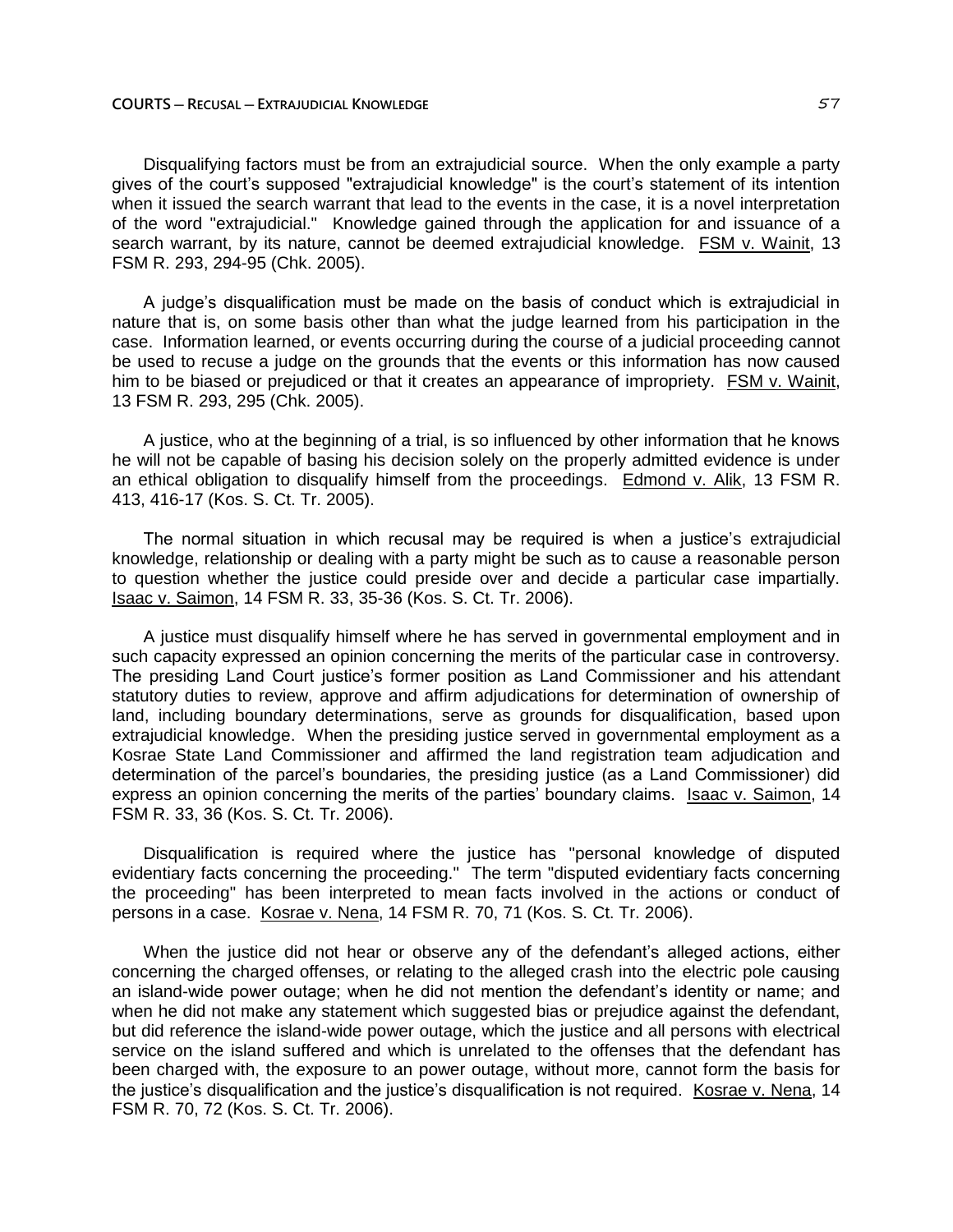A justice is barred from sitting on a case where he has personal knowledge of disputed evidentiary facts, but knowledge that does not stem from an extrajudicial source is not disqualifying. Ruben v. Petewon, 14 FSM R. 141, 145-46 (Chk. S. Ct. App. 2006).

The 2000 ABA Code of Judicial Conduct, Canon 3.E requires a judge's disqualification in a proceeding where the judge's impartiality might reasonably be questioned, and one specific basis for disqualification is when the justice has personal knowledge of disputed evidentiary facts concerning the proceeding. Heirs of Mackwelung v. Heirs of Mackwelung, 17 FSM R. 500, 503 (App. 2011).

The general rule is that the disqualifying factors must be from an extrajudicial source, and the normal situation in which a judge's disqualification may be required is when a judge's extrajudicial knowledge, relationship or dealings with a party, or the judge's own personal or financial interests, might be such as to cause a reasonable person to question whether the judge could preside over and decide a particular case impartially. Heirs of Tulenkun v. Aliksa, 19 FSM R. 191, 195 (App. 2013).

The general rule is that the jurist's knowledge of disqualifying facts must have originated from an extrajudicial source. A disqualification must be made on the basis of conduct which is extrajudicial in nature, that is, on some basis other than what the judge learned from his participation in the case. Halbert v. Manmaw, 20 FSM R. 245, 250 (App. 2015).

It has long been regarded as normal and proper for a judge to sit in the same case upon its remand. Halbert v. Manmaw, 20 FSM R. 245, 250 (App. 2015).

A typical situation where recusal may be required is when a sitting judge's extrajudicial knowledge, relationship, or dealings with a party or the judge's own personal or financial interests might be such as to cause a reasonable person to question whether the judge could impartially preside over and decide a particular case. Christopher Corp. v. FSM Dev. Bank, 21 FSM R. 42, 45 (App. 2016).

Disqualification is required when the judge has personal knowledge of disputed evidentiary facts concerning the proceeding. The term "disputed evidentiary facts concerning the proceeding" means facts involved in the actions or conduct of the persons in a case. Heirs of Sigrah v. George, 22 FSM R. 211, 218, 219 (App. 2019).

A judge's disqualification is required when the judge's impartiality might reasonably be questioned, and one specific basis for disqualification is when the justice has personal knowledge of disputed evidentiary facts concerning the proceeding. Heirs of Sigrah v. George, 22 FSM R. 211, 218-19 (App. 2019).

A Supreme Court justice must disqualify himself when he has personal knowledge of disputed evidentiary facts concerning the proceeding. Personal knowledge is knowledge gained through firsthand observation or experience, as distinguished from a belief based on what someone else said. Macayon v. FSM, 22 FSM R. 317, 319-20 (Chk. 2019).

A judge has no personal knowledge  $-$  no firsthand observation or experience  $-$  when he was not present when any of them occurred, and when it is not clear that any of the case's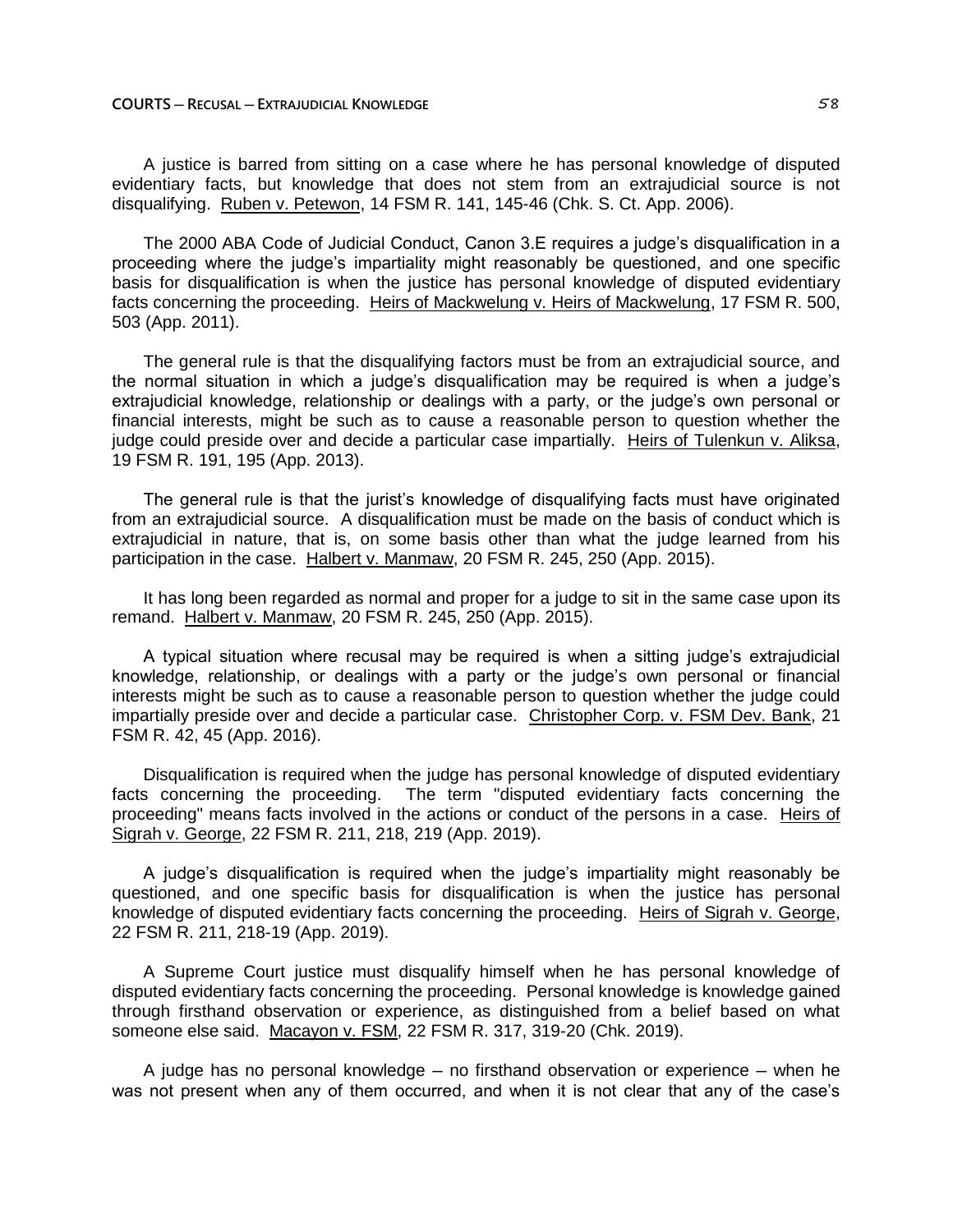#### **COURTS ─ RECUSAL ─ EXTRAJUDICIAL KNOWLEDGE** 59

operative facts will be disputed evidentiary facts. Macayon v. FSM, 22 FSM R. 317, 320 (Chk. 2019).

The general rule is that the jurist's knowledge of disqualifying facts must have originated from an extrajudicial source. Extrajudicial means outside court, outside the functioning of the court system. Macayon v. FSM, 22 FSM R. 317, 320 (Chk. 2019).

When a judge has no personal knowledge, or any extrajudicial knowledge, of the case's operative facts or of any disputed evidentiary facts, he is unable to use 4 F.S.M.C. 124(2)(a) to disqualify himself from the case. Macayon v. FSM, 22 FSM R. 317, 320 (Chk. 2019).

A judge's disqualifying ground must come from an extrajudicial source or conduct. The general rule is that the judge's knowledge of disqualifying facts must have originated from an extrajudicial source. Extrajudicial means outside court; outside the functioning of the court system. Panuelo v. Sigrah, 22 FSM R. 341, 363 (Pon. 2019).

# ─ Recusal ─ Financial Interest

There are certain circumstances or relationships which, as a *per se* matter of due process, require almost automatic disqualification, and, if a judge has a direct, personal, substantial, pecuniary interest in the outcome of the case, recusal is constitutionally mandated. Etscheit v. Santos, 5 FSM R. 35, 43 (App. 1991).

Where the trial justice resides in housing provided for him by the national government by statute and is not an intended third-party beneficiary to the government's lease of the land and the action is only for money damages concerning the land the trial justice has no financial or other interest in the matter that may serve to disqualify the justice. Nahnken of Nett v. United States (I), 6 FSM R. 318, 322 (Pon. 1994).

Since debt securities do not give rise to a financial interest in the debtor which issued the securities, a judge who is indebted to a bank in a routine loan transaction is not thereby disqualified from cases in which a bank is a party. In re Estate of Setik, 20 FSM R. 604, 607 (Chk. S. Ct. Tr. 2016).

Debt interests are not considered to give rise to a financial interest in the debtor that issued the security because the debt obligation does not convey ownership interest in the issuer. Therefore, disqualification is not required solely because a party in a matter before the judge is a corporation or governmental entity that has issued a debt security owned by the judge. In re Estate of Setik, 20 FSM R. 604, 607 (Chk. S. Ct. Tr. 2016).

Common sense compels the conclusion that a debt obligation to a bank is not a disqualifying interest since a routine debt like a mortgage, fully secured by real property of an appraised value in excess of the debt, cannot be affected by the outcome of litigation involving the bank that is a mortgagee because a loss for the bank, even if ruinous, would not extinguish or reduce the obligation of the mortgagor to repay, or undermine the value of the property securing the loan, or, similarly, a bank victory, regardless of how substantial, affords not possible benefit to the mortgagor. In re Estate of Setik, 20 FSM R. 604, 607 (Chk. S. Ct. Tr. 2016).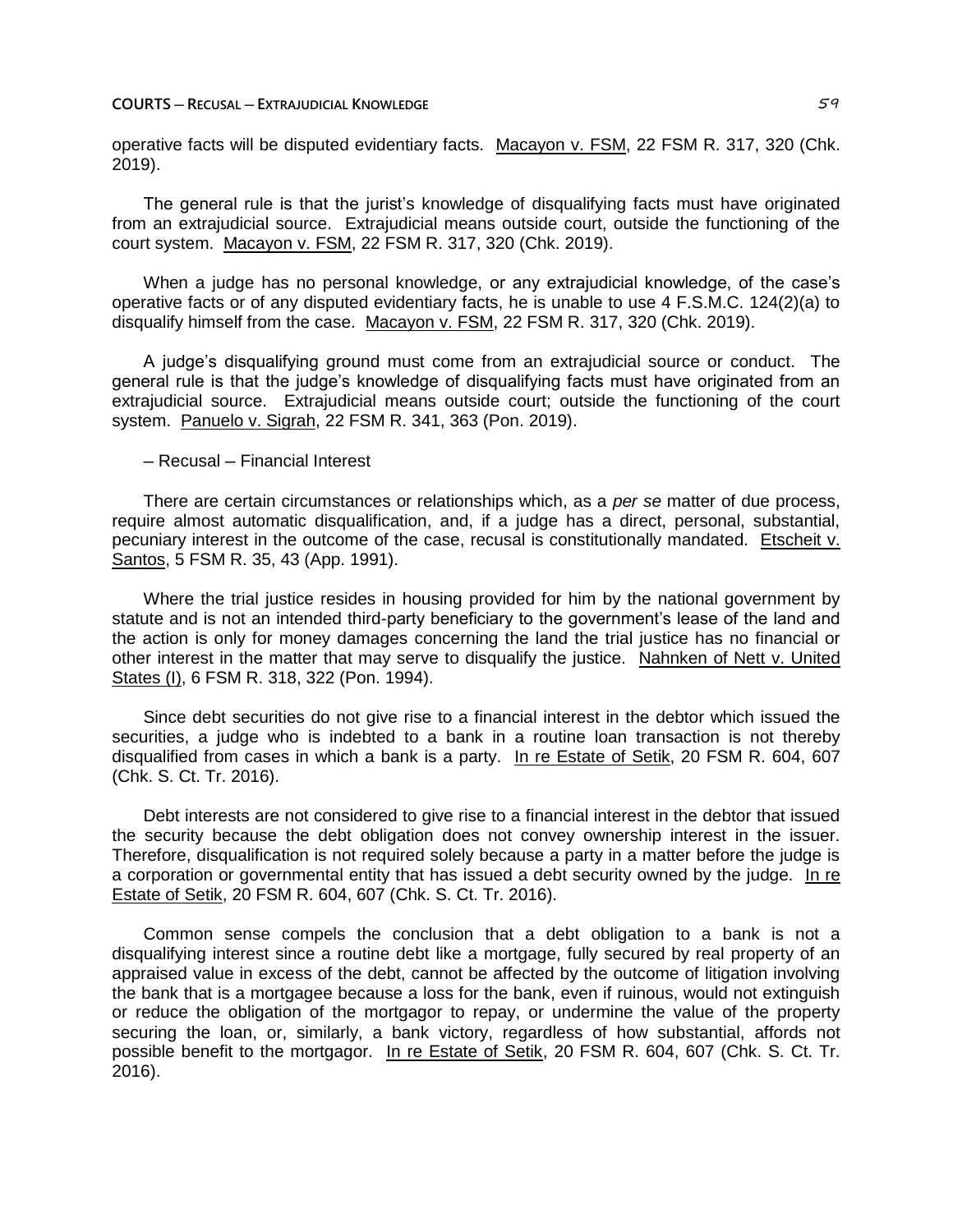#### **COURTS ─ RECUSAL ─ FINANCIAL INTEREST** 60

When the presiding judge has a personal bank loan and he is not in default, there is no reason to think that his decision in the case will in any way influence his loan with the bank, either way he decides, since his loan is no different than other loans given to people that are not judges. In re Estate of Setik, 20 FSM R. 604, 608 (Chk. S. Ct. Tr. 2016).

A justice with an outstanding bank loan can also decide for himself whether to recuse himself if the issue of impartiality arises. In re Estate of Setik, 20 FSM R. 604, 608 (Chk. S. Ct. Tr. 2016).

A typical situation where recusal may be required is when a sitting judge's extrajudicial knowledge, relationship, or dealings with a party or the judge's own personal or financial interests might be such as to cause a reasonable person to question whether the judge could impartially preside over and decide a particular case. Christopher Corp. v. FSM Dev. Bank, 21 FSM R. 42, 45 (App. 2016).

Unless unusual circumstances exist, a judge is not obligated to disqualify himself or herself because the judge has a loan from a financial institution that is a litigant before the judge. Christopher Corp. v. FSM Dev. Bank, 21 FSM R. 42, 45 (App. 2016).

Since 4 F.S.M.C. 124(1) is based on the United States model and its statutory language is verbatim thereto, the court should consider United States legal authority under 28 U.S.C. § 455 for guidance in determining 4 F.S.M.C. 124's meaning concerning recusal as a result of a financial relationship with a lending institution. Christopher Corp. v. FSM Dev. Bank, 21 FSM R. 42, 46 (App. 2016).

If it is acceptable for a judge to accept an ordinary loan from a financial institution, the same should not serve as grounds for disqualification. Christopher Corp. v. FSM Dev. Bank, 21 FSM R. 42, 46 (App. 2016).

Accepting a loan from a lending institution in its regular course of business on the same terms available to the general public, is fully consistent with a judge's obligation to conduct personal activities so as to minimize the risk of conflicts that would result in frequent disqualifications. Christopher Corp. v. FSM Dev. Bank, 21 FSM R. 42, 49 (App. 2016).

When unusual circumstances exist, questions about impartiality may arise. For example, if a judge were presently appealing to the bank for a loan or an extension for or restructuring of a loan, or if the loan is currently in default and is presently or soon will be litigated, there would exist a real question about the appearance of impropriety. Christopher Corp. v. FSM Dev. Bank, 21 FSM R. 42, 49 (App. 2016).

The mere fact of a relationship between a judge and a financial institution as borrower/lender or mortgagor/mortgagee does not give rise to an inference that the judge's impartiality might reasonably be questioned. Something more than an ordinary financial transaction between the judge and financial institution must be present for disqualification to be necessary as when the financial relationship affords the judge services and benefits not generally available to the public. Christopher Corp. v. FSM Dev. Bank, 21 FSM R. 42, 49 (App. 2016).

When a consumer loan was issued to the judge well before he was appointed to the appellate panel; when the bank does not aver any special circumstances necessitating the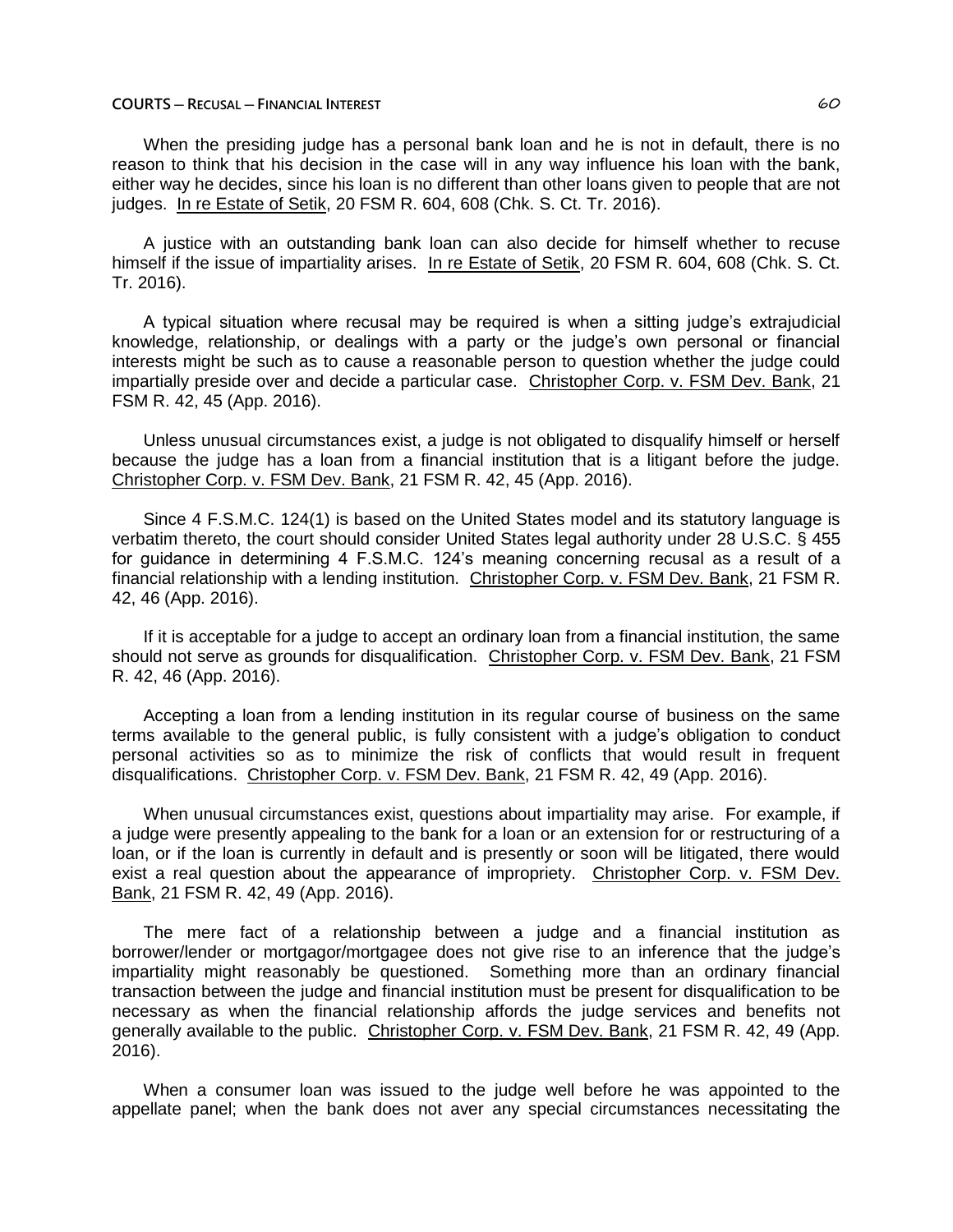#### **COURTS ─ RECUSAL ─ JUDIGE'S DUTY** 61

judge's disqualification since the loan was issued on standard terms available to the general public and were negotiated before his designation to the panel; and when the loan is current and not in default or delinquent nor at risk thereof, and is not currently being negotiated for extension, restructuring, or refinancing, the bank has not overcome the presumption that a judicial official is unbiased. Without more, a judge's consumer loan and the mere relationship between the bank and the judge as creditor-debtor, is insufficient to require the judge's disqualification. Christopher Corp. v. FSM Dev. Bank, 21 FSM R. 42, 50 (App. 2016).

─ Recusal ─ Judge's Duty

A judge has a duty to disqualify himself from presiding in a proceeding in which he entertains a bias or prejudice against a party. Andohn v. FSM, 1 FSM R. 433, 444 (App. 1984).

A justice's power to recuse himself must be exercised conscientiously and not be used to avoid difficult or controversial cases nor merely to accommodate nervous litigants or counsel. FSM v. Skilling, 1 FSM R. 464, 471 (Kos. 1984).

Where an appellate court has held that a trial judge is under a clear and non-discretionary duty to step aside from presiding over a case and the petitioner has a constitutional right to obtain compliance with that duty, all documents issued after the date of the appellate decision are null and void and shall be expunged from the record and the judge shall be enjoined from taking any further action as a judge in the case. Etscheit v. Santos, 5 FSM R. 111, 113 (App. 1991).

A justice's obligation to recuse himself is not dependent on the existence of a party's motion to disqualify him. Ting Hong Oceanic Enterprises v. Supreme Court, 8 FSM R. 1, 5 (App. 1997).

In the usual case, a Chuuk State Supreme Court justice's temporary unavailability would not be grounds to consider him disqualified and unable to perform his professional and constitutional duty to preside on an appellate panel. But he is disqualified when the court is required by statute to decide the case by a certain date in the near future and the court would be unable to meet its statutory obligation if it had to await the justice's return. Cholymay v. Chuuk State Election Comm'n, 10 FSM R. 145, 151 (Chk. S. Ct. App. 2001).

In the absence of a showing of any actual partiality or extrajudicial bias under 4 F.S.M.C. 124(1), a judge properly meets his obligation to hear the case. Hartman v. Bank of Guam, 10 FSM R. 89, 98 (App. 2001).

It is a judge's duty not to disqualify himself unless he believes that there are proper and reasonable grounds therefor. Tolenoa v. Kosrae, 11 FSM R. 179, 182 (Kos. S. Ct. Tr. 2002).

It is a judge's duty not to disqualify himself unless he believes that there are proper and reasonable grounds therefor. The grounds for disqualification of a Kosrae state justice are provided in the Model Code of Judicial Conduct. Kosrae v. Nena, 14 FSM R. 70, 71 (Kos. S. Ct. Tr. 2006).

When the justice sentencing the defendant has resigned from the court and it is the justice's final day of service as a justice, a motion for recusal from sentencing on that ground is meritless. It is within the judge's authority and is his duty to conduct the sentencing hearing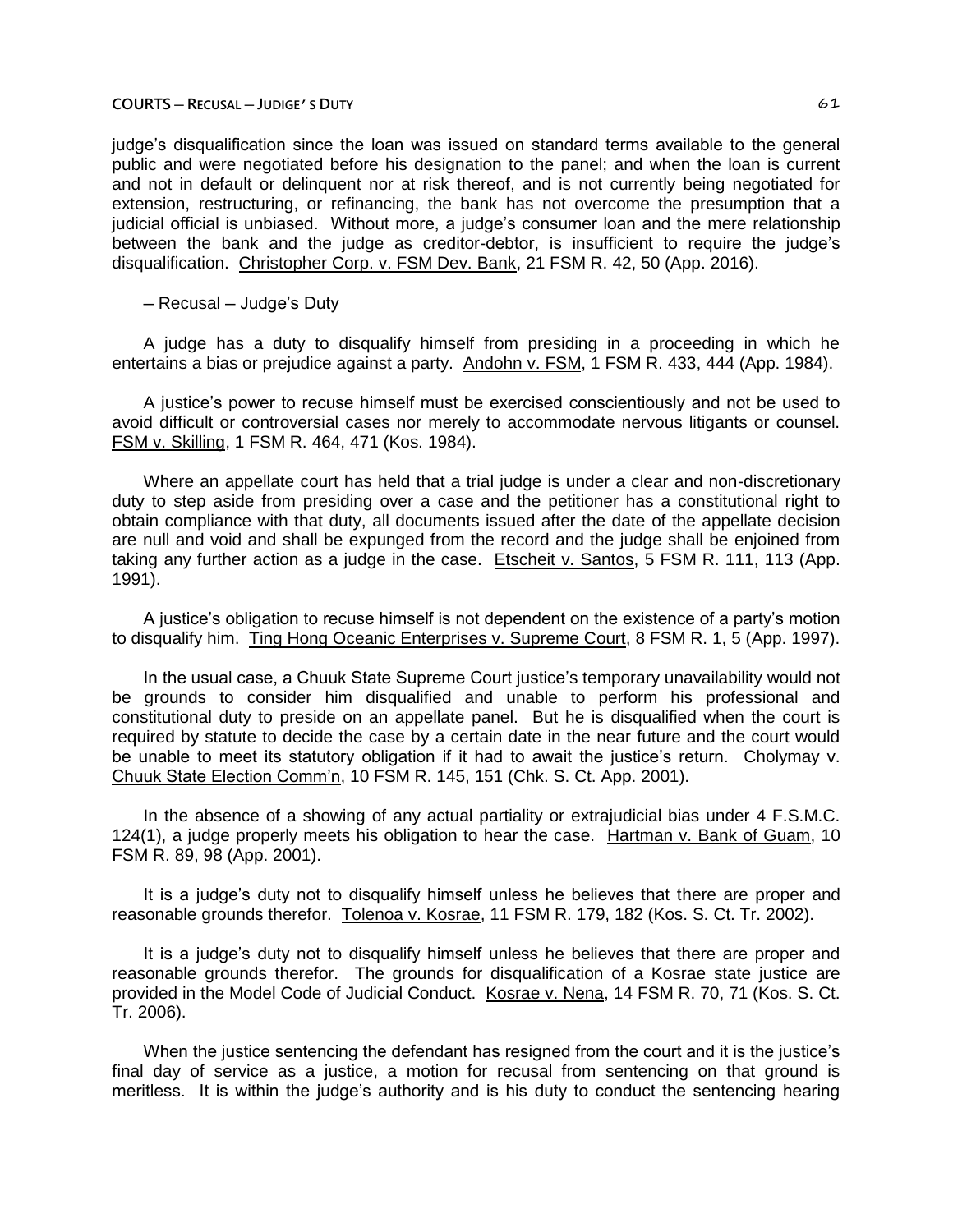**COURTS ─ RECUSAL ─ JUDICIAL STATEMENTS OR RULINGS** 62

especially since the sentencing hearing was delayed at the defendant's request to address the issue of admission of defendant's prior criminal record. Kosrae v. Tulensru, 14 FSM R. 115, 126 (Kos. S. Ct. Tr. 2006).

The duty to recuse may arise even in the absence of a motion to disqualify. Ruben v. Petewon, 14 FSM R. 177, 185 (Chk. S. Ct. App. 2006).

In the absence of a showing of any actual partiality or extrajudicial bias under 4 F.S.M.C. 124(1), a judge properly meets his obligation to hear the case. Berman v. Rosario, 15 FSM R. 337, 341 (Pon. 2007).

If a presiding Land Court judge fails to recuse himself when he is required to, it is a due process violation and the matter must be remanded to the Kosrae Land Court with instructions and guidance for re-hearing the matter. Heirs of Mackwelung v. Heirs of Mackwelung, 17 FSM R. 500, 503-04 (App. 2011).

In the absence of a showing of any partiality or extrajudicial bias under 4 F.S.M.C. 124(1), a judge is obligated to hear cases assigned to that judge. Halbert v. Manmaw, 20 FSM R. 245, 250 (App. 2015).

Absent a depiction of partiality or extrajudicial bias, a judge is obligated to hear the cases assigned to him or her. Heirs of Henry v. Heirs of Akinaga, 21 FSM R. 310, 314 (App. 2017).

Except when the judge is disqualified under 4 F.S.M.C. 122 or 124, a judge is obligated to hear the cases assigned to that judge. This is because a judge must exercise the power to recuse conscientiously and cannot use it to avoid difficult or controversial cases or to merely accommodate nervous litigants or counsel. Panuelo v. Sigrah, 22 FSM R. 341, 364 (Pon. 2019).

When it is not the judge's duty to disqualify himself from a case to which he has been assigned, it is the judge's duty to serve. A judge cannot "voluntarily recuse" himself except when that recusal is required. Then it would be the judge's duty to do so. Panuelo v. Sigrah, 22 FSM R. 341, 364 (Pon. 2019).

─ Recusal ─ Judicial Statements or Rulings

The fact that answers given by the victim-witness in response to questions posed by the judge happened to strengthen the government's case did not, by itself, indicate that the judge was impermissibly helping the prosecution, or that he was biased against the defendant. Andohn v. FSM, 1 FSM R. 433, 446 (App. 1984).

4 F.S.M.C. 124 furnishes no grounds for disqualifying a judge on the basis of statements or rulings made by him in his judicial capacity which reflect reasoned views derived from documents submitted, arguments heard, or testimony received in the course of judicial proceedings in the same case. FSM v. Skilling, 1 FSM R. 464, 473 (Kos. 1984).

A judge's adverse rulings in a case do not create grounds for disqualification from that case. FSM v. Skilling, 1 FSM R. 464, 484 (Kos. 1984).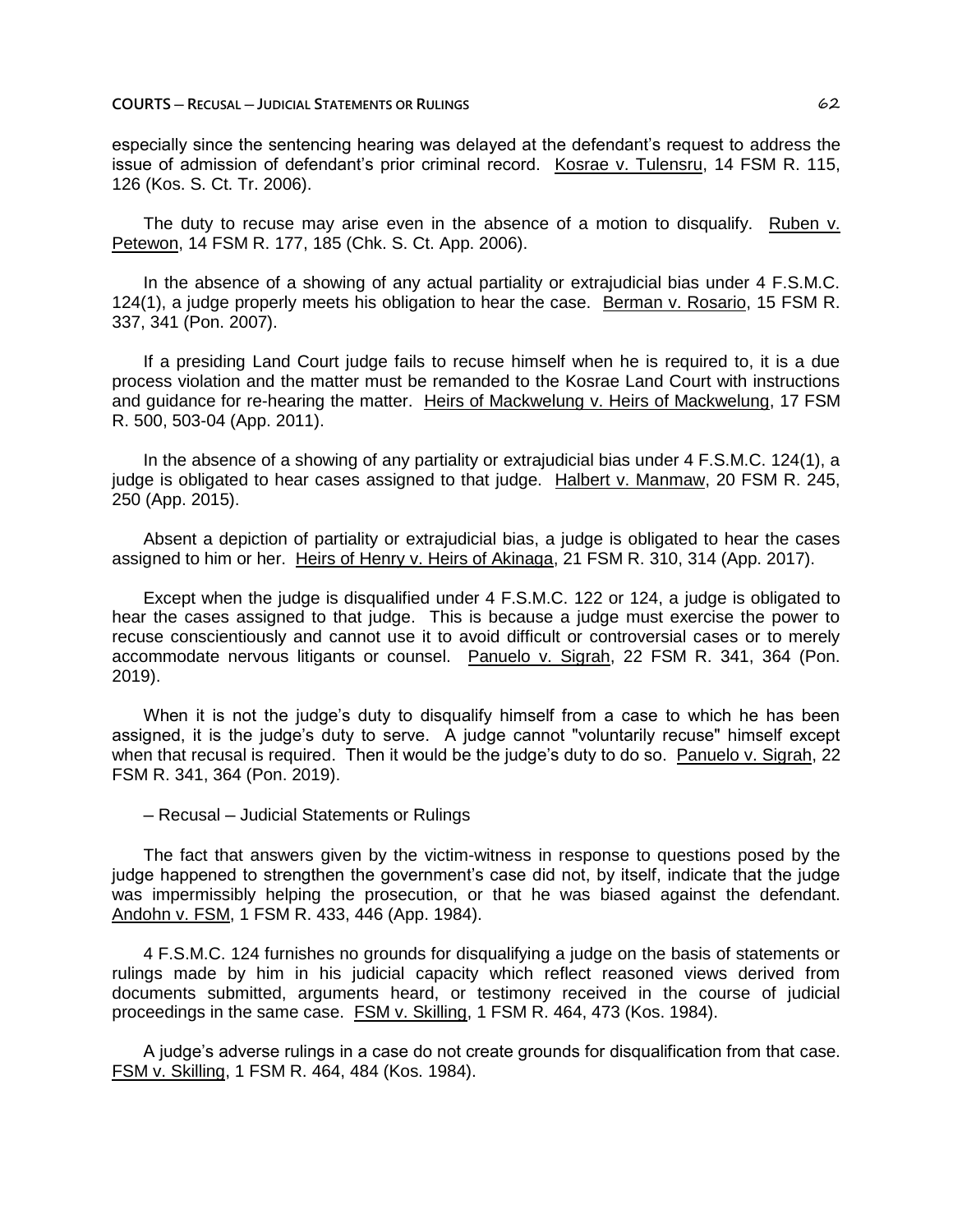#### **COURTS ─ RECUSAL ─ JUDICIAL STATEMENTS OR RULINGS** 63

A motion for disqualification ordinarily may not be predicated on the judge's rulings in the case or in related cases, nor on a demonstrated tendency to rule in a particular way, nor on a particular judicial leaning or attitude derived from his experience on the bench. Damarlane v. United States, 7 FSM R. 52, 54 (Pon. S. Ct. App. 1995).

Statements and rulings made by a judge in the course of judicial proceedings do not provide grounds for disqualification under 4 F.S.M.C. 124(1). There is a presumption that judicial officials are unbiased, and the burden of proof is on the party asserting an unconstitutional bias to demonstrate otherwise. A party requesting recusal on retrial must establish that actual bias or prejudice exists that comes from an extrajudicial source. FSM v. Ting Hong Oceanic Enterprises, 7 FSM R. 644, 649 (Pon. 1996).

Claims that a trial justice has shown disfavor toward intervenors' counsel, or bias in rulings in the instant case or other cases can be dismissed as failing to provide valid grounds for disqualification. Kristoph v. Emin, 10 FSM R. 650, 654 (Chk. S. Ct. Tr. 2002).

Adverse rulings by a judge in a case do not create grounds for disqualification in that case. To be disqualifying, any alleged judicial bias and prejudice must be based upon an extrajudicial source. Tolenoa v. Kosrae, 11 FSM R. 179, 182 (Kos. S. Ct. Tr. 2002).

When the court did not *sua sponte* raise the issue of the search warrant's validity and only proceeded to that question after defense counsel had insisted on entering that area and the government had orally waived its right to oppose the motion in writing and when there was no proper challenge to, and the court has made no ruling on, the arrest warrant's validity, the court will not grant a recusal motion because the court's oral or written rulings on a search warrant's validity or its issuance of an arrest warrant cannot be basis upon which its impartiality may be reasonably questioned and recusal granted. FSM v. Wainit, 11 FSM R. 424, 430-31 (Chk. 2003).

A judge's statements and rulings made in the course of judicial proceedings do not provide grounds for disqualification under 4 F.S.M.C. 124(1) (appearance of partiality) and even a judge's adverse rulings made in the course of judicial proceedings do not provide grounds for disqualification under 4 F.S.M.C. 124(1). FSM v. Wainit, 11 FSM R. 424, 431 (Chk. 2003).

A judge must disqualify himself from a proceeding in which the judge's impartiality might reasonably be questioned, and in specific instances. The disqualifying factors must be from an extrajudicial source. Statements and rulings made by a judge in the course of judicial proceedings do not provide grounds for disqualification. Adverse rulings in a case are not grounds for disqualification of the presiding justice. The slow progress of the case is not based upon an extrajudicial source and therefore is not a basis for disqualification. Allen v. Kosrae, 13 FSM R. 55, 59 (Kos. S. Ct. Tr. 2004).

A judge's statements and rulings made in the course of judicial proceedings do not provide grounds for disqualification under 4 F.S.M.C. 124(1). Even a judge's adverse rulings made in the course of judicial proceedings do not provide grounds for disqualification under 4 F.S.M.C. 124(1). FSM v. Wainit, 13 FSM R. 293, 295 (Chk. 2005).

A judge's adverse rulings made in the course of judicial proceedings do not provide grounds for recusal. Nor may a recusal be based on the judge's rulings in a related case. Thus, whether a refiled case is considered the same case as the earlier (dismissed) case or a related case, the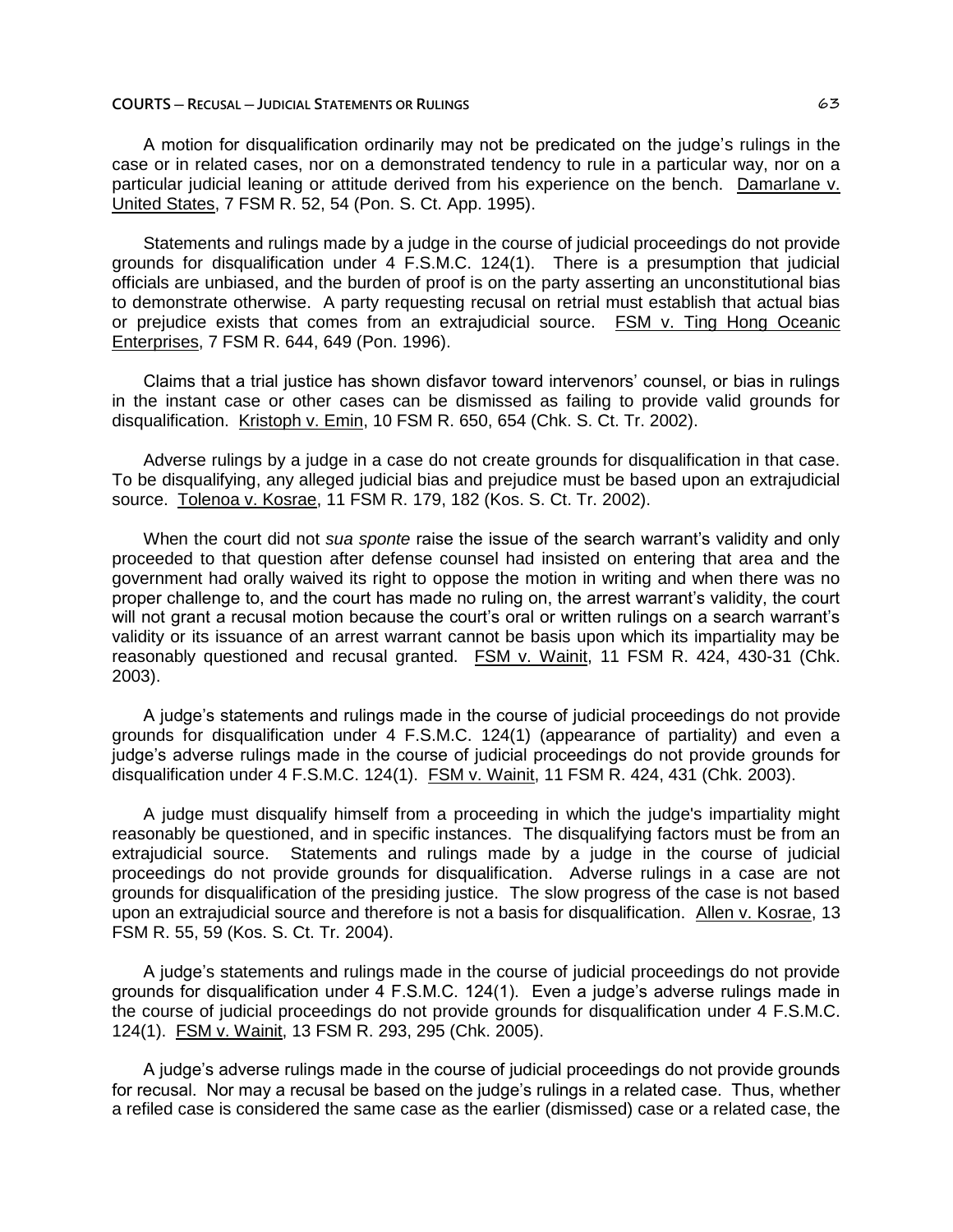court's prior rulings are not a ground for recusal. FSM v. Wainit, 13 FSM R. 293, 295 (Chk. 2005).

Courts adhere to the rule that any alleged judicial bias and prejudice, to be disqualifying, must stem from an extrajudicial source, and that a judge's adverse rulings in a case do not create grounds for disqualification from that case. George v. Palsis, 20 FSM R. 174, 177 (Kos. 2015).

Rulings made by a judge in the course of prior proceedings do not provide grounds for disqualification. Halbert v. Manmaw, 20 FSM R. 245, 250 (App. 2015).

Adverse rulings made in the course of judicial proceedings do not provide grounds for disqualification under 4 F.S.M.C. 124(1). Halbert v. Manmaw, 20 FSM R. 245, 250 (App. 2015).

Under controlling FSM case law, the disqualifying factors must stem from an extrajudicial source. Unfavorable or adverse rulings in a case, are not an extrajudicial source and are not a ground to reasonably question the judge's impartiality in that case. FSM Dev. Bank v. Salomon, 20 FSM R. 565, 569-70 (Pon. 2016).

When none of the rulings about which the movants complain were based on or were the result of any extrajudicial source, knowledge, or factor, they cannot be a ground for disqualification. Litigation (and thus impartial judging) by its very nature, invites judicial rulings unfavorable to one party, or another, or both since it is in the very nature of our system of justice that judges must rule in favor of one party and against another. FSM Dev. Bank v. Salomon, 20 FSM R. 565, 570 (Pon. 2016).

A judge's unfavorable rulings are not grounds for disqualification even if those rulings are believed to be erroneous, since the appellate division may later correct a judge's erroneous ruling. FSM Dev. Bank v. Salomon, 20 FSM R. 565, 570 (Pon. 2016).

Generally, a judge's adverse rulings in the course of judicial proceedings do not provide grounds to disqualify a judge. Peterson v. Anson, 20 FSM R. 657, 659 (App. 2016).

A judge's legal rulings, even if adverse, made in the course of judicial proceedings, whether in the same case, or a related case, (or even an unrelated case) do not disqualify that judge. Setik v. Perman, 22 FSM R. 105, 111 (App. 2018).

An appellate panel's legal rulings in the two earlier appeals, even though unfavorable, do not, and cannot, disqualify the panel members from sitting on a later, related appeal. Setik v. Perman, 22 FSM R. 105, 111 (App. 2018).

Since court rulings, by their nature, are almost always unfavorable to one or more parties, for a judge to be disqualified for no reason other than the judge had once made an unfavorable ruling against a party, would quickly lead to all judges being disqualified from most court cases. Setik v. Perman, 22 FSM R. 105, 111 n.2 (App. 2018).

Speculation that the result might be more favorable with a different judge is not a basis to disqualify a judge. Nor does a party's displeasure with a judge's decisions in one or more cases form a basis to disqualify a judge. FSM Dev. Bank v. Salomon, 22 FSM R. 175, 180 (Pon. 2019).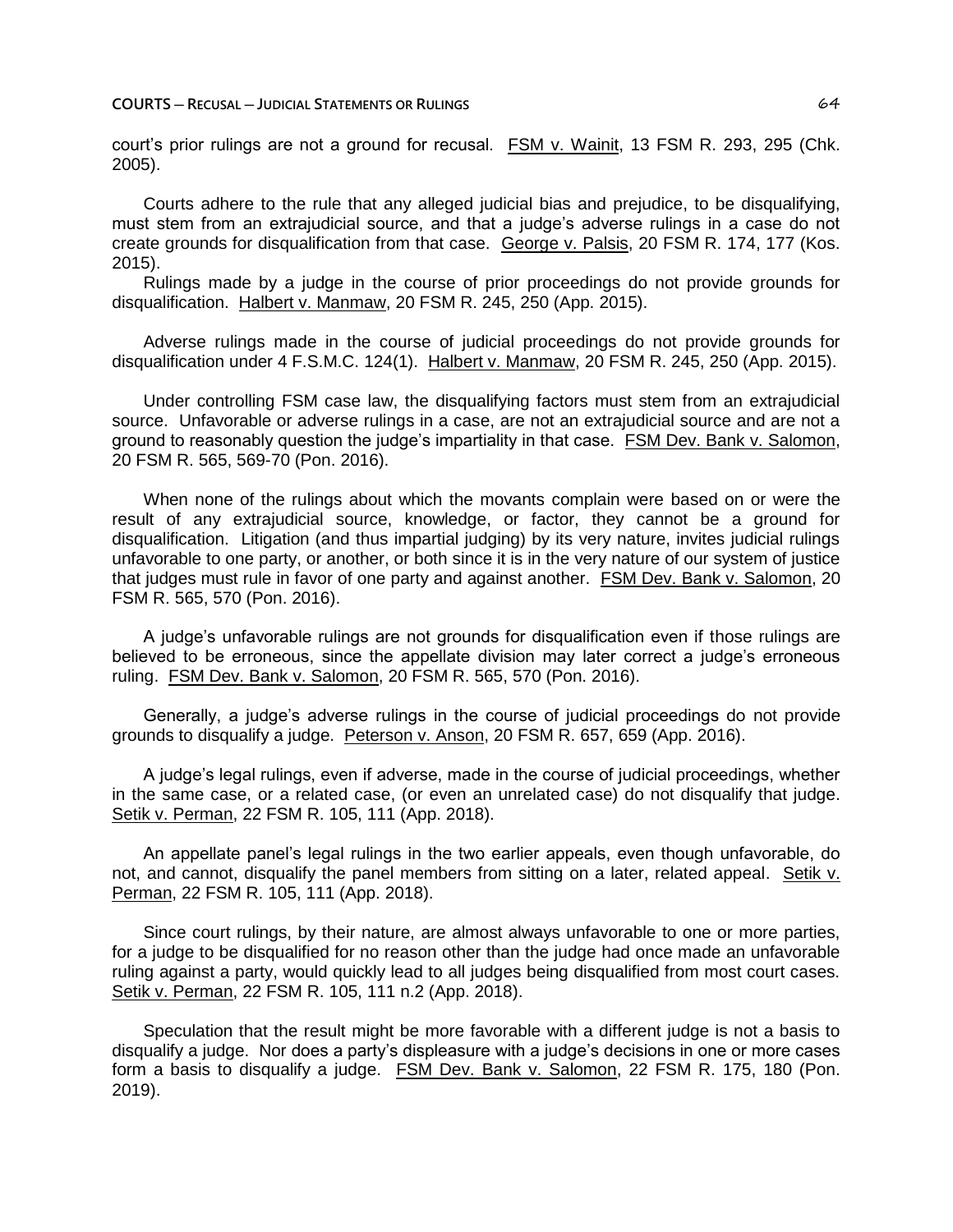#### **COURTS ─ RECUSAL ─ JUDICIAL STATEMENTS OR RULINGS** 65

A motion for disqualification ordinarily may not be predicated on the judge's rulings in the instant case or in related cases, nor on a demonstrated tendency to rule any particular way, nor on a particular judicial leaning or attitude derived from the judge's experience on the bench. FSM Dev. Bank v. Salomon, 22 FSM R. 175, 180 (Pon. 2019).

A judge's statements and rulings made in the course of judicial proceedings do not provide grounds for disqualification. Adverse rulings in a case are not grounds for the presiding judge's disqualification. Heirs of Sigrah v. George, 22 FSM R. 211, 218 (App. 2019).

Judicial rulings, even if adverse, made in the course of other judicial proceedings are not grounds for disqualification under 4 F.S.M.C. 124(1). Panuelo v. Sigrah, 22 FSM R. 341, 364 (Pon. 2019).

When judicial rulings could not be a basis to disqualify either of the justices who presided over a case from presiding over a different case, their rulings cannot be a basis to disqualify a former law clerk for his service under them. Panuelo v. Sigrah, 22 FSM R. 341, 364 (Pon. 2019).

A judge's adverse rulings made in the course of judicial proceedings do not provide grounds for disqualification under 4 F.S.M.C. 124(1) which provides for a justice's disqualification when the justice's impartiality might reasonably be questioned. FSM Dev. Bank v. Talley, 22 FSM R. 608, 610 (Kos. 2020).

─ Recusal ─ Procedure

Due process does not require that a second judge decide motions for recusal where the trial judge accepts as true all of the factual allegations in the affidavit of the party seeking recusal, and must rule only on matters of law in making the decision to recuse or not recuse himself. Skilling v. FSM, 2 FSM R. 209, 213 (App. 1986).

The procedure for recusal provided in the FSM Code, whereby a party may file a motion for recusal with an affidavit, and the judge must rule on the motion, stating his reasons for granting or denying the motion, before any further proceeding is taken, allows the moving party due process. Skilling v. FSM, 2 FSM R. 209, 214 (App. 1986).

A party's motion to have a trial justice recuse himself is insufficient if not supported by affidavit as required by 4 F.S.M.C. 124(c). Jonas v. FSM, 2 FSM R. 238, 239 (App. 1986).

The fact that the Pohnpei Judiciary Act, 2L-160-82, §§ 30(1), (2), requires a judge to rule on a motion for recusal reveals that disqualification is not mandated but instead is at the discretion of the judge. Adams v. Etscheit, 4 FSM R. 226, 230-31 (Pon. S. Ct. Tr. 1989).

Disqualification of a judge under the Pohnpei Judiciary Act, 2L-160-82, minimally requires: 1) a written motion for disqualification filed before the trial or hearing unless good cause is shown otherwise; 2) a good faith affidavit showing factual grounds; and 3) grounds which originated after January 20, 1984 when the Act became effective, whereupon impartiality is to be assessed on the basis of whether a disinterested reasonable Pohnpeian who knows all the circumstances would harbor doubt about the judge's impartiality. Adams v. Etscheit, 4 FSM R. 226, 231-32 (Pon. S. Ct. Tr. 1989).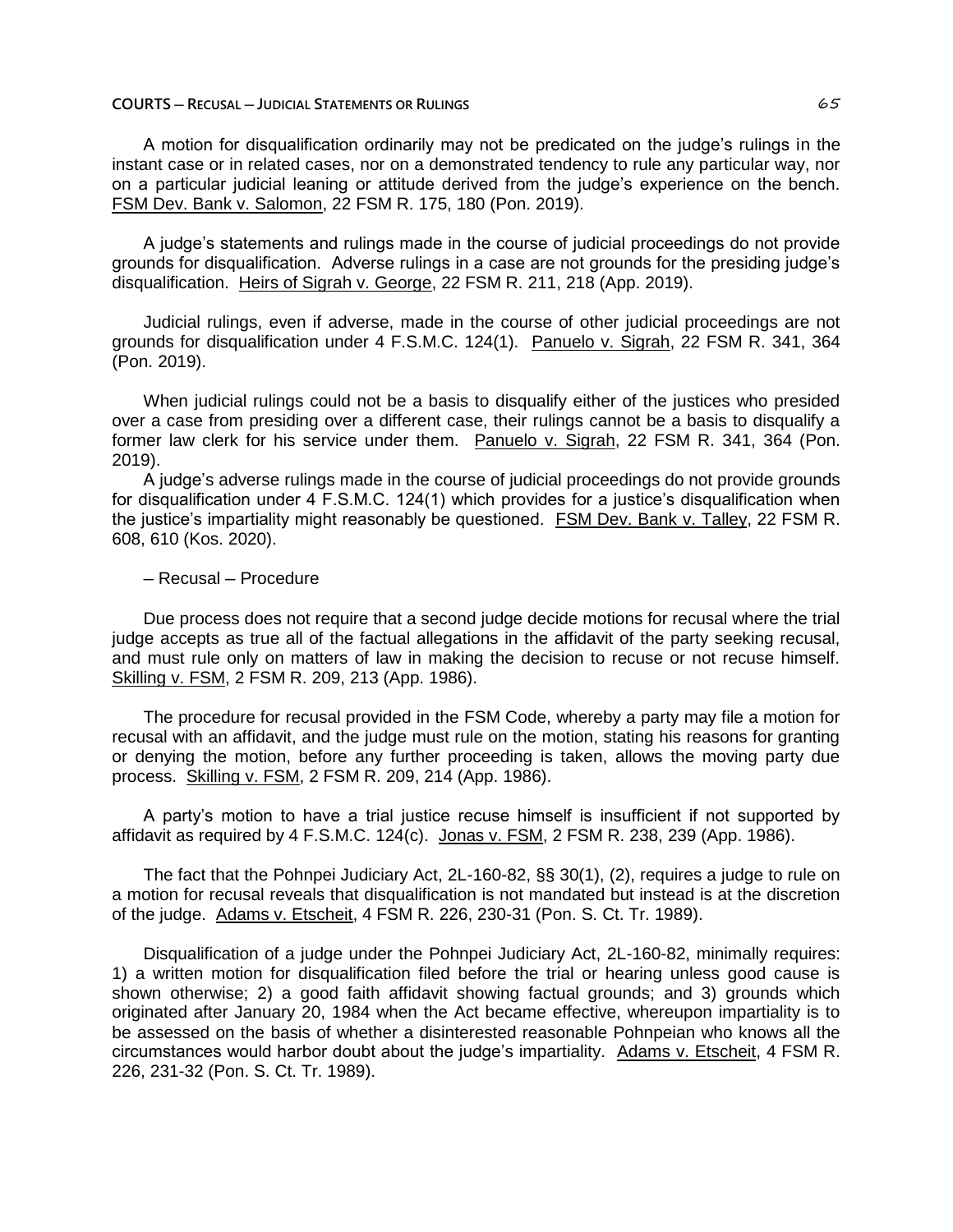### **COURTS ─ RECUSAL ─ PROCEDURE** 66

A motion requesting a trial court to reconsider its earlier ruling denying a motion for recusal may be denied where a party making the motion has been aware of the document upon which the motion is based for almost 10 years; where counsel who prepared the motion had done so without previously appearing before the trial judge to "assess the temper of that judge;" where the trial judge had studied the entire case "quite extensively" before the motion had been filed; and where there are "strong indications" that counsel is "judge-shopping," so that counsel's conduct "represents an example of a very serious and contemptuous misconduct" toward the court. Adams v. Etscheit, 4 FSM R. 237, 238-40 (Pon. S. Ct. Tr. 1989).

Mere argument by counsel, be it oral or set forth in a brief, is not the basis on which motions to disqualify are determined. Motions for recusal must be supported by affidavit stating the grounds for recusal. It is the movant's burden to go beyond wide-ranging speculation or conclusions and show a factual basis for recusal. Jano v. King, 5 FSM R. 266, 268 (Pon. 1992).

The court is required by statute to rule on a motion to disqualify the sitting justice before proceeding further on the matter. Nahnken of Nett v. United States (I), 6 FSM R. 318, 320 n.1 (Pon. 1994).

In order to overturn the trial judge's denial of a motion to recuse an appellant must show an abuse of the trial judge's discretion. The same standard of review applies to a petition for a writ of prohibition ordering a judge to recuse himself. Nahnken of Nett v. Trial Division, 6 FSM R. 339, 340 (App. 1994).

A person who is not a party cannot move for the disqualification of the trial judge because persons who are not parties of record to a suit have no standing which will enable them to take part in or control the proceedings. Shiro v. Pios, 6 FSM R. 541, 543 (Chk. S. Ct. App. 1994).

The proper method to obtain a writ of prohibition to disqualify a member of an appellate panel is to move for disqualification before that member, and, if the recusal motion is denied, to file a petition for a writ of prohibition as a separate matter to be considered by an appellate panel constituted pursuant to Appellate Rule 21(a). Berman v. FSM Supreme Court (I), 7 FSM R. 8, 10 (App. 1995).

In considering motions for recusal a court must carefully analyze the grounds in terms of the disqualification statute, and it need not lightly grant such motions simply to accommodate or placate litigants or their counsel, lest the judge be violating his judicial oath to administer justice. Damarlane v. United States, 7 FSM R. 52, 54 (Pon. S. Ct. App. 1995).

Under the Pohnpei statute a party moving for disqualification of a judge must do so before the trial or hearings unless good cause is shown for filing it at a later time. Upon receipt of such a motion, the judge shall rule on it before proceeding further in the matter, stating his reasons for granting or denying it on the record. Damarlane v. United States, 7 FSM R. 52, 55 (Pon. S. Ct. App. 1995).

The Chuuk Judiciary Act requires that a motion for a justice's disqualification be supported by affidavits to establish a factual basis for the motion, and that there be a hearing at which the movant must prove his allegations. In re Disqualification of Justice, 7 FSM R. 278, 279 (Chk. S. Ct. Tr. 1995).

Allegations that are the basis for a motion for a justice's disqualification must be proven by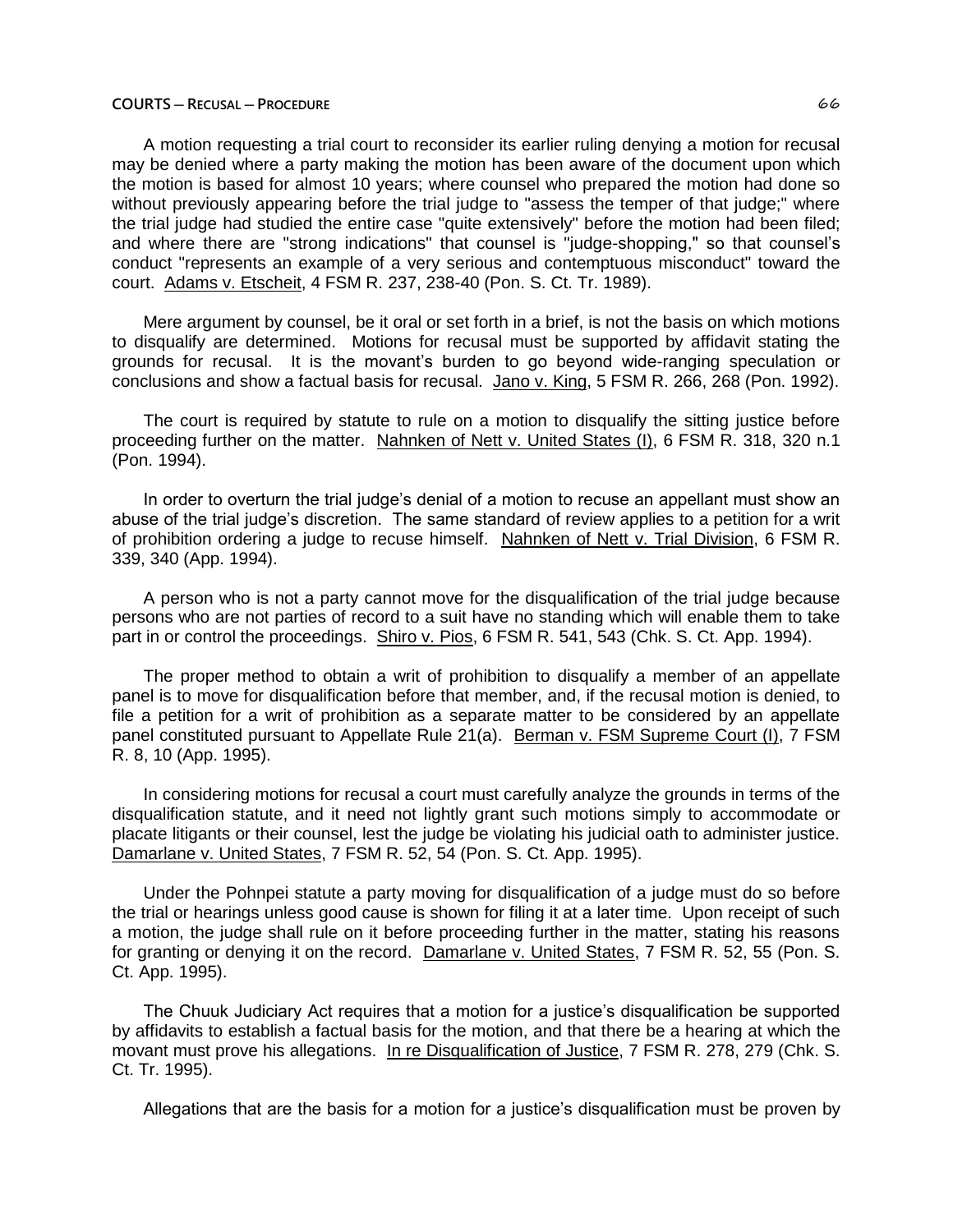admissible and competent evidence. Inadmissible affidavits are not enough. In re Disqualification of Justice, 7 FSM R. 278, 279 (Chk. S. Ct. Tr. 1995).

The standard to be applied in reviewing a request for disqualification under 4 F.S.M.C. 124(1) is whether a disinterested reasonable observer who knows all the circumstances would harbor doubts about the judge's impartiality. A motion for disqualification must be supported by an affidavit which clearly sets forth the factual basis for the belief that grounds for disqualification exist. Fu Zhou Fuyan Pelagic Fishery Co. v. Wang Shun Ren, 7 FSM R. 601, 605 (Pon. 1996).

Because a judge has a ministerial, non-discretionary duty to state on the record his reasons for denying a motion to disqualify himself a writ of prohibition may issue to prevent him from proceeding further on a case until he has done so. Ting Hong Oceanic Enterprises v. Trial Division, 7 FSM R. 642, 643 (App. 1996).

A motion to recuse is untimely when it is brought over five weeks after the deadline for pretrial motions and when the movant had known for months which judge would be presiding over the trial. FSM v. Ting Hong Oceanic Enterprises, 7 FSM R. 644, 647-48, 649 (Pon. 1996).

A denial of a motion to recuse may be reviewed by means of a petition for a writ of prohibition or mandamus. The standard of review is whether the trial judge abused his discretion in denying the motion to recuse. The petitioner must show that the trial judge clearly and indisputably abused his discretion when he denied the motion to disqualify. Ting Hong Oceanic Enterprises v. Supreme Court, 8 FSM R. 1, 4 (App. 1997).

By statute, a motion to recuse should be brought before the trial or hearing unless good cause is shown for filing it at a later time. Ting Hong Oceanic Enterprises v. Supreme Court, 8 FSM R. 1, 5 (App. 1997).

When the issue of recusal was brought to the trial judge's attention well before the date he set for pretrial motions, a judge's obligation to recuse himself is not dependent on bringing a motion, and the motion was timely by the terms of the statute because it was brought before trial even though brought after the date set for pretrial motions the motion to recuse cannot be denied as untimely. Ting Hong Oceanic Enterprises v. Supreme Court, 8 FSM R. 1, 5 (App. 1997).

4 F.S.M.C. 124(6) provides that a party may move to disqualify a Supreme Court justice, and requires that such a motion be accompanied by an affidavit stating the reasons for belief that grounds for disqualification exist. Any disqualification motion must be filed before the trial or hearing, unless good cause is shown. Hartman v. Bank of Guam, 10 FSM R. 89, 95-96 (App. 2001).

A party in cases involving related issues is not entitled as a matter of right to a different judge for each case. Hartman v. Bank of Guam, 10 FSM R. 89, 97 (App. 2001).

Recusals are not required to be in writing. While the better practice would be that recusals be in writing, and the Legislature could require that practice if it so chose, there is currently no such statutory or constitutional requirement. Cholymay v. Chuuk State Election Comm'n, 10 FSM R. 145, 151 (Chk. S. Ct. App. 2001).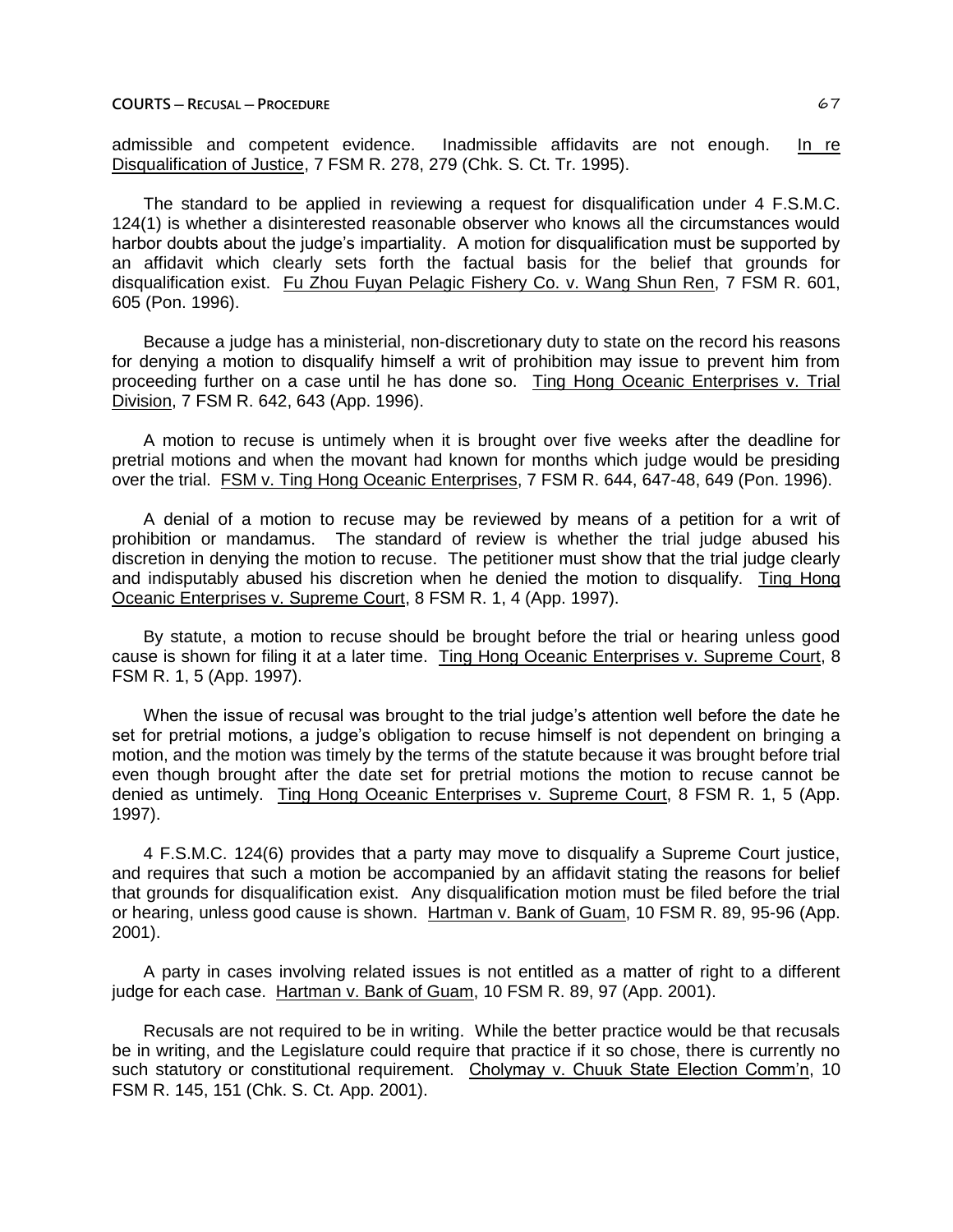# **COURTS ─ RECUSAL ─ PROCEDURE** 68

A motion to recuse may be considered untimely when it is brought many weeks after the deadline for pretrial motions and where the movant has known for months which justice would be presiding over the trial. Shrew v. Kosrae, 10 FSM R. 533, 535 (Kos. S. Ct. Tr. 2002).

A motion to recuse should be brought before the trial or hearing unless good cause is shown filing it at a later time. Tolenoa v. Kosrae, 11 FSM R. 179, 182 (Kos. S. Ct. Tr. 2002).

An application for a trial judge's disqualification must be filed at the earliest opportunity. This rule will be strictly applied against a party who, having knowledge of the facts constituting a disqualification, does not seek to disqualify the judge until an unfavorable ruling has been made. Tolenoa v. Kosrae, 11 FSM R. 179, 184 (Kos. S. Ct. Tr. 2002).

The trial court may deny a motion for new trial when the motion's basis is the judge's failure to recuse himself and the party making the motion was, since the beginning of the case, aware of the information upon which the motion is based. Tolenoa v. Kosrae, 11 FSM R. 179, 184 (Kos. S. Ct. Tr. 2002).

A motion for disqualification of a Chuuk State Supreme Court justice must be supported by affidavits establishing a factual basis for the motion, and there must be a hearing where the moving party has the burden of proving the basis for the motion. Allegations that provide the basis for a motion to recuse must be proven by admissible and competent evidence. Kupenes v. Ungeni, 12 FSM R. 252, 259 (Chk. S. Ct. Tr. 2003).

A motion to disqualify a judge that is not supported by an affidavit which explains the factual basis for the motion is insufficient and will be denied. Allen v. Kosrae, 13 FSM R. 55, 59 (Kos. S. Ct. Tr. 2004).

An application for a trial judge's disqualification must be filed at the earliest opportunity. A motion to recuse should be brought before the trial or hearing unless good cause is shown for filing it at a later time. Kosrae v. Langu, 13 FSM R. 269, 271-72 (Kos. S. Ct. Tr. 2005).

It is necessary to show a factual basis — not just speculation or conclusions, for questioning a judge's impartiality. A factual basis must be provided by affidavit or other admissible evidence. Counsel's arguments are not evidence and therefore cannot form a "factual basis" for questioning a judge's impartiality. Kosrae v. Langu, 13 FSM R. 269, 272 (Kos. S. Ct. Tr. 2005).

Mere argument by counsel, verbal or written, is not the basis on which motions to recuse are determined. It is the movant's burden to go beyond speculation or conclusion and show a factual basis for recusal. Kosrae v. Langu, 13 FSM R. 269, 272 (Kos. S. Ct. Tr. 2005).

Generally, an affidavit is required to provide a factual basis for questioning a judge's impartiality, but other admissible evidence may also by used to support a motion to recuse. When statements made by the presiding justice himself, regarding his own extrajudicial knowledge of facts relating to the subject incident and the defendant's alleged conduct, were made on the record in the courtroom at hearings, these statements can be used for questioning the justice's impartiality and a basis for recusal. Under these specific facts and in this case, the requirement for an affidavit is satisfied by other admissible evidence: the record of the hearings. Kosrae v. Langu, 13 FSM R. 269, 272 (Kos. S. Ct. Tr. 2005).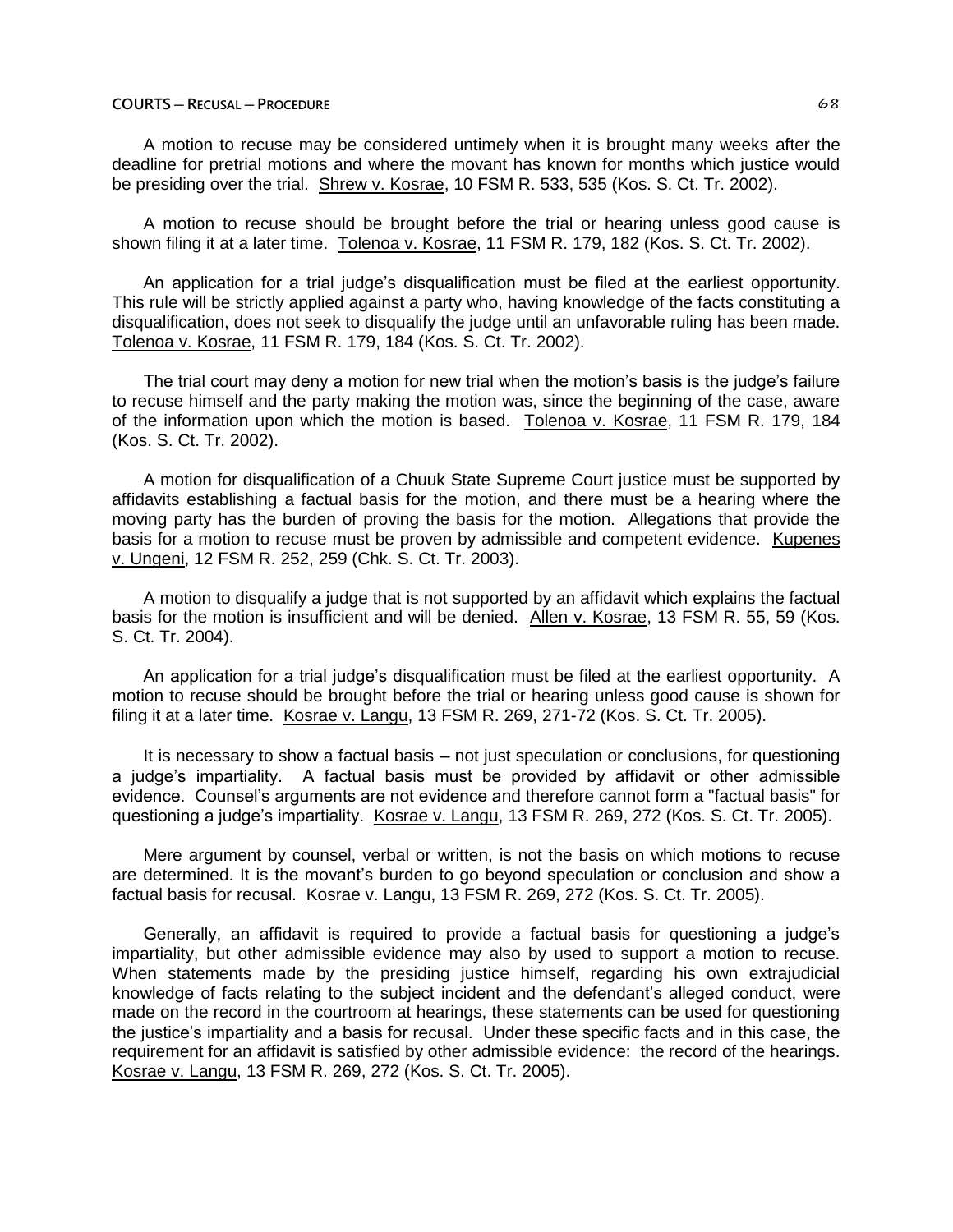# **COURTS ─ RECUSAL ─ PROCEDURE** 69

The court must decide a recusal motion before it can consider and rule on substantive motions, although the court can probably entertain and decide merely procedural matters before ruling on the recusal motion. FSM v. Wainit, 13 FSM R. 293, 294 (Chk. 2005).

By state law, a motion to disqualify a justice must be referred to another justice for ruling. Ruben v. Petewon, 13 FSM R. 383, 388 (Chk. 2005).

If the Acting Chief Justice knows that a particular associate justice is disqualified there is no reason for him to take the pointless step of referring the matter to that associate justice for that justice to say so. Ruben v. Petewon, 14 FSM R. 146, 148 (Chk. S. Ct. App. 2006).

Upon receipt of a disqualification motion, the Chuuk State Supreme Court justice must refer the motion to another justice, to hear the motion and rule upon it. There is no room for discretion. Ruben v. Petewon, 14 FSM R. 177, 184 (Chk. S. Ct. App. 2006).

When a party files a motion to remove a trial justice from presiding over a case, irrespective of nomenclature, the party is attacking that justice's perceived bias or conflict of interest. For purposes of the referral procedure set forth in section 22(5) of the Chuuk Judiciary Act, a motion to recuse and one to disqualify are one and the same. Ruben v. Petewon, 14 FSM R. 177, 185 (Chk. S. Ct. App. 2006).

A Chuuk State Supreme Court justice exceeds his jurisdiction when he refuses to refer a recusal motion to another trial division justice. Ruben v. Petewon, 14 FSM R. 177, 185 (Chk. S. Ct. App. 2006).

When a petition addressed to an appellate justice asking that he disqualify himself has been denied by that justice, the party may file a petition for a writ of prohibition to prevent that justice from continuing to sit on the appeal. When the other two panel justices are of the opinion that the writ of prohibition clearly should not be granted, they will deny the petition. Goya v. Ramp, 14 FSM R. 303, 304 (App. 2006).

The FSM disqualification statute requires that a motion to disqualify a justice be filed before the trial or hearing unless good cause is shown for filing it later. When good cause was not shown for filing a disqualification motion four months after the hearing for which the movant seeks a justice's disqualification, it will be denied as untimely. Goya v. Ramp, 14 FSM R. 303, 304 (App. 2006).

When a party has filed a writ of prohibition directed to disqualify one appellate justice, the remaining members of the appellate panel may deny that petition if it clearly should not be granted. Goya v. Ramp, 14 FSM R. 305, 308 n.2 (App. 2006).

Since the FSM disqualification statute requires that a motion to disqualify a justice be filed before the trial or hearing unless good cause is shown for filing it at a later time, when good cause was not shown for filing a disqualification motion four months after the hearing for which the movant now seeks a justice's disqualification, it will be denied as untimely. Goya v. Ramp, 14 FSM R. 305, 308 (App. 2006).

By failing to refer motions to recuse and to disqualify the presiding justice to another justice, as required by the State Judiciary Act, the trial justice violated the movants' rights to due process of law. Ruben v. Hartman, 15 FSM R. 100, 108 (Chk. S. Ct. App. 2007).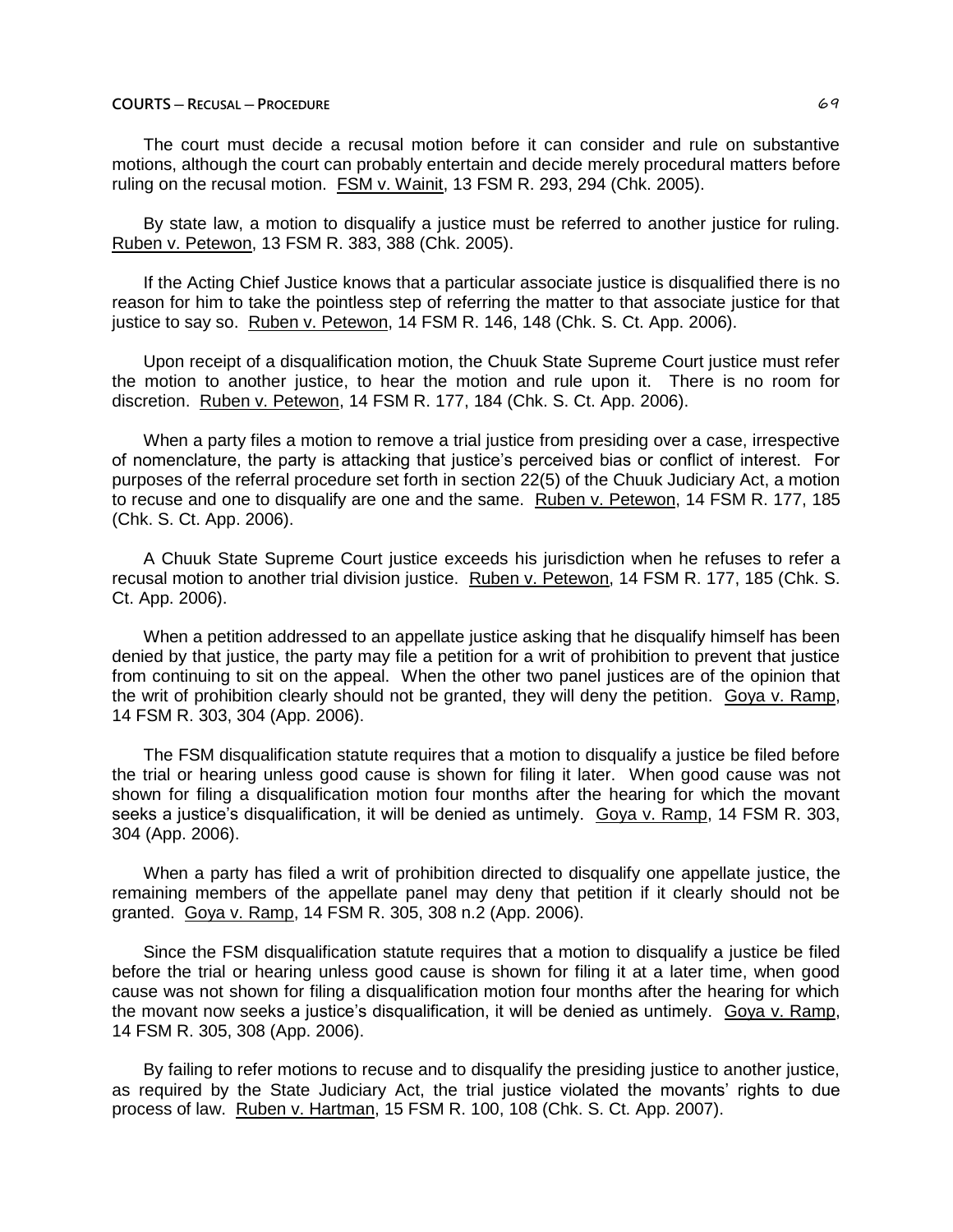A motion for a Chuuk State Supreme Court justice's disqualification must be supported by affidavit(s) establishing a factual basis for the motion. Mere argument by counsel, be it oral or set forth in a brief, is not the basis on which motions to disqualify are determined. It is the movant's burden to go beyond wide-ranging speculation or conclusions and show a factual basis for recusal by admissible competent evidence. Nakamura v. Sharivy, 15 FSM R. 409, 412 (Chk. S. Ct. Tr. 2007).

A trial judge is justified in denying a motion for recusal on the basis of the moving party's failure to file an affidavit explaining the factual basis for the motion. Nakamura v. Sharivy, 15 FSM R. 409, 412 (Chk. S. Ct. Tr. 2007).

An application for a trial judge's disqualification must be filed at the earliest opportunity. This rule will be strictly applied against a party who, having knowledge of the facts constituting a disqualification, does not seek to disqualify the judge until an unfavorable ruling has been made. Nakamura v. Sharivy, 15 FSM R. 409, 412 (Chk. S. Ct. Tr. 2007).

A motion to recuse may be considered untimely when it is brought many weeks after the deadline for pretrial motions and when the movant has known for months which justice would be presiding over the trial. Nakamura v. Sharivy, 15 FSM R. 409, 412 (Chk. S. Ct. Tr. 2007).

By Chuuk statute, a disqualification motion filed after trial has begun must be denied unless there is a showing of good cause for filing it at a later time. Nakamura v. Sharivy, 15 FSM R. 409, 412 (Chk. S. Ct. Tr. 2007).

A motion to recuse is deficient and will be denied when it was filed without an accompanying affidavit as required by law because without an affidavit establishing the degree of relationship between the justice and the parties, the court has no basis to grant the motion, and when there has been no attempt to comply with the statutory requirement that good cause be shown for filing the motion after trial has already begun. Nakamura v. Sharivy, 15 FSM R. 409, 413 (Chk. S. Ct. Tr. 2007).

When the trial judge has a Rule 60(b) motion before him, which is within his jurisdiction to consider and deny even though the case is on appeal, and also a motion to recuse, and when, upon receipt of a recusal motion, a justice must rule on it before proceeding any further in the matter, the trial judge is required to rule on the recusal motion before proceeding on to the Rule 60(b) motion. The trial judge therefore had the jurisdiction to, and a duty to, rule on the recusal motion. Berman v. College of Micronesia-FSM, 15 FSM R. 582, 589 (App. 2008).

When, while the judgment was on appeal, the appellant's recusal motion was filed at the same time as her Rule 60(b) motion for relief from judgment and the recusal motion had to be decided before any action could be taken on the Rule 60(b) motion, and when the appellant did not file a separate notice of appeal from the post-judgment order denying recusal, the appellate court accordingly lacks jurisdiction to review the recusal issue. Berman v. College of Micronesia-FSM, 15 FSM R. 582, 589 (App. 2008).

An appellate court may first address the ground that the trial judge ought to have recused himself because if the appellant were to prevail on it, the case would be remanded for a new trial and no other issue would need to be addressed. Berman v. Pohnpei, 17 FSM R. 360, 367 (App. 2011).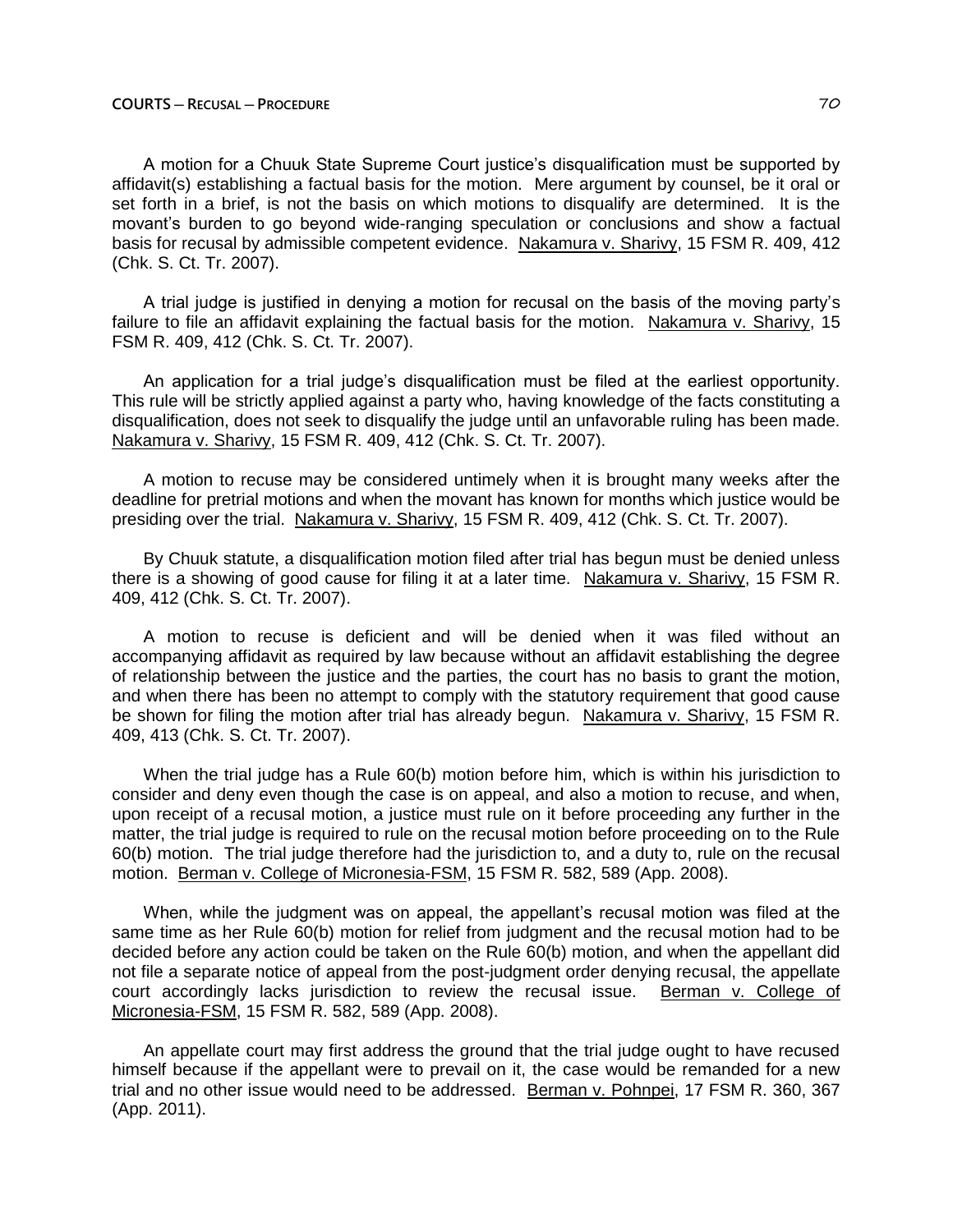#### **COURTS ─ RECUSAL ─ PROCEDURE** 71

An application to disqualify a trial judge ought to be filed at the earliest opportunity. This principle should be applied against a party who, having knowledge of the facts constituting a disqualification, does not seek to disqualify the judge until after an unfavorable ruling has been made. Berman v. Pohnpei, 17 FSM R. 360, 367 (App. 2011).

To permit a party to disqualify a judge after learning how the judge intended to rule on a matter would permit forum-shopping of the worst kind. It would also be inequitable, because it would afford the moving party an additional opportunity to achieve a favorable result while denying a similar opportunity to its adversary. For these reasons, it is generally agreed that a party who has a reasonable basis for moving to disqualify a judge should not be permitted to delay filing a disqualification motion in hope of first obtaining a favorable ruling, and then complain only if the result is unfavorable to his cause. Berman v. Pohnpei, 17 FSM R. 360, 367 (App. 2011).

The appellate court will not consider a recusal issue when, by her own account, the appellant knew of the factual basis for a recusal motion long before trial but she delayed raising the issue in the case until she filed her appellate brief. Berman v. Pohnpei, 17 FSM R. 360, 367-68 (App. 2011).

Following the judge's disclosure on the record of any basis for disqualification other than personal bias or prejudice concerning a party, the judge may ask the parties and their lawyers to consider, out of the judge's presence, whether to waive disqualification, and, if the parties and lawyers, without participation by the judge, all agree that the judge should not be disqualified, and the judge is then willing to participate, the judge may participate in the proceeding. The agreement must be incorporated in the record of the proceeding. Heirs of Mackwelung v. Heirs of Mackwelung, 17 FSM R. 500, 504 (App. 2011).

When the Land Court judge asked the parties and counsel to consider whether to waive his disqualification but there was no recess taken after the judge informed the parties's counsel of his possible disqualification and when it may be inferred that the Land Court judge participated in the waiver process and actively solicited a waiver and that an agreement by all parties and their counsel (assuming that there was one) on waiver was not, as required, made out of the judge's presence and without his participation, the Land Court judge's disqualification was not properly remitted and his decision will be vacated and the matter remanded. Heirs of Mackwelung v. Heirs of Mackwelung, 17 FSM R. 500, 504-05 (App. 2011).

A motion for disqualification of a Chuuk State Supreme Court justice must be supported by affidavit(s) establishing a factual basis for the motion. Mere argument by counsel, be it oral or set forth in a brief, is not the basis on which motions to disqualify are determined. It is the movant's burden to go beyond wide-ranging speculation or conclusions and show a factual basis for recusal by admissible, competent evidence. In re Title to Two Parcels, 19 FSM R. 482, 485 (Chk. S. Ct. Tr. 2014).

A trial judge is justified in denying a motion for recusal on the basis of the moving party's failure to file an affidavit explaining the factual basis for the motion. In re Title to Two Parcels, 19 FSM R. 482, 485 (Chk. S. Ct. Tr. 2014).

An application for a trial judge's disqualification must be filed at the earliest opportunity. This rule will be strictly applied against a party who, having knowledge of the facts constituting a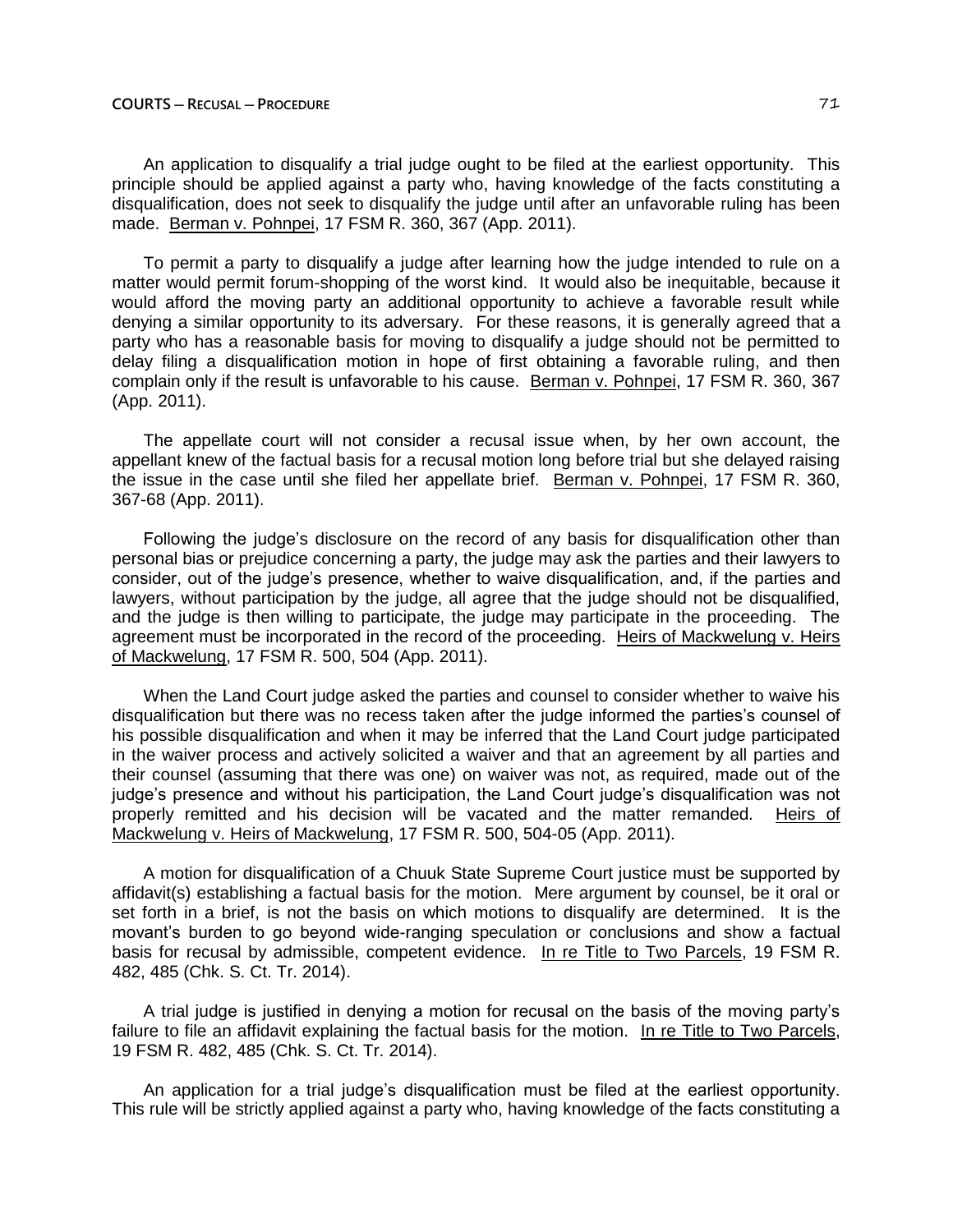# **COURTS ─ RECUSAL ─ PROCEDURE** 72

disqualification, does not seek to disqualify the judge until an unfavorable ruling has been made. In re Title to Two Parcels, 19 FSM R. 482, 485 (Chk. S. Ct. Tr. 2014).

A motion to recuse may be considered untimely when it is brought many weeks after the deadline for pretrial motions and when the movant has known for months which justice would be presiding over the trial. In re Title to Two Parcels, 19 FSM R. 482, 485 (Chk. S. Ct. Tr. 2014).

By Chuuk statute, a disqualification motion filed after trial has begun must be denied unless there is good cause for filing it at a later time. In re Title to Two Parcels, 19 FSM R. 482, 485 (Chk. S. Ct. Tr. 2014).

A disqualification motion is deficient and untimely when it is unclear what involvement, if any, the trial judge had in the instant matter; when it was only after a judgment had been rendered in another's favor, and after the denial of two motions to set aside the judgment, that the movant sought to disqualify the trial judge; when the movant has failed to establish "good cause" for filing the disqualification motion almost seven months after the judgment was rendered; and when, in support of its disqualification motion, the movant merely stated that it "did not have knowledge of the facts constituting a disqualification until about seven months, or this month, June 2014," since this statement, without anything further, is insufficient to meet the good cause standard. In re Title to Two Parcels, 19 FSM R. 482, 485-86 (Chk. S. Ct. Tr. 2014).

Generally, any application to disqualify a trial judge must be filed at the earliest opportunity, and this principle is applied against a party who, having knowledge of the facts constituting a disqualification, does not seek to disqualify the judge until after an unfavorable ruling has been made. Just as a litigant may not sit idly by during the course of litigation and then seek to present additional defenses in the event of an adverse outcome, a litigant may not sit idly by and seek to disqualify a judge only after an adverse final judgment has been rendered. George v. Palsis, 20 FSM R. 157, 159-60 (Kos. 2015).

A motion for a justice's disqualification must be supported by affidavit(s) establishing a factual basis for the motion. Mere argument by counsel, be it oral or set forth in a brief, is not the basis on which motions to disqualify are determined. FSM Dev. Bank v. Christopher Corp., 20 FSM R. 225, 228 (Chk. 2015).

A motion to disqualify a judge that is not supported by an affidavit explaining the factual basis for the motion, is insufficient and will be denied. FSM Dev. Bank v. Christopher Corp., 20 FSM R. 225, 228 (Chk. 2015).

For the purpose of a recusal motion, a temporary justice is considered an FSM justice, to whom 4 F.S.M.C. 124 applies. FSM Dev. Bank v. Christopher Corp., 20 FSM R. 225, 228 (Chk. 2015).

A petition for a writ of prohibition to disqualify a trial court judge is procedurally deficient when it includes a lone exhibit which reflects the trial judge's order; when there is no affidavit stating the reasons for the belief that grounds for disqualification exist; when it lacks a memorandum of points and authorities; and when it includes a motion to stay that does not properly belong before the appellate division since it should have been filed in the trial court. Halbert v. Manmaw, 20 FSM R. 245, 249 (App. 2015).

A petitioner for a writ of prohibition must allege facts that show an appearance of partiality. Without a supporting affidavit, the purported facts underpinning the allegation are absent, and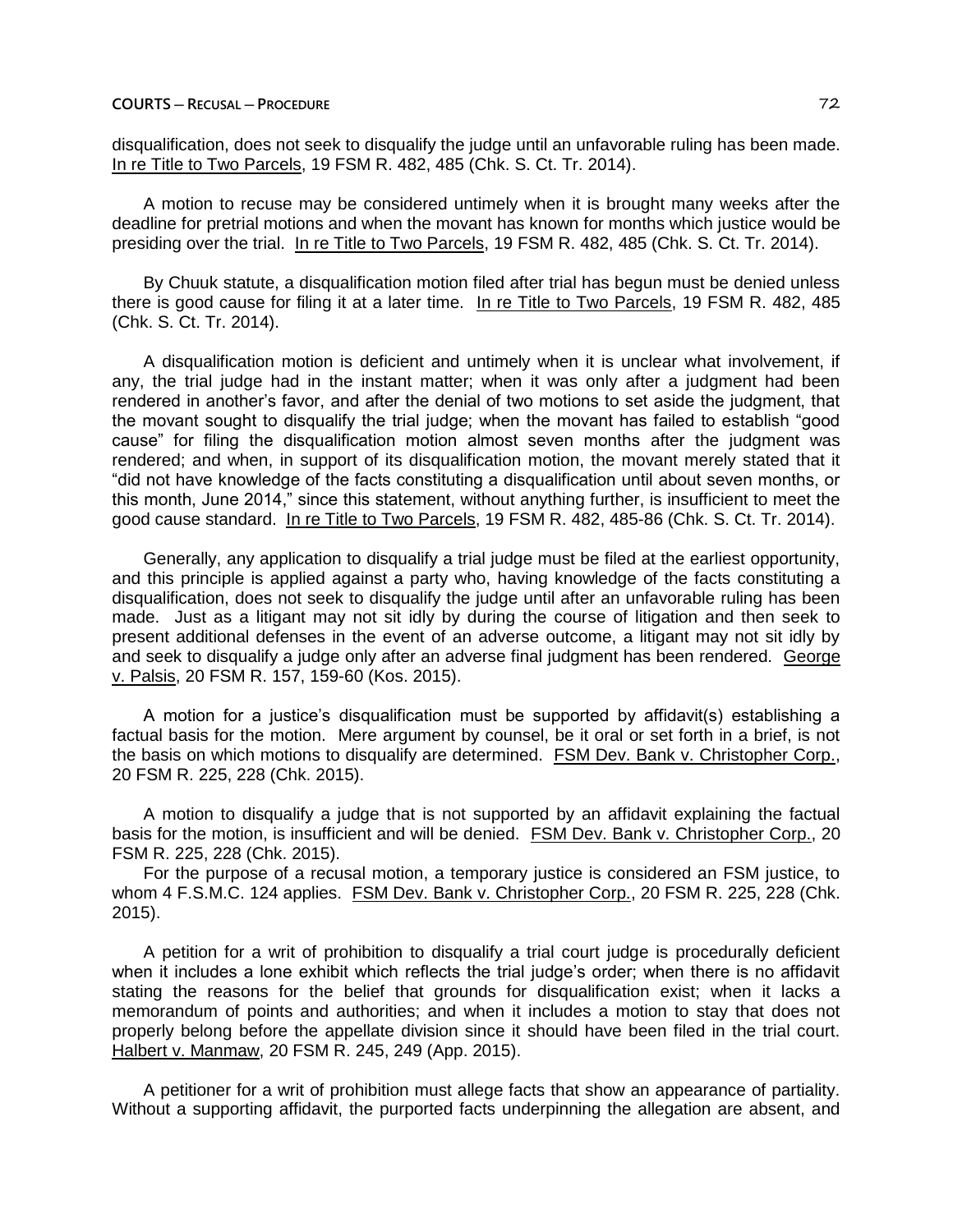only the petitioner's subjective assertions remain, and when the petitioner's unsupported allegations that the judge is not impartial are purely speculative, they are insufficient to support his disqualification. Halbert v. Manmaw, 20 FSM R. 245, 250 (App. 2015).

When there are too many procedural deficiencies to overlook because the application for a writ of prohibition's certificate of service shows service only on the respondent judge at her office; because the real parties in interest were not served and were not named as real parties in interest in the application or in the case caption; because the petition does not contain a copy of the respondent judge's order denying her recusal, if there was a written order, or a transcript of the denial on the record if the denial was made orally; and because, although the relevant judicial disqualification statute requires that an application to disqualify a justice be accompanied by an affidavit stating the reasons for the belief that grounds for disqualification exist, no affidavit accompanied the petition although an "affidavit attached hereto" is mentioned in the application, the petition for a writ of prohibition will be denied without prejudice to any future application in which all of the procedural deficiencies have been cured. Young Sun Int'l Trading Co. v. Anson, 20 FSM R. 563, 564 (App. 2016).

A court must decide a disqualification motion and give its reasons for its decision before it can rule on any other matter. FSM Dev. Bank v. Salomon, 20 FSM R. 565, 569 (Pon. 2016).

A Chuuk State Supreme Court justice exceeds his jurisdiction when he refuses to refer a recusal motion to another trial division justice. For purposes of the referral procedure set forth in section 22(5) of the Chuuk Judiciary Act, a motion to recuse and one to disqualify are one and the same. In re Estate of Setik, 20 FSM R. 604, 606 (Chk. S. Ct. Tr. 2016).

The standard for disqualification in a proceeding is whether a disinterested reasonable person, knowing all the circumstances, would harbor doubts about a judge's impartiality. There is a presumption that judicial officers are unbiased and the burden of proof rests with the party asserting an unconstitutional bias to demonstrate otherwise. In re Estate of Setik, 20 FSM R. 604, 606 (Chk. S. Ct. Tr. 2016).

The relevant judicial disqualification statute requires that an application to disqualify a justice, be accompanied by an affidavit stating the reasons for the belief that grounds for disqualification exist. Miju Mulsan Co. v. Carl-Worswick, 20 FSM R. 660, 662 (App. 2016).

It is a well recognized rule that an application for a trial judge's disqualification must be filed at the earliest opportunity. This rule is strictly applied against a party, who had knowledge of the facts that establish a disqualification, but did not ask for the judge's disqualification until an unfavorable ruling was made in the matter. Heirs of Sigrah v. George, 22 FSM R. 211, 217 (App. 2019).

A motion to recuse should be brought before the trial or hearing unless good cause is shown for filing at a later time. Heirs of Sigrah v. George, 22 FSM R. 211, 217 (App. 2019).

Sufficient cause for a party to seek the presiding judge's disqualification after he has made his decision is shown when the presiding judge disclosed his uncle-nephew relationship with the parties while rendering his decision and further discussed a different, related case wherein he indicated that, because a party in that case lost, it was rightful that he also lose this case. Heirs of Sigrah v. George, 22 FSM R. 211, 217 (App. 2019).

A party's motion to disqualify a judge must be supported by an affidavit. Heirs of Sigrah v.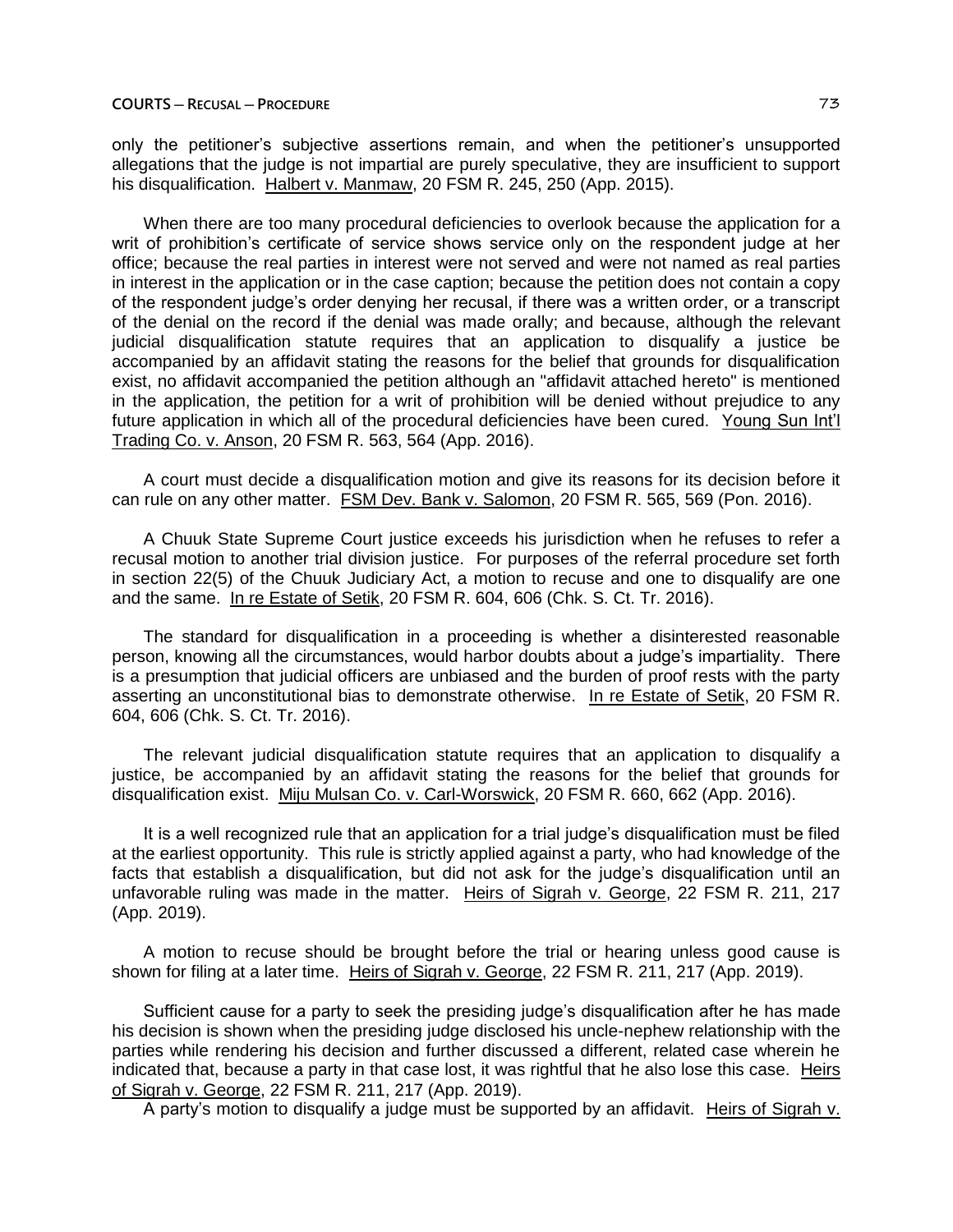**COURTS ─ RECUSAL ─ RULE OF NECESSITY** 74

George, 22 FSM R. 211, 218 (App. 2019).

Generally, an affidavit is required to provide a factual basis for questioning a judge's impartiality, but other admissible evidence may be used to support a motion to recuse. When the presiding justice's own statements about his own knowledge of facts relating to the incident and the defendant's alleged conduct, were made on the record in the courtroom hearings, these statements may be used to question a justice's impartiality and be a basis for disqualification. Under such facts, the affidavit requirement is satisfied by other admissible evidence: the record of the hearings. Heirs of Sigrah v. George, 22 FSM R. 211, 218 (App. 2019).

The movants have met the standard for showing a factual basis for the judge's disqualification when they have provided an affidavit from a disinterested observer who has pointed to the close familial ties and friendship that the judge has with the case's parties. Heirs of Sigrah v. George, 22 FSM R. 211, 218 (App. 2019).

The statute requires that a disqualification motion be accompanied by an affidavit stating the reasons for the belief that grounds for disqualification exist. A disqualification motion may be denied solely on the ground that the movant failed to accompany it with an affidavit setting forth the motion's factual basis. Macayon v. FSM, 22 FSM R. 317, 319 (Chk. 2019).

The relevant statute requires that a disqualification motion shall be accompanied by an affidavit stating the reasons for the belief that grounds for disqualification exist. A disqualification motion may be denied solely because the movant failed to accompany it with an affidavit setting forth the motion's factual basis. Panuelo v. Sigrah, 22 FSM R. 341, 363 n.15 (Pon. 2019).

When there is an actual disqualification motion, the court would have to address it first. A contemporaneous denial should suffice when the denial and a substantive order are included in the same document and issued simultaneously. Panuelo v. Sigrah, 22 FSM R. 341, 363 n.15 (Pon. 2019).

The FSM Supreme Court has no mechanism whereby a motion to disqualify a justice may be referred to or assigned to another trial division justice for decision. The justice to whom the motion is addressed is expected to, and must, rule on the motion. FSM Dev. Bank v. Talley, 22 FSM R. 608, 610 (Kos. 2020).

─ Recusal ─ Rule of Necessity

Practical and policy considerations relating to judicial administration in the FSM could be viewed as justifying invocation of the Rule of Necessity whereby judges are obliged to hear and decide cases from which they might otherwise recuse themselves if no other judge is available to hear the case. FSM v. Skilling, 1 FSM R. 464, 469-70 (Kos. 1984).

The Rule of Necessity has been held in the United States to prevail over the disqualification provisions of 28 U.S.C. § 455 and Canon 3C of the ABA Code of Judicial Conduct, both of which are nearly identical to the language of 4 F.S.M.C. 124(1) and (2). FSM v. Skilling, 1 FSM R. 464, 470-71 (Kos. 1984).

Given the social and geographical configuration of Micronesia the Rule of Necessity may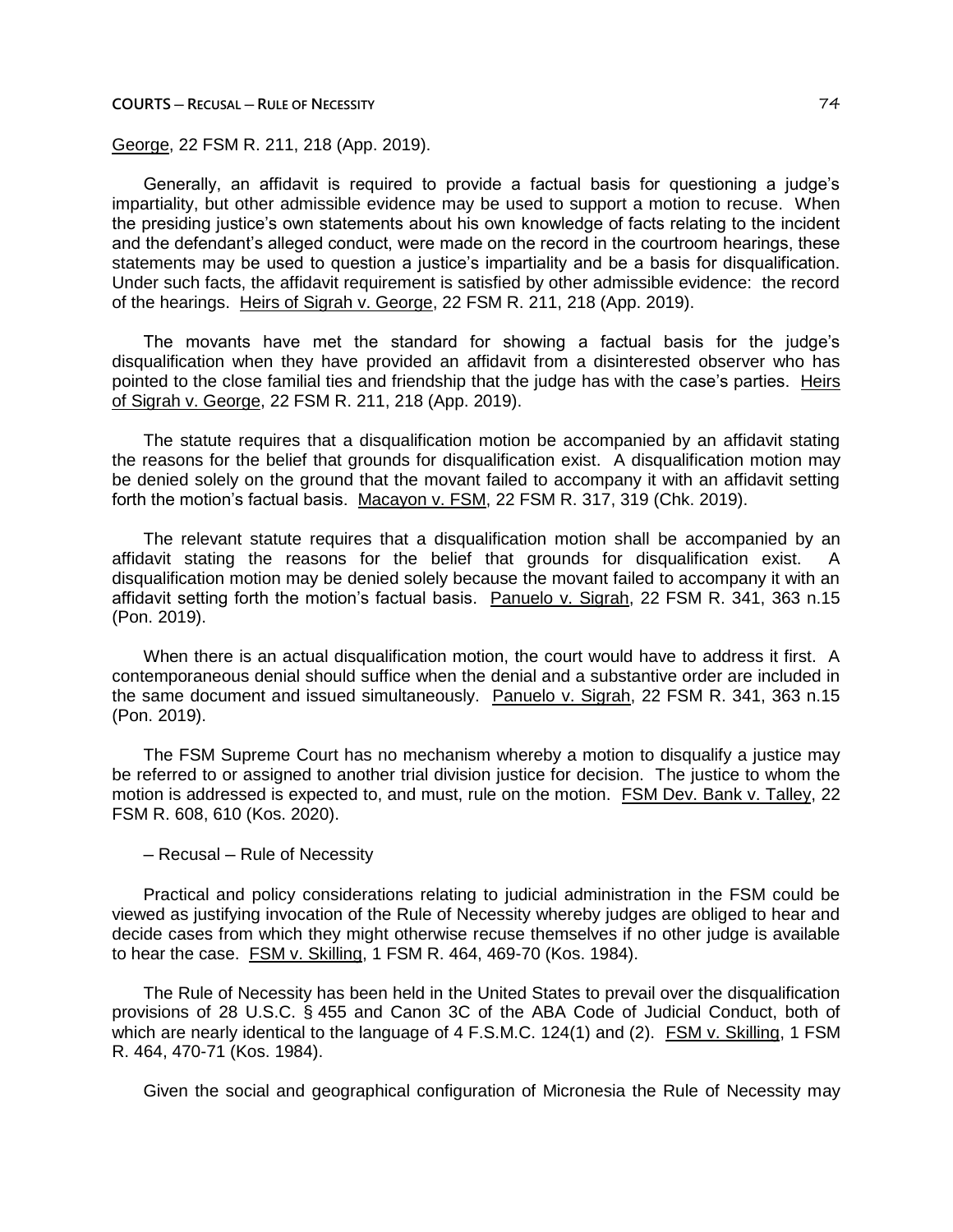**COURTS ─ RECUSAL ─ RULE OF NECESSITY** 75

oblige judges to hear and decide cases from which they would otherwise recuse themselves. Factors to be considered include delay, expense, and impact on other cases. Nahnken of Nett v. United States (I), 6 FSM R. 318, 323-24 (Pon. 1994).

Because parties have a right to trial before a justice duly appointed by the President under Article XI of the Constitution the Rule of Necessity may be invoked to prevent recusal of a judge when no other judge is qualified to hear the case. FSM v. Ting Hong Oceanic Enterprises, 7 FSM R. 644, 648 (Pon. 1996).

The only time the Rule of Necessity may apply to allow a judge not to recuse himself is if no other judge is available to hear the case. Ting Hong Oceanic Enterprises v. Supreme Court, 8 FSM R. 1, 5 (App. 1997).